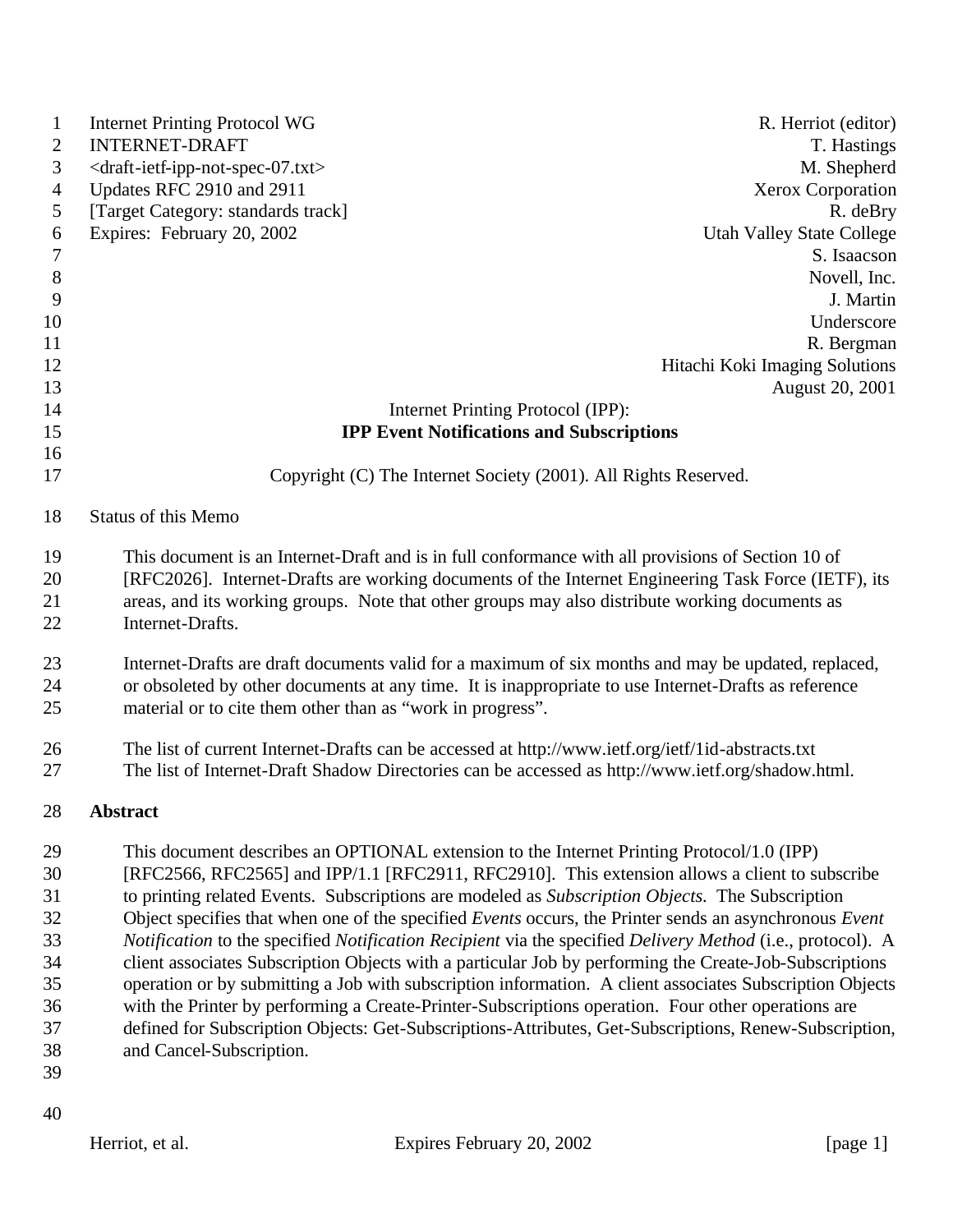#### 40 **Table of Contents**

| 41 |  |
|----|--|
| 42 |  |
|    |  |
| 43 |  |
| 44 |  |
| 45 |  |
| 46 |  |
| 47 |  |
| 48 |  |
| 49 |  |
| 50 |  |
|    |  |
| 51 |  |
| 52 |  |
| 53 |  |
| 54 |  |
| 55 |  |
| 56 |  |
| 57 |  |
| 58 |  |
| 59 |  |
| 60 |  |
| 61 |  |
| 62 |  |
| 63 |  |
| 64 |  |
| 65 |  |
| 66 |  |
| 67 |  |
| 68 |  |
| 69 |  |
| 70 |  |
| 71 |  |
| 72 |  |
| 73 |  |
| 74 |  |
| 75 |  |
| 76 |  |
| 77 |  |
| 78 |  |
| 79 |  |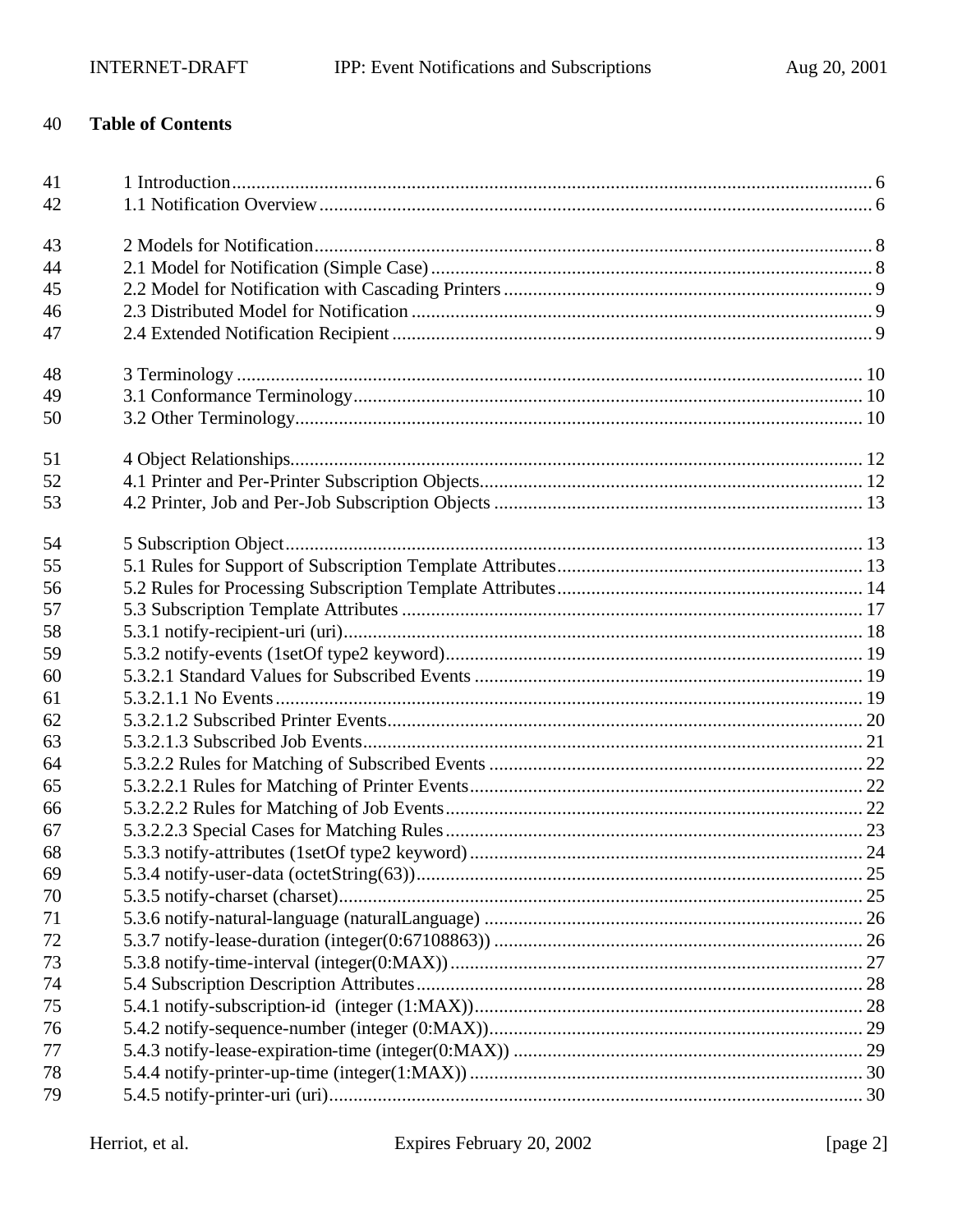| 80  |  |
|-----|--|
| 81  |  |
| 82  |  |
| 83  |  |
| 84  |  |
|     |  |
| 85  |  |
| 86  |  |
| 87  |  |
| 88  |  |
| 89  |  |
| 90  |  |
| 91  |  |
| 92  |  |
| 93  |  |
|     |  |
| 94  |  |
| 95  |  |
| 96  |  |
| 97  |  |
| 98  |  |
| 99  |  |
| 100 |  |
| 101 |  |
| 102 |  |
| 103 |  |
| 104 |  |
| 105 |  |
| 106 |  |
| 107 |  |
| 108 |  |
| 109 |  |
| 110 |  |
| 111 |  |
| 112 |  |
| 113 |  |
| 114 |  |
| 115 |  |
| 116 |  |
| 117 |  |
| 118 |  |
| 119 |  |
|     |  |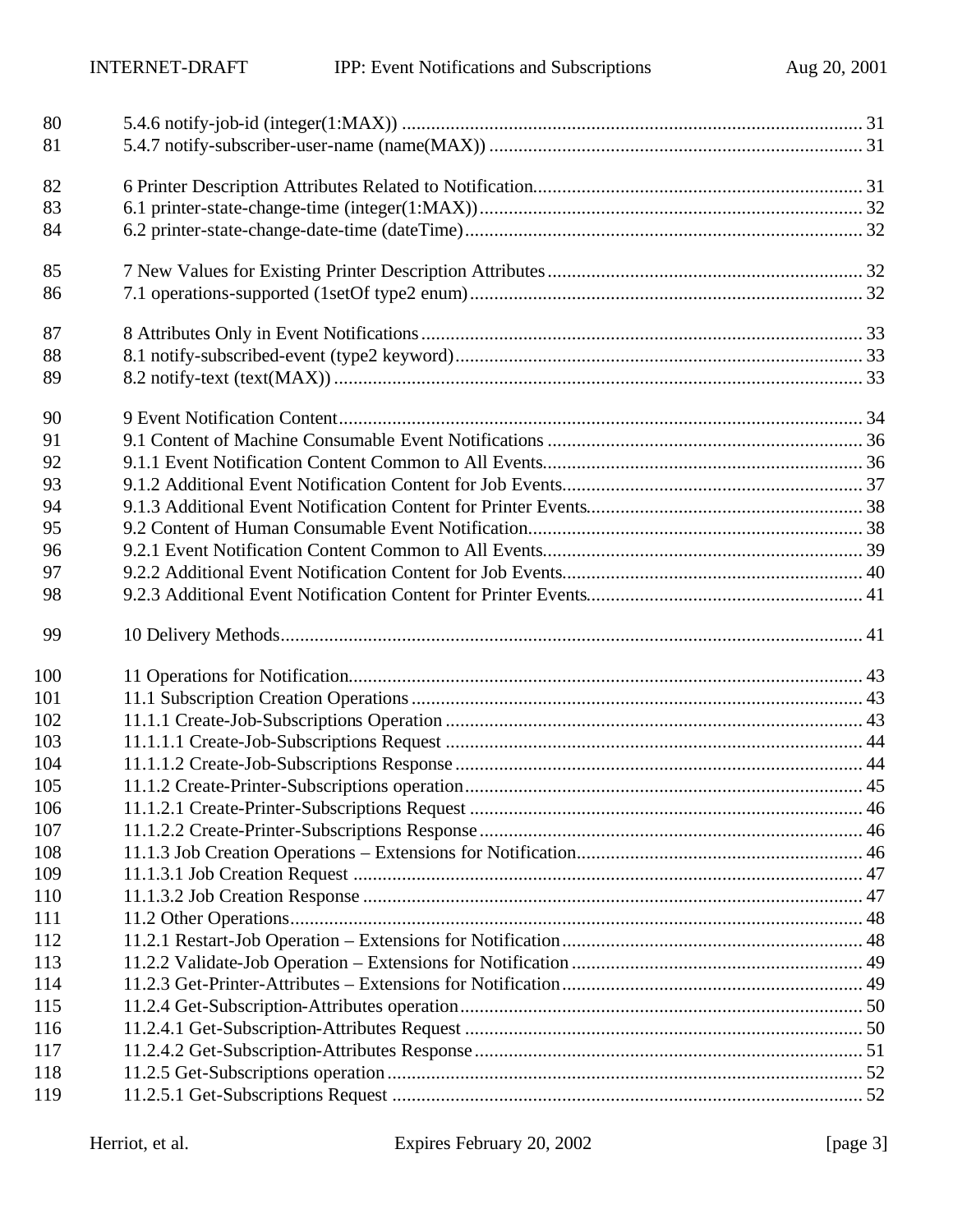| 120 |                                                                                                       |  |
|-----|-------------------------------------------------------------------------------------------------------|--|
| 121 |                                                                                                       |  |
| 122 |                                                                                                       |  |
| 123 |                                                                                                       |  |
| 124 |                                                                                                       |  |
| 125 |                                                                                                       |  |
| 126 |                                                                                                       |  |
| 127 |                                                                                                       |  |
| 128 |                                                                                                       |  |
| 129 |                                                                                                       |  |
| 130 | 13.2 Additional Enum Attribute Value Registrations for the "operations-supported" Printer Attribute60 |  |
| 131 |                                                                                                       |  |
| 132 |                                                                                                       |  |
| 133 |                                                                                                       |  |
| 134 |                                                                                                       |  |
| 135 |                                                                                                       |  |
| 136 | 13.7.1 Requirements for Registration of Event Notification Delivery Methods  62                       |  |
| 137 |                                                                                                       |  |
| 138 |                                                                                                       |  |
| 139 |                                                                                                       |  |
| 140 |                                                                                                       |  |
| 141 |                                                                                                       |  |
| 142 |                                                                                                       |  |
| 143 |                                                                                                       |  |
| 144 |                                                                                                       |  |
| 145 |                                                                                                       |  |
| 146 |                                                                                                       |  |
| 147 |                                                                                                       |  |
| 148 |                                                                                                       |  |
| 149 |                                                                                                       |  |
| 150 |                                                                                                       |  |
| 151 |                                                                                                       |  |
| 152 |                                                                                                       |  |
| 153 |                                                                                                       |  |
| 154 |                                                                                                       |  |
| 155 |                                                                                                       |  |
| 156 |                                                                                                       |  |
| 157 |                                                                                                       |  |
| 158 |                                                                                                       |  |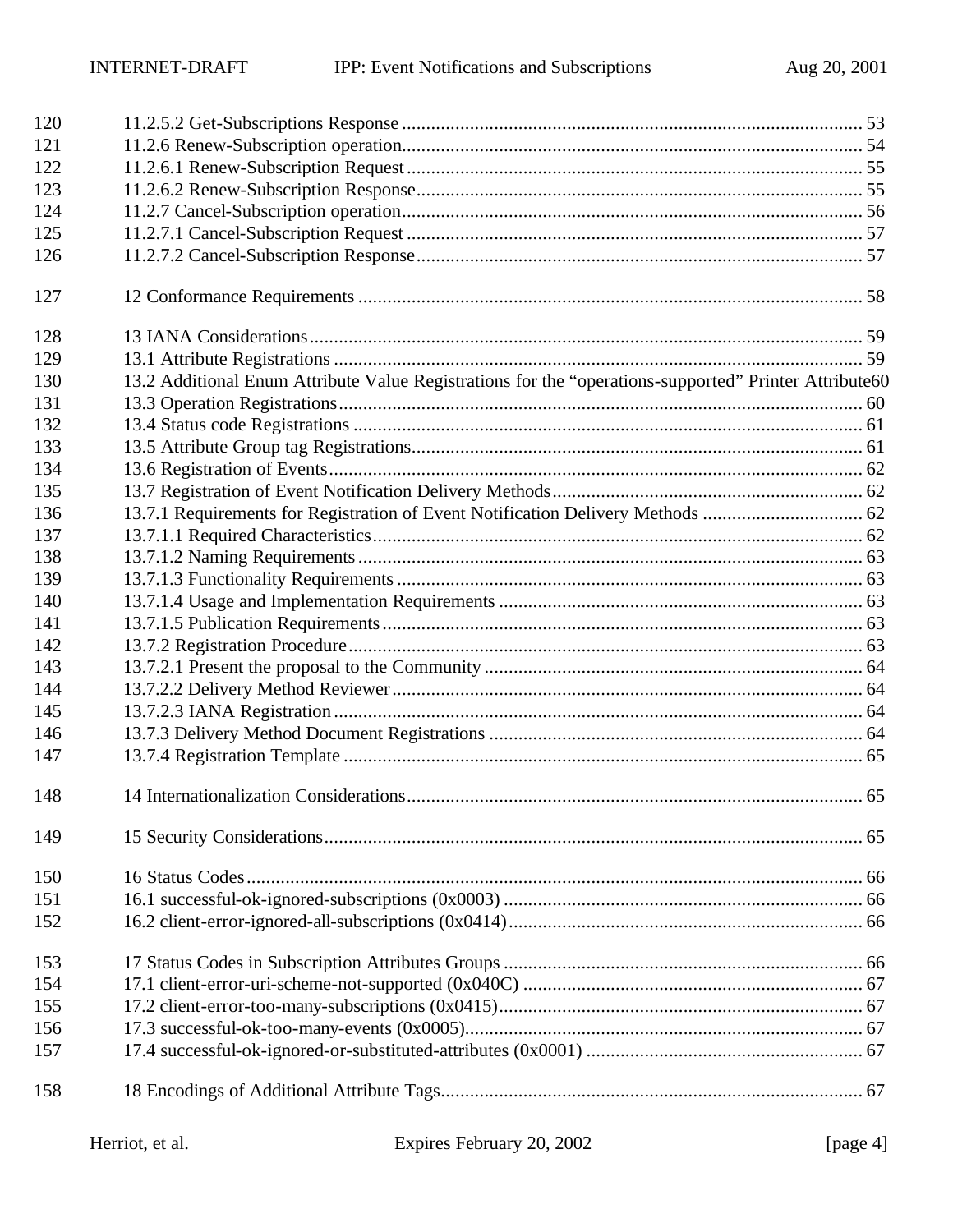| 159                      |                                                                                            |  |
|--------------------------|--------------------------------------------------------------------------------------------|--|
| 160                      |                                                                                            |  |
| 161                      |                                                                                            |  |
| 162                      | <b>B.</b>                                                                                  |  |
| 163                      | C.                                                                                         |  |
| 164                      | D.                                                                                         |  |
| 165<br>166<br>167<br>168 | Е.<br>E.1<br>E.2<br>E.3                                                                    |  |
| 169                      | F.                                                                                         |  |
| 170                      | G.                                                                                         |  |
| 171<br>172               |                                                                                            |  |
| 173                      | <b>Tables</b>                                                                              |  |
| 174                      |                                                                                            |  |
| 175                      |                                                                                            |  |
| 176                      |                                                                                            |  |
| 177                      |                                                                                            |  |
| 178                      |                                                                                            |  |
| 179                      |                                                                                            |  |
| 180                      | Table 7 - Combinations of Events and Subscribed Events for "job-impressions-completed"  38 |  |
| 181                      |                                                                                            |  |
| 182                      |                                                                                            |  |
| 183                      |                                                                                            |  |
| 184                      |                                                                                            |  |
| 185                      |                                                                                            |  |
| 186                      |                                                                                            |  |
| 187                      |                                                                                            |  |
| 188                      |                                                                                            |  |
| 189                      |                                                                                            |  |
| 190                      |                                                                                            |  |
| 191                      |                                                                                            |  |
| 192                      | <b>Figures</b>                                                                             |  |
| 193                      |                                                                                            |  |
|                          |                                                                                            |  |
| 194                      |                                                                                            |  |
| 195                      |                                                                                            |  |
| 196                      |                                                                                            |  |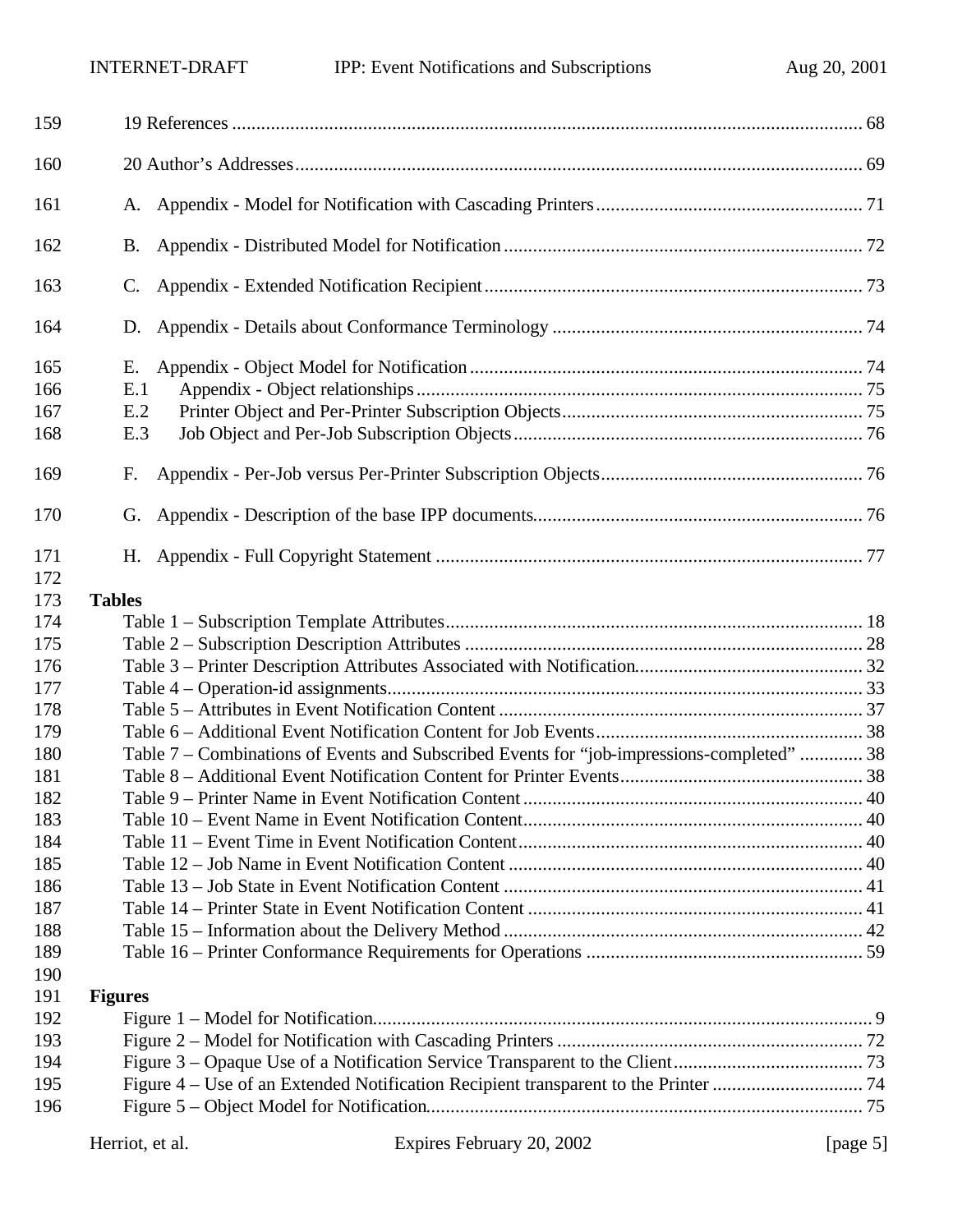#### 

#### **1 Introduction**

 This IPP notification specification is an OPTIONAL extension to Internet Printing Protocol/1.0 (IPP) [RFC2566, RFC2565] and IPP/1.1 [RFC2911, RFC2910]. See Appendix G for a description of the base IPP documents. This document in combination with the following documents is intended to meet the notification requirements described in [ipp-not-req]:

- Internet Printing Protocol (IPP): "Job Progress Attributes" [ipp-prog] One or more Delivery Method Documents registered with IANA (see section 10).
- 

 Note: this document does not define any Delivery Methods, but it does define the rules for conformance for Delivery Method Documents. Delivery Method Documents are in preparation (see section 10) and will be registered with IANA (see section 13.7.3).

Refer to the Table of Contents for the layout of this document.

#### **1.1 Notification Overview**

 This document defines operations that a client can perform in order to create *Subscription Objects* in a Printer and carry out other operations on them. A Subscription Object represents a Subscription abstraction. The Subscription Object specifies that when one of the specified *Events* occurs, the Printer sends an asynchronous *Event Notification* to the specified *Notification Recipient* via the specified *Delivery Method* (i.e., protocol).

 When a client (called a *Subscribing Client*) performs an operation that creates a Subscription Object, the operation contains one or more *Subscription Template Attributes Group*s. Each such group holds information used by the Printer to initialize a newly created Subscription Object. The Printer creates one Subscription Object for each Subscription Template Attributes Group in the operation. This group is 220 like the Job Template Attributes group defined in [RFC2911]. The following is an example of the information included in a Subscription Template Attributes Group (see section 5 for details on the Subscription Object attributes):

223 1. The names of Subscribed Events that are of interest to the Notification Recipient. 2. The address (URL) of one Notification Recipient. 3. The Delivery Method (i.e., the protocol) which the Printer uses to send the Event Notification. 4. Some opaque data that the Printer sends to the Notification Recipient in the Event Notification. The Notification Recipient might use this opaque data as a forwarding address for the Event Notification. 5. The charset to use in text fields within an Event Notification 6. The natural language to use in the text fields of the Event Notification 7. The requested lease time in seconds for the Subscription Object

Herriot, et al. Expires February 20, 2002 [page 6]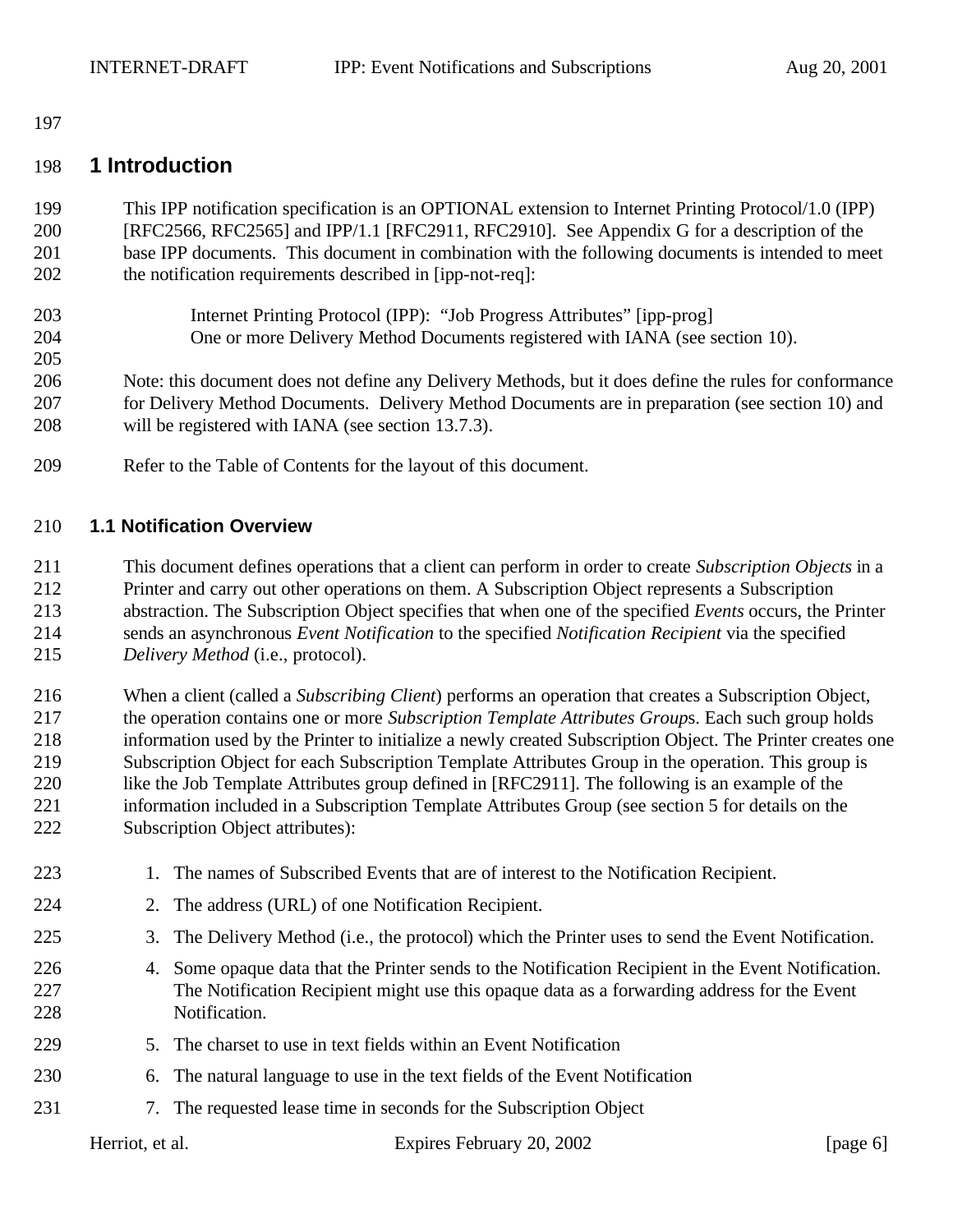An operation that creates a Subscription Object is called a *Subscription Creation Operation*. These operations include the following operations (see section 11.1 for further details):

- **Job Creation operation**: When a client performs such an operation (Print-Job, Print-URI, and Create-Job), a client can include zero or more Subscription Template Attributes Groups in the request. The Printer creates one Subscription Object for each Subscription Template Attributes Group in the request, and the Printer associates each such Subscription Object with the newly created Job. This document extends these operations' definitions in [RFC2911] by adding Subscription Template Attributes Groups in the request and Subscription Attributes Groups in the response.
- **Create-Job-Subscriptions operation:** A client can include one or more Subscription Template Attributes Groups in the request. The Printer creates one Subscription Object for each Subscription Template Attributes Group and associates each with the job that is the target of this operation.
- **Create-Printer-Subscriptions operation:** A client can include one or more Subscription Template Attributes Groups in the request. The Printer creates one Subscription Object for each Subscription Template Attributes Group and associates each with the Printer that is the 248 target of this operation.
- For each of the above operations:
- 250 the Printer associates a Subscription Object with the Printer or a specific Job. When a Subscription Object is associated with a Job Object, it is called a *Per-Job Subscription Object*. When a Subscription Object is associated with a Printer Object, it is called a *Per-Printer Subscription Object*.
- 254 the response contains one Subscription Attributes Group for each Subscription Template Attributes Group in the request and in the same order. When the Printer successfully creates a Subscription Object, its corresponding Subscription Attributes Group contains the "notify- subscription-id" attribute. This attribute uniquely identifies the Subscription Object and is analogous to a "job-id" for a Job object. Some operations described below use the "notify-subscription-id" to identify the target Subscription Object.
- This document defines the following additional operations (see section 11.2 for further details):
- **Restart-Job operation:** When a client performs the Restart-Job operation [RFC2911], the Printer re-uses the same Job and its Subscription Objects.
- **Validate-Job operation:** When a client performs this operation, a client can include zero or more Subscription Template Attributes Groups in the request. The Printer determines if it could create one Subscription Object for each Subscription Template Attributes Group in the request. This document extends this operation's definition in [RFC2911] by adding Subscription Template Attributes Groups in the request and Subscription Attributes Groups in 268 the response.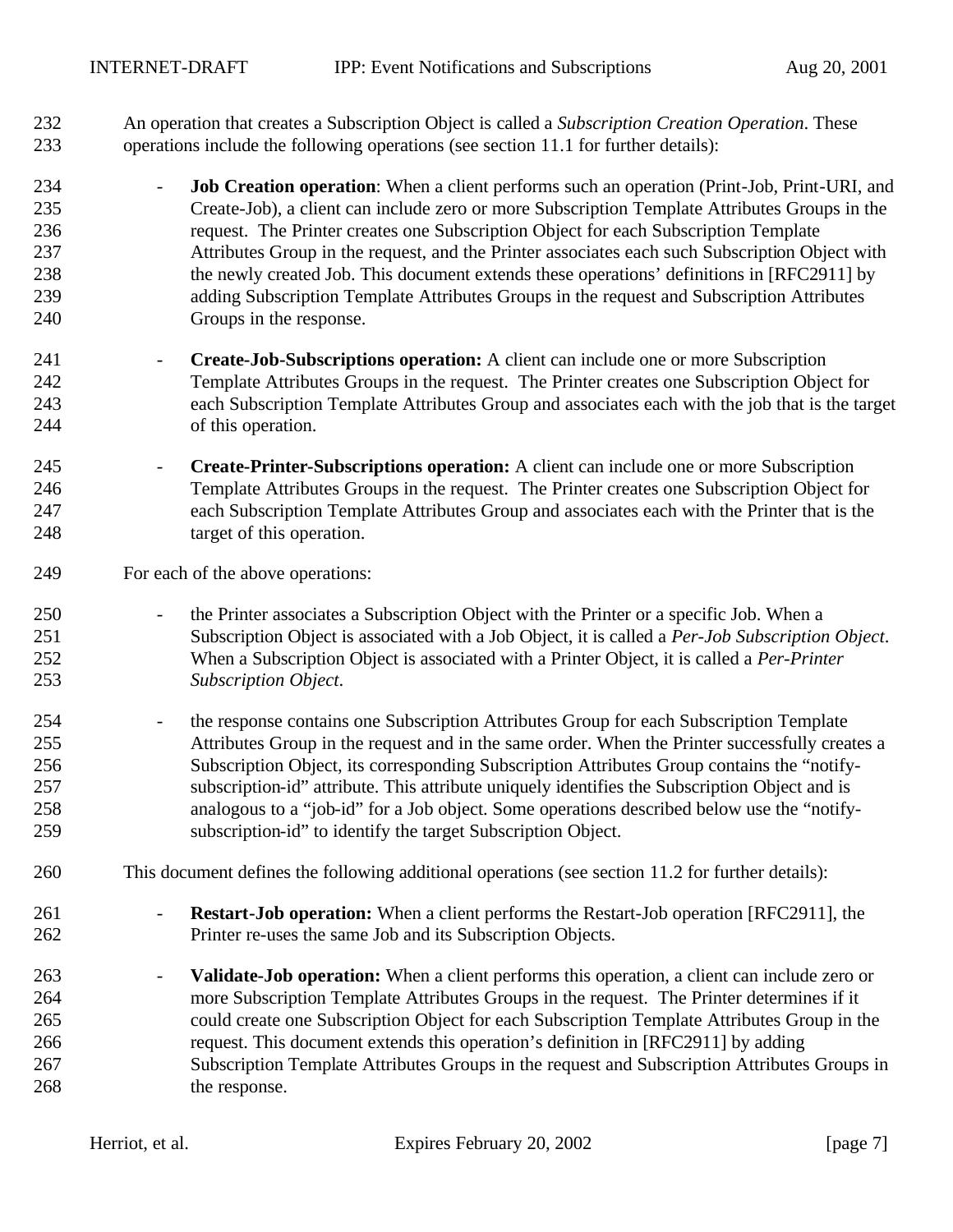- **Get-Subscription-Attributes operation:** This operation allows a client to obtain the specified attributes of a target Subscription Object.
- **Get-Subscriptions operation:** This operation allows a client to obtain the specified attributes of all Subscription Objects associated with the Printer or a specified Job.
- **Renew-Subscription operation:** This operation renews the lease on the target Per-Printer Subscription Object before it expires. A newly created Per-Printer Subscription Object receives an initial lease. It is the duty of the client to use this operation frequently enough to preserve a Per-Printer Subscription Object. The Printer deletes a Per-Printer Subscription Object when its lease expires. A Per-Job Subscription Object last exactly as long as its associated Job Object and thus doesn't have a lease.
- **Cancel-Subscription operation:** This operation (1) cancels the lease on the specified Per- Printer Subscription Object and thereby deletes the Per-Printer Subscription Object or (2) deletes the Per-Job Subscription Object.
- When an Event occurs, the Printer finds all Subscription Objects listening for the Event (see section 9 for details on finding such Subscription Objects). For each such Subscription Object, the Printer:
- a) generates an Event Notification with information specified in section 9, AND
- b) either:
- i) delivers the Event Notification using the Delivery Method and target address identified in the Subscription Object's "notify-recipient-uri" attribute if the Delivery Method is a "push", OR
- ii) saves Event Notification for a time period defined by the Delivery Method if the Delivery Method is a "pull", i.e., the Notification Recipient is expected to fetch the Event Notifications.
- **2 Models for Notification**

#### **2.1 Model for Notification (Simple Case)**

 As part of a Subscription Creation Operation, an IPP Printer (i.e., located in an output device or a server) creates one or more Subscription Objects. In a Subscription Creation Operation, the client specifies the Notification Recipient to which the Printer is to deliver Event Notifications. A Notification Recipient can be the Subscribing Client or a third party.

Figure 1 shows the Notification model for a simple Client-Printer relationship.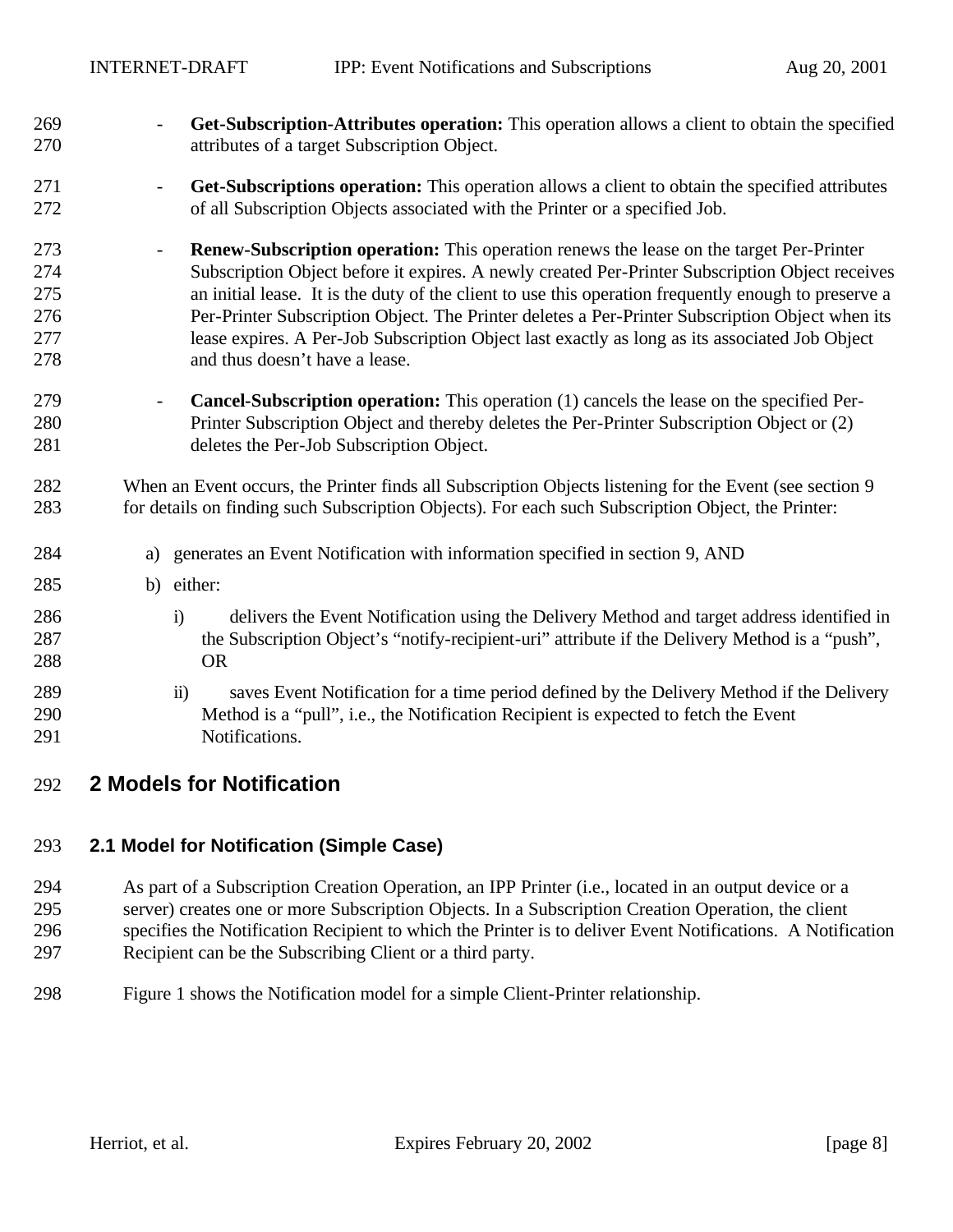| 300<br>embedded printer:<br>301<br>output device or server<br>302<br>PDA, desktop, or server<br>303<br>###########<br>$+ - - - - - - - +$<br>304<br>client  -----Subscription ---------># Printer #<br>305<br>+--------+ Creation Operation<br>  # Object #<br>306<br>#####   #####<br>------------+ |  |
|------------------------------------------------------------------------------------------------------------------------------------------------------------------------------------------------------------------------------------------------------------------------------------------------------|--|
|                                                                                                                                                                                                                                                                                                      |  |
|                                                                                                                                                                                                                                                                                                      |  |
|                                                                                                                                                                                                                                                                                                      |  |
|                                                                                                                                                                                                                                                                                                      |  |
|                                                                                                                                                                                                                                                                                                      |  |
|                                                                                                                                                                                                                                                                                                      |  |
|                                                                                                                                                                                                                                                                                                      |  |
| 307<br>Notification                                                                                                                                                                                                                                                                                  |  |
| 308<br>Recipient<br>$\vert$ <----IPP Event Notifications----+                                                                                                                                                                                                                                        |  |
| 309<br>(Job and/or Printer Events)                                                                                                                                                                                                                                                                   |  |

#### **Figure 1 – Model for Notification**

#### **2.2 Model for Notification with Cascading Printers**

 With this model, there is an intervening Print server between the human user and the Printer in the output device. If the Printer in the output device generates an Event, the system can be configured to send Event Notification either

#### - directly to the Notification Recipient specified by the Subscribing Client or

- via the Print Server to the Notification Recipient specified by the Subscribing Client.
- See Appendix A for more details.

#### **2.3 Distributed Model for Notification**

 The preceding sections (2.1 and 2.2) assume that the Notification software resides in the same device or Server box as the rest of the Printer software. In many implementations, the assumption is correct. However, the Notification model also permits a distributed implementation.

 For example, the software that supports both Subscription Creation Operations and sending of Event Notifications could be on hardware that is separate from the output device. To make this work, there must be a symbiotic relationship between the output device software and the remote Notification software. Without the remote Notification software, the output device software is not a complete Printer.

- The term "Printer" in this document includes the software on the output device or server box as well as Notification software that is local to or remote from the output device.
- Appendix B describes this example in detail.

#### **2.4 Extended Notification Recipient**

 The model allows for an extended Notification Recipient that is itself a Notification service that forwards each Event Notification to another recipient. The client contacts this Notification Recipient to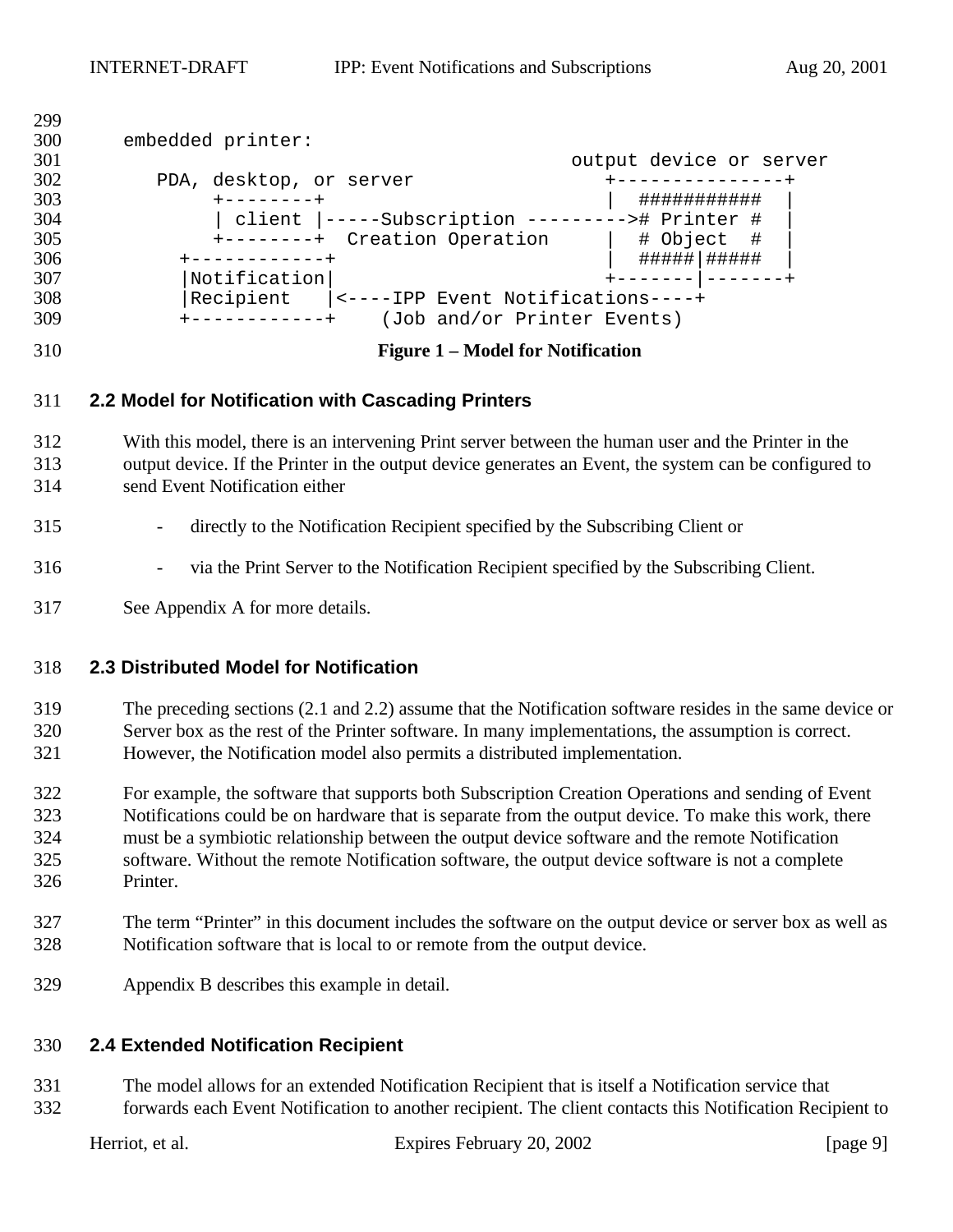- arrange for forwarding by means outside the scope of this document. The Printer need not be aware that the Notification Recipient forwards Event Notifications.
- Appendix C describes this example in detail.

### **3 Terminology**

 This section defines terminology used throughout this document. Other terminology is defined in [RFC2911].

#### **3.1 Conformance Terminology**

- Capitalized terms, such as **MUST, MUST NOT, REQUIRED, SHOULD, SHOULD NOT, MAY, NEED NOT,** and **OPTIONAL**, have special meaning relating to conformance as defined in RFC 2119 [RFC2119] and [RFC2911] section 12.1. If an implementation supports the extension defined in this document, then these terms apply; otherwise, they do not. These terms define conformance to *this document only*; they do not affect conformance to other documents, unless explicitly stated otherwise. See Appendix D for complete details.
- Note: a feature that is OPTIONAL in this document becomes REQUIRED if the Printer implements a Delivery Method that REQUIRES the feature.

#### **READ-ONLY –** an adjective used in an attribute definition to indicate that an IPP Printer MUST NOT allow the attribute's value to be modified with the Set-Job-Attributes or Set-Printer-Attributes operations (see [ipp-set]). Note: there is no Set-Subscription operation so this term is not used for Subscription object attributes.

#### **3.2 Other Terminology**

- This document uses the same terminology as [RFC2911], such as "client", "Printer", "attribute",
- "attribute value", "keyword", "operation", "request", "response", and "support". In addition, the following terms are defined for use in this document and the Delivery Method Documents:
- **Administrator –** A human user who establishes policy for and configures the print system.
- **Operator –** A human user who carries out the policy established by the Administrator and controls the day to day running of the print system.
- **IPP Client (or client) –** The software component (PDA, desktop, or server) that performs an IPP operation directed at an IPP Printer (located in a server or output device).
- **Job Creation operation –** One of the operations that creates a Job object: Print-Job, Print-URI and Create-Job. The Restart-Job operation [RFC2911] is not considered a Job Creation operation, since the Printer re-uses the existing Job object. The Validate-Job operation is not a Job Creation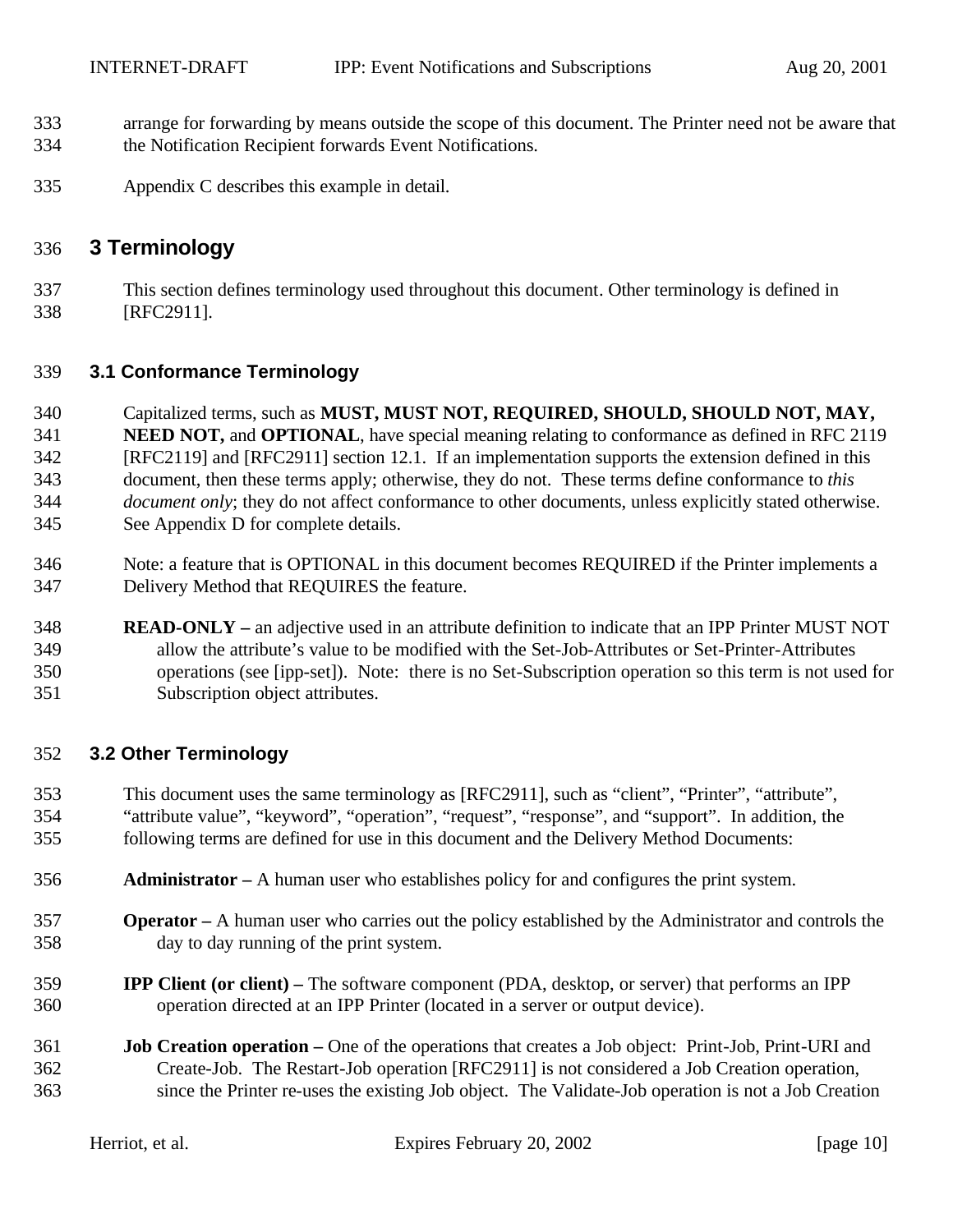- operation because no Job object is created. Therefore, when a statement also applies to the Validate-Job operation, it is mentioned explicitly.
- **Event –** some occurrence (either expected or unexpected) within the printing system of a change of state, condition, or configuration of a Job or Printer object. An Event occurs only at one instant in time and does not span the time the physical Event takes place. For example, jam-occurred and jam-cleared are two distinct, instantaneous Events, even though the jam may last for a while.
- **Event Notification –** the information about an Event that the Printer sends when an Event occurs.
- **Compound Event Notification –** two or more Event Notifications that a Printer sends together as a single entity. The Delivery Method Document specifies whether the Delivery Method supports Compound Event Notifications.
- **Job Event –** an Event caused by some change in a particular job on the Printer, e.g., 'job-completed'.
- **Printer Event –** an Event caused by some change in the Printer that is not specific to a job, e.g., 'printer-state-changed'.
- **Subscribed Event –** an Event that the Subscribing Client expresses interest in by making it a value of the "notify-events" attribute on a Subscription Object.
- **Subscribed Job Event –** a Subscribed Event that is a Job Event.
- **Subscribed Printer Event –** a Subscribed Event that is a Printer Event.
- **Notification Recipient –** the entity to which the Printer sends an Event Notification.
- **Delivery Method –** the mechanism by which the Printer delivers the Event Notification, e.g., via email or via an Event Notification Delivery Method protocol defined for delivering IPP Event Notifications.
- **Delivery Method Document –** a document, separate from this document, that defines a Delivery Method.
- **Subscription Object –** An object containing a set of attributes that indicate: the Notification Recipient, the Delivery Method, the Subscribed Events that cause the Printer to send an Event Notification, and the information to send in an Event Notification.
- **Per-Job Subscription Object** A Subscription Object that is associated with a single Job. The Create-Job-Subscriptions operation and Job Creation operations create such an object.
- **Per-Printer Subscription Object** A Subscription Object that is associated with the Printer as a whole. The Create-Printer-Subscriptions operation creates such an object.
- **Subscribing Client** The client that creates the Subscription Object.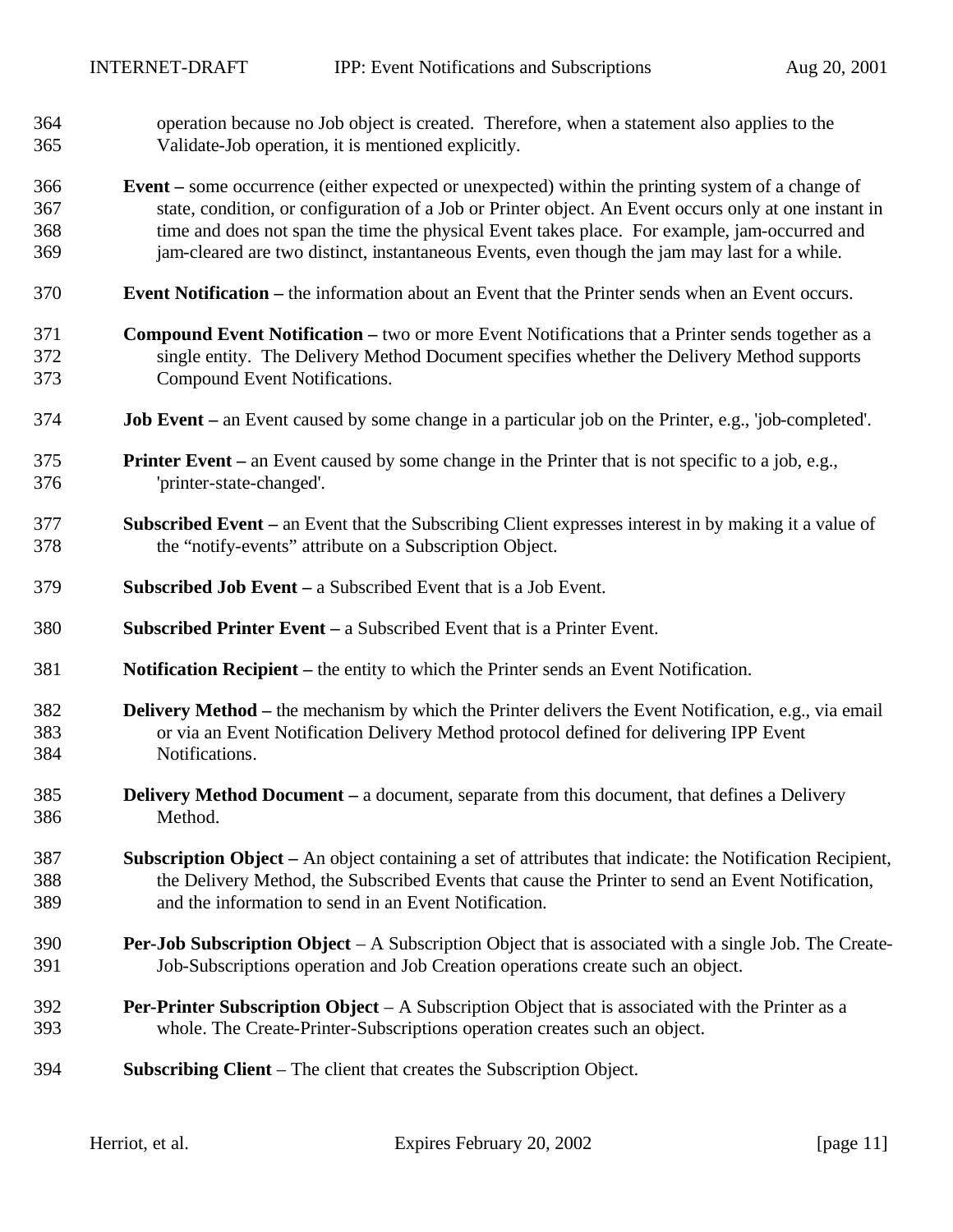- **Subscription Creation Operation –** An operation that creates a Subscription Object: Job Creation operations, Create-Job-Subscriptions operation, Create-Printer-Subscriptions operation. In the context of a Job Creation operation, a Subscription Creation Operation is the part of the Job Creation operation that creates a Subscription object. The Restart-Job operation [RFC2911] is not considered a Subscription Creation Operation, since the Printer re-uses the Job's existing Subscription Objects, rather than creating any new Subscription Objects.
- **Subscription Creation Request –** The request portion of a Subscription Creation Operation.
- **Subscription Template Attributes –** Subscription Object attributes that a client can supply in a Subscription Creation Operation and associated Printer Object attributes that specify supported and default values for the Subscription Object attributes.
- **Subscription Description Attributes –** Subscription Object attributes that a Printer supplies during a Subscription Creation Operation.
- **Subscription Template Attributes Group**  The attributes group in a request that contains Subscription Object attributes that are Subscription Template Attributes.
- **Subscription Attributes Group –** The attributes group in a response that contains Subscription Object attributes.
- **Human Consumable Event Notification –** localized text for human consumption only. There is no standardized format and thus programs should not try to parse this text.
- **Machine Consumable Event Notification –** bytes for program consumption. The bytes are formatted according to the Delivery Method document.
- **Printer –** the software that supports an output device or print server (see IPP/1.1 [RFC2911] which uses the terms Printer and Printer object interchangeably). This document extends the IPP/1.1 Printer definition to include the software that implements Subscription Creation Operations and the sending of Event Notifications, even if the software for such a Printer would be distributed across a network (see section 2.3).
- **Notification –** when not in the phrases 'Event Notification' and 'Notification Recipient' the concepts of this specification, i.e., Events, Subscription Objects, and Event Notifications.

## **4 Object Relationships**

 This section defines the object relationships between the Printer, Job, and Subscription Objects. It does not define the implementation. For an illustration of these relationships, see Appendix E.

### **4.1 Printer and Per-Printer Subscription Objects**

1. A Printer object can be associated with zero or more Per-Printer Subscription Objects.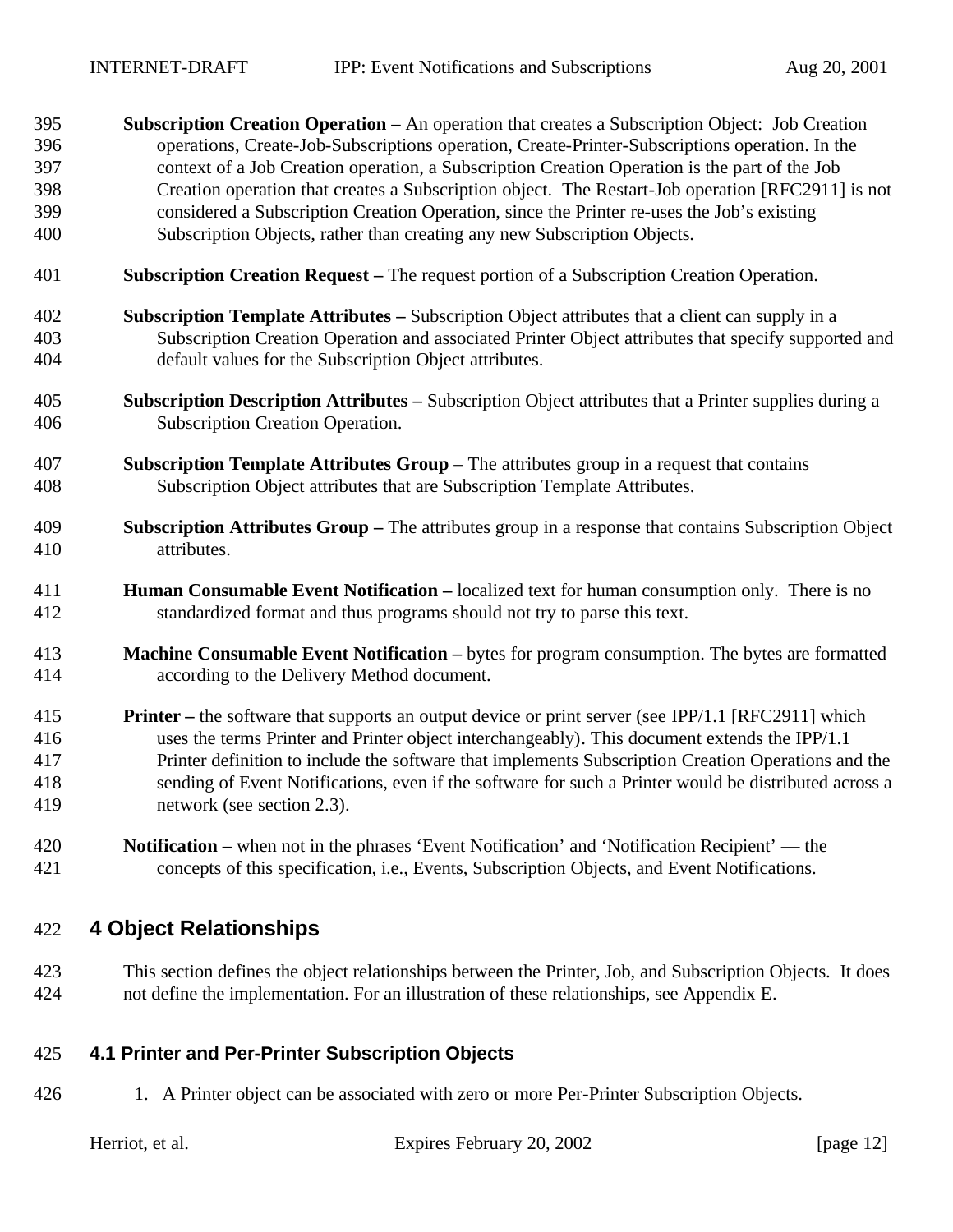2. Each Per-Printer Subscription Object is associated with exactly one Printer object.

#### **4.2 Printer, Job and Per-Job Subscription Objects**

- 429 1. A Printer object is associated with zero or more Job objects.
- 2. Each Job object is associated with exactly one Printer object.
- 3. A Job object is associated with zero or more Per-Job Subscription Objects.
- 4. Each Per-Job Subscription Object is associated with exactly one Job object.

#### **5 Subscription Object**

 A Subscribing Client creates a Subscription Object with a Subscription Creation Operation in order to indicate its interest in certain Events. See section 11 for a description of these operations. When an Event occurs, the Subscription Object specifies to the Printer where to send Event Notifications, how to send them and what to put in them. See section 9 for details on the contents of an Event Notification.

- Using the IPP Job Template attributes as a model (see [RFC2911] section 4.2), the attributes of a Subscription Object are divided into two categories: Subscription Template Attributes and Subscription Description Attributes.
- Subscription Template attributes are, in turn, like the Job Template attributes, divided into
- 1. Subscription Object attributes that a client can supply in a Subscription Creation Request and
- 2. their associated Printer Object attributes that specify supported and default values for the Subscription Object attributes
- The remainder of this section specifies general rules for Subscription Template Attributes and describes each attribute in a Subscription Object.

#### **5.1 Rules for Support of Subscription Template Attributes**

- Subscription Template Attributes are fundamental to the Notification model described in this specification. The client supplies these attributes in Subscription Creation Operations and the Printer uses these attributes to populate a newly created Subscription Object.
- Subscription Objects attributes that are Subscription Template Attributes conform to the following rules:
- 1. Each attribute's name starts with the prefix string "notify-" and this document calls such attributes "notify-xxx".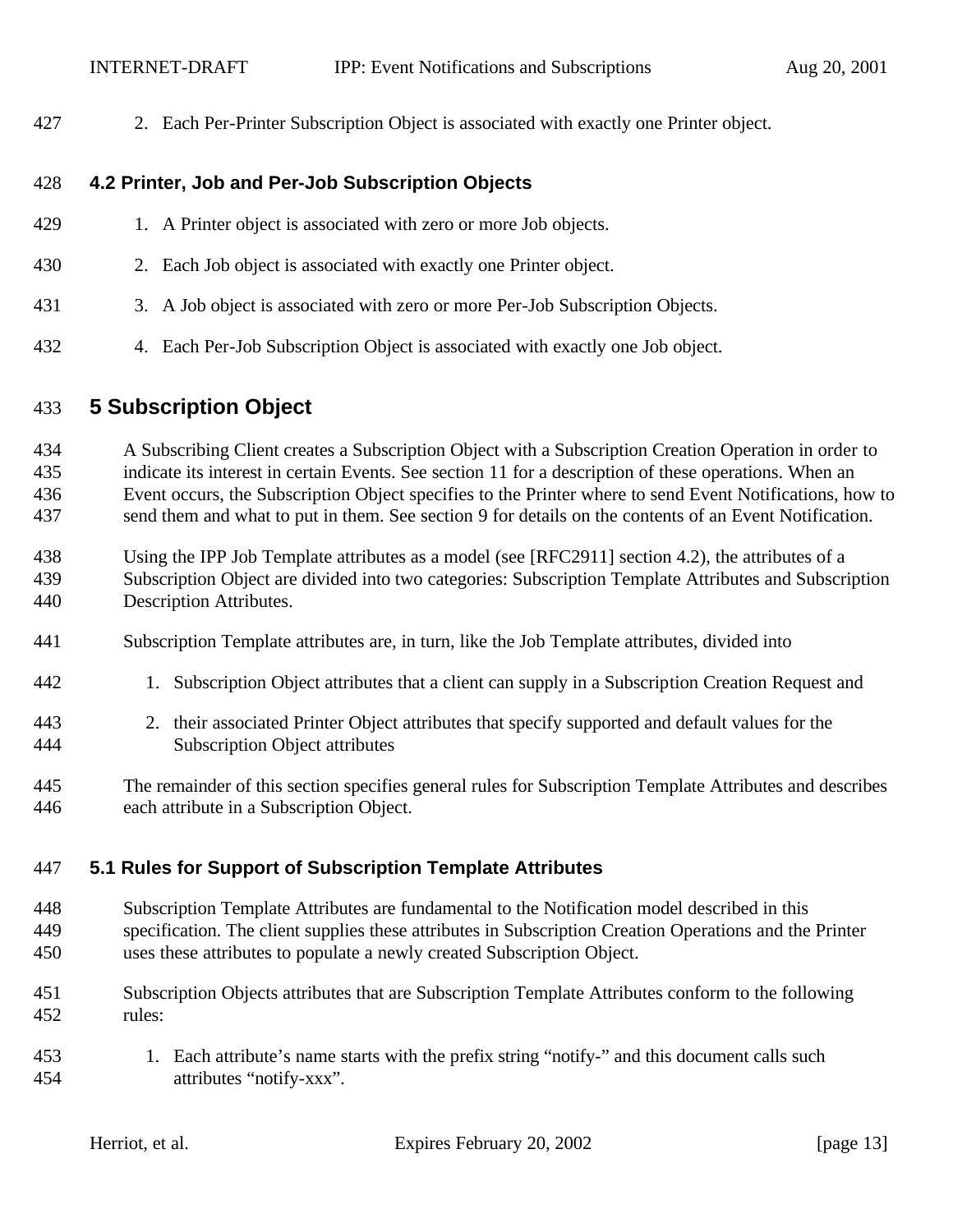- 2. For each "notify-xxx" Subscription Object attribute defined in column 1 of Table 1 in section 5.3, Table 1 specifies corresponding Printer attributes: "notify-xxx-default", "notify-xxx-supported", "yyy-supported" and "notify-max-xxx-supported" defined in column 2 of Table 1. Note "xxx" stands for the same string in each case and "yyy" stands for some other string.
- 3. If a Printer supports "notify-xxx" in column 1 of Table 1, then the Printer MUST support all associated attributes specified in column 2 of Table 1. For example, Table 1 shows that if the Printer supports "notify-events", it MUST support "notify-events-default", "notify-events-supported" and "notify-max-events-supported".
- 4. If a Printer does not support "notify-xxx" in column 1 of Table 1, then the Printer MUST NOT support any associated "notify-yyy" attributes specified in column 2 of Table 1. For example, Table 1 shows that if the Printer doesn't support "notify-events", it MUST NOT support "notify- events-default", "notify-events-supported" and "notify-max-events-supported". Note this rule does not apply to attributes whose names do not start with the string "notify-" and are thus defined in another object and used by other attributes.
- 5. Most "notify-xxx" attributes have a corresponding "yyy-supported" attribute that specifies the supported values for "notify-xxx". Column 2 of Table 1 specifies the name of each "yyy- supported" attribute. The naming rules of IPP/1.1 (see [RFC2911]) are used when "yyy-supported" is "notify-xxx-supported".
- 6. Some "notify-xxx" attributes have a corresponding "notify-xxx-default" attribute that specifies the value for "notify-xxx" if the client does not supply it. Column 2 of Table 1 specifies the name of each "notify-xxx-default" attribute. The naming rules of IPP/1.1 (see [RFC2911]) are used.

 If a client wishes to present an end user with a list of supported values from which to choose, the client SHOULD query the Printer for its supported value attributes. The client SHOULD also query the default value attributes. If the client then limits selectable values to only those values that are supported, the client can guarantee that the values supplied by the client in the create request all fall within the set of supported values at the Printer. When querying the Printer, the client MAY enumerate each attribute by name in the Get-Printer-Attributes Request, or the client MAY just supply the 'subscription-template' group name in order to get the complete set of supported attributes (both supported and default attributes – see section 11.2.3).

#### **5.2 Rules for Processing Subscription Template Attributes**

- This section defines a detailed set of rules that a Printer follows when it processes Subscription Template Attributes in a Subscription Creation Request. These rules are similar to the rules for processing Operation attributes in [RFC2911]. That is, the Printer may or may not support an attribute and a client may or may not supply the attribute. Some combinations of these cases are OK. Others return warnings or errors, and perhaps a list of unsupported attributes.
- A Printer MUST implement the following behavior for processing Subscription Template Attributes in a Subscription Creation Request: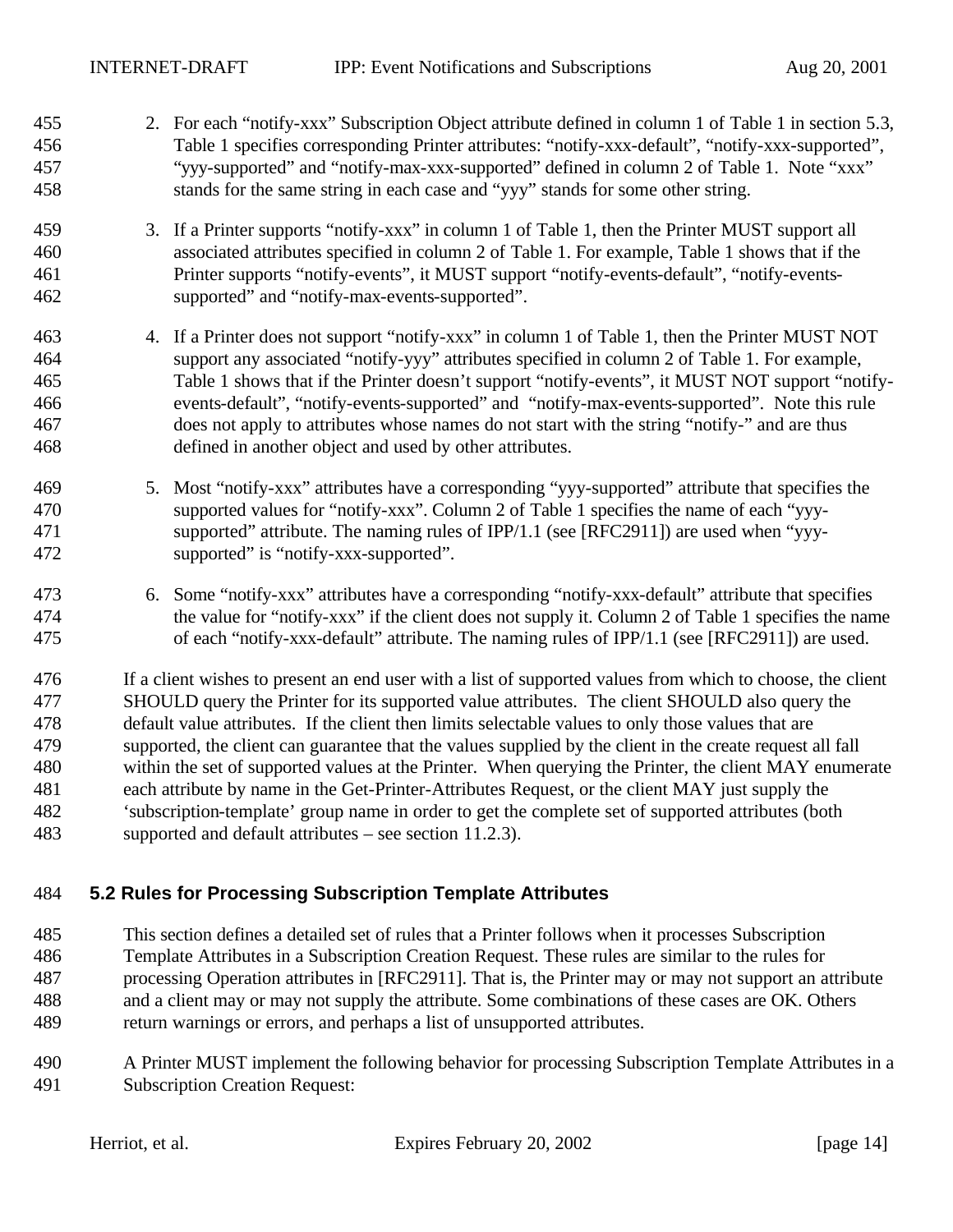- 1. If a client supplies a "notify-xxx" attribute from column 1 of Table 1 and the Printer supports it and its value, the Printer MUST populate the attribute on the created Subscription Object.
- 2. If a client supplies a "notify-xxx" attribute from column 1 of Table 1 and the Printer doesn't support it or its value, the Printer MUST NOT populate the attribute on the created Subscription Object with it. The Printer MUST do one of the following:
- a) If the value of the "notify-xxx" attribute is unsupported, the Printer MUST return the attribute with its value in the Subscription Attributes Group of the response.
- b) If "notify-xxx" is an unsupported attribute, the Printer MUST return the attribute in the Subscription Attributes Group of the response with the 'unsupported' out-of-band value.
- 501 Note: The rules of this step are the same as for Unsupported Attributes [RFC2911] section 3.1.7. except that the unsupported attributes are returned in the Subscription Attributes Group rather than the Unsupported Attributes Group because Subscription Creation Operations can create more than one Subscription Object).
- 3. If a client is REQUIRED to supply a "notify-xxx" attribute from column 1 of Table 1 and the Printer doesn't support the supplied value, the Printer MUST NOT create a Subscription Object. The rules for Unsupported Attributes in step #2 still apply.
- 4. If a client does not supply a "notify-xxx" attribute from column 1 of Table 1 and the attribute is REQUIRED for the client to supply, the Printer MUST reject the Subscription Creation Operation (including Job Creation operations) without creating a Subscription Object, and MUST return in the response:
- c) the status code 'client-error-bad-request' AND
- d) no Subscription Attribute Groups.
- 5. If a client does not supply a "notify-xxx" attribute from column 1 of Table 1 that is OPTIONAL for the client to supply, and column 2 of Table 1 either:
- a) specifies a "notify-xxx-default" attribute, the Printer MUST behave as if the client had supplied the "notify-xxx-default" attribute (see step #1) and populate the Subscription object with the value of the "notify-xxx-default" attribute as part of the Subscription Creation operation (unlike Job Template attributes where the Printer does not populate the Job object with defaults – see [RFC2911]) OR
- 521 b) does not specify a "notify-xxx-default" attribute, the Printer MUST populate the "notify-xxx" attribute on the Subscription Object according to the definition of the "notify-xxx" attribute in a section 5.3. For some attributes, the "notify-xxx" is populated with the value of some other attribute, and for others, the "notify-xxx" is NOT populated on the Subscription object at all.
- 6. A Printer MUST create a Subscription Object for each Subscription Template Attributes group in a request unless the Printer: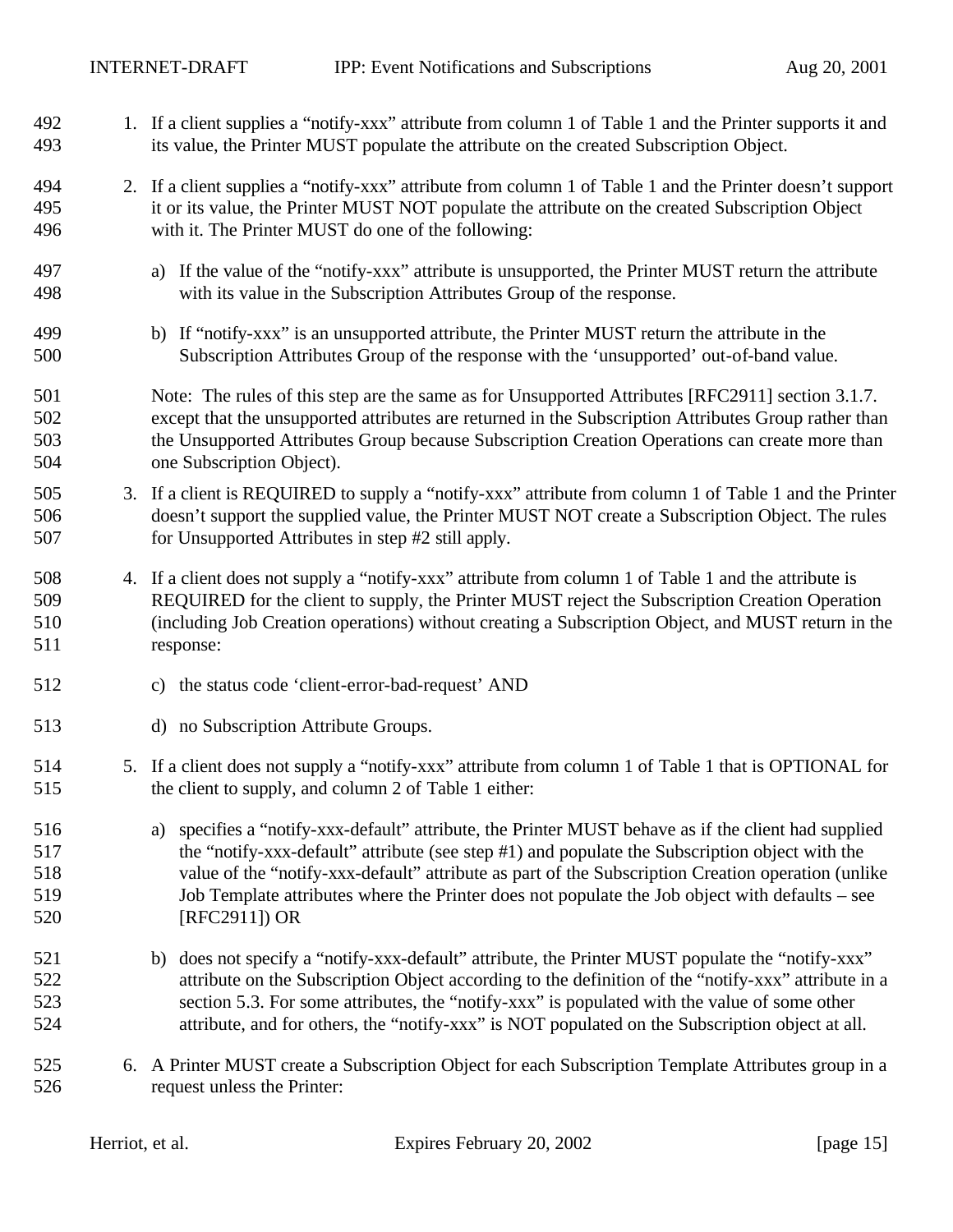| 527<br>528                             | a) encounters some attributes in a Subscription Template Attributes Group that require the Printer<br>not to create the Subscription Object OR                                                                                                                                                                                                                                                                                                                                                                                                                            |
|----------------------------------------|---------------------------------------------------------------------------------------------------------------------------------------------------------------------------------------------------------------------------------------------------------------------------------------------------------------------------------------------------------------------------------------------------------------------------------------------------------------------------------------------------------------------------------------------------------------------------|
| 529<br>530                             | b) would create a Per-Job Subscription Object when it doesn't have space for another Per-Job<br><b>Subscription Object OR</b>                                                                                                                                                                                                                                                                                                                                                                                                                                             |
| 531<br>532                             | c) would create a Per-Printer Subscription Object when it doesn't have space for another Per-<br>Printer Subscription Object.                                                                                                                                                                                                                                                                                                                                                                                                                                             |
| 533<br>534<br>535<br>536               | 7. A response MUST contain one Subscription Attributes Group for each Subscription Template<br>Attributes Group in the request (and in the same order) whether the Printer creates a Subscription<br>Object from the Subscription Template Attributes Group or not. However, the attributes in each<br>Subscription Attributes Group can be in any order.                                                                                                                                                                                                                 |
| 537<br>538                             | 8. The Printer MUST populate each Subscription Attributes Group of the response such that each<br>contains:                                                                                                                                                                                                                                                                                                                                                                                                                                                               |
| 539<br>540                             | the "notify-subscription-id" attribute (see section 5.4.1), if and only if the Printer creates a<br>a)<br>Subscription Object.                                                                                                                                                                                                                                                                                                                                                                                                                                            |
| 541<br>542<br>543<br>544<br>545<br>546 | b) the "notify-lease-duration" attribute (see section 5.3.7), if and only if the Printer creates a Per-<br>Printer Subscription Object. The value of this attribute is the value of the Subscription Object's<br>"notify-lease-duration" attribute. This value MAY be different from the client-supplied value<br>(see section 5.3.7). If a client supplies this attribute in the creation of a Per-Job Subscription<br>Object, it MUST appear in this group with the out-of-band value 'unsupported' to indicate that<br>the Printer doesn't support it in this context. |
| 547<br>548<br>549                      | c) all of the unsupported Subscription Template Attributes from step #2. Note, they are not<br>returned in the Unsupported Attributes Group in order to separate the unsupported attributes<br>for each Subscription Object.                                                                                                                                                                                                                                                                                                                                              |
| 550<br>551<br>552<br>553               | the "notify-status-code" attribute if the Printer does not create the Subscription Object or if<br>d)<br>there are unsupported attributes from step #2. The possible values of the "notify-status-code"<br>attribute are shown below (see section 17 for more details). The Printer returns the first value in<br>the list below that describes the status.                                                                                                                                                                                                               |
| 554<br>555<br>556<br>557<br>558        | 'client-error-uri-scheme-not-supported': the Subscription Object was not created because<br>the scheme of the "notify-recipient-uri" attribute is not supported. See section 17.1 for<br>more details about this status code. See step #3 in this section for the case that causes<br>this error, and the resulting step #6a) that causes the Printer not to create the<br>Subscription Object.                                                                                                                                                                           |
| 559<br>560<br>561<br>562               | 'client-error-too-many-subscriptions': the Subscription Object was not created because the<br>Printer has no space for additional Subscription Objects. The client SHOULD try again<br>later. See section 17.2 for more details about this status code. See steps #6b) and #6c) in<br>this section for the cases that causes this error.                                                                                                                                                                                                                                  |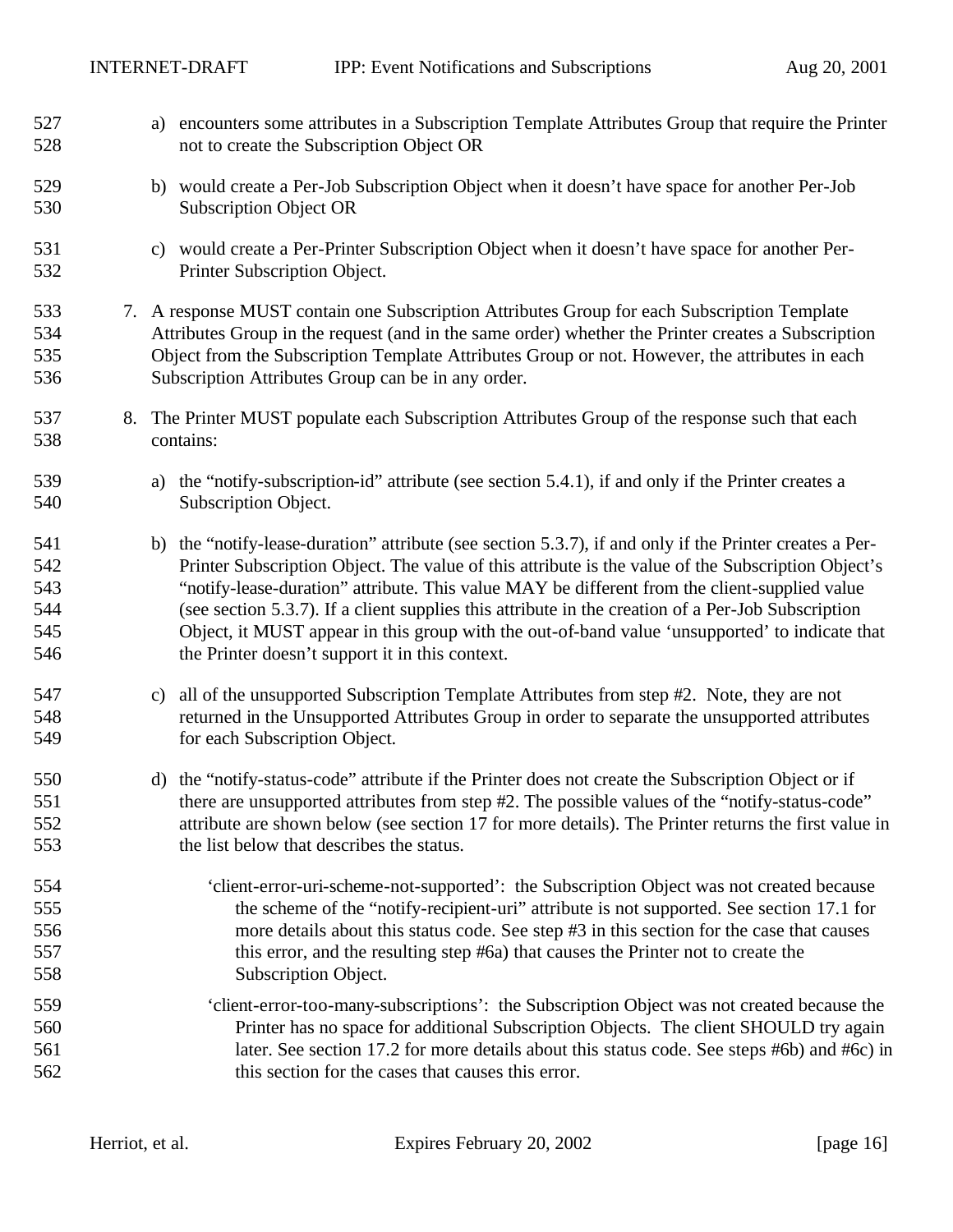- 'successful-ok-too-many-events': the Subscription Object was created without the "notify- events" values included in this Subscription Attributes Group because the "notify-events" attribute contains too many values. See section 17.3 for more details about this status 566 code. See step #2 in this section and section 5.3.2 for the cases that cause this status code. 'successful-ok-ignored-or-substituted-attributes' : the Subscription Object was created but
- some supplied Subscription Template Attributes are unsupported. These unsupported attributes are also in the Subscription Attributes Group. See section 17.4 for more details about this status code. See step #2 in this section for the cases that cause this status code.
- 9. The Printer MUST validate all Subscription Template Attributes and MUST return all unsupported attributes and values in the corresponding Subscription Attributes Group of the response (see step #2) unless it determines that it could not create additional Subscription Objects because of condition #6b) or condition #6c). Then, the Printer NEED NOT validate these additional Subscription Template Attributes and the client MUST NOT expect to find unsupported attributes from step #2 in such additional Subscription Attribute Groups.

### **5.3 Subscription Template Attributes**

- This section contains the Subscription Template Attributes defined for the Subscription and Printer objects.
- Table 1 below shows the Subscription Template Attributes and has two columns:
- **Attribute in Subscription Object:** the name and attribute syntax of each Subscription Object Attribute that is a Subscription Template Attribute
- **Default and Supported Printer Attributes:** the default attribute and supported Printer attributes that are associated with the attribute in column 1.
- A Printer MUST support all attributes in Table 1 below except for "notify-attributes" (and "notify- attributes-supported"). A client MUST supply "notify-recipient-uri" and MAY omit any of the rest of the attributes in column 1 of Table 1 in a Subscription Creation Request.
- Note: The Default and Supported Printer attributes listed in column 2 of Table 1 do not have separate sections in this specification defining their semantics. Instead, the section for the corresponding Subscription Object attribute (column 1 of Table 1) contains the semantics of these Printer attributes. This approach follows the precedence of the Job Template attributes in section 4.2 of [RFC2911] where the corresponding "xxx-default" and "xxx-supported" Printer attributes are defined in the same section as the "xxx" Job attribute.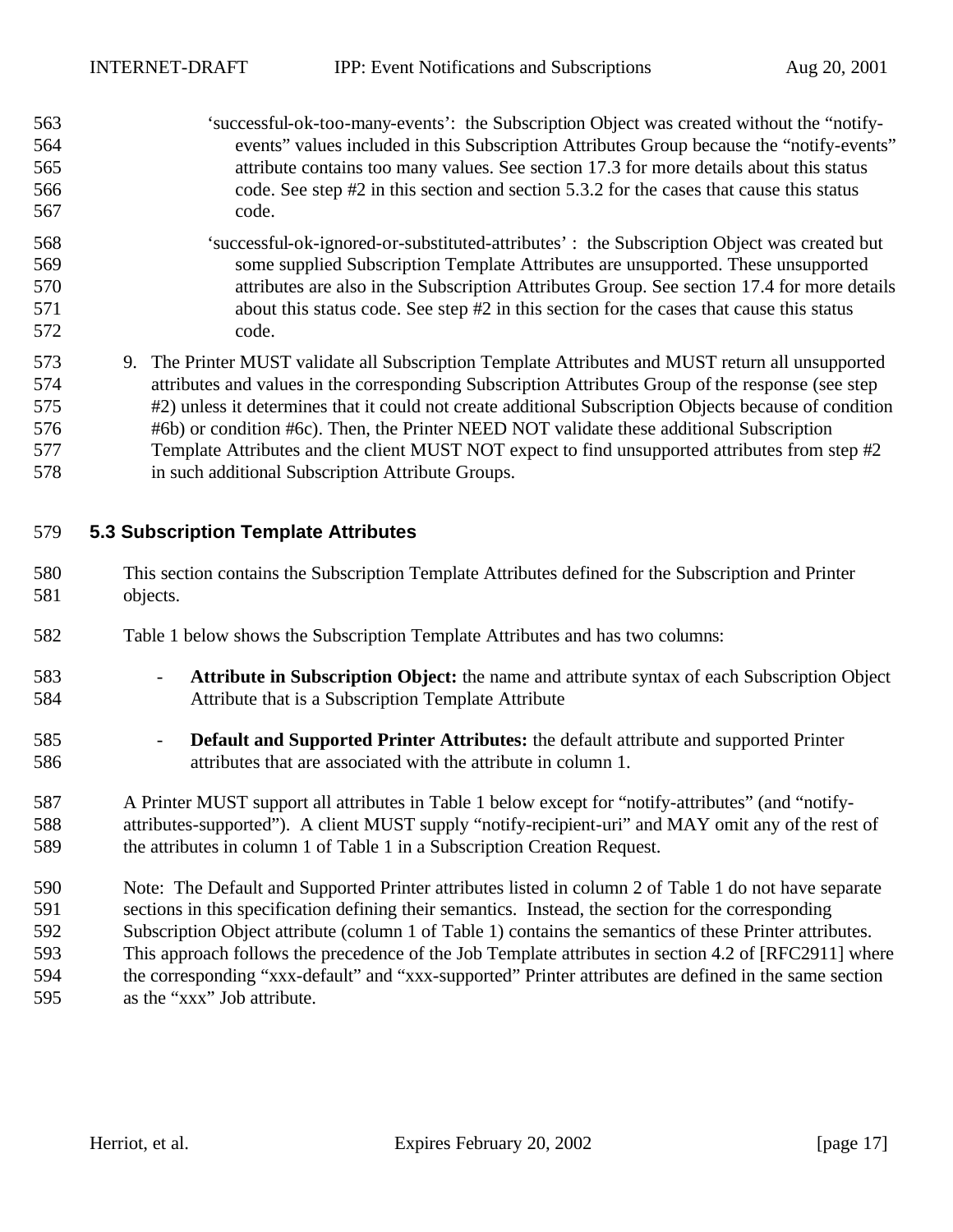| 596 | <b>Table 1 – Subscription Template Attributes</b> |
|-----|---------------------------------------------------|
|     |                                                   |

| Attribute in Subscription Object          | Default and Supported Printer Attributes            |
|-------------------------------------------|-----------------------------------------------------|
| notify-recipient-uri (uri)                | notify-schemes-supported (1setOf uriScheme)         |
| notify-events (1setOf type2 keyword)      | notify-events-default (1setOf type2 keyword)        |
|                                           | notify-events-supported (1setOf type2 keyword)      |
|                                           | notify-max-events-supported (integer(2:MAX))        |
| notify-attributes (1setOf type2 keyword)  | notify-attributes-supported (1setOf type2 keyword)  |
| notify-user-data (octetString(63))        |                                                     |
| notify-charset (charset)                  | charset-supported (1setOf charset)                  |
| notify-natural-language (naturalLanguage) | generated-natural-language-supported                |
|                                           | (1setOf naturalLanguage)                            |
| notify-lease-duration (integer(0:MAX))    | notify-lease-duration-default (integer(0:67108863)) |
|                                           | notify-lease-duration-supported (1setOf (integer(0: |
|                                           | $67108863$   rangeOfInteger(0:67108863)))           |
| notify-time-interval (integer(0:MAX))     |                                                     |

#### 597

#### 598 **5.3.1 notify-recipient-uri (uri)**

599 This attribute's value is a URL, which is a special case of a URI. Its value consists of a scheme and an 600 address. The address specifies the Notification Recipient and the scheme specifies the Delivery Method 601 for each Event Notification associated with this Subscription Object.

- 602 A Printer MUST support this attribute and return the value as supplied by the client (no case conversion 603 or other canonicalization) in any operation response that includes this attribute.
- 604 A client MUST supply this attribute in Subscription Creation Operation. Thus there is no need for a 605 default Printer attribute.

 The URI scheme of the value of this attribute on a Subscription object MUST be a value of the "notify- schemes-supported (1setOf uriScheme)" Printer attribute. Note: According to [RFC2396] the ":" terminates the scheme and so is not part of the scheme. Therefore, values of the "notify-schemes-supported" Printer attribute do not include the ":" character.

- 610 If the client supplies an unsupported scheme in the value of this attribute, then the Printer MUST NOT 611 create the Subscription Object and MUST return the "notify-status-code" attribute with the 'client-612 error-uri-scheme-not-supported' value in the Subscription Attributes Group in the response.
- 613 The Printer MUST treat the address part of this attribute as opaque.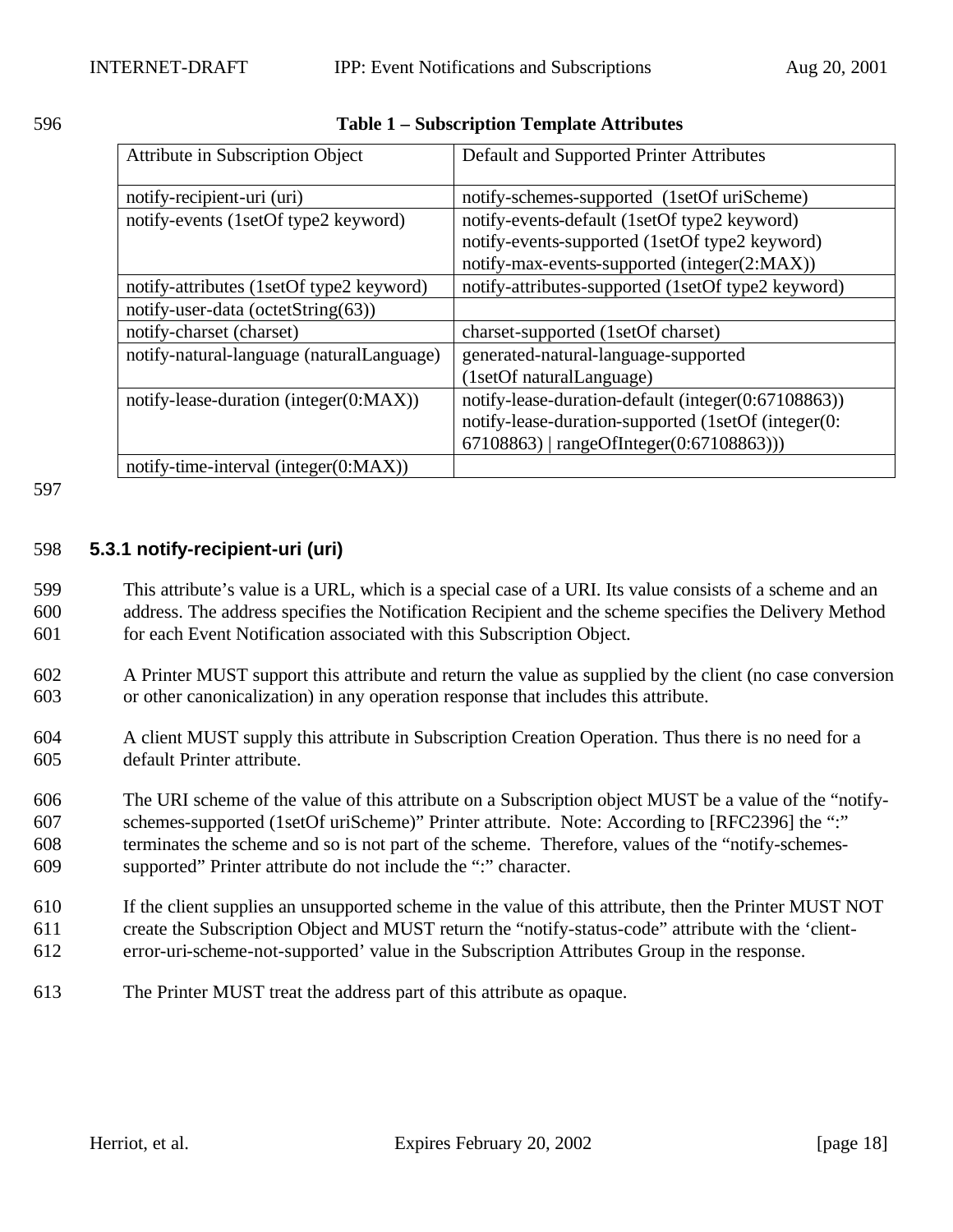#### **5.3.2 notify-events (1setOf type2 keyword)**

 This attribute contains a set of Subscribed Events. When an Event occurs and it "matches" a value of this attribute, the Printer sends an Event Notification using information in the Subscription Object. The details of "matching" are described subsection 5.3.2.2.

A Printer MUST support this attribute.

 A client MAY supply this attribute in a Subscription Creation Operation. If the client does not supply this attribute in Subscription Creation Operation, the Printer MUST populate this attribute on the Subscription Object with its "notify-events-default" attribute value.

- Each keyword value of this attribute on a Subscription Object MUST be a value of the "notify-events-supported (1setOf type2 keyword)" Printer attribute.
- The number of values of this attribute MUST NOT exceed the value of the "notify-max-events-

supported" attribute. A Printer MUST support at least 2 values per Subscription Object. If the number

of values supplied by a client in a Subscription Creation Operation exceeds the value of this attribute,

 the Printer MUST treat extra values as unsupported values and MUST use the value of 'successful-ok-too-many-events' for the "notify-status-code" attribute in the Subscription Attributes Group of the

response.

#### **5.3.2.1 Standard Values for Subscribed Events**

 Each value of this attribute is a keyword and it specifies a Subscribed Event that represents certain changes. Some keywords represent a subset of changes of another keyword, e.g., 'job-completed' is an Event value which is a sub-value of 'job-state-change'. See section 5.3.2.2 for the case where this attribute contains both a value and a sub-value.

- The values in this section are divided into three categories: No Events, Job Events and Printer Events.
- A Printer MUST support the Events indicated as "REQUIRED" and MAY support the Events indicated as "OPTIONAL".

## **5.3.2.1.1 No Events**

The standard and only keyword value for No Events is:

 **'none':** REQUIRED – no Event Notifications for any Events. As the sole value of "notify-events- supported", this value means that the Printer does not support the sending of Event Notifications. As the sole value of "notify-events-default", this value means that a client MUST specify the "notify-events" attribute in order for a Subscription Creation Operation to succeed. If the Printer receives this value as the sole value of a Subscription Creation Operation, it does not create a Subscription Object. If a Printer receives this value with other values of a Subscription Creation Operation, the Printer MUST treat this value as an unsupported value.

| Herriot, et al. | Expires February 20, 2002 | [page 19] |
|-----------------|---------------------------|-----------|
|                 |                           |           |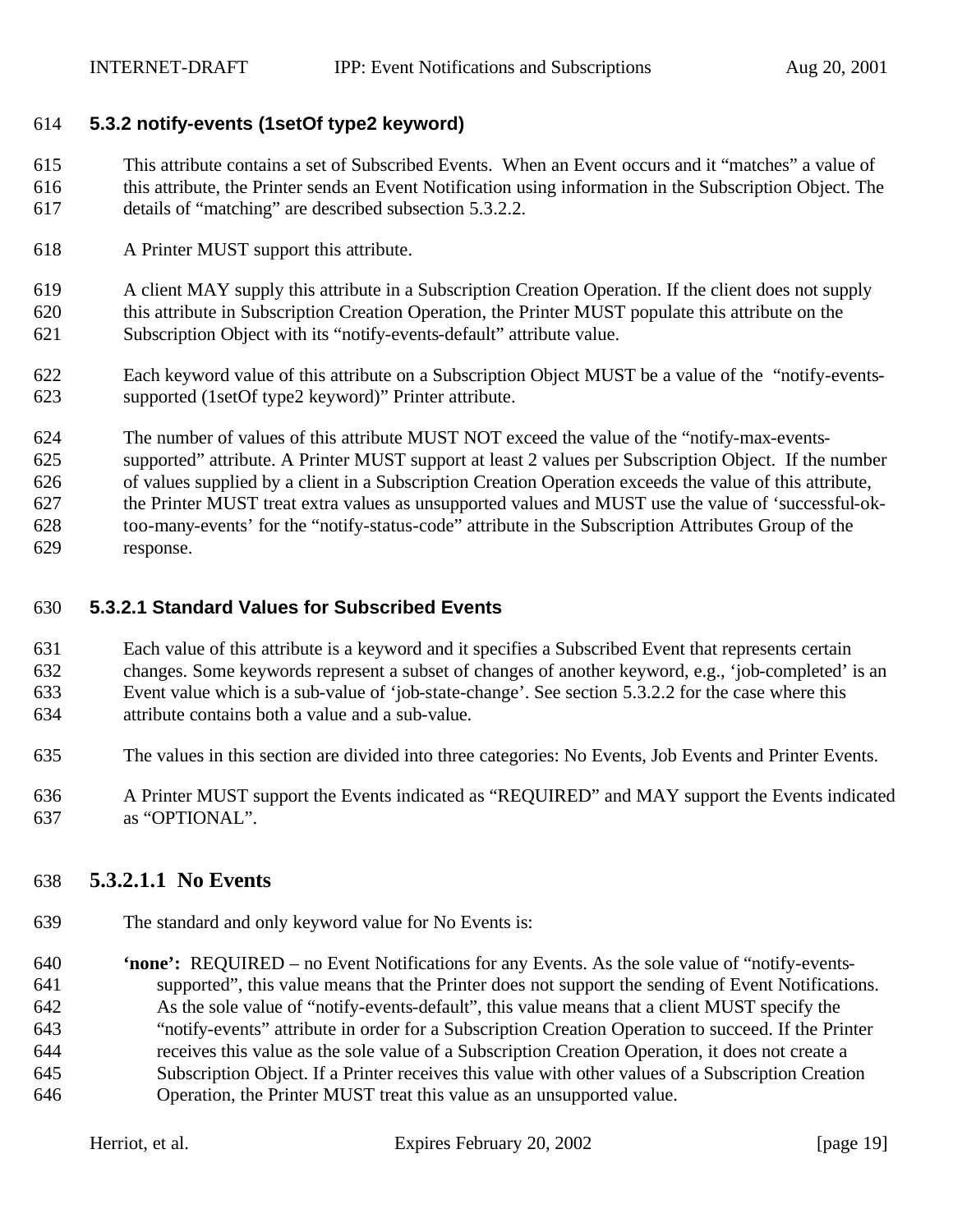# **5.3.2.1.2 Subscribed Printer Events**

| 648 | The standard keyword values for Subscribed Printer Events are:                                          |
|-----|---------------------------------------------------------------------------------------------------------|
| 649 | 'printer-state-changed': REQUIRED - the Printer changed state from any state to any other state.        |
| 650 | Specifically, the value of the Printer's "printer-state", "printer-state-reasons" or "printer-is-       |
| 651 | accepting-jobs" attributes changed.                                                                     |
| 652 |                                                                                                         |
| 653 | This Subscribed Event value has the following sub-values: 'printer-restarted' and 'printer-             |
| 654 | shutdown'. A client can listen for any of these sub-values if it doesn't want to listen to all printer- |
| 655 | state changes:                                                                                          |
| 656 | 'printer-restarted': OPTIONAL – when the printer is powered up.                                         |
| 657 | 'printer-shutdown': OPTIONAL – when the device is being powered down.                                   |
| 658 | <b>'printer-stopped</b> : REQUIRED – when the printer stops printing, i.e. the value of the             |
| 659 | "printer-state" Printer attribute becomes 'stopped'.                                                    |
| 660 | <b>'printer-config-changed':</b> OPTIONAL – when the configuration of a Printer has changed, i.e., the  |
| 661 | value of the "printer-message-from-operator" or any "configuration" Printer attribute has changed.      |
| 662 | A "configuration" Printer attribute is an attribute which can change value because of some human        |
| 663 | interaction either direct or indirect, and which is not covered by one of the other Events in this      |
| 664 | section. Examples of "configuration" Printer attributes are any of the Job Template attributes, such    |
| 665 | as "xxx-supported", "xxx-ready" and "xxx-default". Often, such a change is the result of a client       |
| 666 | performing a Set-Printer-Attributes operation (see [ipp-set]) on the Printer. The client has to         |
| 667 | perform a Get-Printer-Attributes to find out the new values of these changed attributes. This Event     |
| 668 | is useful for GUI clients and drivers to update the available printer capabilities to the user.         |
| 669 |                                                                                                         |
| 670 | This Event value has the following sub-values: 'printer-media-changed' and 'printer-finishings-         |
| 671 | changed'. A client can listen for any of these sub-values if it doesn't want to listen to all printer-  |
| 672 | configuration changes:                                                                                  |
| 673 | <b>'printer-media-changed':</b> OPTIONAL – when the media loaded on a printer has been                  |
| 674 | changed, i.e., the "media-ready" attribute has changed. This Event includes two cases:                  |
| 675 | an input tray that goes empty and an input tray that receives additional media of the same              |
| 676 | type or of a different type. The client must check the "media-ready" Printer attribute                  |
| 677 | (see [RFC2911] section 4.2.11) separately to find out what changed.                                     |
| 678 | 'printer-finishings-changed': OPTIONAL - when the finisher on a printer has been                        |
| 679 | changed, i.e., the "finishings-ready" attribute has changed. This Event includes two                    |
| 680 | cases: a finisher that goes empty and a finisher that is refilled (even if it is not full). The         |
| 681 | client must check the "finishings-ready" Printer attribute separately to find out what                  |
| 682 | changed.                                                                                                |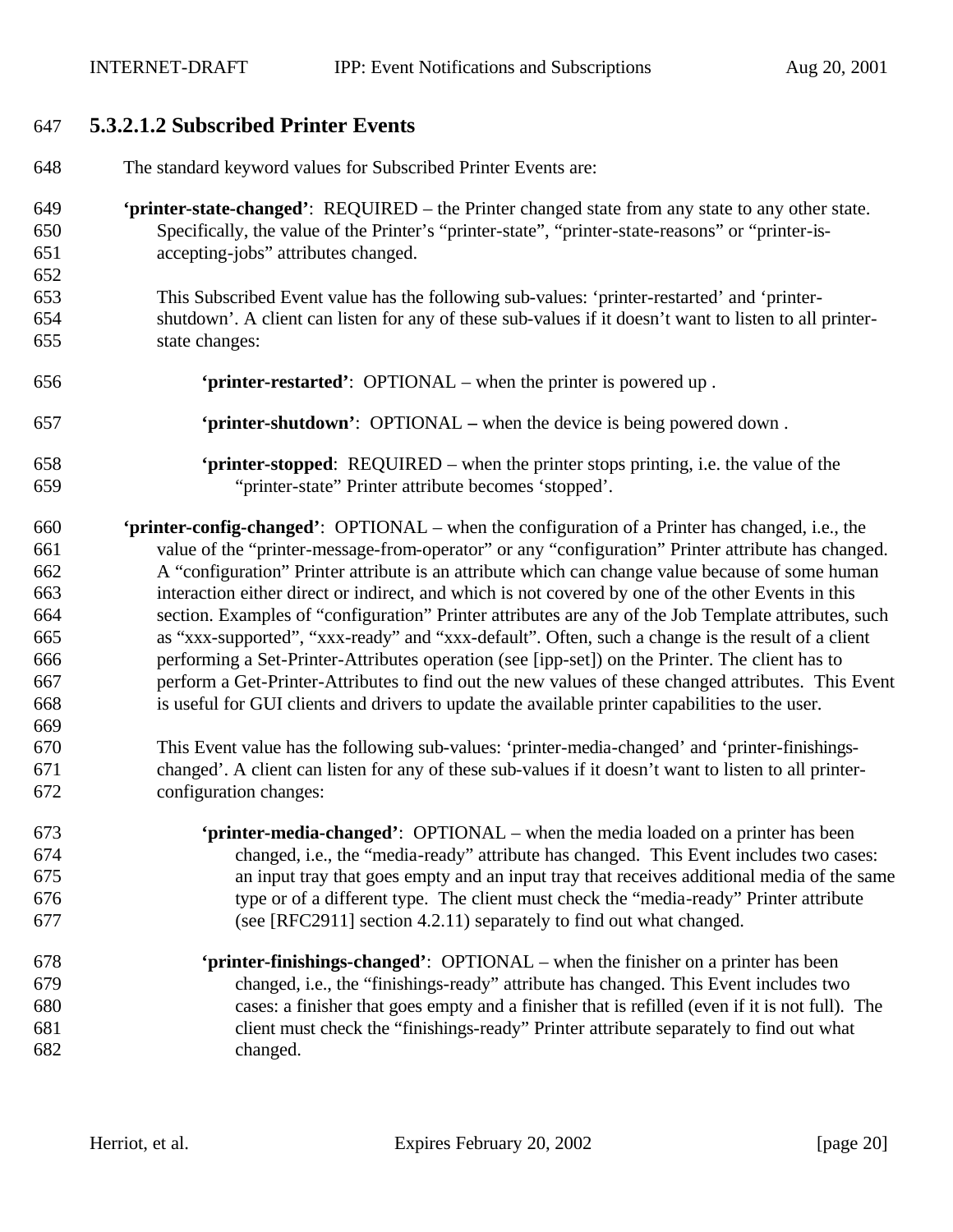**'printer-queue-order-changed'**: OPTIONAL – the order of jobs in the Printer's queue has changed, so that an application that is monitoring the queue can perform a Get-Jobs operation to determine the new order. This Event does not include when a job enters the queue (the 'job-created' Event covers that) and does not include when a job leaves the queue (the 'job-completed' Event covers that).

### **5.3.2.1.3 Subscribed Job Events**

- The standard keyword values for Subscribed Job Events are:
- **'job-state-changed'**: REQUIRED the job has changed from any state to any other state. Specifically, the Printer sends this Event whenever the value of the "job-state" attribute or "job- state-reasons" attribute changes. When a Job is removed from the Job Retention or Job History phases (see [RFC2911] section 4.3.7.1), no Event is generated.
- This Event value has the following sub-values: 'job-created', 'job-completed' and 'job-stopped'. A client can listen for any of these sub-values if it doesn't want to listen to all 'job-state changes'.
- **'job-created'**: REQUIRED the Printer has accepted a Job Creation operation, a Restart- Job operation [RFC2911], or any job operation that creates a Job object from an existing Job object. The Printer sets the job's "time-at-creation" attribute value (see [RFC2911] section 4.3.14.1). The Printer puts the job in the 'pending', 'pending-held' or 'processing' states.
- **'job-completed'**: REQUIRED the job has reached one of the completed states, i.e., the value of the job's "job-state" attribute has changed to: 'completed', 'aborted', or 'canceled'. The Job's "time-at-completed" and "date-time-at-completed" (if supported) attributes are set (see [RFC2911] section 4.3.14). When a Job completes, a Notification Recipient MAY query the Job using the Get-Job-Attributes operation. To allow such a query, the Printer retains the Job in the Job Retention and/or the Job History phases (see [RFC2911] section 4.3.7.1) for a suitable amount of time that depends on implementation and the Delivery Methods supported. The Printer also sends this Event when a Job is removed with the Purge-Job operation (see [RFC2911] section 3.2.9). In this case, the Event Notification MUST report the 'job-state' as 'canceled' and the Job object is no longer present for query.
- **'job-stopped**: OPTIONAL when the job stops printing, i.e. the value of the "job-state" Job attribute becomes 'processing-stopped'.
- **'job-config-changed':** OPTIONAL when the configuration of a job has changed, i.e., the value of the "job-message-from-operator" or any of the "configuration" Job attributes have changed. A "configuration" Job attribute is an attribute that can change value because of some human interaction either direct or indirect. Examples of "configuration" Job attributes are any of the job template attributes and the "job-name" attribute. Often, such a change is the result of the user or the Operator performing a Set-Job-Attributes operation (see [ipp-set]) on the Job object. The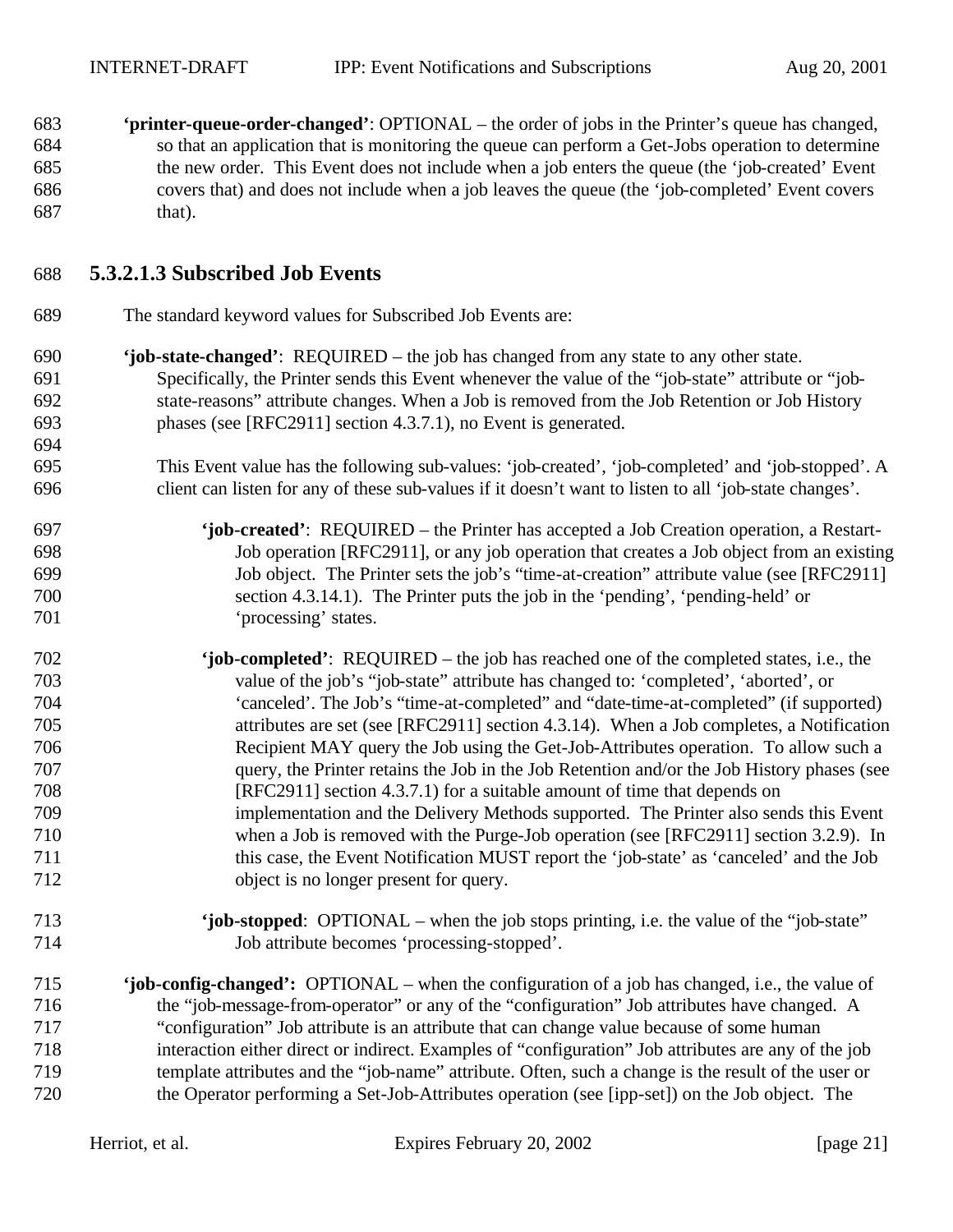- client performs a Get-Job-Attributes to find out the new values of the changed attributes. This Event is useful for GUI clients and drivers to update the job information to the user.
- '**job-progress**'**:** OPTIONAL when the Printer has completed Printing a sheet. See the separate [ipp- prog] specification for additional attributes that a Printer MAY send in an Event Notification caused by this Event. The "notify-time-interval" attribute affects this Event by causing the Printer NOT to send an Event Notification every time a 'job-progress' Events occurs. See section 5.3.8 for full details.

#### **5.3.2.2 Rules for Matching of Subscribed Events**

 When an Event occurs, the Printer MUST find each Subscription object whose "notify-events" attribute "matches" the Event. The rules for "matching" of Subscribed Events are described separately for Printer Events and for Job Events. This section also describes some special cases.

## **5.3.2.2.1 Rules for Matching of Printer Events**

 Suppose that the Printer causes Printer Event E to occur. For each Per-Job or Per-Printer Subscription S in the Printer, if E equals a value of this attribute in S or E is a sub-value of a value of this attribute in S, the Printer MUST generate an Event Notification.

 Consider the example. There are three Subscription Objects each with the Subscribed Printer Event 'printer-state-changed'. Subscription Object A is a Per-Printer Subscription Object. Subscription Object B is a Per-Job Subscription Object for Job 1, and Subscription Object C is a Per-Job Subscription Object for Job 2. When the Printer enters the 'stopped' state, the Printer sends an Event Notification to the Notification Recipients of Subscription Objects A, B, and C because this is a Printer Event. Note if Job 1 has already completed, the Printer would not send an Event Notification for its Subscription Object, even if Job 1 is retained in the Job Retention and/or the Job History phases (see [RFC2911] section 4.3.7.1).

### **5.3.2.2.2 Rules for Matching of Job Events**

- Suppose that Job J causes Job Event E to occur.
- 1. For each Per-Printer Subscription S in the Printer, if E equals a value of this attribute in S or E is a sub-value of a value of this attribute in S, the Printer MUST generate an Event Notification.
- 2. For each Per-Job Subscription S associated with Job J, if E equals a value of this attribute in S or E is a sub-value of a value of this attribute in S, the Printer MUST generate an Event Notification.
- 3. For each Per-Job Subscription S that is NOT associated Job J, if E equals a value of this attribute in S or E is a sub-value of a value of this attribute in, the Printer MUST NOT generate an Event Notification from S.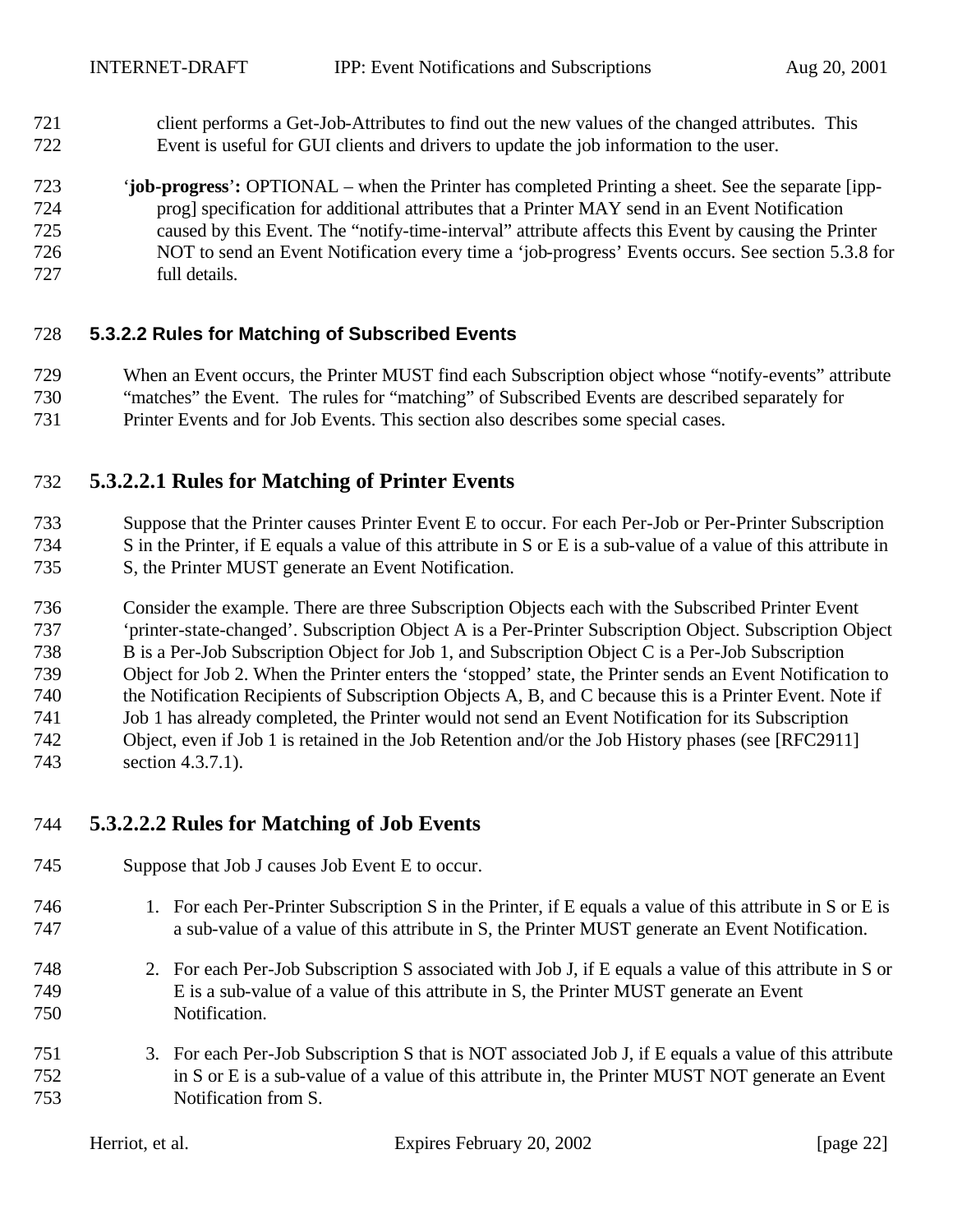Consider the example: There are three Subscription Objects listening for the Job Event 'job-completed'. Subscription Object A is a Per-Printer Subscription Object. Subscription Object B is a Per-Job Subscription Object for Job 1, and Subscription Object C is a Per-Job Subscription Object for Job 2. In addition, Per-Printer Subscription Object D is listening for the Job Event 'job-state-changed'. When Job 1 completes, the Printer sends an Event Notification to the Notification Recipient of Subscription Object A (because it is Per-Printer) and Subscription Object B because it is a Per-Job Subscription Object associated with the Job generating the Event. The Printer also sends an Event Notification to the Notification Recipient of Subscription Object D because 'job-completed' is a sub-value of 'job- state-changed' – the value that Subscription Object D is listening for. The Printer does not send an Event Notification to the Notification Recipients of Subscription Object C because it is a Per-Job Subscription Object associated with some Job other than the Job generating the Event.

## **5.3.2.2.3 Special Cases for Matching Rules**

This section contains rule for special cases.

 If an Event matches Subscribed Events in two different Subscription Objects and the Printer would send two identical Event Notifications (except for the "notify-subscription-id" attribute) to the same Notification Recipient using the same Delivery Method, the Printer MUST send both Event Notifications. That is, the Printer MUST NOT try to consolidate seemingly identical Event Notifications that occur in separate Subscription objects. Incidentally, the Printer MUST NOT reject Subscription Creation Operations that would create this scenario.

 If an Event matches two values of this "notify-events" attribute in a single Subscription object (e.g., a value and its sub-value), a Printer MAY send one Event Notification for each matched value in the Subscription Object or it MAY send only one Event Notification per Subscription Object. The rules in sections 5.3.2.2.1 and 5.3.2.2.2 are purposefully ambiguous about the number of Event Notification sent when Event E matches two or more values in a Subscription Object.

 Consider the example: There are two Per-Printer Subscription Objects when a Job completes. Subscription Object A has the Subscribed Job Event 'job-state-changed'. Subscription Object B has the Subscribed Job Events 'job-state-changed' and 'job-completed'. The Printer sends an Event Notification to the Notification Recipient of Subscription Object A with the value of 'job-state- changed' for the "notify-subscribing-event" attribute. The Printer sends either one or two Event Notifications to the Notification Recipient of Subscription Object B, depending on implementation. If it sends two Event Notifications, one has the value of 'job-state-changed' for the "notify-subscribing- event" attribute, and the other has the value of 'job-completed' for the "notify-subscribing-event" attribute. If it sends one Event Notification, it has the value of either 'job-state-changed' or 'job- completed' for the "notify-subscribing-event" attribute, depending on implementation. The algorithm for choosing such a value is implementation dependent.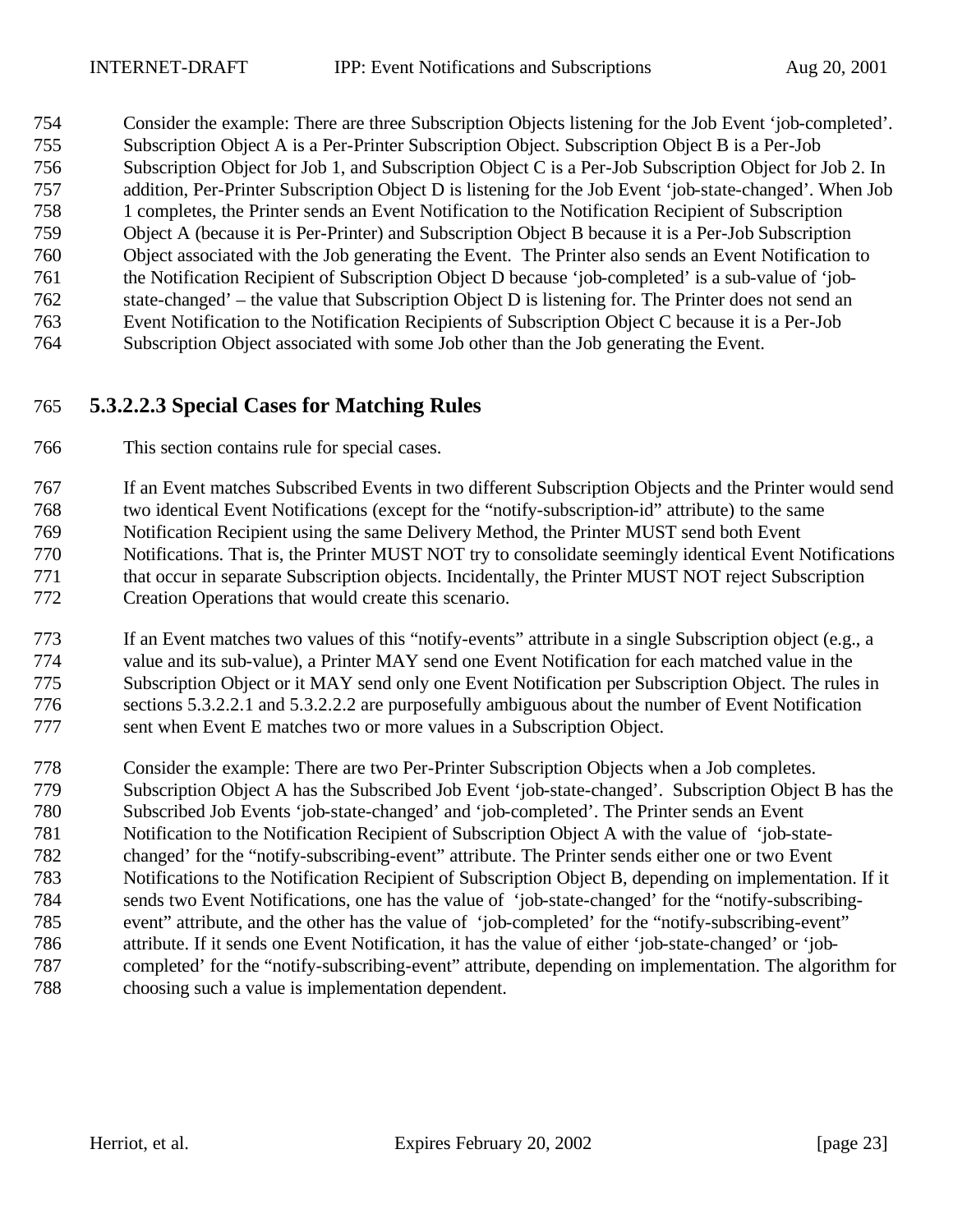#### **5.3.3 notify-attributes (1setOf type2 keyword)**

 This attribute contains a set of attribute names. When a Printer sends a Machine Consumable Event Notification, it includes a fixed set of attributes (see section 9.1). If this attribute is present and the Event Notification is Machine Consumable, the Printer also includes the attributes specified by this attribute.

A Printer MAY support this attribute.

 A client MAY supply this attribute in a Subscription Creation Operation. If the client does not supply this attribute in Subscription Creation Operation or the Printer does not support this attribute, the Subscription Object either (1) MAY contain the "notify-attributes" attribute with a 'none' value or (2) NEED NOT contain the attribute at all. There is no "notify-attributes-default" Printer attribute.

 Each keyword value of this attribute on a Subscription Object MUST be a value of the "notify- attributes-supported (1setOf type2 keyword)" Printer attribute. The "notify-attributes-supported" MAY contain any Printer attribute, Job attribute or Subscription Object attribute that the Printer supports in an Event Notification. It MUST NOT contain any of the attributes in Section 9.1 that a Printer automatically puts in an Event Notification; it would be redundant. If a client supplies an attribute in Section 9.1, the Printer MUST treat it as an unsupported attribute value of the "notify-attributes" attribute.

- 806 The following rules apply to each keyword value N of the "notify-attributes" attribute: If the value N names:
- a) a Subscription attribute, the Printer MUST use the attribute N in the Subscription Object that is being used to generate the Event Notification.
- b) a Job attribute and the Printer is generating an Event Notification from a Per-Job Subscription Object S, the Printer MUST use the attribute N in the Job object associated with S.
- c) a Job attribute and the Printer is generating an Event Notification from a Per-Printer Subscription Object and the Event is:
- 
- 814 a Job Event, the Printer MUST use the attribute N in the Job object that caused the Event.
- 815 a Printer Event, the Printer MUST use the attribute N in the active Job.

 If a Printer supports this attribute and a Subscription Object contains this attribute and the Delivery Method generates a Machine Consumable Event Notification, the Printer MUST include in each Event Notification:

- a) the attributes specified in section 9.1 and
- b) each attribute named by this attribute.
- 821 The Printer MUST NOT use this attribute to generate a Human Consumable Event Notification.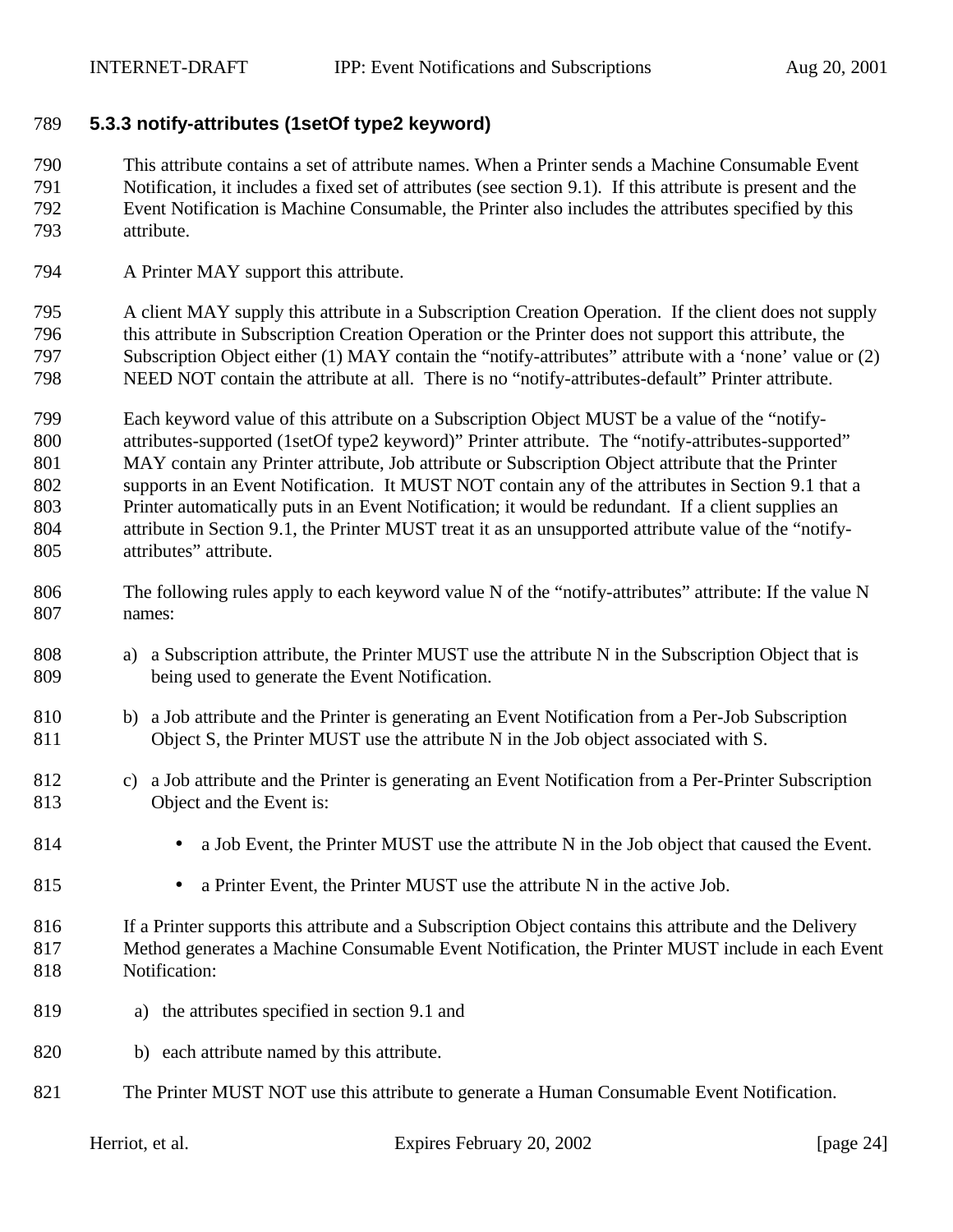#### **5.3.4 notify-user-data (octetString(63))**

- This attribute contains opaque data that some Delivery Methods include in each Machine Consumable Event Notification. The opaque data might contain, for example:
- the identity of the Subscriber
- a path or index to some Subscriber information
- a key that identifies to the Notification Recipient the ultimate recipient of the Event Notification
- 829 <sup>-</sup> the id for a Notification Recipient that had previously registered with an Instant Messaging Service
- 831 A Printer MUST support this attribute.
- A client MAY supply this attribute in a Subscription Creation Operation. If the client does not supply 833 this attribute in the Subscription Creation Operation, the Subscription Object either (1) MAY contain 834 the "notify-user-data" attribute with a zero length value or (2) NEED NOT contain the attribute at all. There is no "notify-user-data-default" Printer attribute.
- There is no "notify-user-data-supported" Printer attribute. Rather, any octetString whose length does not exceed 63 octets is a supported value. If the length exceeds 63 octets, the Printer MUST treat it as an unsupported value.

#### **5.3.5 notify-charset (charset)**

- This attribute specifies the charset to be used in the Event Notification content sent to the Notification 841 Recipient, whether the Event Notification content is Machine Consumable or Human Consumable.
- 842 A Printer MUST support this attribute.

843 A client MAY supply this attribute in a Subscription Creation Operation. If the client does not supply 844 this attribute in Subscription Creation Operation or supplies an unsupported value, the Printer MUST populate this attribute in the Subscription Object with the value of the "attributes-charset" operation attribute, which is a REQUIRED attribute in all IPP requests (see [RFC2911]). If the value of the "attributes-charset" attribute is unsupported, the Printer MUST populate this attribute in the Subscription Object with the value of the Printer's "charset-configured" attribute. There is no "notify-charset-default" Printer attribute.

 The value of this attribute on a Subscription Object MUST be a value of the "charset-supported (1setOf charset)" Printer attribute.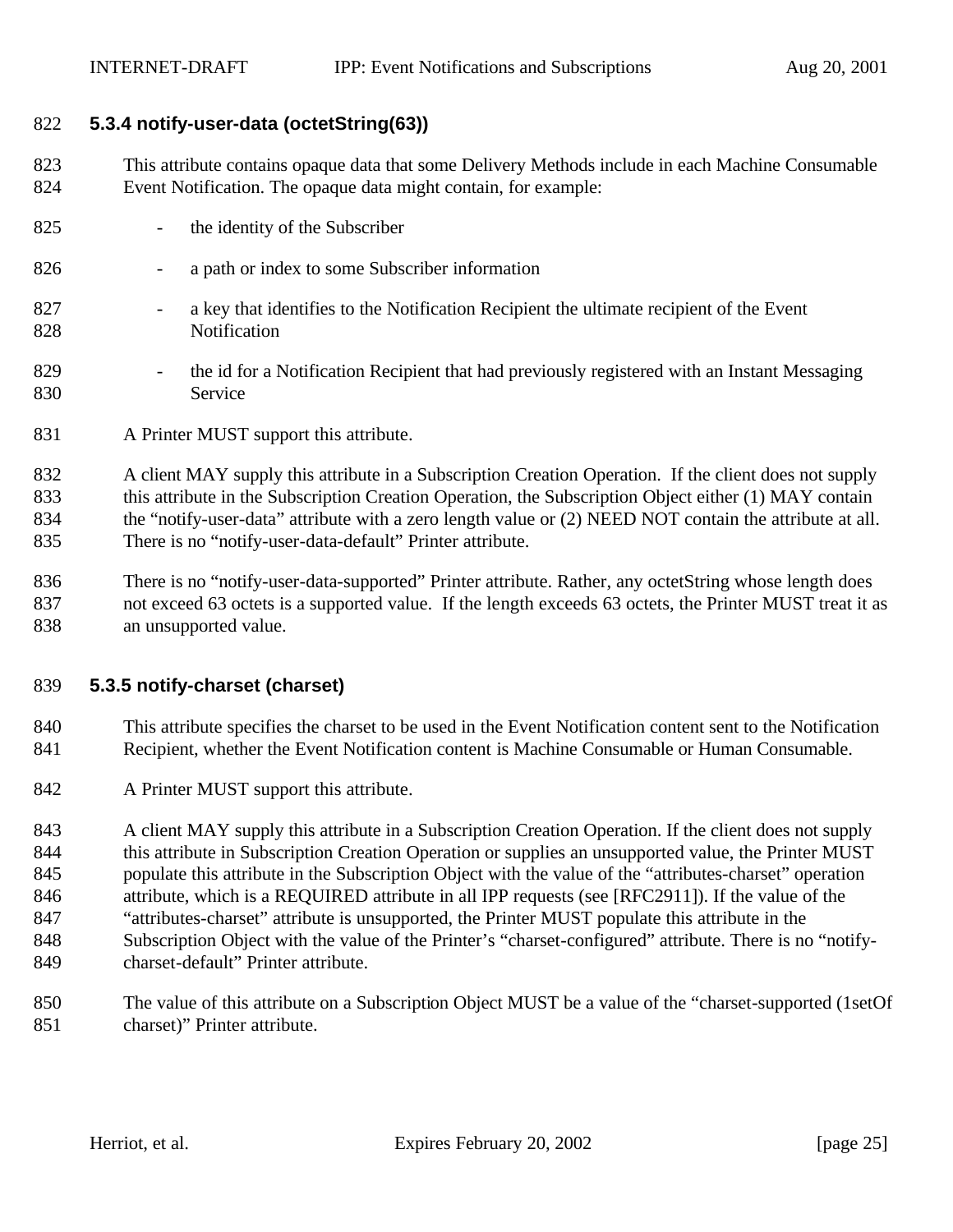#### **5.3.6 notify-natural-language (naturalLanguage)**

 This attribute specifies the natural language to be used in any human consumable text in the Event Notification content sent to the Notification Recipient, whether the Event Notification content is Machine Consumable or Human Consumable.

A Printer MUST support this attribute.

 A client MAY supply this attribute in a Subscription Creation Operation. If the client does not supply this attribute in Subscription Creation Operation or supplies an unsupported value, the Printer MUST populate this attribute in the Subscription Object with the value of the "attributes-natural-language" operation attribute, which is a REQUIRED attribute in all IPP requests (see [RFC2911]). If the value of 861 the "attributes-natural-language" attribute is unsupported, the Printer MUST populate this attribute in 862 the Subscription Object with the value of the Printer's "natural-language-configured" attribute. There is no "notify-natural-language-default" Printer attribute.

 The value of this attribute on a Subscription Object MUST be a value of the "generated-natural-language-supported (1setOf type2 naturalLanguage)" Printer attribute.

#### **5.3.7 notify-lease-duration (integer(0:67108863))**

 This attribute specifies the duration of the lease (in seconds) associated with the Per-Printer Subscription Object at the time the Subscription Object was created or the lease was renewed. The duration of the lease is infinite if the value is 0, i.e., the lease never expires. See section 5.4.3 on "notify-lease-expiration-time (integer(0:MAX))" for more details.

- This attribute is not present on a Per-Job Subscription Object because the Subscription Object lasts exactly as long as the associated Job object. See discussion of the 'job-completed' event in section 5.3.2.1.3 about retention of the Job object after completion.
- A Printer MUST support this attribute.
- For a Subscription Object Creation operation of a Per-Job Subscription Object, the client MUST NOT supply this attribute. If the client does supply this attribute, the Printer MUST treat it as an unsupported attribute.
- For a Subscription Creation Operation of a Per-Printer Subscription Object or a Renew-Subscription operation, a client MAY supply this attribute. If the client does not supply this attribute, the Printer MUST populate this attribute with its "notify-lease-duration-default" (0:67108863) attribute value. If 881 the client supplies this attribute with an unsupported value, the Printer MUST populate this attribute with a supported value, and this value SHOULD be as close as possible to the value requested by the client. Note: this rule implies that a Printer doesn't assign the value of 0 (infinite) unless the client requests it.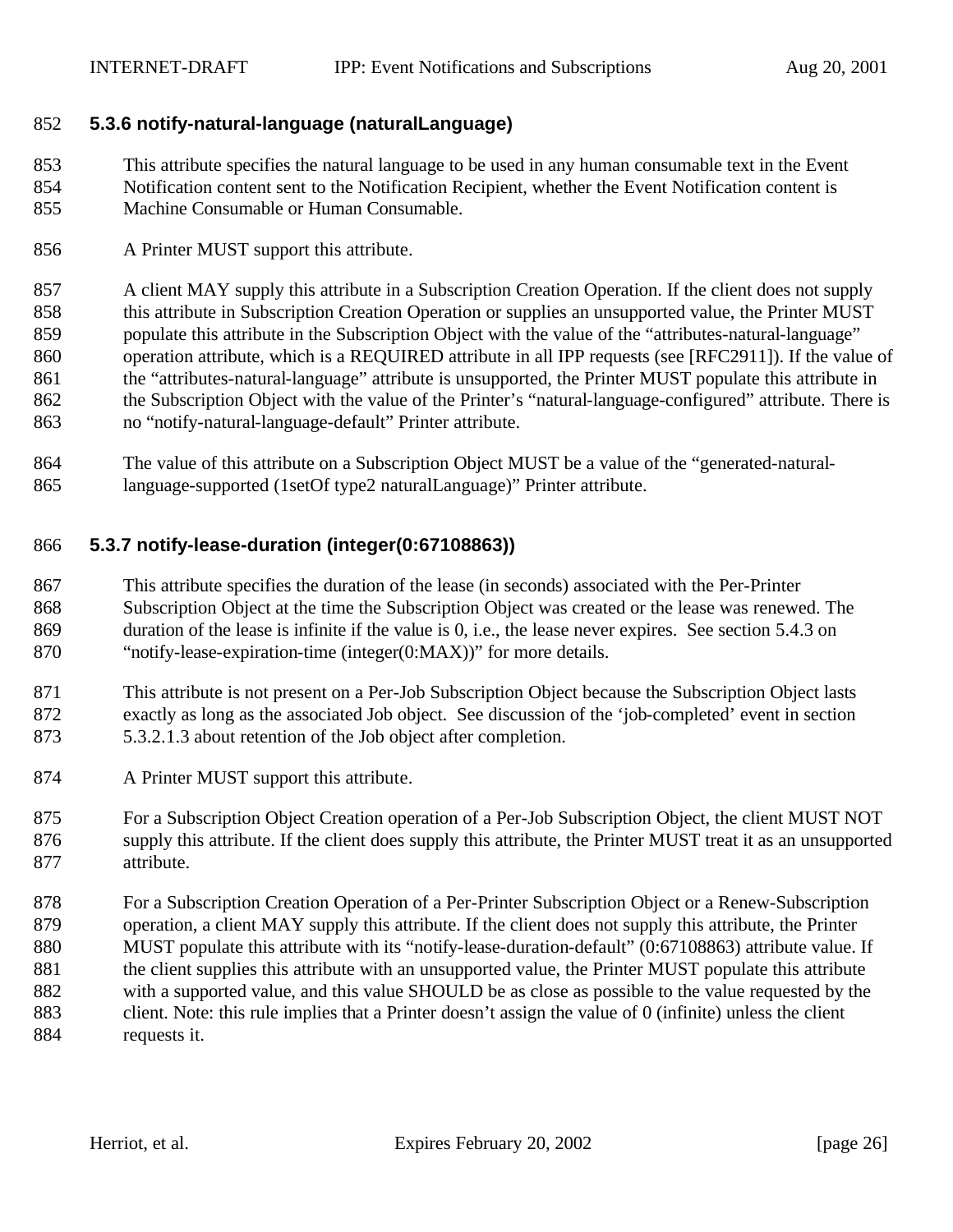- After the Printer has populated this attribute with a supported value, the value represents the "granted duration" of the lease in seconds and the Printer sets the value of the Subscription Object's "notify-lease-expiration-time" attribute as specified in section 5.4.3.
- The value of this attribute on a Subscription Object MUST be a value of the "notify-lease-duration-supported" (1setOf (integer(0:67108863) | rangeOfInteger(0:67108863))) Printer attribute.
- A Printer MAY require authentication in order to return the value of 0 (the lease never expires) as one of the values of "notify-lease-duration-supported", and to allow 0 as a value of the "notify-lease-duration" attribute.
- Note: The maximum value 67,108,863 is 2 raised to the 26 power minus 1 and is about 2 years in seconds. The value is considerably less than MAX so that there is virtually no chance of an overflow when it is added to "printer-up-time" to produce "notify-lease-expiration-time".

#### **5.3.8 notify-time-interval (integer(0:MAX))**

- The 'job-progress' Event occurs each time that a Printer completes a sheet. Some Notification Recipients do not want to receive an Event Notification every time this Event occurs. This attribute allows a Subscribing Client to request how often it wants to receive Event Notifications for 'job- progress' Events. The value of this attribute MAY be any nonnegative integer (0,MAX) indicating the minimum number of seconds between 'job-progress' Event Notifications.
- The Printer MUST support this attribute if and only if the Printer supports the 'job-progress' Event.
- A client MAY supply this attribute in a Subscription Creation Operation. If the client does not supply 904 this attribute in the Subscription Creation Operation, the Subscription Object either (1) MAY contain the "notify-time-interval" attribute with a '0' value or (2) NEED NOT contain this attribute at all. There is no "notify-time-interval-default" Printer attribute.
- There is no "notify-time-interval-supported" Printer attribute.
- If the 'job-progress' Event occurs and a Subscription Object contains the 'job-progress' Event as a value of the 'notify-events' attribute, there are two cases to consider:
- 910 1. This attribute is not present on the Subscription Object or has the value of 0. The Printer MUST generate and send an Event Notification (as is the case with other Events).
- 912 2. This attribute is present with a nonzero value of N:
- a) If the Printer has not sent an Event Notification for the 'job-progress' Event for the associated Subscription Object within the past N seconds, the Printer MUST send an Event Notification for the Event that just occurred. Note when the Printer completes the first page of a Job, this rule implies that the Printer sends an Event Notification for a Per-Job Subscription Object.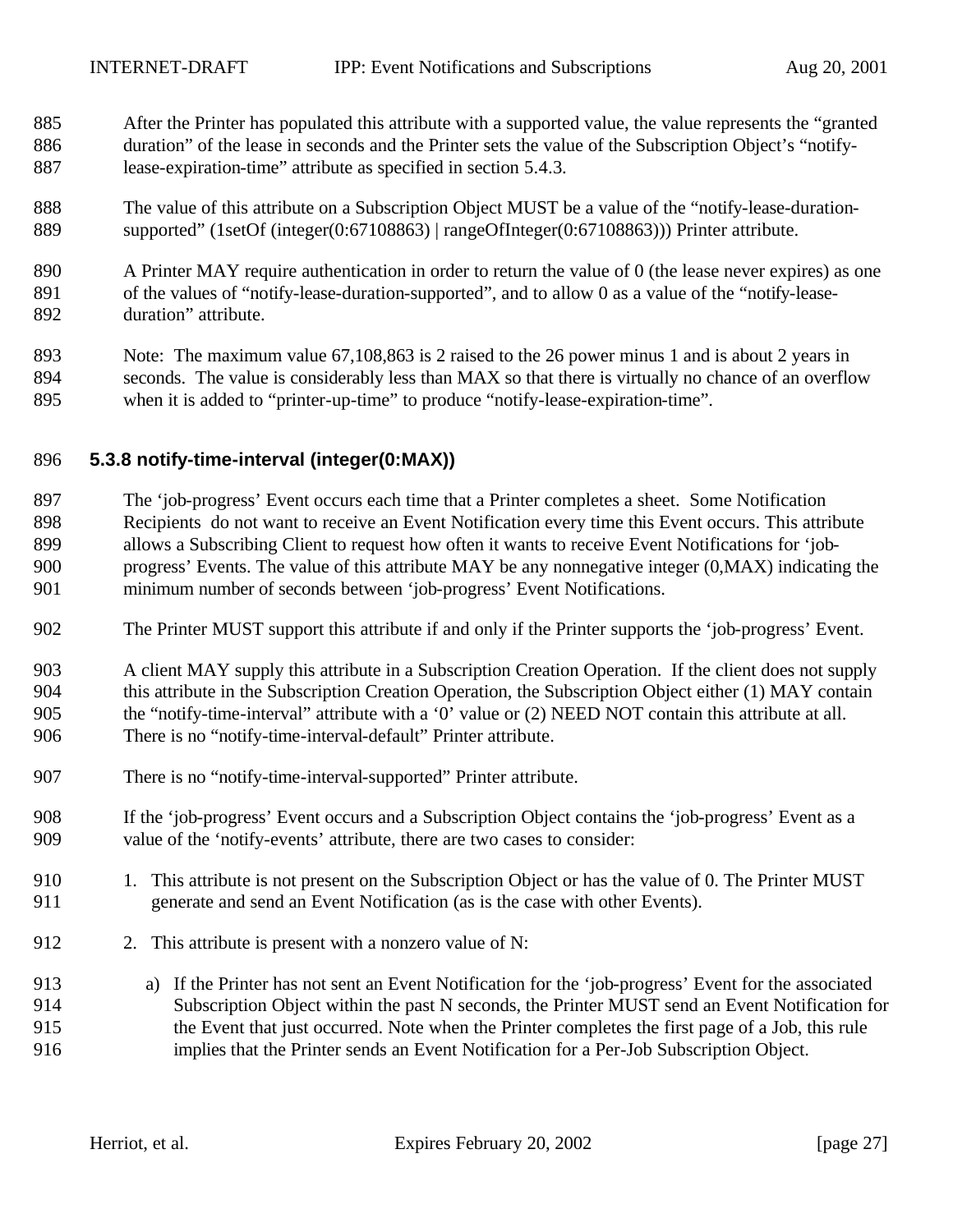b) Otherwise, the Printer MUST NOT generate or send an Event Notification for the associated Subscription Object. The Printer MUST NOT increase the value of the "notify-sequence- number" Subscription Object attribute (i.e., the sequence of values of the "notify-sequence- number" attribute counts the Event Notifications that the Printer sent and not the Events that do not cause an Event Notification to be sent).

 It is RECOMMENDED that a Subscribing Client use this attribute when it subscribes to the 'job- progress' Event, and that the value be sufficiently large to limit the frequency with which the Printer sends Event Notifications requests.

This attribute MUST NOT effect any Events other than 'job-progress'.

#### **5.4 Subscription Description Attributes**

- Subscription Description Attributes are those attributes that a Printer adds to a Subscription Object at the time of its creation.
- A Printer MUST support all attributes in this Table 2.
- A client MUST NOT supply the attributes in Table 2 in a Subscription Template Attributes Group of a Subscription Creation Operation. If the client supplies them, the Printer MUST NOT set them and MUST treat them as unsupported attributes. There are no corresponding default or supported attributes.
- 

#### **Table 2 – Subscription Description Attributes**

| <b>Subscription Object attributes:</b>        |
|-----------------------------------------------|
| notify-subscription-id (integer(1:MAX))       |
| notify-sequence-number (integer(0:MAX))       |
| notify-lease-expiration-time (integer(0:MAX)) |
| notify-printer-up-time (integer(1:MAX))       |
|                                               |
| notify-printer-uri (uri)                      |
| $notify-job-id (integer(1:MAX))$              |
| notify-subscriber-user-name (name(MAX))       |

## **5.4.1 notify-subscription-id (integer (1:MAX))**

- This attribute identifies a Subscription Object instance with a number that is unique within the context of the Printer. The Printer generates this value at the time it creates the Subscription Object.
- 939 A Printer MUST support this attribute.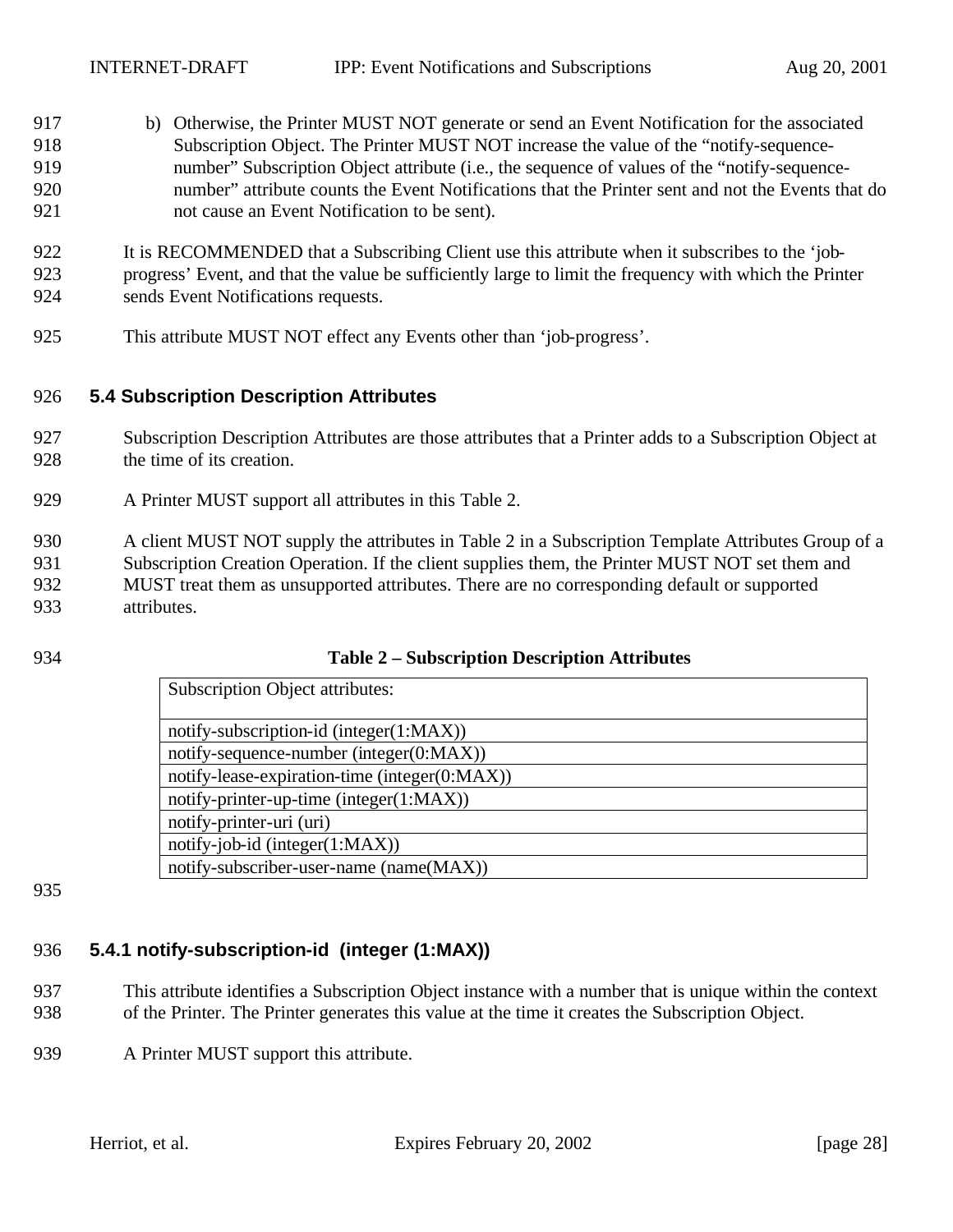- The Printer MAY assign the value of this attribute sequentially as it creates Subscription Objects.
- However, if there is no security on Subscription objects, sequential assignment exposes the system to a passive traffic monitoring threat.
- The Printer SHOULD avoid re-using recent values of this attribute during continuous operation of the Printer as well as across power cycles. Then a Subscribing Client is unlikely to find that a stale reference accesses a new Subscription Object.
- The 0 value is not permitted in order to allow for compatibility with "job-id" and with SNMP index values, which also cannot be 0.

#### **5.4.2 notify-sequence-number (integer (0:MAX))**

- The value of this attribute indicates the number of times that the Printer has generated and attempted to send an Event Notification for this Subscription object. When an Event Notification contains this attribute, the Notification Recipient can determine whether it missed some Event Notifications (i.e.,
- numbers skipped) or received duplicates (i.e., same number twice).
- A Printer MUST support this attribute.
- When the Printer creates a Subscription Object, it MUST set the value of this attribute to 0. This value indicates that the Printer has not sent any Event Notifications for this Subscription Object.

 Each time the Printer sends a newly generated Event Notification, it MUST increase the value of this attribute by 1. For some Delivery Methods, the Printer MUST include this attribute in each Event Notification, and the value MUST be the value after it is increased by 1. That is, the value of this attribute in the first Event Notification after Subscription object creation MUST be 1, the second MUST be 2, etc. If a Delivery Method is defined such that the Notification Recipient returns a response, the Printer can re-try sending an Event Notification a certain number of times with the same sequence number when the Notification Recipient fails to return a response.

 If a Subscription Object lasts long enough to reach the value of MAX, its next value MUST be 0, i.e., it wraps.

#### **5.4.3 notify-lease-expiration-time (integer(0:MAX))**

- This attribute specifies the time in the future when the lease on the Per-Printer Subscription Object will expire, i.e. the "printer-up-time" value at which the lease will expire. If the value is 0, the lease never expires.
- A Printer MUST support this attribute.
- When the Printer creates a Per-Job Subscription Object, this attribute MUST NOT be present the Subscription Object lasts exactly as long as the associated Job object. See also the discussion of the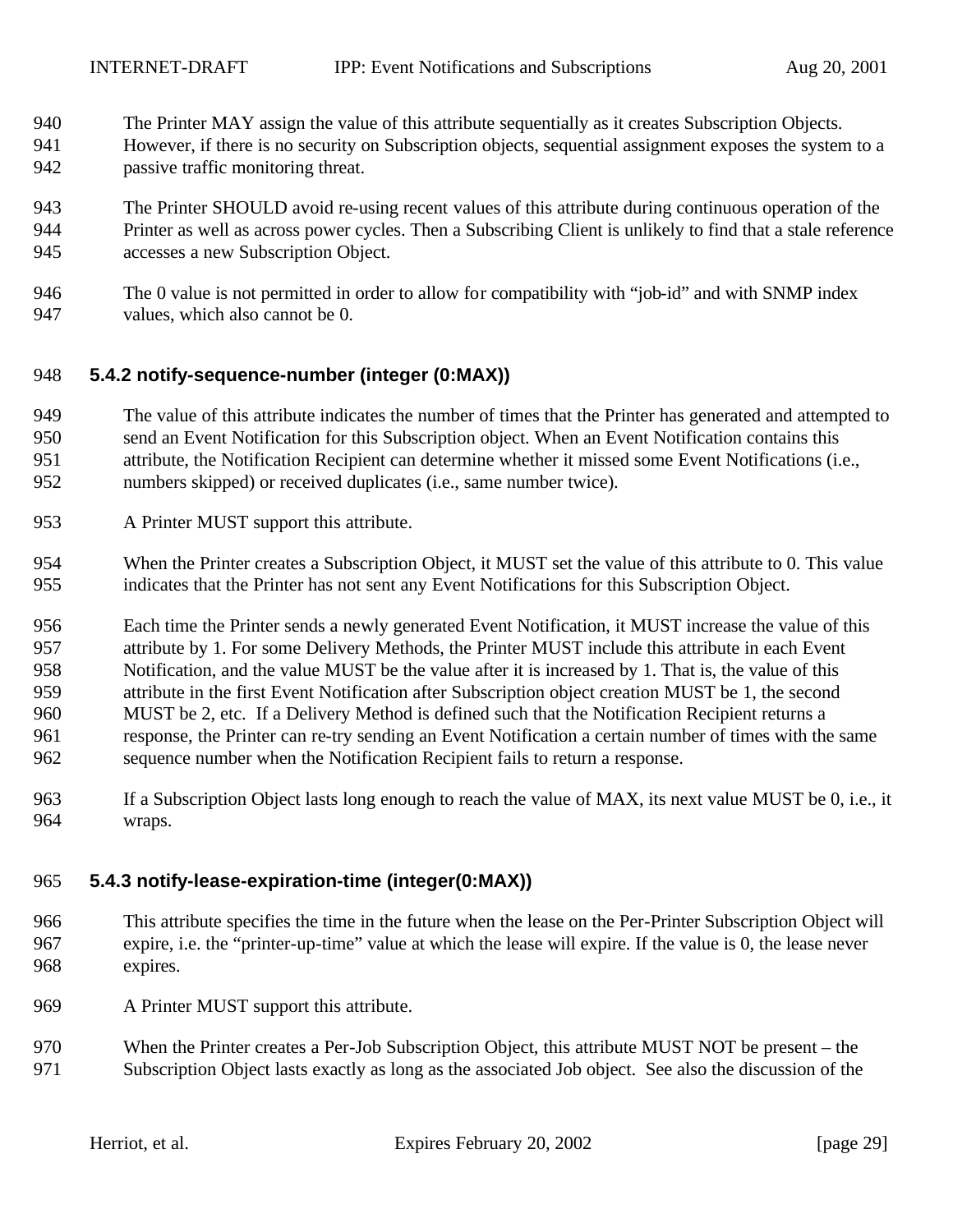'job-completed' event in section 5.3.2.1.3 about retention of the Job object after completion so that a Notification Recipient can query the Job object after receiving the 'job-completed' Event Notification.

 When the Printer creates a Per-Printer Subscription Object, it populates this attribute with a value that is the sum of the values of the Printer's "printer-up-time" attribute and the Subscription Object's "notify- lease-duration" attribute with the following exception. If the value of the Subscription Object's "notify- lease-duration" attribute is 0 (i.e., no expiration time), then the value of this attribute MUST be set to 0 (i.e., no expiration time).

- When the Printer powers up, it MUST set the value of this attribute in each persistent Subscription Object using the algorithm in the previous paragraph.
- When the "printer-up-time" equals the value of this attribute, the Printer MUST delete the Subscription Object. A client can extend a lease of a Per-Printer Subscription Object with the Renew-Subscription operation (see section 11.2.6).
- Note: In order to compute the number of seconds remaining in a lease for a Per-Printer Subscription Object, a client can subtract the Subscription's "notify-printer-up-time" attribute (see section 5.4.4) from the Subscription's "notify-lease-expiration-time" attribute.

#### **5.4.4 notify-printer-up-time (integer(1:MAX))**

- This attribute is an alias for the Printer's "printer-up-time" attribute " (see [RFC2911] section 4.4.29). In other words, when this attribute is queried with the Get-Subscriptions or Get-Subscription-Attributes operations (see sections 11.2.4 and 11.2.5), the value returned is the current value of the Printer's "printer-up-time" attribute, rather than the time at which the Subscription Object was created.
- A Printer MUST support this attribute.
- When the Printer creates a Per-Job Subscription Object, this attribute MUST NOT be present. When the Printer creates a Per-Printer Subscription Object, this attribute MUST be present.
- Note: this attribute exists in a Per-Printer Subscription Object so that a client using the Get-
- Subscription-Attributes or Get-Subscription operations can convert the Per-Printer Subscription's "notify-lease-expiration-time" attribute to wall clock time with one request. If the value of the "notify- lease-expiration-time" attribute is not 0 (i.e., no expiration time), then the difference between the "notify-lease-expiration-time" attribute and the "notify-printer-up-time" is the remaining number of
- seconds on the lease from the current time.

### **5.4.5 notify-printer-uri (uri)**

- This attribute identifies the Printer object that created this Subscription Object.
- A Printer MUST support this attribute.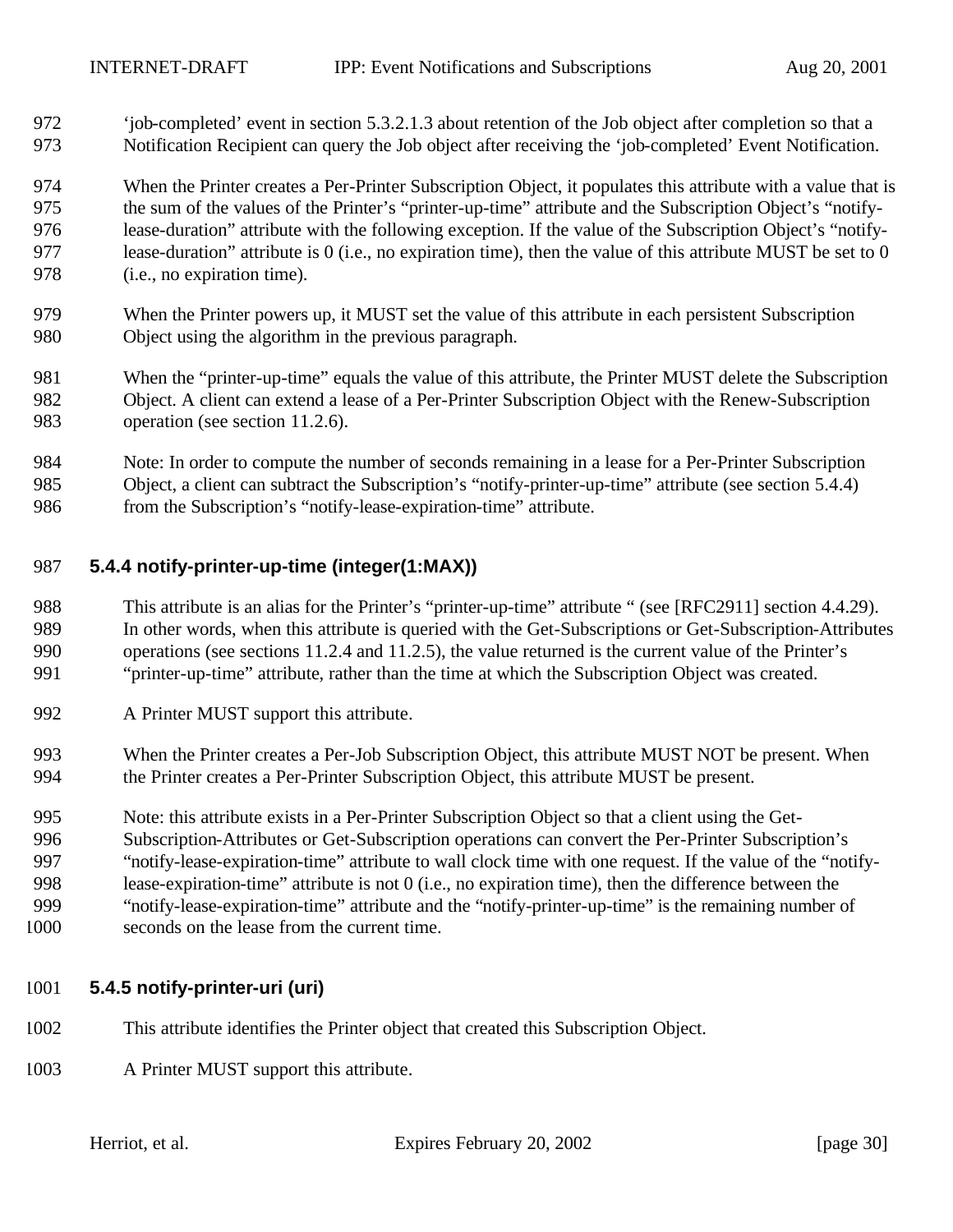During a Subscription Creation Operation, the Printer MUST populate this attribute with the value of the "printer-uri" operation attribute in the request. From the Printer URI, the client can, for example, determine what security scheme was used.

#### **5.4.6 notify-job-id (integer(1:MAX))**

- This attribute specifies whether the containing Subscription Object is a Per-Job or Per-Printer Subscription Object, and for Per-Job Subscription Objects, it specifies the associated Job.
- A Printer MUST support this attribute.

 If this attribute is not present, the Subscription Object MUST be a Per-Printer Subscription. If this attribute is present, the Subscription Object MUST be a Per-Job Subscription Object and this attribute MUST identify the Job with which the Subscription Object is associated.

 Note: This attribute could be useful to a Notification Recipient that receives an Event Notification generated from a Per-Job Subscription Object and caused by a Printer Event. The Event Notification gives access to the Printer and the Subscription Object. The Event Notification gives access to the associated Job only via this attribute. See discussion of the 'job-completed' event in section 5.3.2.1.3 about retention of the Job object after completion so that a Notification Recipient can query the Job object after receiving the 'job-completed' Event Notification.

#### **5.4.7 notify-subscriber-user-name (name(MAX))**

- This attribute contains the name of the user who performed the Subscription Creation Operation.
- A Printer MUST support this attribute.

 The Printer sets this attribute to the most authenticated printable name that it can obtain from the authentication service over which the Subscription Creation Operation was received. The Printer uses the same mechanism for determining the value of this attribute as it does for a Job's "job-originating-user-name" (see [RFC2911] section 4.3.6).

 Note: To help with authentication, a Subscription Object may have additional private attributes about the user, e.g., a credential of a principal. Such private attributes are implementation-dependent and not defined in this document.

## **6 Printer Description Attributes Related to Notification**

 This section defines the Printer Description attributes that are related to Notification. Table 3 lists the Printer Description attributes, indicates the Printer support required for conformance, and whether or not the attribute is READ-ONLY (see section 3.1):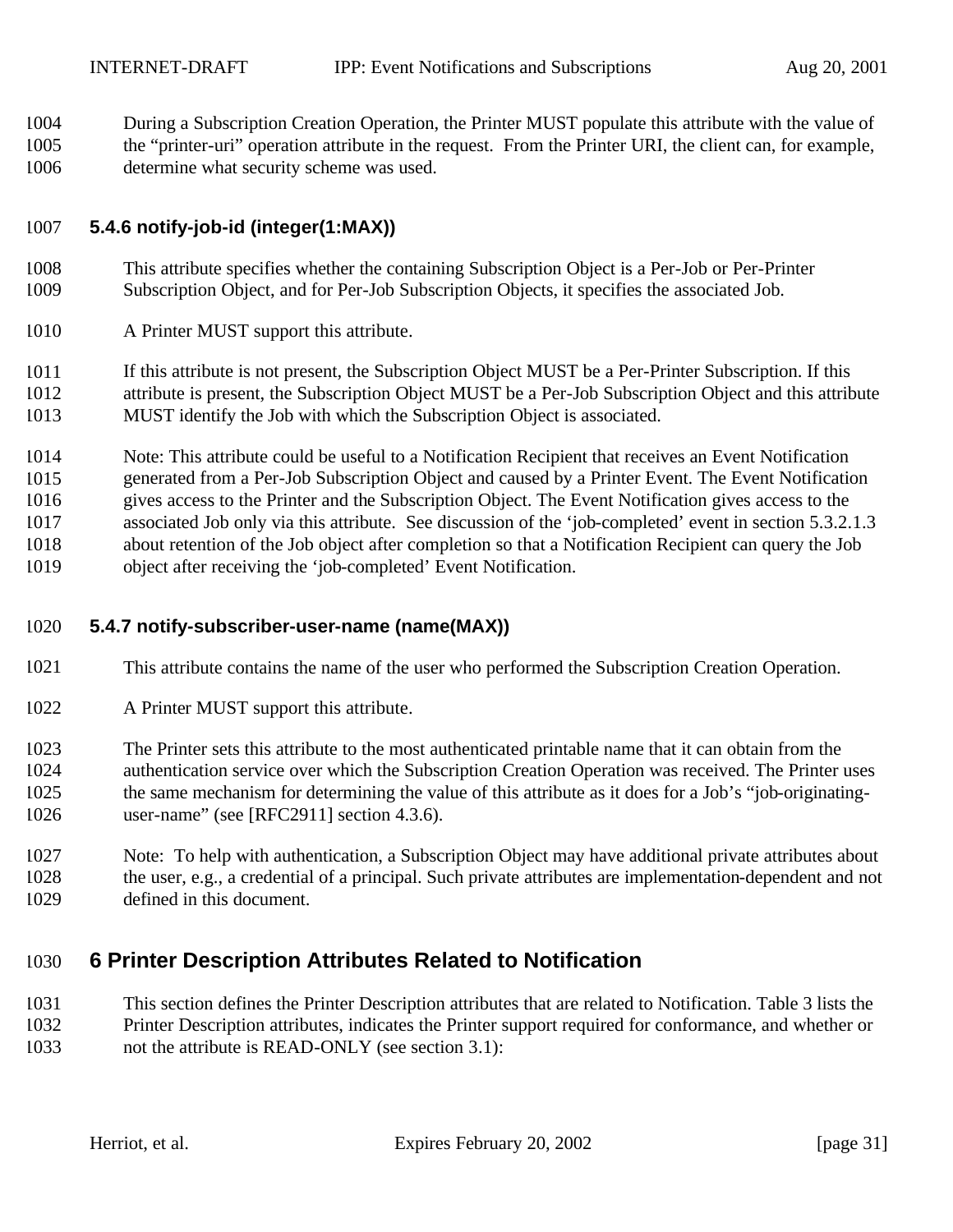| Printer object attributes:                 | <b>REQUIRED</b> | READ-<br><b>ONLY</b> |
|--------------------------------------------|-----------------|----------------------|
| printer-state-change-time (integer(1:MAX)) | No              | Yes                  |
| printer-state-change-date-time (dateTime)  | No              | Yes                  |

#### **Table 3 – Printer Description Attributes Associated with Notification**

### **6.1 printer-state-change-time (integer(1:MAX))**

- This OPTIONAL attribute records the most recent time at which the **'**printer-state-changed' Printer Event occurred whether or not any Subscription objects were listening for this event. This attribute helps a client or operator to determine how long the Printer has been in its current state.
- A Printer MAY support this attribute and if so, the attribute MUST be READ-ONLY.
- On power-up, the Printer MUST set the value of this attribute to be the value of its "printer-up-time"

attribute, so that it always has a value. Whenever the **'**printer-state-changed' Printer Event occurs, the

Printer MUST set this attribute to the value of the Printer's "printer-up-time" attribute.

#### **6.2 printer-state-change-date-time (dateTime)**

- This OPTIONAL attribute records the most recent time at which the **'**printer-state-changed' Printer Event occurred whether or not there were any Subscription Objects listening for this event. This attribute helps a client or operator to determine how long the Printer has been in its current state.
- A Printer MAY support this attribute and if so, the attribute MUST be READ-ONLY.
- On power-up, the Printer MUST set the value of this attribute to be the value of its "printer-current-
- time" attribute, so that it always has a value (see [RFC2911] section 4.4.30 on "printer-current-time").
- Whenever the **'**printer-state-changed' Printer Event occurs, the Printer MUST set this attribute to the
- value of the Printer's "printer-current-time" attribute.

## **7 New Values for Existing Printer Description Attributes**

This section contains those attributes for which additional values are added.

### **7.1 operations-supported (1setOf type2 enum)**

 The following "operation-id" values are added in order to support the new operations defined in this document: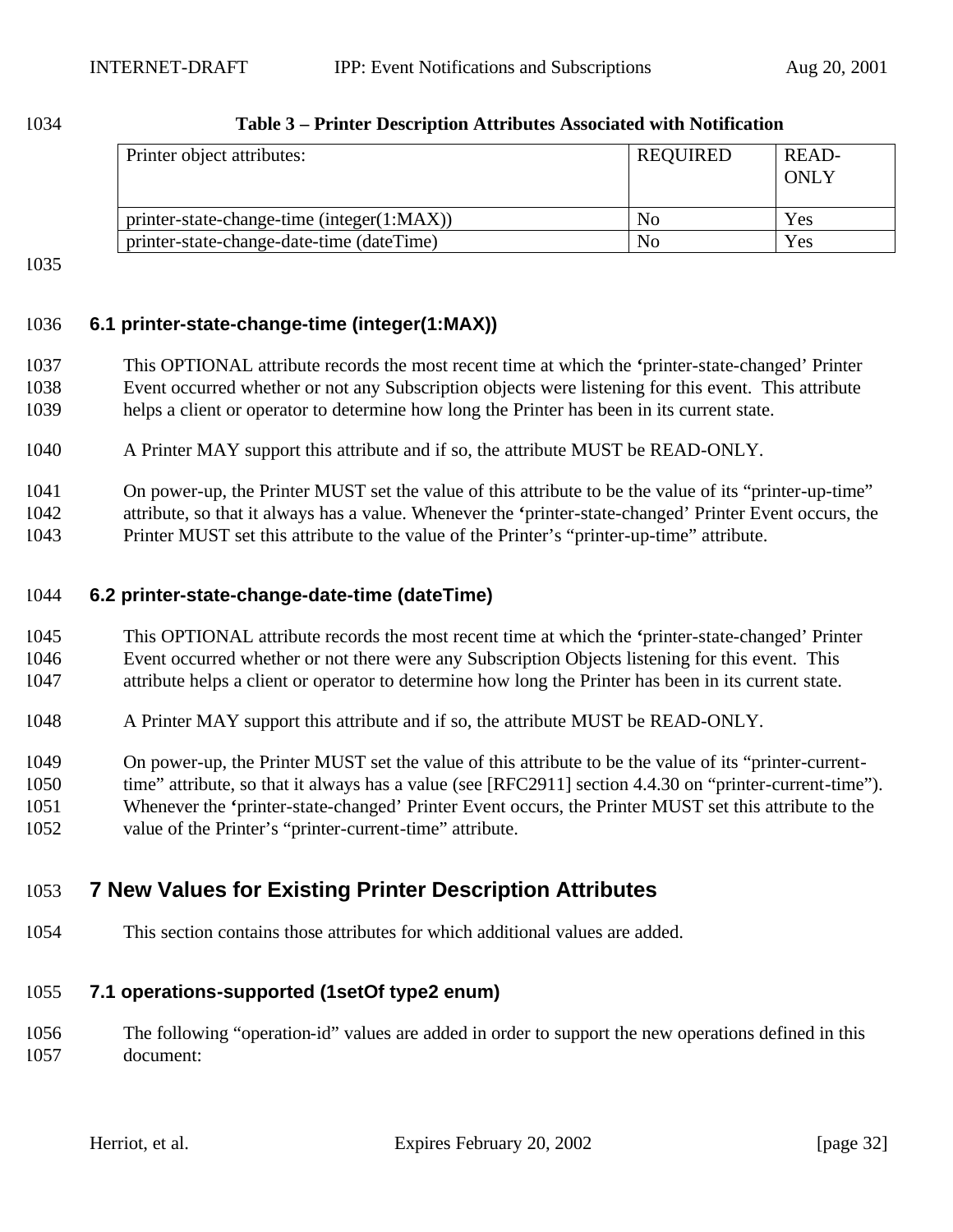#### **Table 4 – Operation-id assignments**

| Value  | <b>Operation Name</b>               |
|--------|-------------------------------------|
| 0x0016 | <b>Create-Printer-Subscriptions</b> |
| 0x0017 | Create-Job-Subscriptions            |
| 0x0018 | Get-Subscription-Attributes         |
| 0x0019 | Get-Subscriptions                   |
| 0x001A | Renew-Subscription                  |
| 0x001B | Cancel-Subscription                 |

## **8 Attributes Only in Event Notifications**

 This section contains those attributes that exist only in Event Notifications and do not exist in any objects.

### **8.1 notify-subscribed-event (type2 keyword)**

- This attribute indicates the Subscribed Event that caused the Printer to send this Event Notification. This attribute exists only in Event Notifications.
- This attribute MUST contain one of the values of the "notify-events" attribute in the Subscription Object, i.e., one of the Subscribed Event values. Its value is the Subscribed Event that "matches" the Event that caused the Printer to send this Event Notification. This Subscribed Event value may be identical to the Event or the Event may be a sub-value of the Subscribed Event. For example, the 'job- completed' Event (which is a sub-event of the 'job-state-changed' event) would cause the Printer to send an Event Notification for either the 'job-completed' or 'job-state-changed' Subscribed Events and to send the 'job-completed' or 'job-state-changed' value for this attribute, respectively,. See section 5.3.2.2 for the "matching" rules of Subscribed Events and for additional examples.
- The Delivery Method Document specifies whether the Printer includes the value of this attribute in an Event Notification.

### **8.2 notify-text (text(MAX))**

- This attribute contains a Human Consumable text message (see section 9.2). This message describes the Event and is encoded as plain text, i.e., 'text/plain' with the charset specified by Subscription Object's "notify-charset" attribute.
- The Delivery Method Document specifies whether the Printer includes this attribute in an Event Notification.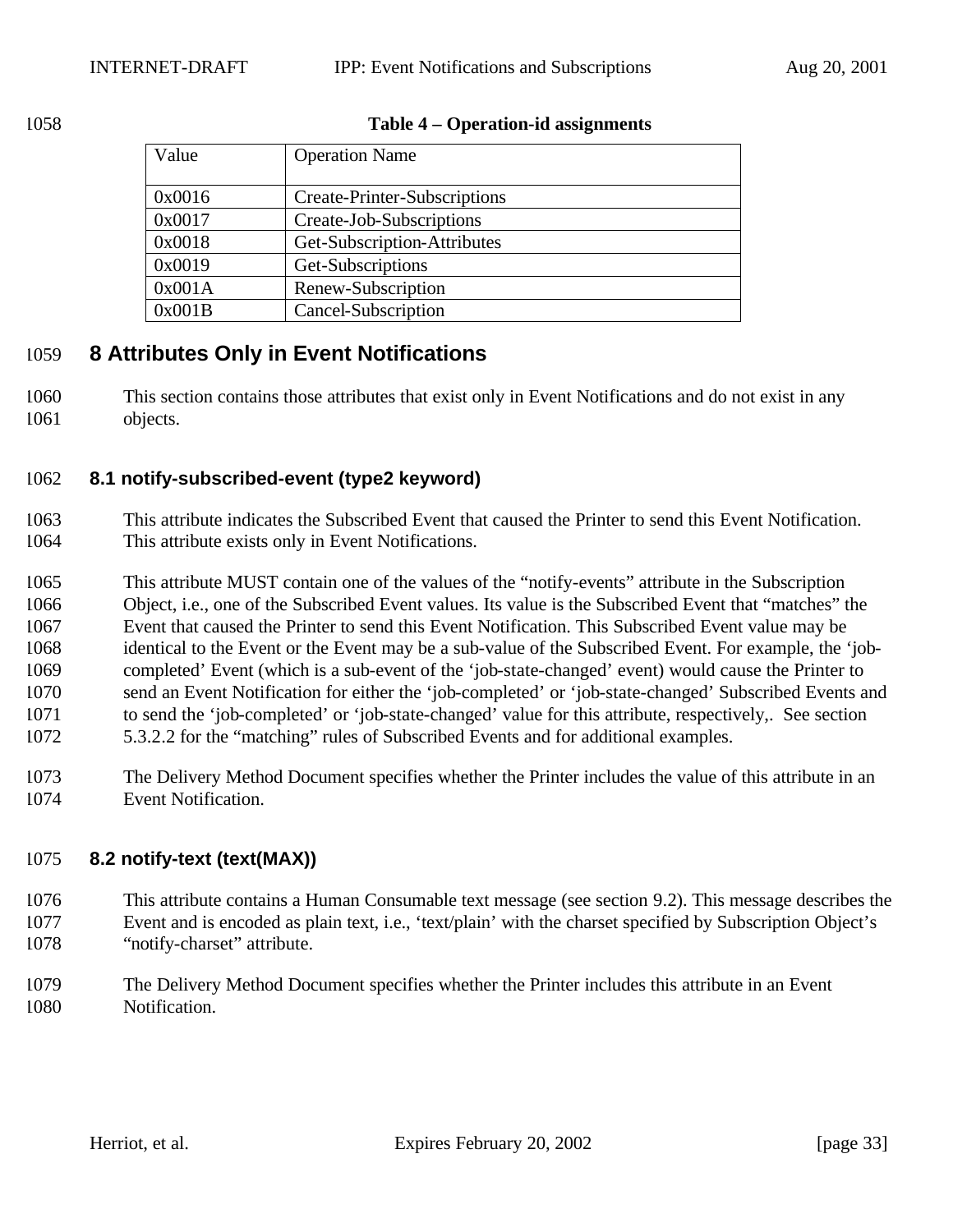## **9 Event Notification Content**

This section defines the Event Notification content that the Printer sends when an Event occurs.

 When an Event occurs, the Printer MUST find each Subscription object whose "notify-events" attribute "matches" the Event. See section 5.3.2.2 for details on "matching". For each matched Subscription Object, the Printer MUST create an Event Notification with the content and format that the Delivery Method Document specifies. The content contains the value of attributes specified by the Delivery Method Document. The Printer obtains the values immediately after the Event occurs. For example, if the "printer-state" attribute changes from 'idle' to 'processing', the Event 'printer-state-changed' occurs and the Printer puts various attributes into the Event Notification, including "printer-up-time" and "printer-state" with the values that they have immediately after the Event occurs, i.e., the value of "printer-state" is 'processing'.

#### **Event Notification Ordering:**

 When a Printer sends Event Notifications, the Event Notifications from any given Subscription Object MUST be in time stamp order, i.e., in order of increasing "printer-up-time" attribute value in the Event Notification (see Table 5). These Event Notifications MAY be interleaved with those from other Subscription Objects, as long as those others are also in time stamp order. The Printer MUST observe these ordering requirements whether sending multiple pending Events as multiple separate Event Notifications or together in a single Compound Event Notification.

 If a Subscribing Client wants the Printer to send certain Event Notifications in time stamp order, the Subscribing Client uses a single Subscription Object. Even so, depending on the underlying transport, the actual order that a Notification Recipient receives separate Event Notifications may differ from the order sent by the Printer (e.g., email).

 Example: Consider two Per-Printer Subscription Objects: SO1 and SO2. SO1 requests 'job-state- changed' events and SO2 requests 'printer-state-changed' events. The number in parens is the time stamp. The following Event Notification sequences are the only ones that conform to the ordering requirements for the Printer to send the Event Notifications:

- (a) SO1: 'job-created' (1000), SO1: 'job-stopped' (1005), SO1: 'job-completed' (1009), SO2: 'printer-stopped' (1005)
- (b) SO1: 'job-created' (1000), SO1: 'job-stopped' (1005), SO2: 'printer-stopped' (1005), SO1: 'job-completed' (1009)
- (c) SO1: 'job-created' (1000), SO2: 'printer-stopped' (1005), SO1: 'job-stopped' (1005), SO1: 'job-completed' (1009)
- (d) SO2: 'printer-stopped (1005), SO1: 'job-created' (1000), SO1: 'job-stopped' (1005), SO1: 'job-completed' (1009)
- Examples (b) and (c) are interleaved; examples (a) and (d) are not interleaved and are not appropriate for some Delivery Methods.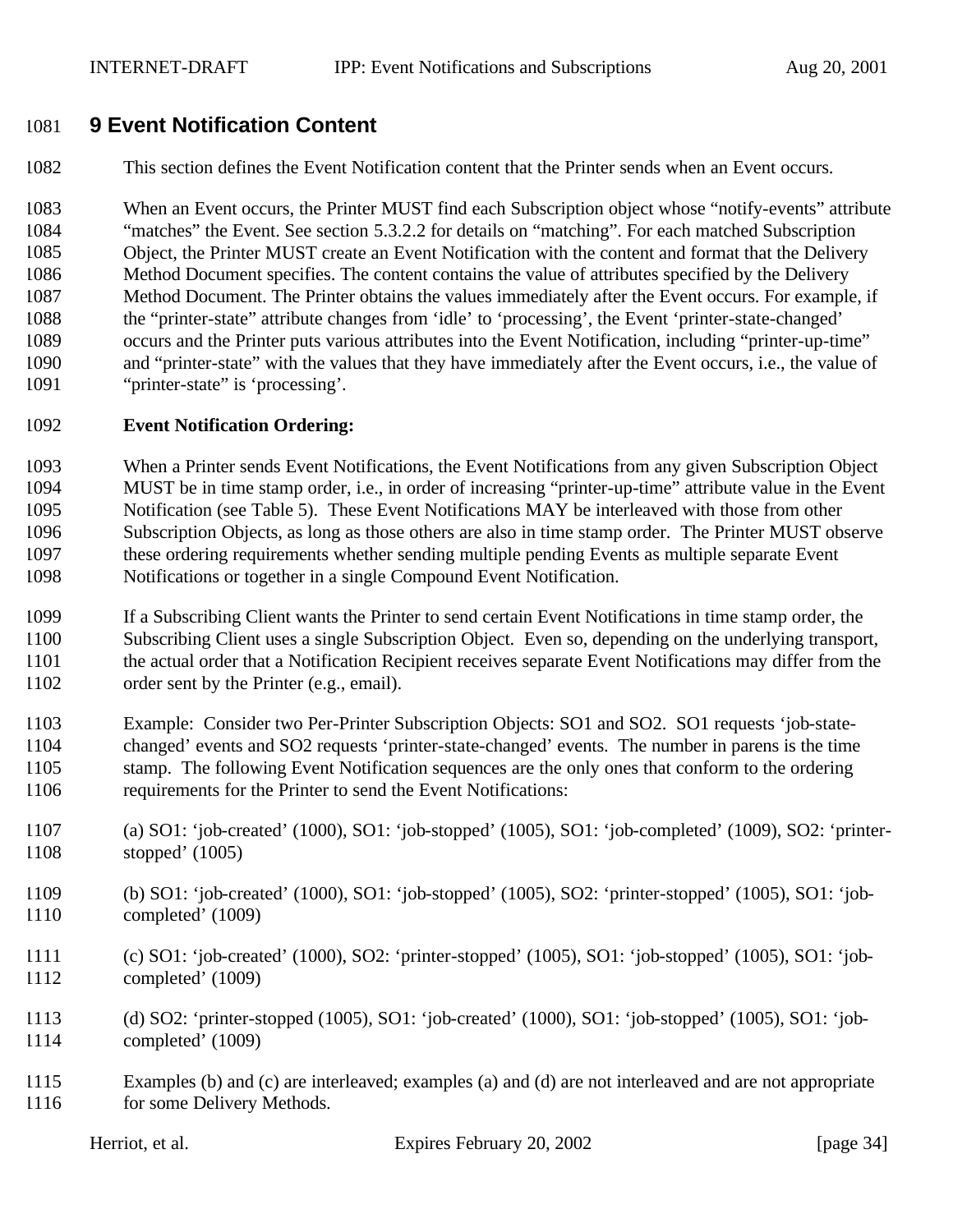If two different Events occur simultaneously, or nearly so (e.g., "printer-up-time" has the same value for both), the Printer MUST create a separate Event Notification for each Event, even if the associated Subscription Object is the same for both Events. However, the Printer MAY combine these distinct Event Notifications into a single Compound Event Notification if the Delivery Method supports Compound Event Notifications. For example, suppose that two nearly-simultaneously Events represent two successive 'printer-state-changed' Events, one from 'idle' to 'processing' and another from 'processing' to 'stopped'. These two Events have the same name but are different instances of the Event. Then the Printer MUST create a separate Event Notification for each Event and SHOULD accurately report the "printer-state" of the first Event as 'processing' and the second Event as 'stopped'. If a Subscription Object contains more than one Subscribed Event, and several Events occur in quick

 succession each matching a different Subscribed Event in the Subscription Object, the Printer MUST NOT generate a single Event Notification from several of these Events, but MAY combine distinct Event Notifications into a single Compound Event Notification if the Delivery Method supports Compound Event Notifications.

- After the Printer has created the Event Notification, the Printer delivers it via either a:
- Push Delivery Method: The Printer sends the Event Notification shortly after an Event occurs. For some Push Delivery Methods, the Notification Recipient MUST send a response; for others it MUST NOT send a response.
- Pull Delivery Method: The Printer saves Event Notifications for some event-lease time and expects the Notification Recipient to request Event Notifications. The Printer returns the Event Notifications in a response to such a request.
- If an error that meets the following conditions occurs, the Printer MUST cancel the Subscription Object.
- a) the error occurs during the sending of an Event Notification generated from Subscription Object S AND
- b) the error would continue to occur every time the Printer sends an Event Notification generated from Subscription Object S in the future.
- For example, if the address of the "notify-recipient-uri" of Subscription Object A references a non-existent target and the Printer determines this fact, it MUST delete Subscription Object A.
- The next two sections describe the values that a Printer sends in the content of Machine Consumable and Human Consumable Event Notifications, respectively.
- The tables in the sub-sections of this section contain the following columns:
- a) **Source Value:** the name of the attribute that supplies the value for the Event Notification. Asterisks in this field refer to a note below the table.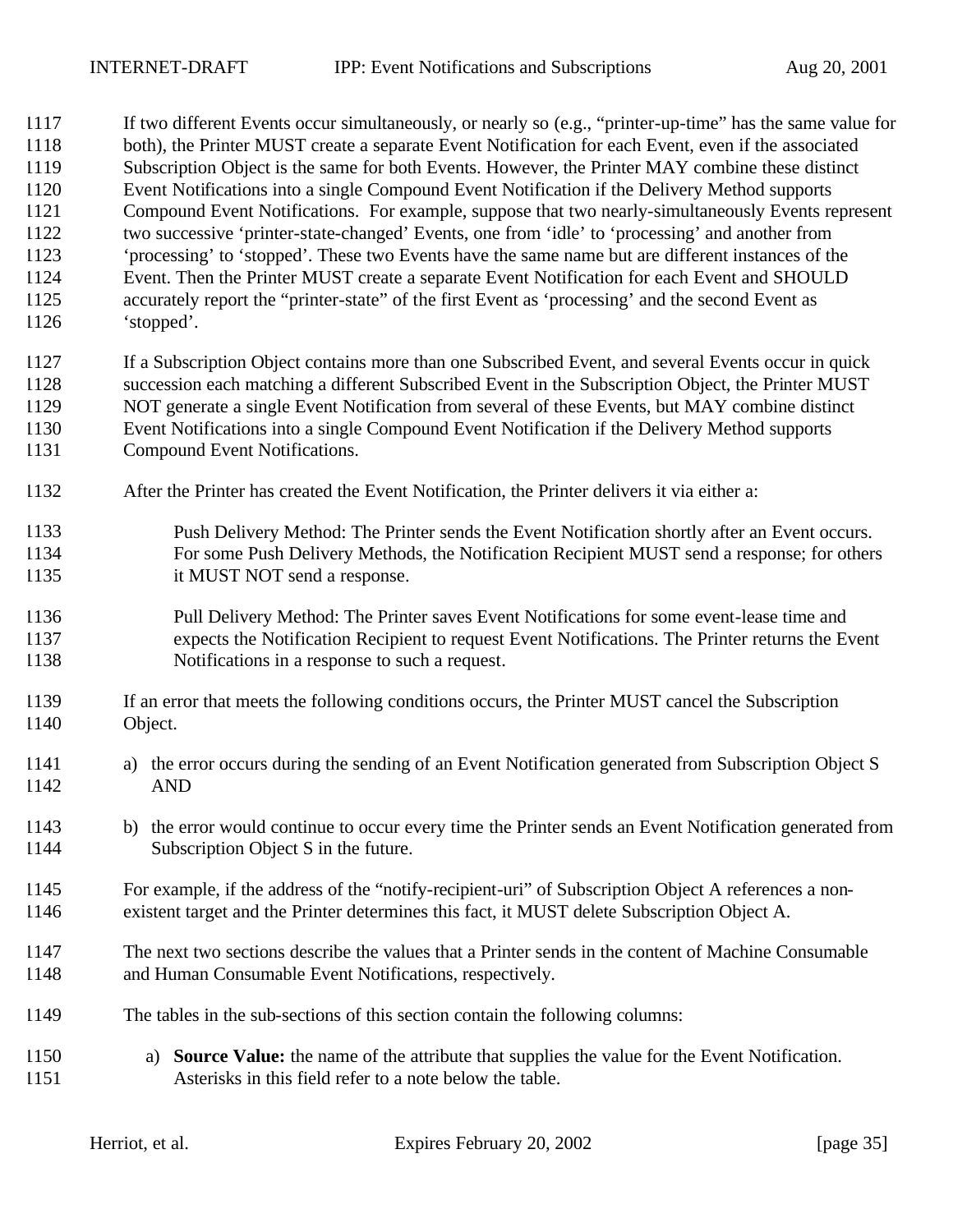- b) **Sends:** if the Printer supports the value (column 1) on the Source Object (column 3) the Delivery Method MUST specify:
- **MUST:** that the Printer MUST send the value.
- **SHOULD:** either that the Printer MUST send the value or that the value is incompatible with 1156 the Delivery Method.
- **MAY:** that the Printer MUST, SHOULD, MAY, MUST NOT, SHOULD NOT, or NEED NOT send the value. The Delivery Method specifies the level of conformance for the Printer.
- c) **Source Object:** the object from which the source value comes. If the object is "Event Notification", the Printer fabricates the value when it sends the Event Notification. See section 8.

#### **9.1 Content of Machine Consumable Event Notifications**

- This section defines the attributes that a Delivery Method MUST mention in a Delivery Method Document when specifying the Machine Consumable Event Notification's contents.
- This document does not define the order of attributes in Event Notifications. However, Delivery Method Documents MAY define the order of some or all of the attributes.
- A Delivery Method Document MUST specify additional attributes (if any) that a Printer implementation sends in a Machine Consumable Event Notification.
- Notification Recipients MUST be able to accept Event Notifications containing attributes they do not
- recognize. What a Notification Recipient does with an unrecognized attribute is implementation-
- dependent. Notification Recipients MAY attempt to display unrecognized attributes anyway or MAY ignore them.
- The next three sections define the attributes in Event Notification Contents that are:
- 1. for all Events
- 2. for Job Events only
- 3. for Printer Events only

### **9.1.1 Event Notification Content Common to All Events**

- This section lists the attributes that a Delivery Method Document MUST specify for all Events.
- Table 5 lists potential values in each Event Notification.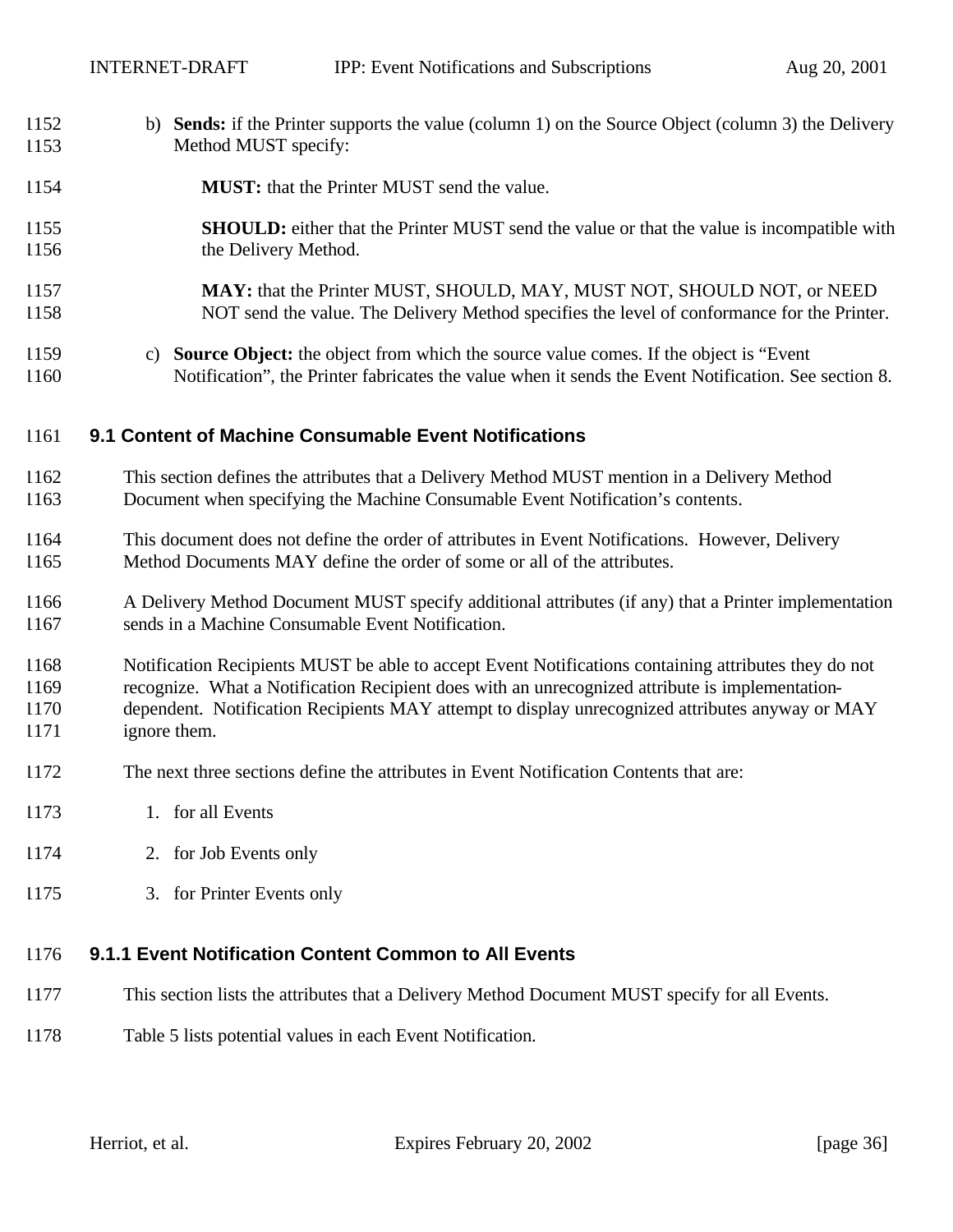|--|--|

| 1179 | Table 5 – Attributes in Event Notification Content |  |
|------|----------------------------------------------------|--|
|      |                                                    |  |

| Source Value                                          | Sends         | Source Object             |
|-------------------------------------------------------|---------------|---------------------------|
| notify-subscription-id (integer(1:MAX))               | <b>MUST</b>   | Subscription              |
| notify-printer-uri (uri)                              | <b>MUST</b>   | Subscription              |
| notify-subscribed-event (type2 keyword)               | <b>MUST</b>   | <b>Event Notification</b> |
| printer-up-time (integer(MIN:MAX))                    | <b>MUST</b>   | Printer                   |
| printer-current-time (dateTime) *                     | <b>MUST</b>   | Printer                   |
| notify-sequence-number (integer (0:MAX))              | <b>SHOULD</b> | Subscription              |
| notify-charset (charset)                              | <b>SHOULD</b> | Subscription              |
| notify-natural-language (naturalLanguage)             | <b>SHOULD</b> | Subscription              |
| notify-user-data (octetString(63)) **                 | <b>SHOULD</b> | Subscription              |
| notify-text (text)                                    | <b>SHOULD</b> | <b>Event Notification</b> |
| attributes from the "notify-attributes" attribute *** | <b>MAY</b>    | Printer                   |
| attributes from the "notify-attributes" attribute *** | <b>MAY</b>    | Job                       |
| attributes from the "notify-attributes" attribute *** | <b>MAY</b>    | Subscription              |

1180

1181 \*A Printer MUST send this value only if and only if it supports the Printer's "printer-current-time" 1182 attribute.

1183 \*\* If the Subscription Object does not contain a "notify-user-data" attribute and the Delivery Method 1184 Document REQUIRES the Printer to send the "notify-user-data" source value in the Event Notification, 1185 the Printer MUST send an octet-string of length 0.

1186 \*\*\* The last three rows represent additional attributes that a client MAY request via the "notify- attributes" attribute. A Printer MAY support the "notify-attributes" attribute. The Delivery Method MUST say that the Printer MUST, SHOULD, MAY, MUST NOT, SHOULD NOT, or NEED NOT support the "notify-attributes" attribute and specific values of this attribute. The Delivery Method MAY say that support for the "notify-attributes" is conditioned on support of the attribute by the Printer or it MAY say that Printer MUST support the "notify-attributes" attribute if the Printer supports the Delivery Method.

# 1193 **9.1.2 Additional Event Notification Content for Job Events**

1194 This section lists the additional attributes that a Delivery Method Document MUST specify for Job 1195 Events. See Table 6.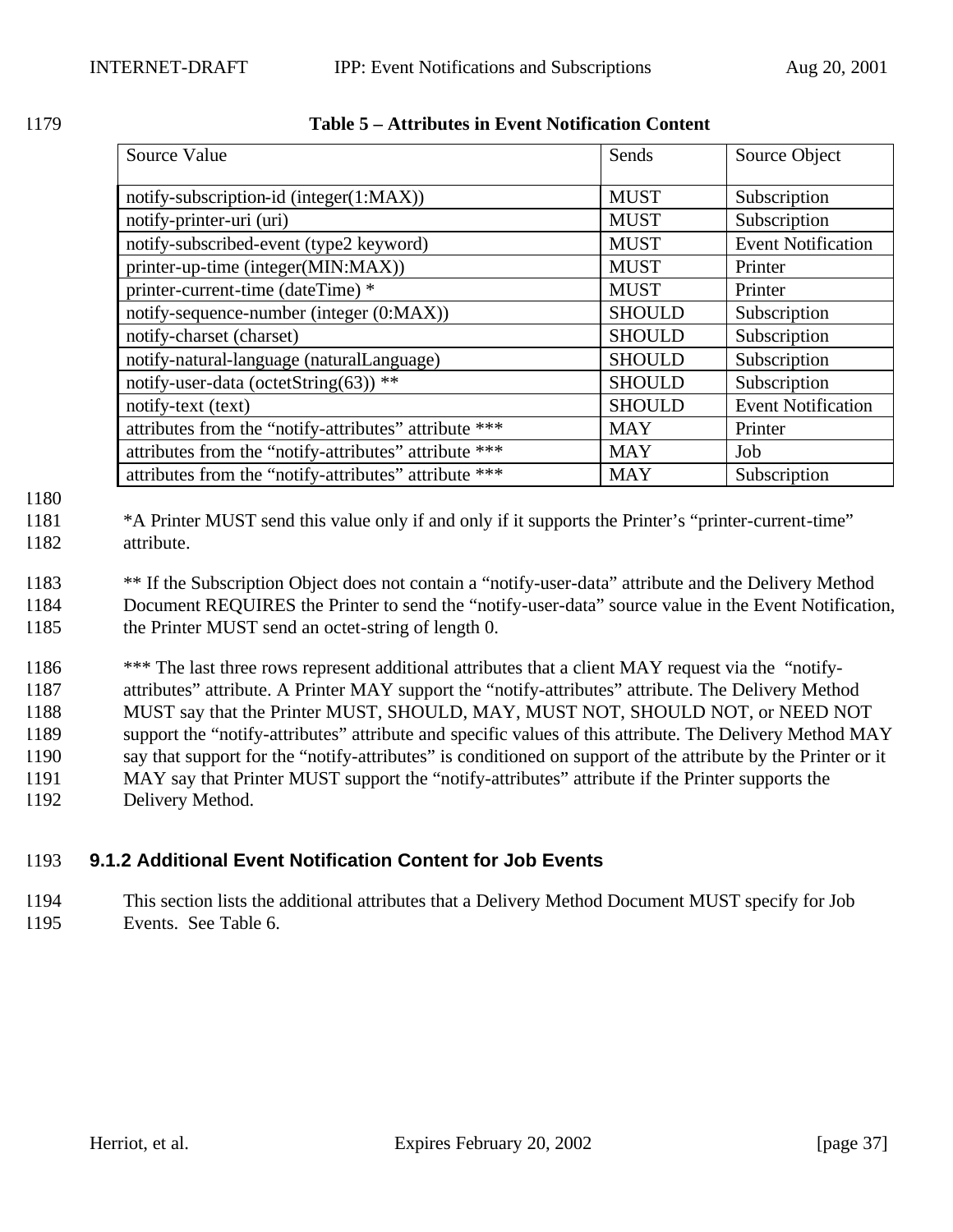| Source Value                                     | Sends       | Source Object |
|--------------------------------------------------|-------------|---------------|
| $job-id$ (integer $(1:MAX)$ )                    | <b>MUST</b> | Job           |
| job-state (type1 enum)                           | <b>MUST</b> | Job           |
| job-state-reasons (1setOf type2 keyword)         | <b>MUST</b> | Job           |
| job-impressions-completed (integer( $0:MAX$ )) * | <b>MUST</b> | Job           |

#### 1196 **Table 6 – Additional Event Notification Content for Job Events**

# 1197

1198 \* The Printer MUST send the "job-impressions-completed" attribute in an Event Notification only for 1199 the combinations of Events and Subscribed Events shown in Table 7.

#### 1200 **Table 7 – Combinations of Events and Subscribed Events for "job-impressions-completed"**

| <b>Job Event</b> | Subscribed Job Event |
|------------------|----------------------|
| 'iob-progress'   | 'job-progress'       |
| 'iob-completed'  | 'iob-completed'      |
| 'iob-completed'  | 'job-state-changed'  |

1201

#### 1202 **9.1.3 Additional Event Notification Content for Printer Events**

1203 This section lists the additional attributes that a Delivery Method Document MUST specify for Printer 1204 Events. See Table 8.

#### 1205 **Table 8 – Additional Event Notification Content for Printer Events**

| Source Value                                 | Sends       | Source Object |
|----------------------------------------------|-------------|---------------|
| printer-state (type1 enum)                   | <b>MUST</b> | Printer       |
| printer-state-reasons (1setOf type2 keyword) | <b>MUST</b> | Printer       |
| printer-is-accepting-jobs (boolean)          | <b>MUST</b> | Printer       |

1206

# 1207 **9.2 Content of Human Consumable Event Notification**

- 1208 This section defines the information that a Delivery Method MUST mention in a Delivery Method 1209 Document when specifying the Human Consumable Event Notifications contents or the value of the 1210 "notify-text" attribute.
- 1211 Such a Delivery Method MUST specify the following information and a Printer SHOULD send it:
- 1212 a) the Printer name (see Table 9)
- 1213 b) the time of the Event (see Table 11)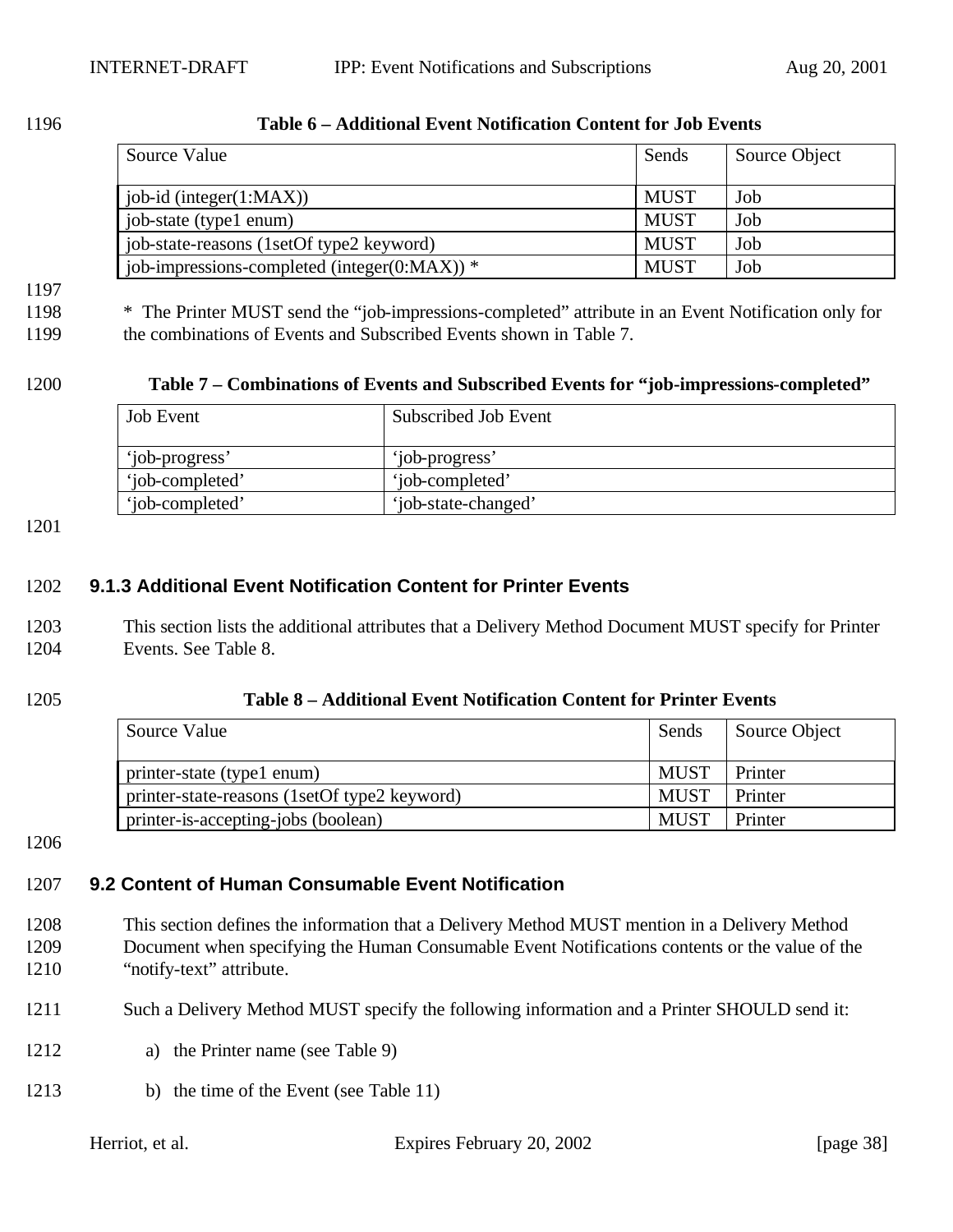| 1214 | c) for Printer Events only:                                                                                  |
|------|--------------------------------------------------------------------------------------------------------------|
| 1215 | i) the Event (see Table 10) and/or Printer state information (see Table 14)                                  |
| 1216 | d) for Job Events only:                                                                                      |
| 1217 | the job identity (see Table 12)<br>i)                                                                        |
| 1218 | ii) the Event (see Table 10) and/or Job state information (see Table 13)                                     |
| 1219 |                                                                                                              |
| 1220 | The subsections of this section specify the attributes that a Printer MUST use to obtain this information.   |
| 1221 | A Delivery Method Document MUST specify additional information (if any) that a Printer                       |
| 1222 | implementation sends in a Human Consumable Event Notification or in the "notify-text" attribute.             |
| 1223 | A client MUST NOT request additional attributes via the "notify-attributes" attribute because this           |
| 1224 | attribute works only for Machine Consumable Event Notifications.                                             |
| 1225 | Notification Recipients MUST NOT expect to be able to parse the Human Consumable Event                       |
| 1226 | Notification contents or the value of the "notify-text" attribute.                                           |
| 1227 | The next three sections define the attributes in Event Notification Contents that are:                       |
| 1228 | a) for all Events                                                                                            |
| 1229 | b) for Job Events only                                                                                       |
| 1230 | for Printer Events only<br>$\mathbf{c}$ )                                                                    |
| 1231 |                                                                                                              |
| 1232 | 9.2.1 Event Notification Content Common to All Events                                                        |
| 1233 | This section lists the source of the information that a Delivery Method MUST specify for all Events.         |
| 1234 | There is a separate table for each piece of information. Each row in the table represents a source value     |
| 1235 | for the information and the values are listed in order of preference, with the first one being the preferred |
| 1236 | one. An implementation SHOULD use the source value from the earliest row in each table. It MAY use           |
| 1237 | the source value from another row instead, or it MAY combine the source values from several rows. An         |
| 1238 | implementation is free to determine the best way to present this information.                                |

- In all tables of this section, all rows contain a "MAY" in order to state that the Delivery Method specifies the conformance.
- Table 9 lists the source of the information for the Printer Name. The "printer-name" is more user-
- friendly unless the Notification Recipient is in a place where the Printer name is not meaningful. For
- example, an implementation could have the intelligence to send the value of the "printer-name" attribute
- to a Notification Recipient that can access the Printer via value of the "printer-name" attribute and otherwise send the value of the "notify-printer-uri" attribute.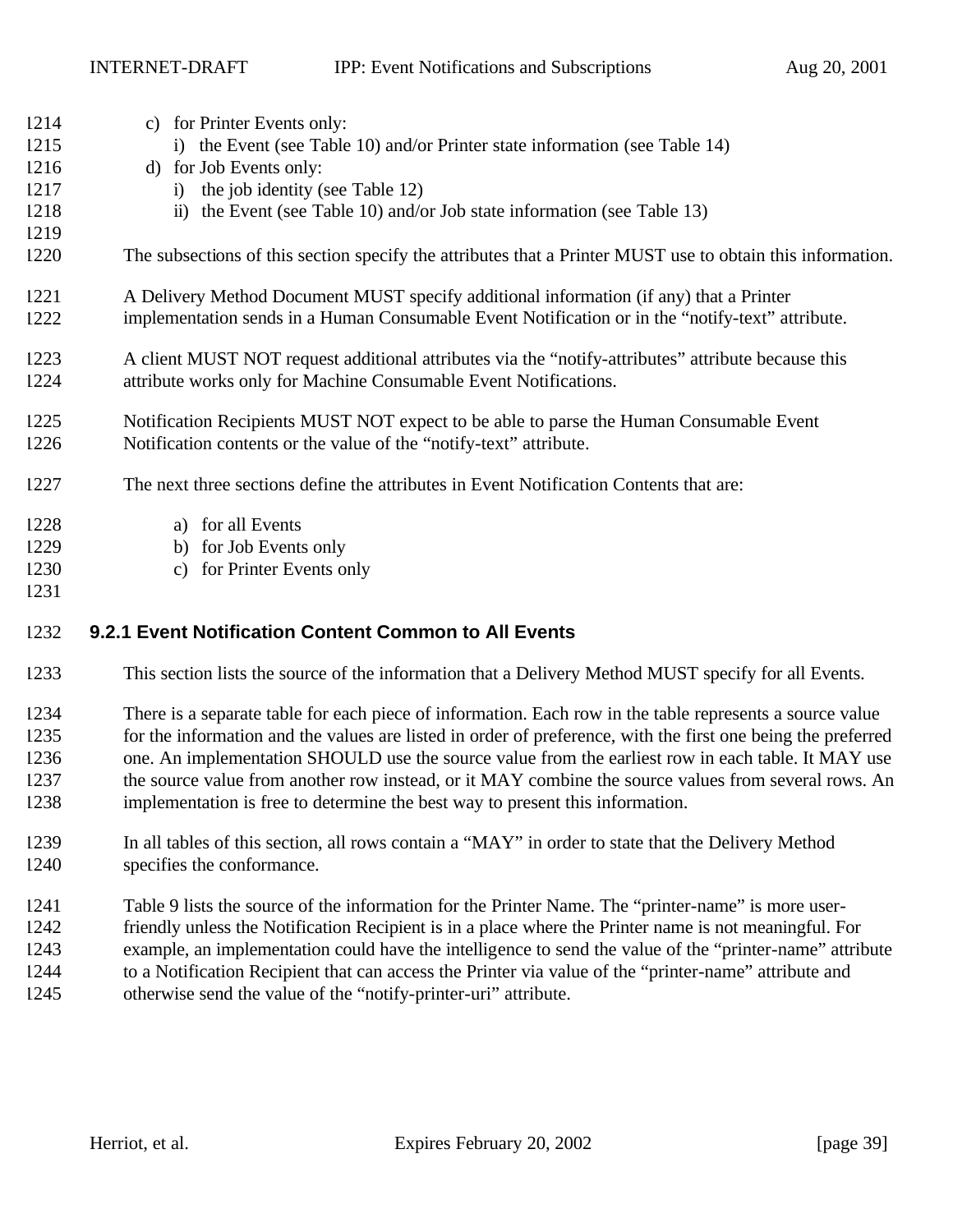| 1246                                 | <b>Table 9 - Printer Name in Event Notification Content</b>                                                                                                                                                                                                                                                                                                                                 |                                                     |               |  |  |
|--------------------------------------|---------------------------------------------------------------------------------------------------------------------------------------------------------------------------------------------------------------------------------------------------------------------------------------------------------------------------------------------------------------------------------------------|-----------------------------------------------------|---------------|--|--|
|                                      | Source Value                                                                                                                                                                                                                                                                                                                                                                                | Sends                                               | Source Object |  |  |
|                                      | printer-name (name $(127)$ )                                                                                                                                                                                                                                                                                                                                                                | <b>MAY</b>                                          | Printer       |  |  |
|                                      | notify-printer-uri (uri)                                                                                                                                                                                                                                                                                                                                                                    | <b>MAY</b>                                          | Subscription  |  |  |
| 1247<br>1248                         | Table 10 lists the source of the information for the Event name. A Printer MAY combine this                                                                                                                                                                                                                                                                                                 |                                                     |               |  |  |
| 1249                                 | information with state information described for Jobs in Table 13 or for Printers in Table 14.                                                                                                                                                                                                                                                                                              |                                                     |               |  |  |
| 1250                                 |                                                                                                                                                                                                                                                                                                                                                                                             | Table 10 – Event Name in Event Notification Content |               |  |  |
|                                      | Source Value                                                                                                                                                                                                                                                                                                                                                                                | Sends                                               | Source Object |  |  |
|                                      | notify-subscribed-event (type2 keyword)                                                                                                                                                                                                                                                                                                                                                     | <b>MAY</b>                                          | Subscription  |  |  |
| 1251                                 |                                                                                                                                                                                                                                                                                                                                                                                             |                                                     |               |  |  |
| 1252<br>1253<br>1254<br>1255<br>1256 | Table 11 lists the source of the information for the time that the Event occurred. A Printer can send this<br>value only if it supports the Printer's "printer-current-time" attribute. If a Printer does not support the<br>"printer-current-time" attribute, it MUST NOT send the "printer-up-time" value instead, since it is not<br>an allowed option for human consumable information. | Table 11 – Event Time in Event Notification Content |               |  |  |
|                                      | Source Value                                                                                                                                                                                                                                                                                                                                                                                | Sends                                               | Source Object |  |  |
|                                      | printer-current-time (dateTime)                                                                                                                                                                                                                                                                                                                                                             | <b>MAY</b>                                          | Printer       |  |  |
| 1257                                 |                                                                                                                                                                                                                                                                                                                                                                                             |                                                     |               |  |  |
| 1258<br>1259<br>1260                 | 9.2.2 Additional Event Notification Content for Job Events<br>This section lists the source of the additional information that a Delivery Method MUST specify for Job<br>Events.                                                                                                                                                                                                            |                                                     |               |  |  |
| 1261<br>1262                         | Table 12 lists the source of the information for the job name. The "job-name" is likely more meaningful<br>to a user than "job-id".                                                                                                                                                                                                                                                         |                                                     |               |  |  |
| 1263                                 | Table 12 - Job Name in Event Notification Content                                                                                                                                                                                                                                                                                                                                           |                                                     |               |  |  |
|                                      | Source Value                                                                                                                                                                                                                                                                                                                                                                                | Sends                                               | Source Object |  |  |
|                                      | job-name (name(MAX))                                                                                                                                                                                                                                                                                                                                                                        | <b>MAY</b>                                          | Job           |  |  |
|                                      | job-id (integer(1:MAX))                                                                                                                                                                                                                                                                                                                                                                     | <b>MAY</b>                                          | Job           |  |  |
| 1264                                 |                                                                                                                                                                                                                                                                                                                                                                                             |                                                     |               |  |  |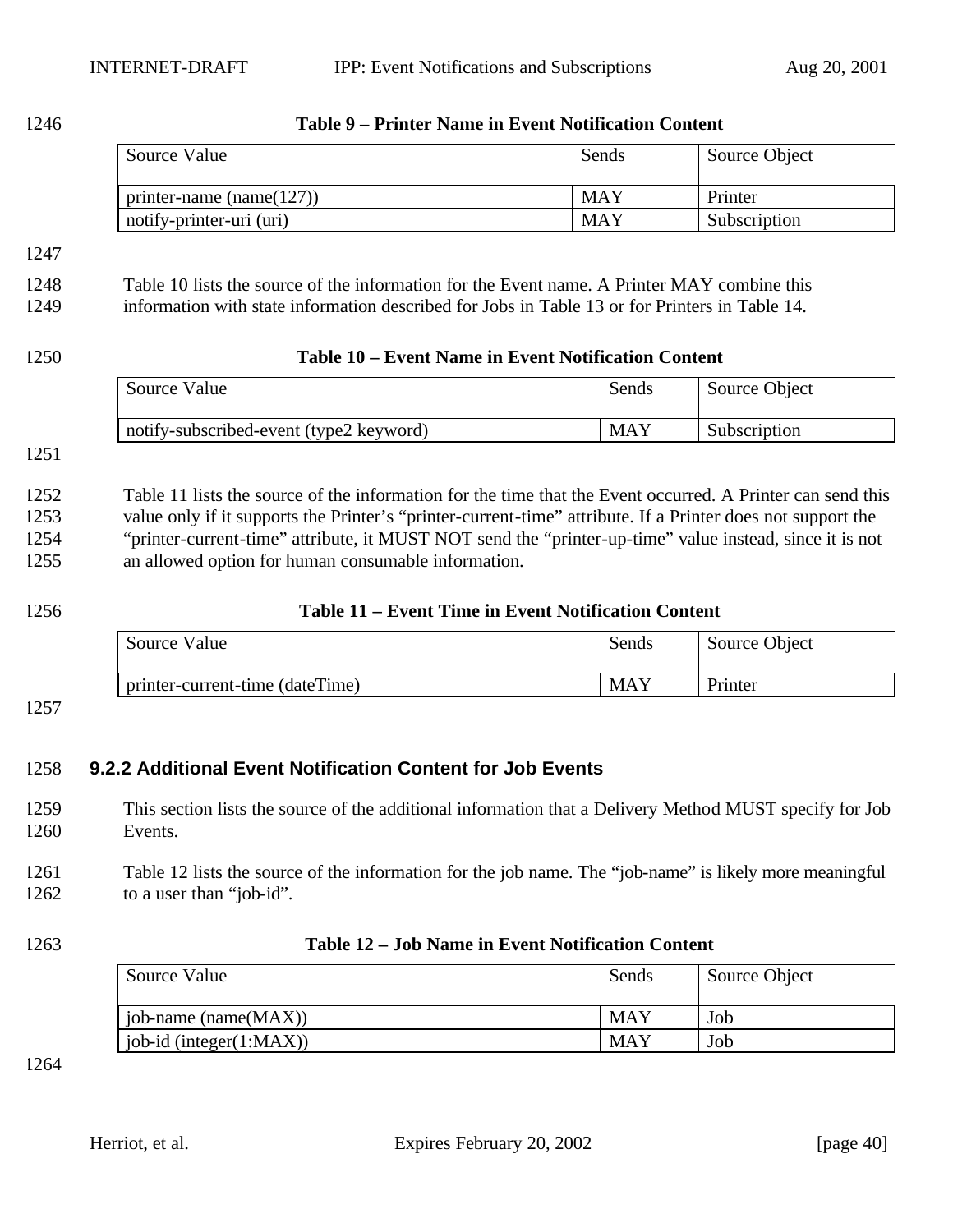Table 13 lists the source of the information for the job state. If a Printer supports the "job-state-

 message" and "job-detailed-state-message" attributes, it SHOULD use those attributes for the job state information, otherwise, it should fabricate such information from the "job-state" and "job-state-

reasons". For some Events, a Printer MAY combine this information with Event information.

#### **Table 13 – Job State in Event Notification Content**

| Source Value                                    | Sends      | Source |
|-------------------------------------------------|------------|--------|
|                                                 |            | Object |
| job-state-message (text(MAX))                   | <b>MAY</b> | Job    |
| job-detailed-status-messages (1setOf text(MAX)) | <b>MAY</b> | Job    |
| job-state (type1 enum)                          | <b>MAY</b> | Job    |
| job-state-reasons (1setOf type2 keyword)        | <b>MAY</b> | Job    |

### **9.2.3 Additional Event Notification Content for Printer Events**

- This section lists the source of the additional information that a Delivery Method MUST specify for Printer Events.
- Table 14 lists the source of the information for the printer state. If a Printer supports the "printer-state- message", it SHOULD use that attribute for the job state information, otherwise it SHOULD fabricate such information from the "printer-state" and "printer-state-reasons". For some Events, a Printer MAY combine this information with Event information.

### **Table 14 – Printer State in Event Notification Content**

| Source Value                                 | Sends      | Source<br>Object |
|----------------------------------------------|------------|------------------|
| printer-state-message $(text(MAX))$          | <b>MAY</b> | Printer          |
| printer-state (type1 enum)                   | <b>MAY</b> | Printer          |
| printer-state-reasons (1setOf type2 keyword) | <b>MAY</b> | Printer          |
| printer-is-accepting-jobs (boolean)          | <b>MAY</b> | Printer          |

# **10 Delivery Methods**

- A Delivery Method is the mechanism, i.e., protocol, by which the Printer delivers an Event Notification to a Notification Recipient. There are several potential Delivery Methods for Event Notifications, standardized, as well as proprietary. This document does not define any of these delivery mechanisms. Each Delivery Method MUST be defined in a Delivery Method Document that is separate from this document. New Delivery Methods will be created as needed using an extension to the registration procedures defined in [RFC2911]. Such documents are registered with IANA (see section 13.7.3).
- The following sorts of Delivery Methods are expected: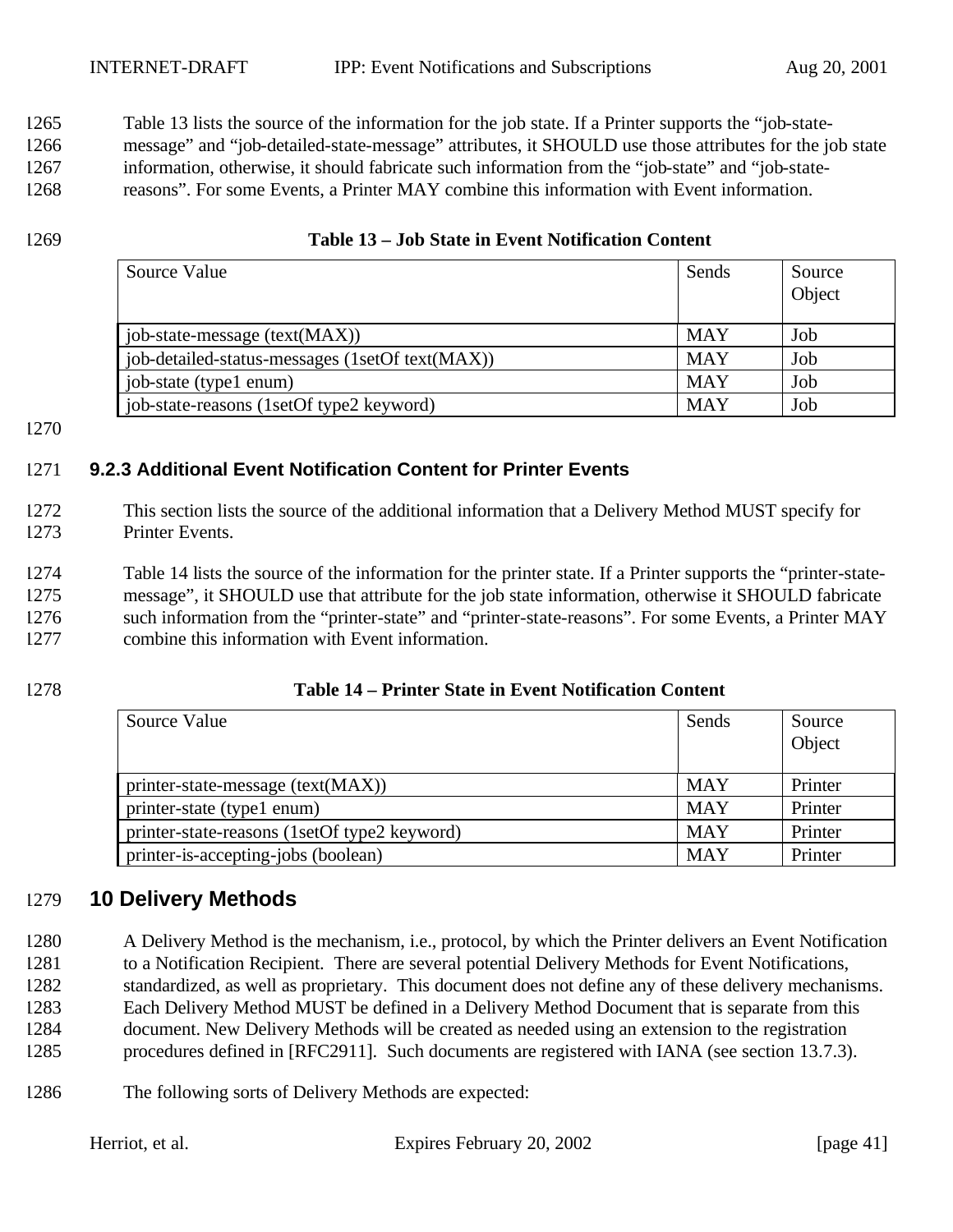- 1287 The Notification Recipient polls for Event Notifications at intervals directed by the Printer
- 1288 The Printer sends Event Notifications to the Notification Recipient using http as the transport.
- 1289 The Printer sends an email message.
- 1290 This section specifies how to define a Delivery Method Document and what to put in such a document.
- 1291 A Delivery Method Document MUST contain an exact copy of the following paragraph, caption and 1292 table. In addition, column 2 of the table in the Delivery Method Document MUST contain answers to 1293 questions in column 1 for the Delivery Method. Also, the Delivery Method document MUST contain a 1294 reference to this document and call that reference [ipp-ntfy] because the table contains an [ipp-ntfy] 1295 reference.
- 1296 If a Printer supports this Delivery Method, the following are its characteristics.
- 

#### 1297 **Table 15 – Information about the Delivery Method**

|    | Document Method Conformance Requirement                          | Delivery Method Realization |
|----|------------------------------------------------------------------|-----------------------------|
| 1. | What is the URL scheme name for the Delivery Method?             |                             |
| 2. | Is the Delivery Method REQUIRED, RECOMMENDED,                    |                             |
|    | or OPTIONAL for an IPP Printer to support?                       |                             |
| 3. | What transport and delivery protocols does the Printer use       |                             |
|    | to deliver the Event Notification Content, i.e., what is the     |                             |
|    | entire network stack?                                            |                             |
| 4. | Can several Event Notifications be combined into a               |                             |
|    | <b>Compound Event Notification?</b>                              |                             |
|    | 5. Is the Delivery Method initiated by the Notification          |                             |
|    | Recipient (pull), or by the Printer (push)?                      |                             |
| 6. | Is the Event Notification content Machine Consumable or          |                             |
|    | Human Consumable?                                                |                             |
|    | 7. What section in this document answers the following           |                             |
|    | question? For a Machine Consumable Event Notification,           |                             |
|    | what is the representation and encoding of values defined in     |                             |
|    | section 9.1 of [ipp-ntfy] and the conformance requirements       |                             |
|    | thereof? For a Human Consumable Event Notification, what         |                             |
|    | is the representation and encoding of pieces of information      |                             |
|    | defined in section 9.2 of [ipp-ntfy] and the conformance         |                             |
|    | requirements thereof?                                            |                             |
| 8. | What are the latency and reliability of the transport and        |                             |
|    | delivery protocol?                                               |                             |
|    | 9. What are the security aspects of the transport and delivery   |                             |
|    | protocol, e.g., how it is handled in firewalls?                  |                             |
|    | 10. What are the content length restrictions?                    |                             |
|    | 11. What are the additional values or pieces of information that |                             |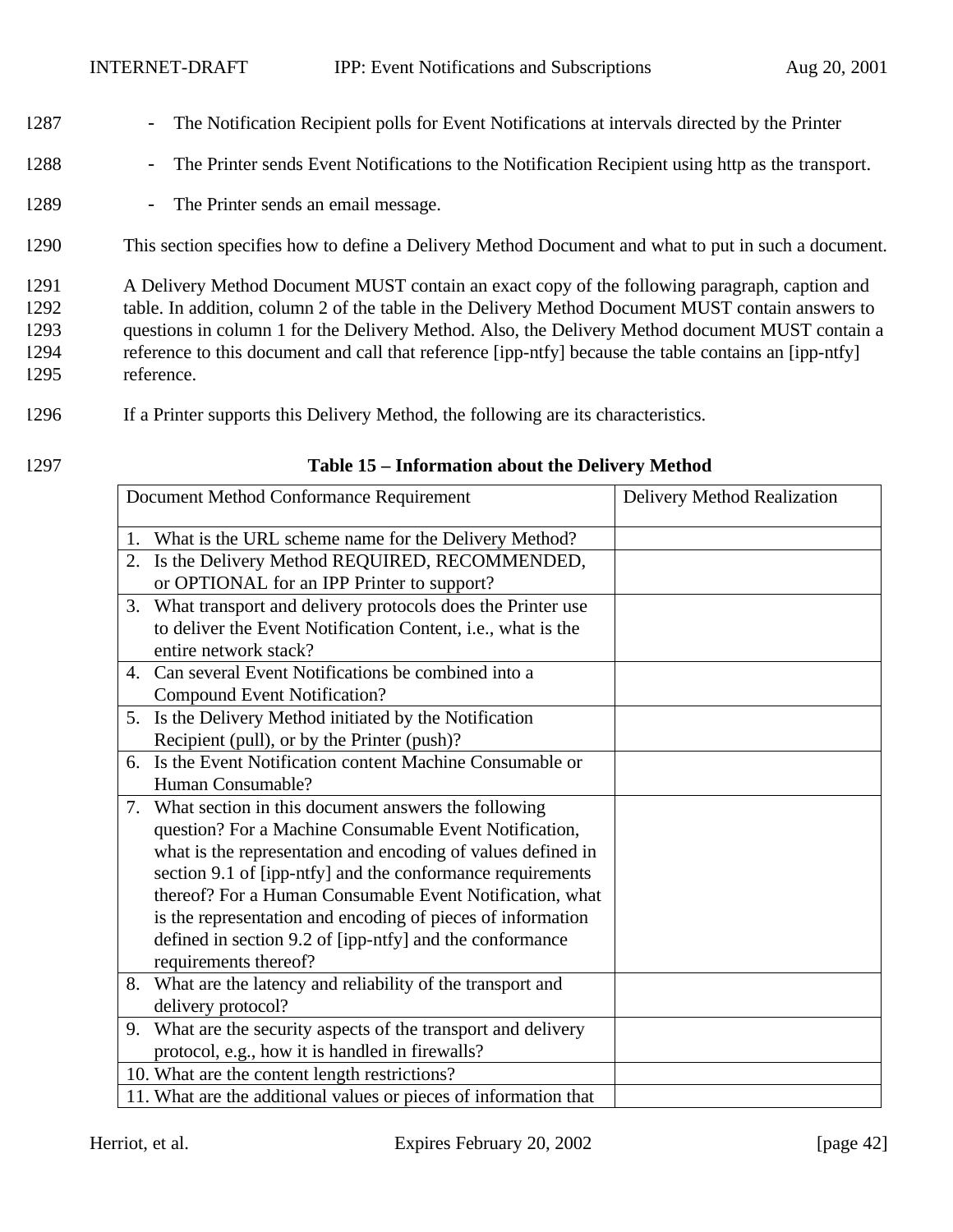| a Printer sends in an Event Notification content and the           |  |
|--------------------------------------------------------------------|--|
| conformance requirements thereof?                                  |  |
| 12. What are the additional Subscription Template and/or           |  |
| Subscription Description attributes and the conformance            |  |
| requirements thereof?                                              |  |
| 13. What are the additional Printer Description attributes and the |  |
| conformance requirements thereof?                                  |  |

# **11 Operations for Notification**

 This section defines all of the operations for Notification. Section 7.1 assigns the "operation-id" for each operation. The following two sub-sections define Subscription Creation Operations, and other operations.

#### *11.1* **Subscription Creation Operations**

 This section defines the Subscription Creation Operations. The first section on Create-Job-Subscriptions gives most of the information. The other Subscription Creation Operations refer to the section on Create-Job-Subscriptions, even though the Create-Job-Subscriptions operation is the only OPTIONAL operation in this document (see section 12).

 A Printer MUST support Create-Printer-Subscriptions and the Subscription Template Attributes Group in Job Creation operations. It MAY support Create-Job-Subscriptions operations.

#### **11.1.1 Create-Job-Subscriptions Operation**

 The operation creates one or more Per-Job Subscription Objects. The client supplies one or more Subscription Template Attributes Groups each containing one or more of Subscription Template Attributes (defined in section 5.3).

 Except for errors, the Printer MUST create exactly one Per-Job Subscription Object from each Subscription Template Attributes Group in the request, even if the newly created Subscription Object would have identical behavior to some existing Subscription Object. The Printer MUST associate each newly created Per-Job Subscription Object with the target Job, which is specified by the "notify-job-id" operation attribute.

- The Printer MUST accept the request in any of the target job's 'not-completed' states, i.e., 'pending', 'pending-held', 'processing', or 'processing-stopped'. The Printer MUST NOT change the job's "job- state" attribute because of this operation. If the target job is in any of the 'completed' states, i.e., 'completed', 'canceled', or 'aborted, then the Printer MUST reject the request and return the 'client-error-not-possible' status code; the response MUST NOT contain any Subscription Attribute Groups.
- Access Rights: To create Per-Job Subscription Objects, the authenticated user (see [RFC2911] section 8.3) performing this operation MUST either be the job owner or have Operator or Administrator access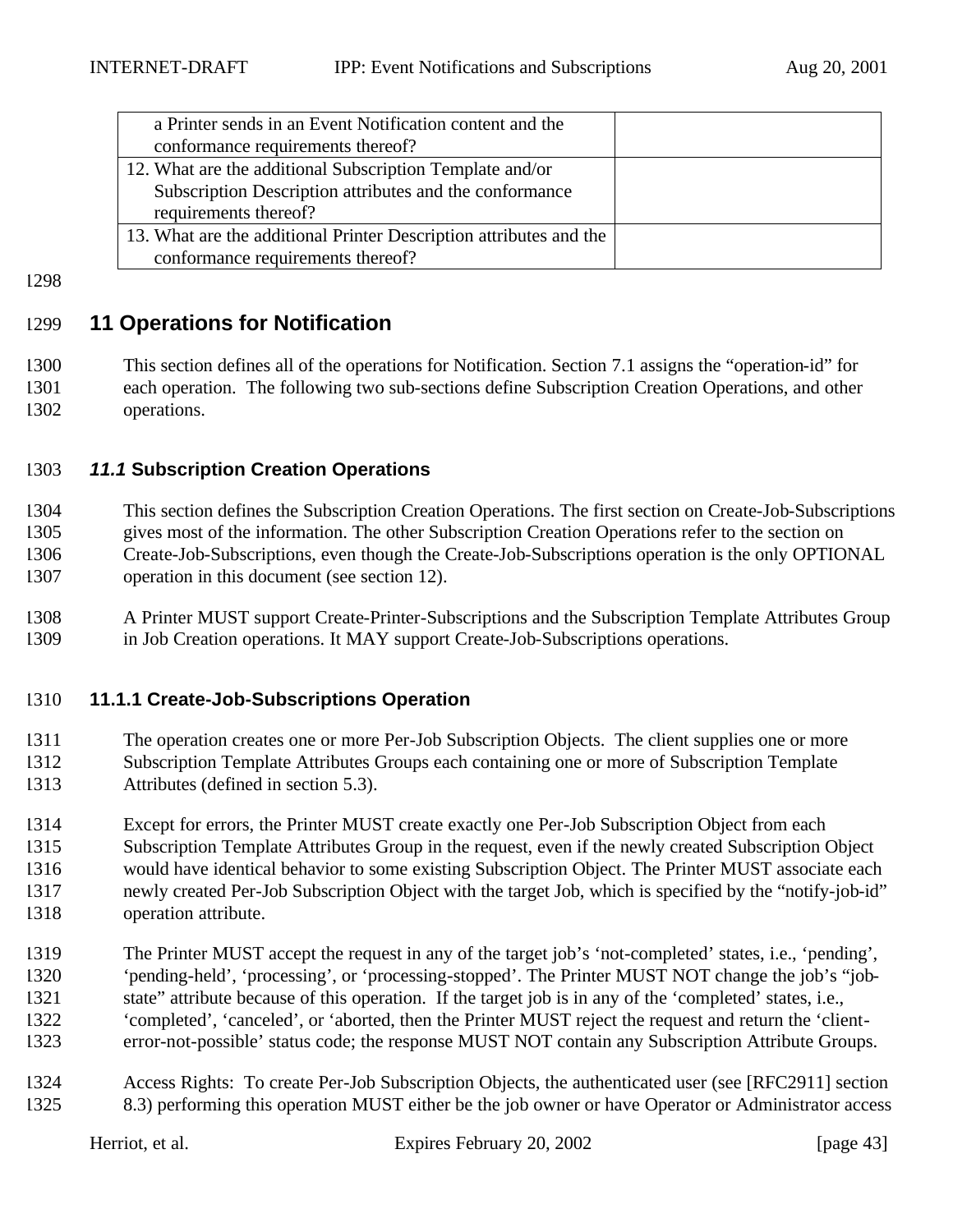rights for this Printer (see [RFC2911] sections 1 and 8.5). Otherwise the Printer MUST reject the operation and return: the 'client-error-forbidden', 'client-error-not-authenticated', or 'client-error-not-

authorized' status code as appropriate.

# **11.1.1.1 Create-Job-Subscriptions Request**

 Group 1: Operation Attributes Natural Language and Character Set: The "attributes-charset" and "attributes-natural-language" attributes as described in [RFC2911] section 3.1.4.1. Target: The "printer-uri" attribute which defines the target for this operation as described in [RFC2911] section 3.1.5. 

The following groups of attributes are part of the Create-Job-Subscriptions Request:

 Requesting User Name: The "requesting-user-name" attribute SHOULD be supplied by the client as described in [RFC2911] section 8.3.

# notify-job-id (integer(1:MAX)):

- The client MUST supply this attribute and it MUST specify the Job object to associate the Per- Job Subscription with. The value of "notify-job-id" MUST be the value of the "job-id" of the associated Job object. If the client does not supply this attribute, the Printer MUST reject this request with a 'client-error-bad-request' status code.
- Group 2-N: Subscription Template Attributes
- 1351 For each occurrence of this group:
- The client MUST supply one or more Subscription Template Attributes in any order. See section 5.3 for a description of each such attribute. See section 5.2 for details on processing 1355 these attributes.

### **11.1.1.2 Create-Job-Subscriptions Response**

- The Printer MUST return to the client the following sets of attributes as part of a Create-Job-Subscriptions response:
- Group 1: Operation Attributes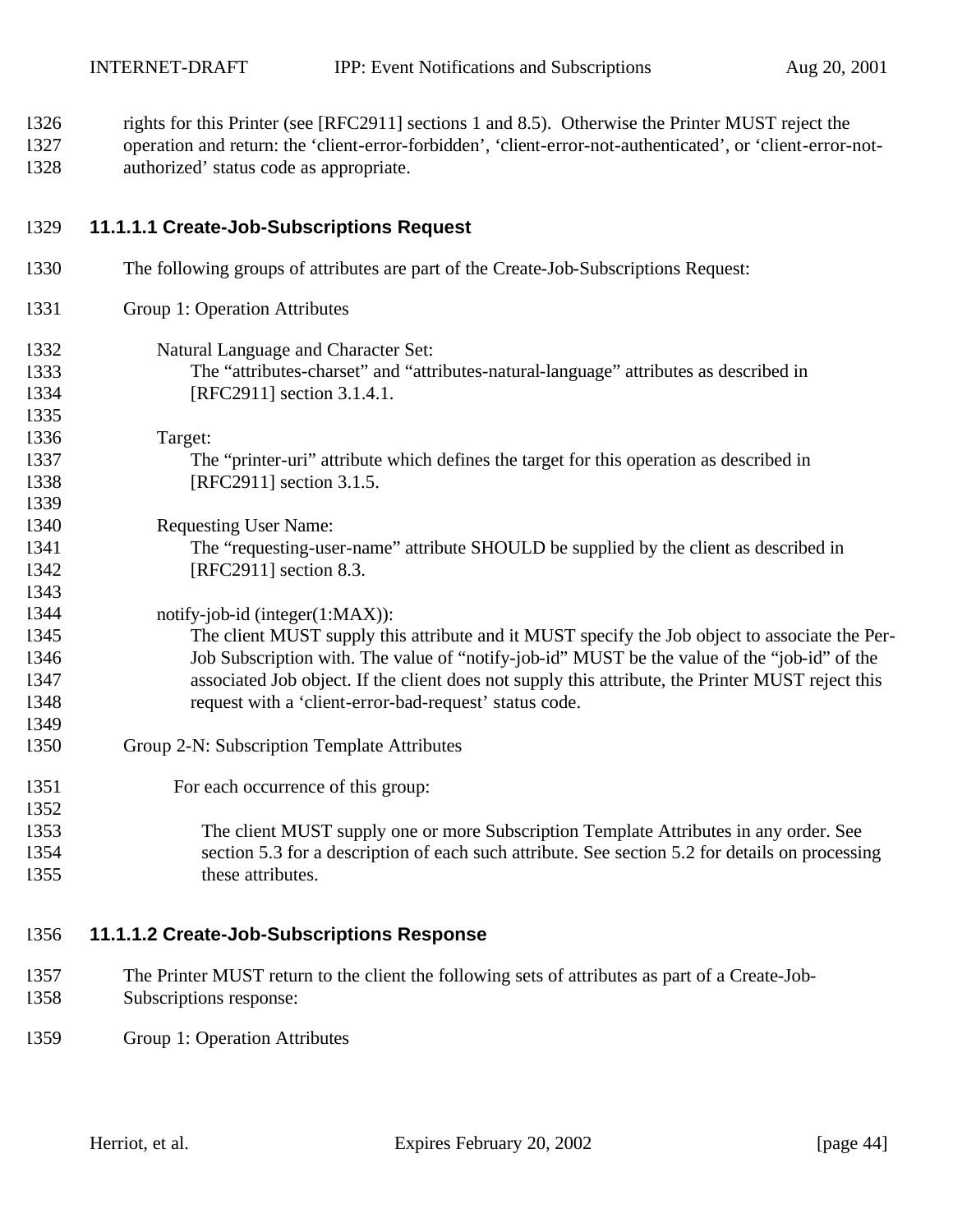| 1360         | <b>Status Message:</b>                                                                           |  |  |  |
|--------------|--------------------------------------------------------------------------------------------------|--|--|--|
| 1361         | In addition to the REQUIRED status code returned in every response, the response                 |  |  |  |
| 1362         | OPTIONALLY includes a "status-message" (text(255)) and/or a "detailed-status-message"            |  |  |  |
| 1363         | (text(MAX)) operation attribute as described in [RFC2911] sections 13 and 3.1.6.                 |  |  |  |
| 1364         |                                                                                                  |  |  |  |
| 1365         | In this group, the Printer can return any status codes defined in [RFC2911] and section 16.      |  |  |  |
| 1366         | The following is a description of the important status codes:                                    |  |  |  |
| 1367         |                                                                                                  |  |  |  |
| 1368         | successful-ok: the Printer created all Subscription Objects requested (see [RFC2911]).           |  |  |  |
| 1369         | successful-ok-ignored-subscriptions: the Printer created some Subscription Objects               |  |  |  |
| 1370         | requested but some failed. The Subscription Attributes Groups with a "notify-status-             |  |  |  |
| 1371         | code" attribute are the ones that failed (see section 16.1).                                     |  |  |  |
| 1372         | client-error-ignored-all-subscriptions: the Printer created no Subscription Objects              |  |  |  |
| 1373         | requested and all failed. The Subscription Attributes Groups with a "notify-status-              |  |  |  |
| 1374         | code" attribute are the ones that failed (see section 16.2).                                     |  |  |  |
| 1375         | client-error-not-possible: For this operation and other Per-Job Subscription operations,         |  |  |  |
| 1376         | this error can occur because the specified Job has already completed (see [RFC2911],             |  |  |  |
| 1377         | whether or not the Job is retained in the Job Retention and/or Job History phases (see           |  |  |  |
| 1378         | [RFC2911] section 4.3.7.1).                                                                      |  |  |  |
| 1379         |                                                                                                  |  |  |  |
| 1380         | Natural Language and Character Set:                                                              |  |  |  |
| 1381         | The "attributes-charset" and "attributes-natural-language" attributes as described in            |  |  |  |
| 1382         | [RFC2911] section 3.1.4.2.                                                                       |  |  |  |
| 1383         |                                                                                                  |  |  |  |
| 1384         | Group 2: Unsupported Attributes                                                                  |  |  |  |
|              |                                                                                                  |  |  |  |
| 1385         | See [RFC2911] section 3.1.7 for details on returning Unsupported Attributes. This group does     |  |  |  |
| 1386         | not contain any unsupported Subscription Template Attributes; they are returned in the           |  |  |  |
| 1387         | Subscription Attributes Group (see below).                                                       |  |  |  |
| 1388<br>1389 | Group 3-N: Subscription Attributes                                                               |  |  |  |
|              |                                                                                                  |  |  |  |
| 1390         | These groups MUST be returned unless the Printer is unable to interpret the entire request,      |  |  |  |
| 1391         | e.g., the "status-code" parameter returned in Group 1 has the value: 'client-error-bad-request'. |  |  |  |
| 1392         |                                                                                                  |  |  |  |
| 1393         | "notify-status-code" (type2 enum):                                                               |  |  |  |
| 1394         | Indicates the status of this subscription (see section 17 for the status code definitions).      |  |  |  |
| 1395         | Section 5.2 defines when this attribute MUST be present in this group.                           |  |  |  |
| 1396         |                                                                                                  |  |  |  |
| 1397         | See section 5.2 for details on the contents of each occurrence of this group.                    |  |  |  |
| 1398         |                                                                                                  |  |  |  |
| 1399         | 11.1.2 Create-Printer-Subscriptions operation                                                    |  |  |  |
| 1400         | The operation is identical to Create-Job-Subscriptions with exceptions noted in this section.    |  |  |  |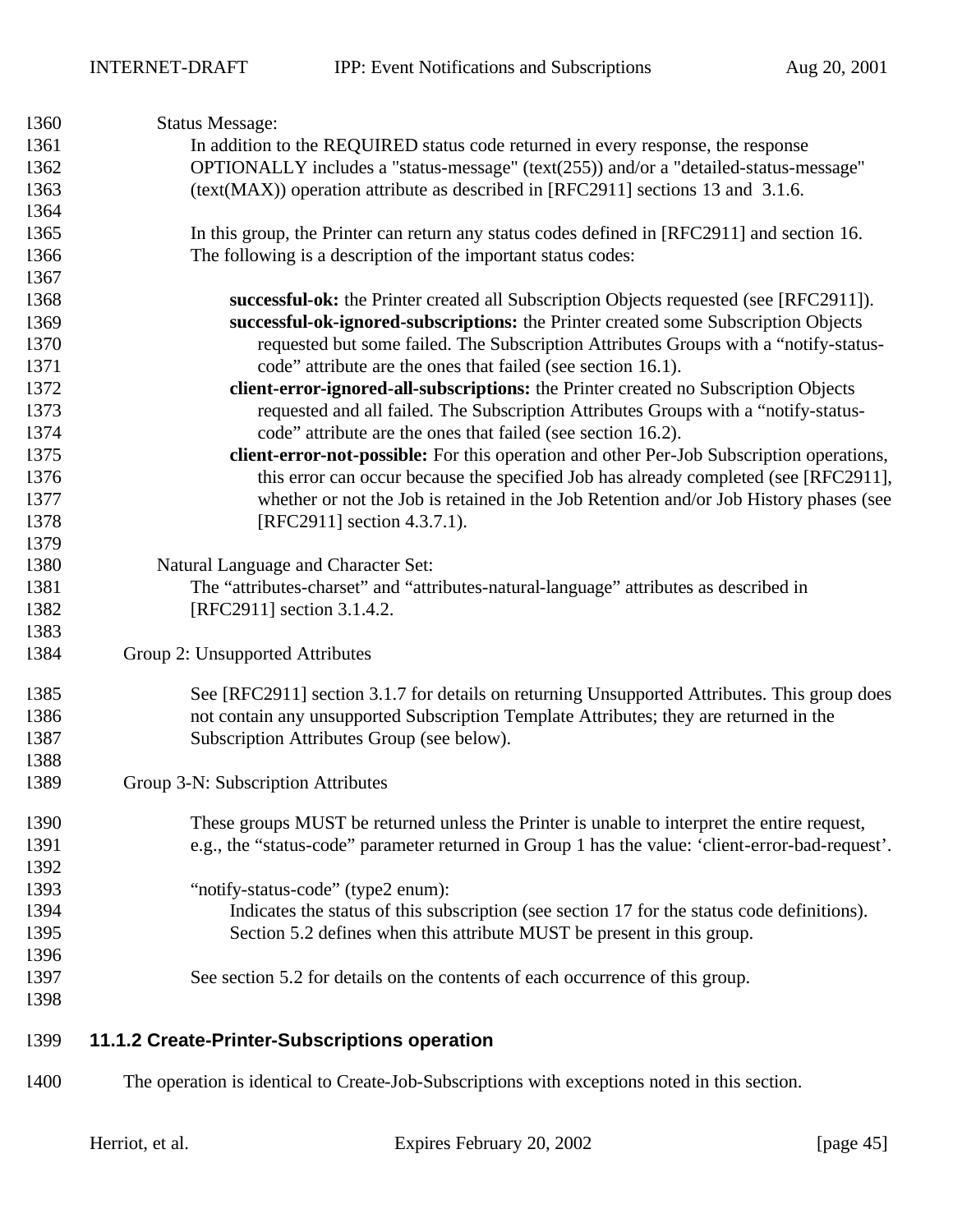- The operation creates Per-Printer Subscription Objects instead of Per-Job Subscription Objects, and associates each newly created Per-Printer Subscription Object with the Printer specified by the operation target rather than with a specific Job.
- The Printer MUST accept the request in any of its states, i.e., 'idle', 'processing', or 'stopped'. The Printer MUST NOT change its "printer-state" attribute because of this operation.

 Access Rights: To create Per-Printer Subscription Objects, the authenticated user (see [RFC2911] section 8.3) performing this operation MUST have Operator or Administrator access rights for this Printer (see [RFC2911] sections 1 and 8.5). Otherwise, the Printer MUST reject the operation and return: the 'client-error-forbidden', 'client-error-not-authenticated', or 'client-error-not-authorized' status code as appropriate.

#### **11.1.2.1 Create-Printer-Subscriptions Request**

- The groups are identical to the Create-Job-Subscriptions (see section 11.1.1.1) except that the
- Operation Attributes group MUST NOT contain the "notify-job-id" attribute. If the client does supply
- the "notify-job-id" attribute, then the Printer MUST treat it as any other unsupported Operation
- attribute and MUST return it in the Unsupported Attributes group.

#### **11.1.2.2 Create-Printer-Subscriptions Response**

The groups are identical to the Create-Job-Subscriptions (see section 11.1.1.2).

#### **11.1.3 Job Creation Operations – Extensions for Notification**

- This document extends the Job Creation operations (see section 3.2) to create Subscription Objects as a part of the operation.
- The Job Creation operations are identical to Create-Job-Subscriptions operation with exceptions noted in this section.

 Unlike the Create-Job-Subscriptions operation, a Job Creation operation associates the newly created Subscription Objects with the Job object created by this operation. The operation succeeds if and only if the Job creation succeeds. If the Printer does not create some or all of the requested Subscription Objects, the Printer MUST return a 'successful-ok-ignored-subscriptions' status-code instead of a 'successful-ok' status-code, but the Printer MUST NOT reject the operation because of a failure to create Subscription Objects.

- If the Job Creation operation includes a Job Template group, the client MUST supply it after the Operation Attributes group and before the first Subscription Template Attributes Group.
- If a Printer does not support this Notification specification, then it MUST treat the Subscription Attributes Group like an unknown group and ignore it (see [RFC2911] section 5.2.2). Because the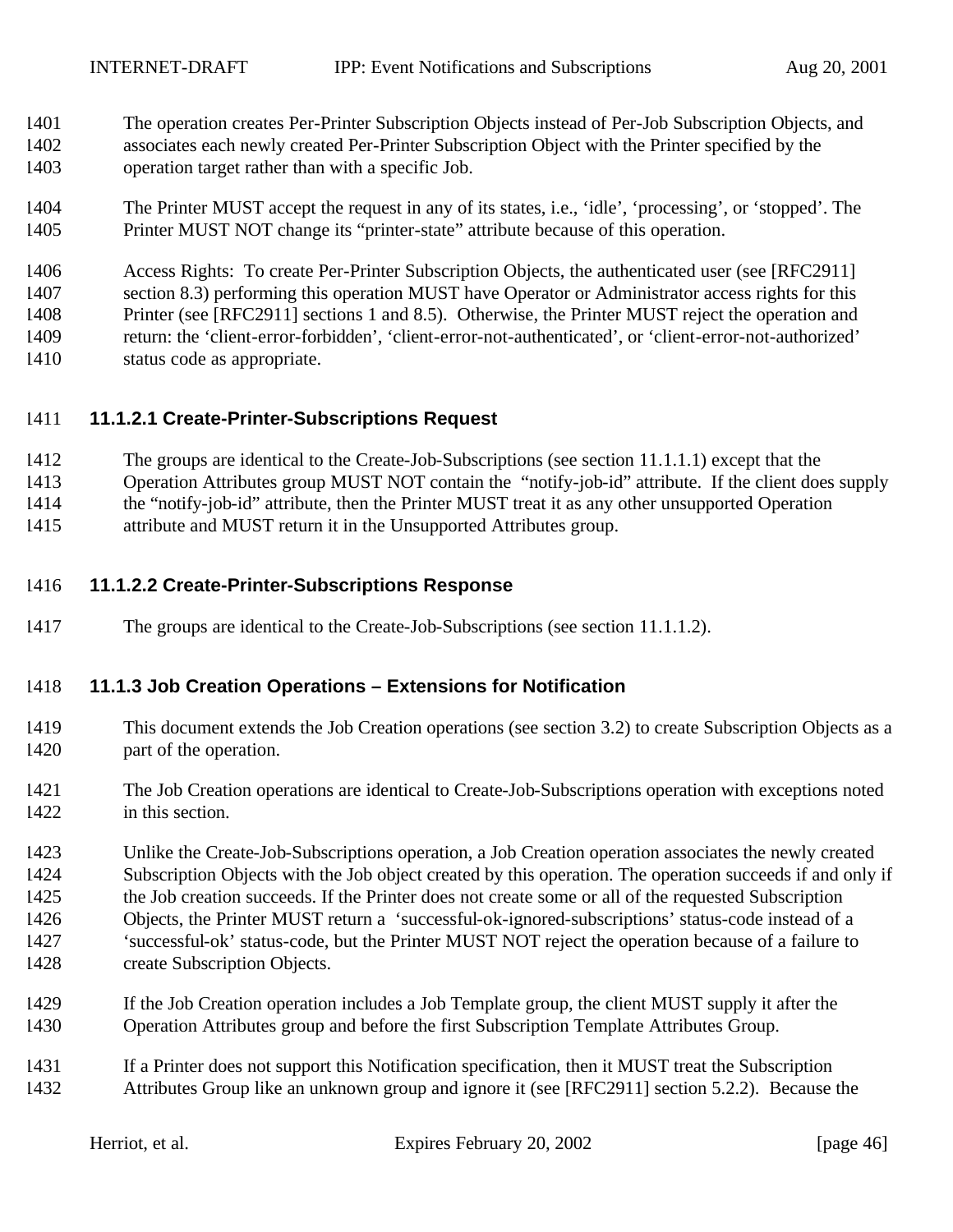- Printer ignores the Subscription Attributes Group, it doesn't return them in the response either, thus indicating to the client that the Printer doesn't support Notification.
- After completion of a successful Job Creation operation, the Printer generates a 'job-created' event (see section 5.3.2.1.3).
- Access Rights: To create Per-Job Subscription Objects, the authenticated user (see [RFC2911] section
- 8.3) performing this operation MUST either have permission to create Jobs on the Printer or have
- Operator or Administrator access rights for this Printer (see [RFC2911] sections 1 and 8.5). Otherwise
- the Printer MUST reject the operation and return: the 'client-error-forbidden', 'client-error-not-
- authenticated', or 'client-error-not-authorized' status code as appropriate.

#### **11.1.3.1 Job Creation Request**

- The groups for this operation are sufficiently different from the Create-Job-Subscriptions operation that they are all presented here. The following groups of attributes are supplied as part of a Job Creation Request:
- Group 1: Operation Attributes
- Same as defined in [RFC2911] for Print-Job, Print-URI, and Create-Job requests.
- Group 2: Job Template Attributes
- The client OPTIONALLY supplies a set of Job Template attributes as defined in [RFC2911] 1451 section 4.2.
- Group 3 to N: Subscription Template Attributes
- The same as Group 2-N in Create-Job-Subscriptions. See section 11.1.1.1. Group N+1: Document Content (Print-Job only)
- The client MUST supply the document data to be processed.
- 

### **11.1.3.2 Job Creation Response**

- The Printer MUST return to the client the following sets of attributes as part of a Print-Job, Print-URI, and Create-Job Response:
- Group 1: Operation Attributes
- Status Message:
- As defined in [RFC2911] for Print-Job, Print-URI, and Create-Job requests.
- 

Herriot, et al. Expires February 20, 2002 [page 47]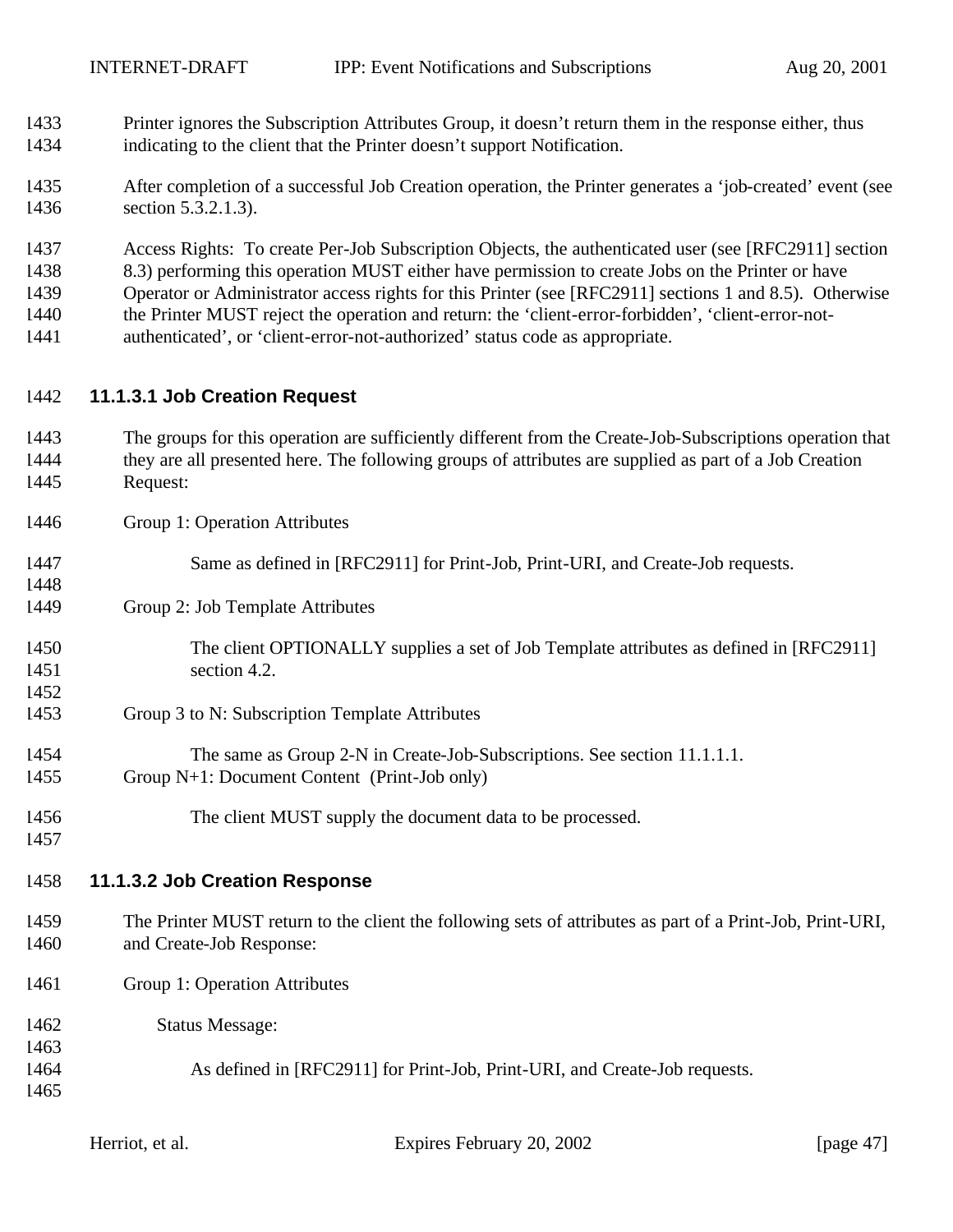| 1466 | In this group, the Printer can return any status codes defined in [RFC2911] and section 16.      |  |  |  |
|------|--------------------------------------------------------------------------------------------------|--|--|--|
| 1467 | The following is a description of the important status codes:                                    |  |  |  |
| 1468 |                                                                                                  |  |  |  |
| 1469 | successful-ok: the Printer created the Job and all Subscription Objects requested (see           |  |  |  |
| 1470 | [RFC2911].                                                                                       |  |  |  |
| 1471 | successful-ok-ignored-subscriptions: the Printer created the Job and not all of the              |  |  |  |
| 1472 | Subscription Objects requested (see section 16.1). This status-code hides 'successful-           |  |  |  |
| 1473 | ok-xxx' status-codes that could reveal problems in Job creation. The Printer MUST                |  |  |  |
| 1474 | NOT return the 'client-error-ignored-all-subscriptions' status code for Job Creation             |  |  |  |
| 1475 | operations because the Printer returns an error status-code only when it fails to create         |  |  |  |
| 1476 | a Job.                                                                                           |  |  |  |
| 1477 |                                                                                                  |  |  |  |
| 1478 | Natural Language and Character Set:                                                              |  |  |  |
| 1479 | The "attributes-charset" and "attributes-natural-language" attributes as described in            |  |  |  |
| 1480 | [RFC2911] section 3.1.4.2.                                                                       |  |  |  |
| 1481 |                                                                                                  |  |  |  |
| 1482 | Group 2: Unsupported Attributes                                                                  |  |  |  |
| 1483 | See [RFC2911] section 3.1.7 for details on returning Unsupported Attributes. This group does     |  |  |  |
| 1484 | not contain any unsupported Subscription Template Attributes; they are returned in the           |  |  |  |
| 1485 | Subscription Attributes Group (see below).                                                       |  |  |  |
| 1486 |                                                                                                  |  |  |  |
| 1487 | Group 3: Job Object Attributes                                                                   |  |  |  |
| 1488 | The "job-id" of the Job Object just created, etc., as defined in [RFC2911] for Print-Job, Print- |  |  |  |
| 1489 | URI, and Create-Job requests.                                                                    |  |  |  |
| 1490 |                                                                                                  |  |  |  |
| 1491 | Group 4 to N: Subscription Attributes                                                            |  |  |  |
| 1492 | These groups MUST be returned if and only if the client supplied Subscription Template           |  |  |  |
| 1493 | Attributes and the operation was accepted.                                                       |  |  |  |
| 1494 | See section 5.2 for details on the contents of each occurrence of this group.                    |  |  |  |
| 1495 |                                                                                                  |  |  |  |
|      |                                                                                                  |  |  |  |

- **11.2 Other Operations**
- This section defines other operations on Subscription objects.

# **11.2.1 Restart-Job Operation – Extensions for Notification**

 The Restart-Job operation [RFC2911] is neither a Job Creation operation nor a Subscription Creation operation (see section 3.2). For the Restart-Job operation, the client MUST NOT supply any Job Subscription Attributes Groups. The Printer MUST treat any supplied Job Subscription Attributes as unsupported attributes.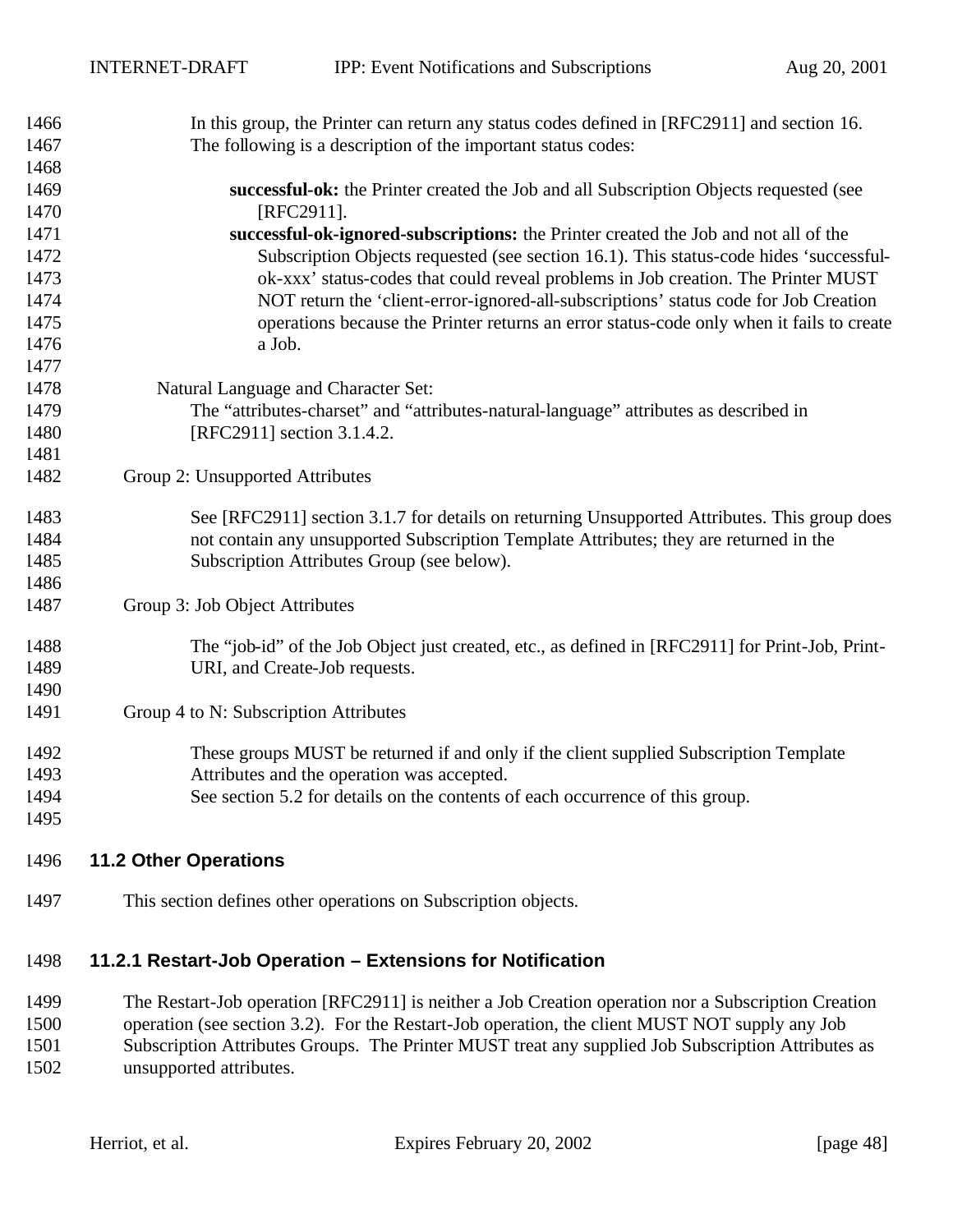For this operation, the Printer does not return a job-id or any Subscription Attributes groups because

- the Printer reuses the existing Job object with the same job-id and the existing Per-Job Subscription
- Objects with the same subscription-ids. However, after successful completion of this operation, the
- Printer generates a 'job-created' event (see section 5.3.2.1.3).

#### **11.2.2 Validate-Job Operation – Extensions for Notification**

- A client can test whether one or more Subscription Objects could be created using the Validate-Job operation. The client supplies one or more Subscription Template Attributes Groups (defined in section 5.3), just as in a Job Creation request.
- A Printer MUST support this extension to this operation.
- The Printer MUST accept requests that are identical to the Job Creation request defined in section 11.1.3.1, except that the request MUST NOT contain document data.
- The Printer MUST return the same groups and attributes as the Print-Job operation (section 11.1.3.1) with the following exceptions. The Printer MUST NOT return a Job Object Attributes Group because no Job is created. The Printer MUST NOT return the "notify-subscription-id" attribute in any Subscription Attribute Group because no Subscription Object is created.
- If the Printer would succeed in creating a Subscription Object, the corresponding Subscription Attributes Group either has no 'status-code' attribute or a 'status-code' attribute with a value of 'successful-ok-too-many-events' or 'successful-ok-ignored-or-substituted-attributes' (see sections 5.2 and 17). The status-codes have the same meaning as in Job Creation except the results state what "would happen".
- The Printer MUST validate Subscription Template Attributes Groups in the same manner as the Job Creation operations.

### **11.2.3 Get-Printer-Attributes – Extensions for Notification**

- This operation is extended so that it returns Printer attributes defined in this document.
- A Printer MUST support this extension to this operation.
- In addition to the requirements of [RFC2911] section 3.2.5, a Printer MUST support the following additional values for the "requested-attributes" Operation attribute in this operation and return such attributes in the Printer Object Attributes group of its response.
- 1. **Subscription Template Attributes:** Each supported attribute in column 2 of Table 1.
- 2. **New Printer Description Attributes:** Each supported attribute in section 6.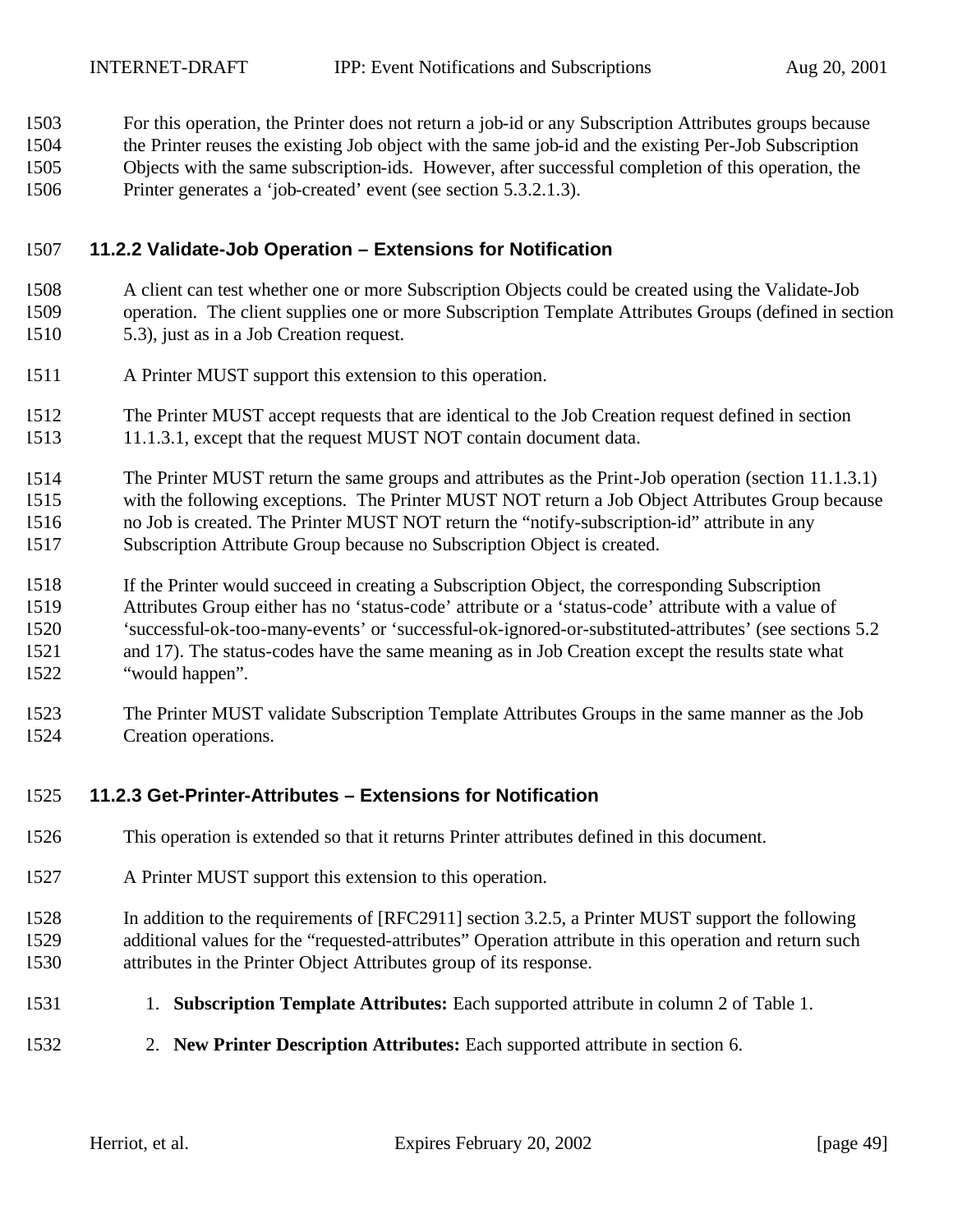INTERNET-DRAFT IPP: Event Notifications and Subscriptions Aug 20, 2001

- 3. **New Group Name:** The 'subscription-template' group name, which names all supported Subscription Template Attribute in column 2 of Table 1. This group name is also used in the Get-Subscription-Attributes and Get-Subscriptions operation with an analogous meaning.
- 4. **Extended Group Name:** The 'all' group name, which names all Printer attributes according to [RFC2911] section 3.2.5. In this extension 'all' names all attributes specified in [RFC2911] plus those named in items 1 and 2 of this list.

#### **11.2.4 Get-Subscription-Attributes operation**

- This operation allows a client to request the values of the attributes of a Subscription Object.
- A Printer MUST support this operation.
- This operation is almost identical to the Get-Job-Attributes operation (see [RFC2911] section 3.3.4).
- The only differences are that the operation is directed at a Subscription Object rather than a Job object,
- and the returned attribute group contains Subscription Object attributes rather than Job object attributes.

#### **11.2.4.1 Get-Subscription-Attributes Request**

- The following groups of attributes are part of the Get-Subscription-Attributes request:
- Group 1: Operation Attributes

#### Natural Language and Character Set:

- The "attributes-charset" and "attributes-natural-language" attributes as described in section [RFC2911] 3.1.4.1.
- Target: The "printer-uri" attribute which defines the target for this operation as described in [RFC2911] section 3.1.5.
- "notify-subscription-id" (integer (1:MAX)): The client MUST supply this attribute. The Printer MUST support this attribute. This attribute specifies the Subscription Object from which the client is requesting attributes. If the client omits this attribute, the Printer MUST reject this request with the 'client-error-bad-request' status code.
- Requesting User Name: The "requesting-user-name" attribute SHOULD be supplied by the client as described in [RFC2911] section 8.3.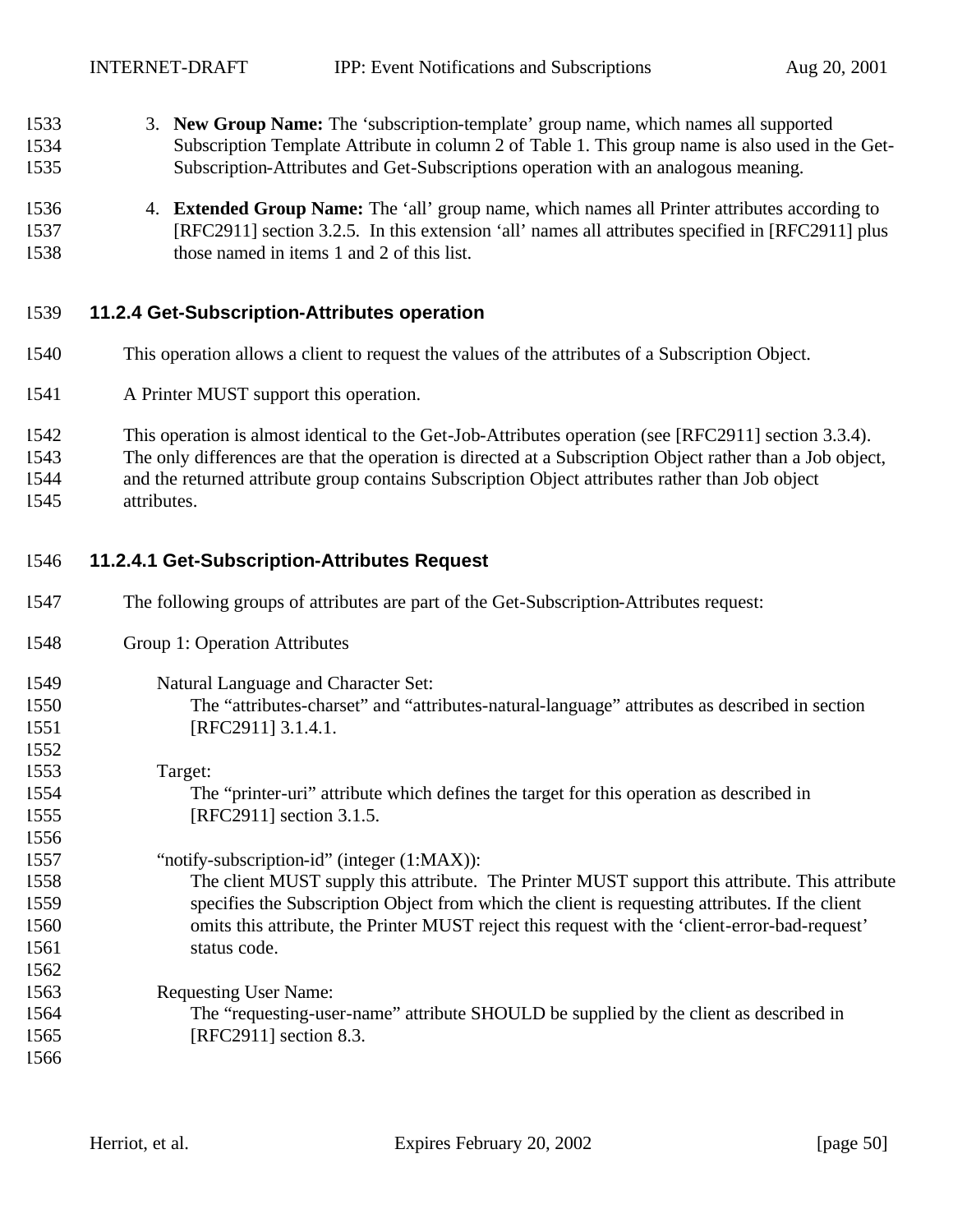| 1567 | "requested-attributes" (1setOf keyword):                                                                  |  |  |  |  |
|------|-----------------------------------------------------------------------------------------------------------|--|--|--|--|
| 1568 | The client OPTIONALLY supplies this attribute. The Printer MUST support this attribute.                   |  |  |  |  |
| 1569 | This attribute specifies the attributes of the specified Subscription Object that the Printer             |  |  |  |  |
| 1570 | MUST return in the response. Each value of this attribute is either an attribute name (defined            |  |  |  |  |
| 1571 | in sections 5.3 and 5.4) or an attribute group name. The attribute group names are:                       |  |  |  |  |
| 1572 |                                                                                                           |  |  |  |  |
| 1573 | - 'subscription-template': all attributes that are both defined in section 5.3 and present on             |  |  |  |  |
| 1574 | the specified Subscription Object (column 1 of Table 1).                                                  |  |  |  |  |
| 1575 | - 'subscription-description': all attributes that are both defined in section 5.4 and present             |  |  |  |  |
| 1576 | on the specified Subscription Object (Table 2).                                                           |  |  |  |  |
| 1577 | - 'all': all attributes that are present on the specified Subscription Object.                            |  |  |  |  |
| 1578 |                                                                                                           |  |  |  |  |
| 1579 | A Printer MUST support all these group names.                                                             |  |  |  |  |
| 1580 | If the client omits this attribute, the Printer MUST respond as if this attribute had been                |  |  |  |  |
| 1581 | supplied with a value of 'all'.                                                                           |  |  |  |  |
| 1582 |                                                                                                           |  |  |  |  |
| 1583 | 11.2.4.2 Get-Subscription-Attributes Response                                                             |  |  |  |  |
| 1584 | The Printer returns the following sets of attributes as part of the Get-Subscription-Attributes Response: |  |  |  |  |
| 1585 | Group 1: Operation Attributes                                                                             |  |  |  |  |
| 1586 | <b>Status Message:</b>                                                                                    |  |  |  |  |
| 1587 | Same as [RFC2911].                                                                                        |  |  |  |  |
| 1588 |                                                                                                           |  |  |  |  |
| 1589 | Natural Language and Character Set:                                                                       |  |  |  |  |
| 1590 | The "attributes-charset" and "attributes-natural-language" attributes as described in                     |  |  |  |  |
| 1591 | [RFC2911] section 3.1.4.2. The "attributes-natural-language" MAY be the natural language                  |  |  |  |  |
| 1592 | of the Subscription Object, rather than the one requested.                                                |  |  |  |  |
| 1593 |                                                                                                           |  |  |  |  |
| 1594 | Group 2: Unsupported Attributes                                                                           |  |  |  |  |
| 1595 | See [RFC2911] section 3.1.7 and section 3.2.5.2 for details on returning Unsupported                      |  |  |  |  |
| 1596 | Attributes.                                                                                               |  |  |  |  |
| 1597 |                                                                                                           |  |  |  |  |
| 1598 | The response NEED NOT contain the "requested-attributes" operation attribute with any                     |  |  |  |  |
| 1599 | supplied keyword values that were requested by the client but are not supported by the IPP                |  |  |  |  |
| 1600 | object. If the Printer object does return unsupported attributes referenced in the "requested-            |  |  |  |  |
| 1601 | attributes" operation attribute, the values of the "requested-attributes" attribute returned              |  |  |  |  |
| 1602 | MUST include only the unsupported keywords that were requested by the client. If the client               |  |  |  |  |
| 1603 | had requested a group name, such as 'all', the resulting unsupported attributes returned MUST             |  |  |  |  |
| 1604 | NOT include attribute keyword names described in the standard but not supported by the                    |  |  |  |  |
| 1605 | implementation.                                                                                           |  |  |  |  |
| 1606 |                                                                                                           |  |  |  |  |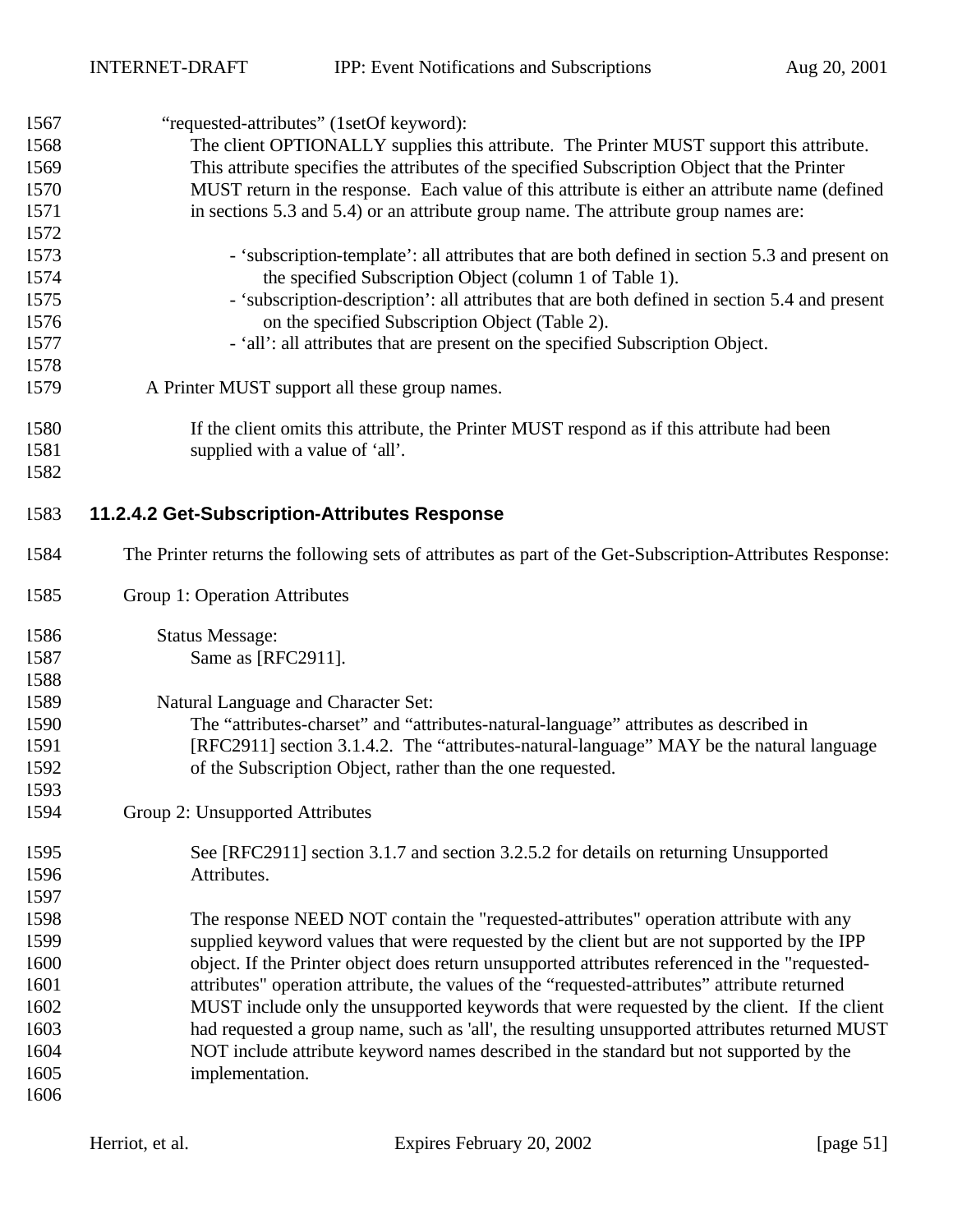#### Group 3: Subscription Attributes

- This group contains a set of attributes with their current values. Each attribute in this group:
- a) MUST be specified by the "requested-attributes" attribute in the request, AND
- 1611 b) MUST be present on the specified Subscription Object AND
- c) MUST NOT be restricted by the security policy in force. For example, a Printer MAY prohibit a client who is not the creator of a Subscription Object from seeing some or all of its attributes. See [RFC2911] section 8.
- The Printer can return the attributes of the Subscription Object in any order. The client MUST accept the attributes in any order.

**11.2.5 Get-Subscriptions operation**

- This operation allows a client to retrieve the values of attributes of all Subscription Objects belonging to a Job or Printer.
- A Printer MUST supported this operation.
- This operation is similar to the Get-Subscription-Attributes operation, except that this Get-
- Subscriptions operation returns attributes from possibly more than one object.
- This operation is similar to the Get-Jobs operation (see [RFC2911] section 3.2.6), except that the operation returns Subscription Objects rather than Job objects.
- **11.2.5.1 Get-Subscriptions Request**
- The following groups of attributes are part of the Get-Subscriptions request:
- Group 1: Operation Attributes
- Natural Language and Character Set: The "attributes-charset" and "attributes-natural-language" attributes as described in 1631 [RFC2911] section 3.1.4.1.
- Target: The "printer-uri" attribute which defines the target for this operation as described in [RFC2911] section 3.1.5. Requesting User Name:
- The "requesting-user-name" attribute SHOULD be supplied by the client as described in [RFC2911] section 8.3.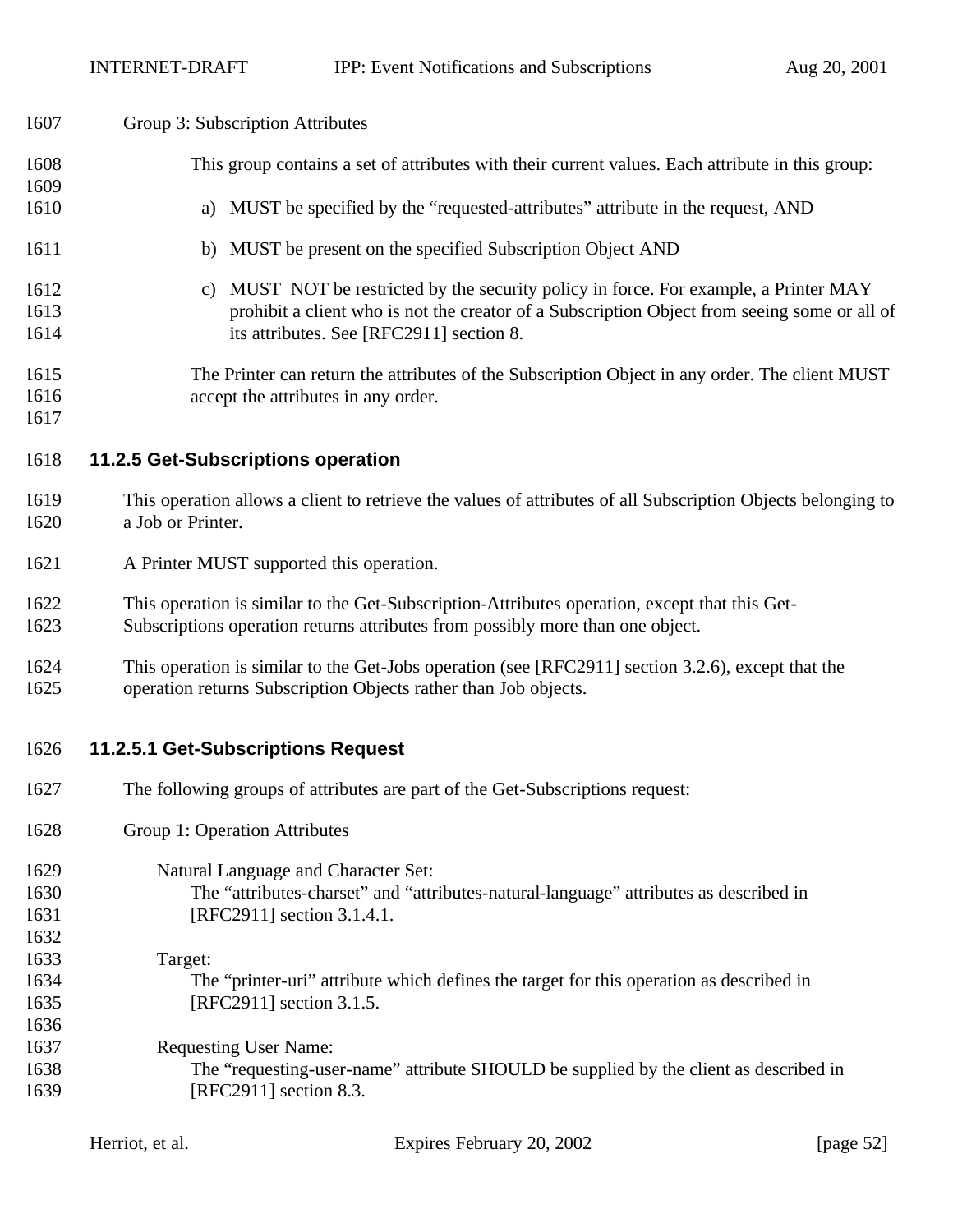| 1640 |                                                                                                     |
|------|-----------------------------------------------------------------------------------------------------|
| 1641 | "notify-job-id" (integer $(1:MAX)$ ):                                                               |
| 1642 | If the client specifies this attribute, the Printer returns the specified attributes of all Per-Job |
| 1643 | Subscription Objects associated with the Job whose "job-id" attribute value equals the value of     |
| 1644 | this attribute. If the client does not specify this attribute, the Printer returns the specified    |
| 1645 | attributes of all Per-Printer Subscription Objects. Note: there is no way to get all Per-Job        |
| 1646 | Subscriptions known to the Printer in a single operation. A Get-Jobs operation followed by a        |
| 1647 | Get-Subscriptions operation for each Job will return all Per-Job Subscriptions.                     |
| 1648 |                                                                                                     |
| 1649 | " $\lim$ it" (integer $(1:MAX)$ ):                                                                  |
| 1650 | The client OPTIONALLY supplies this attribute. The Printer MUST support this attribute. It          |
| 1651 | is an integer value that determines the maximum number of Subscription Objects that a client        |
| 1652 | will receive from the Printer even if the "my-subscriptions" attribute constrains which             |
| 1653 | Subscription Objects are returned. The limit is a "stateless limit" in that if the value supplied   |
| 1654 | by the client is 'N', then only the first 'N' Subscription Objects are returned in the Get-         |
| 1655 | Subscriptions Response. There is no mechanism to allow for the next 'M' Subscription                |
| 1656 | Objects after the first 'N' Subscription Objects. If the client does not supply this attribute, the |
| 1657 | Printer responds with all applicable Subscription Objects.                                          |
| 1658 |                                                                                                     |
| 1659 | "requested-attributes" (1setOf type2 keyword):                                                      |
| 1660 | The client OPTIONALLY supplies this attribute. The Printer MUST support this attribute.             |
| 1661 | This attribute specifies the attributes of the specified Subscription Objects that the Printer      |
| 1662 | MUST return in the response. Each value of this attribute is either an attribute name (defined      |
| 1663 | in sections 5.3 and 5.4) or an attribute group name (defined in section $11.2.4.1$ ). If the client |
| 1664 | omits this attribute, the Printer MUST respond as if the client had supplied this attribute with    |
| 1665 | the one value: 'notify-subscription-id'.                                                            |
| 1666 |                                                                                                     |
| 1667 | "my-subscriptions" (boolean):                                                                       |
| 1668 | The client OPTIONALLY supplies this attribute. The Printer MUST support this attribute. If          |
| 1669 | the value is 'false', the Printer MUST consider the Subscription Objects from all users as          |
| 1670 | candidates. If the value is 'true', the Printer MUST return the Subscription Objects created by     |
| 1671 | the requesting user of this request. If the client does not supply this attribute, the Printer      |
| 1672 | MUST respond as if the client had supplied the attribute with a value of 'false'. The means for     |
| 1673 | authenticating the requesting user and matching the Subscription Objects is similar to that for     |
| 1674 | Jobs which is described in [RFC2911] section 8.                                                     |
| 1675 |                                                                                                     |
| 1676 | 11.2.5.2 Get-Subscriptions Response                                                                 |
| 1677 | The Printer returns the following sets of attributes as part of the Get-Subscriptions Response:     |
| 1678 | Group 1: Operation Attributes                                                                       |
| 1679 | <b>Status Message:</b>                                                                              |
| 1680 | Same as [RFC2911].                                                                                  |
| 1681 |                                                                                                     |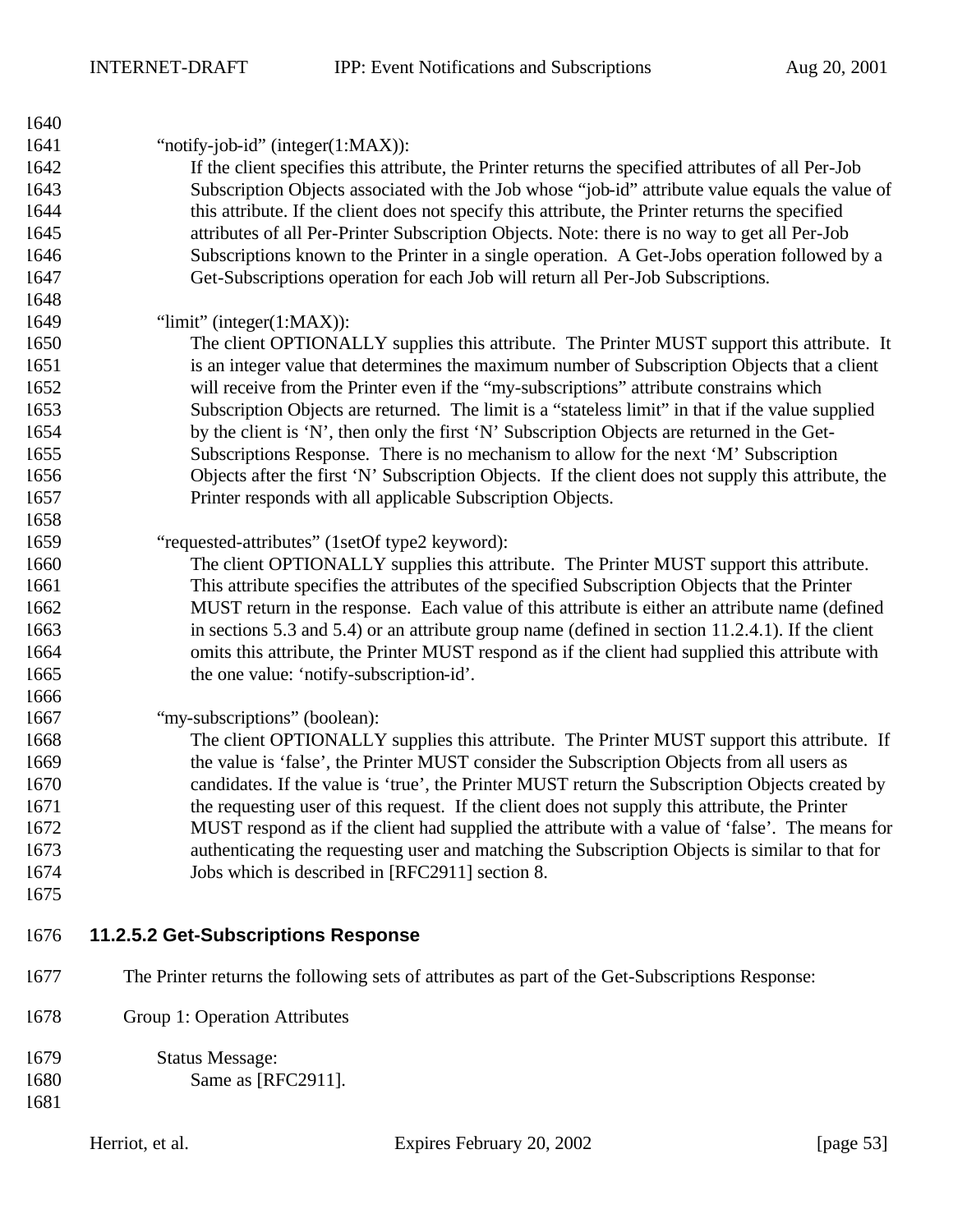| 1682         | Natural Language and Character Set:                                                                                                                                                            |  |  |  |  |
|--------------|------------------------------------------------------------------------------------------------------------------------------------------------------------------------------------------------|--|--|--|--|
| 1683         | The "attributes-charset" and "attributes-natural-language" attributes as described in                                                                                                          |  |  |  |  |
| 1684         | [RFC2911] section 3.1.4.2.                                                                                                                                                                     |  |  |  |  |
| 1685         |                                                                                                                                                                                                |  |  |  |  |
| 1686         | Group 2: Unsupported Attributes                                                                                                                                                                |  |  |  |  |
| 1687         | Same as for Get-Subscription-Attributes.                                                                                                                                                       |  |  |  |  |
| 1688<br>1689 | Groups 3 to N: Subscription Attributes                                                                                                                                                         |  |  |  |  |
| 1690         | The Printer responds with one Subscription Attributes Group for each requested Subscription                                                                                                    |  |  |  |  |
| 1691<br>1692 | Object (see the "notify-job-id" attribute in the Operation Attributes Group of this operation).                                                                                                |  |  |  |  |
| 1693         | The Printer returns Subscription Objects in any order.                                                                                                                                         |  |  |  |  |
| 1694         |                                                                                                                                                                                                |  |  |  |  |
| 1695<br>1696 | If the "limit" attribute is present in the Operation Attributes group of the request, the number<br>of Subscription Attributes Groups in the response MUST NOT exceed the value of the "limit" |  |  |  |  |
| 1697         | attribute.                                                                                                                                                                                     |  |  |  |  |
| 1698         |                                                                                                                                                                                                |  |  |  |  |
| 1699         | It there are no Subscription Objects associated with the specified Job or Printer, the Printer                                                                                                 |  |  |  |  |
| 1700         | MUST return zero Subscription Attributes Groups and it MUST NOT treat this case as an                                                                                                          |  |  |  |  |
| 1701         | error, i.e., the status-code MUST be 'successful-ok' unless something else causes the status                                                                                                   |  |  |  |  |
| 1702         | code to have some other value.                                                                                                                                                                 |  |  |  |  |
| 1703         |                                                                                                                                                                                                |  |  |  |  |
| 1704         | See the Group 3 response (Subscription Attributes Group) of the Get-Subscription-Attributes                                                                                                    |  |  |  |  |
|              |                                                                                                                                                                                                |  |  |  |  |
| 1705         | operation (section 11.2.4.2) for the attributes that a Printer returns in this group.                                                                                                          |  |  |  |  |
| 1706         |                                                                                                                                                                                                |  |  |  |  |
| 1707         | 11.2.6 Renew-Subscription operation                                                                                                                                                            |  |  |  |  |
| 1708<br>1709 | This operation allows a client to request the Printer to extend the lease on a Per-Printer Subscription<br>Object.                                                                             |  |  |  |  |
| 1710         | The Printer MUST support this operation.                                                                                                                                                       |  |  |  |  |
| 1711         | The Printer MUST accept this request for a Per-Printer Subscription Object in any of the target                                                                                                |  |  |  |  |
| 1712         | Printer's states, i.e., 'idle', 'processing', or 'stopped', but MUST NOT change the Printer's "printer-                                                                                        |  |  |  |  |
| 1713         | state" attribute.                                                                                                                                                                              |  |  |  |  |
| 1714<br>1715 | The Printer MUST reject this request for a Per-Job Subscription Object because it has no lease (see<br>section 5.4.3). The status code returned MUST be 'client-error-not-possible'.           |  |  |  |  |
| 1716         | Access Rights: The authenticated user (see [RFC2911] section 8.3) performing this operation MUST                                                                                               |  |  |  |  |
| 1717         | either be the owner of the Per-Printer Subscription Object or have Operator or Administrator access                                                                                            |  |  |  |  |
| 1718         | rights for the Printer (see [RFC2911] sections 1 and 8.5). Otherwise, the Printer MUST reject the                                                                                              |  |  |  |  |
|              |                                                                                                                                                                                                |  |  |  |  |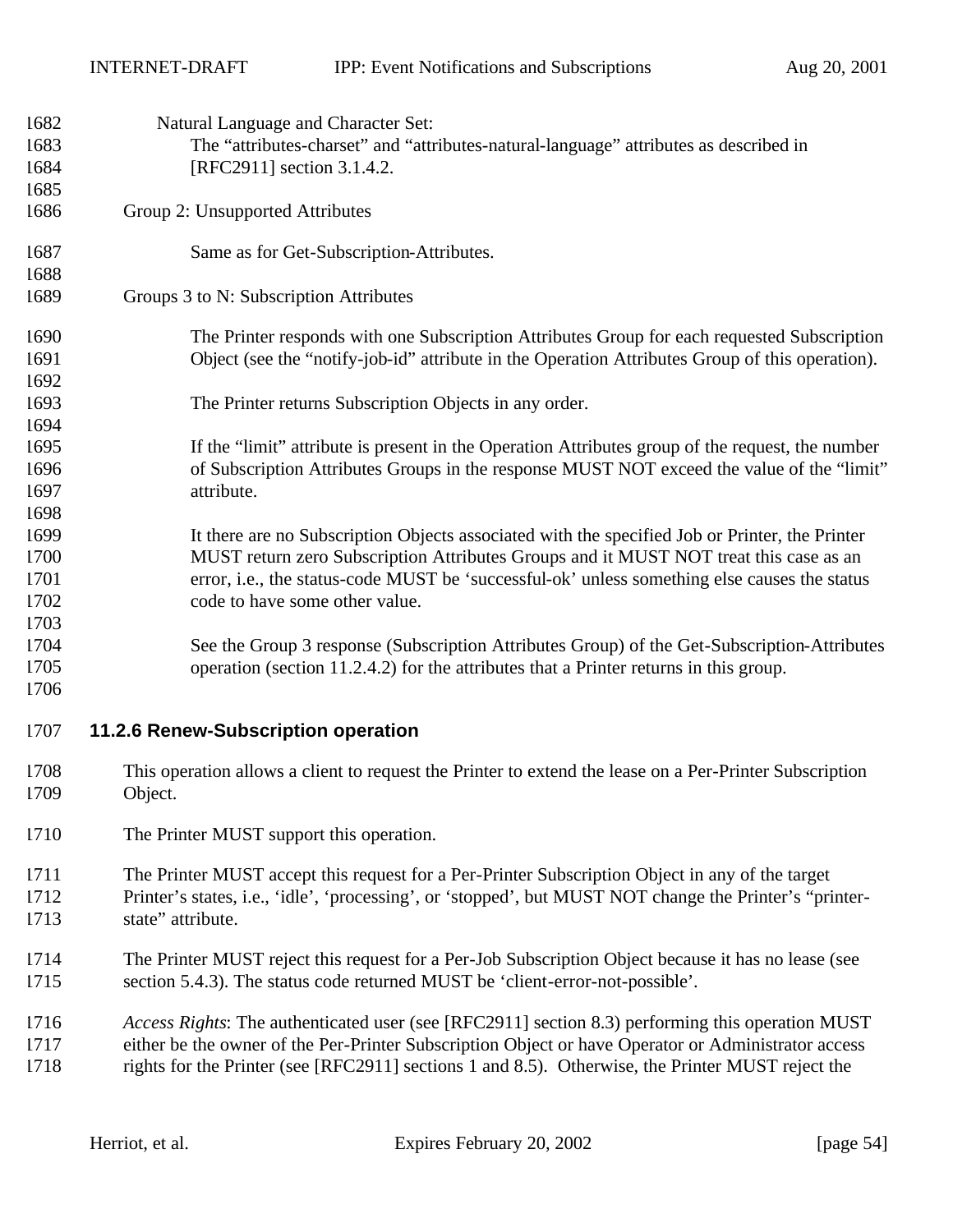operation and return: the 'client-error-forbidden', 'client-error-not-authenticated', or 'client-error-not-authorized' status code as appropriate.

| 1721 | 11.2.6.1 Renew-Subscription Request |
|------|-------------------------------------|
|------|-------------------------------------|

| 1722 | The following groups of attributes are part of the Renew-Subscription Request:                     |
|------|----------------------------------------------------------------------------------------------------|
| 1723 | Group 1: Operation Attributes                                                                      |
| 1724 | Natural Language and Character Set:                                                                |
| 1725 | The "attributes-charset" and "attributes-natural-language" attributes as described in              |
| 1726 | [RFC2911] section 3.1.4.1.                                                                         |
| 1727 |                                                                                                    |
| 1728 | Target:                                                                                            |
| 1729 | The "printer-uri" attribute which defines the target for this operation as described in            |
| 1730 | [RFC2911] section 3.1.5.                                                                           |
| 1731 |                                                                                                    |
| 1732 | "notify-subscription-id" (integer (1:MAX)):                                                        |
| 1733 | The client MUST supply this attribute. The Printer MUST support this attribute. This attribute     |
| 1734 | specifies the Per-Printer Subscription Object whose lease the Printer MUST renew. If the client    |
| 1735 | omits this attribute, the Printer MUST reject this request with the 'client-error-bad-request'     |
| 1736 | status code.                                                                                       |
| 1737 |                                                                                                    |
| 1738 | <b>Requesting User Name:</b>                                                                       |
| 1739 | The "requesting-user-name" (name(MAX)) attribute SHOULD be supplied by the client as               |
| 1740 | described in [RFC2911] section 8.3.                                                                |
| 1741 |                                                                                                    |
| 1742 | Group 2: Subscription Template Attributes                                                          |
| 1743 |                                                                                                    |
| 1744 | "notify-lease-duration" (integer(0:MAX)):                                                          |
| 1745 | The client MAY supply this attribute. It indicates the number of seconds to renew the lease for    |
| 1746 | the specified Subscription Object. A value of 0 requests an infinite lease (which MAY require      |
| 1747 | Operator access rights). If the client omits this attribute, the Printer MUST use the value of the |
| 1748 | Printer's "notify-lease-duration-default" attribute. See section 5.3.7 for more details.           |
| 1749 |                                                                                                    |
| 1750 | 11.2.6.2 Renew-Subscription Response                                                               |
| 1751 | The Printer returns the following sets of attributes as part of the Renew-Subscription Response:   |
| 1752 | Group 1: Operation Attributes                                                                      |
| 1753 | <b>Status Message:</b>                                                                             |
| 1754 | Same as [RFC2911].                                                                                 |
| 1755 |                                                                                                    |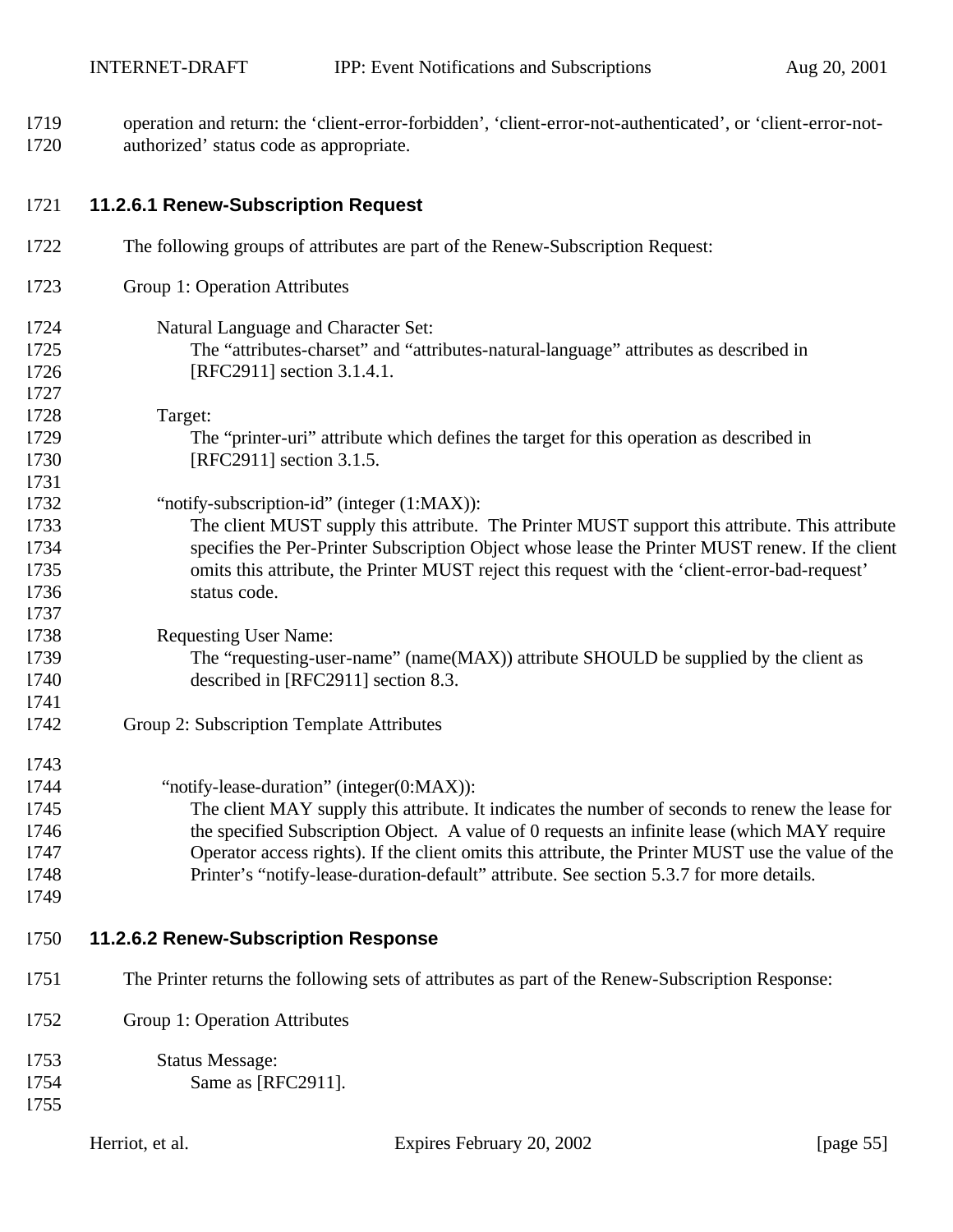| 1756 | The following are some of the status codes returned (see [RFC2911]:                                  |  |  |  |
|------|------------------------------------------------------------------------------------------------------|--|--|--|
| 1757 |                                                                                                      |  |  |  |
| 1758 | successful-ok: The operation successfully renewed the lease on the Subscription Object               |  |  |  |
| 1759 | for the requested duration.                                                                          |  |  |  |
| 1760 | successful-ok-ignored-or-substituted-attributes: The operation successfully renewed                  |  |  |  |
| 1761 | the lease on the Subscription Object for some duration other than the amount                         |  |  |  |
| 1762 | requested.                                                                                           |  |  |  |
| 1763 | client-error-not-possible: The operation failed because the "notify-subscription-id"                 |  |  |  |
| 1764 | Operation attribute identified a Per-Job Subscription Object.                                        |  |  |  |
| 1765 | client-error-not-found: The operation failed because the "notify-subscription-id"                    |  |  |  |
| 1766 | Operation attribute identified a non-existent Subscription Object.                                   |  |  |  |
| 1767 |                                                                                                      |  |  |  |
| 1768 | Natural Language and Character Set:                                                                  |  |  |  |
| 1769 | The "attributes-charset" and "attributes-natural-language" attributes as described in                |  |  |  |
| 1770 | [RFC2911] section 3.1.4.2. The "attributes-natural-language" MAY be the natural language             |  |  |  |
| 1771 | of the Subscription Object, rather than the one requested.                                           |  |  |  |
| 1772 |                                                                                                      |  |  |  |
| 1773 | Group 2: Unsupported Attributes                                                                      |  |  |  |
| 1774 | See [RFC2911] section 3.1.7 for details on returning Unsupported Attributes.                         |  |  |  |
| 1775 |                                                                                                      |  |  |  |
| 1776 | Group 3: Subscription Attributes                                                                     |  |  |  |
| 1777 | The Printer MUST return the following Subscription Attribute:                                        |  |  |  |
| 1778 | "notify-lease-duration" (integer(0:MAX)):                                                            |  |  |  |
| 1779 | The value of this attribute MUST be the number of seconds that the Printer has granted for the       |  |  |  |
| 1780 | lease of the Subscription Object (see section 5.3.7 for details, such as the value of this attribute |  |  |  |
| 1781 | when the Printer doesn't support the requested value).                                               |  |  |  |
| 1782 |                                                                                                      |  |  |  |
| 1783 |                                                                                                      |  |  |  |
|      |                                                                                                      |  |  |  |

- **11.2.7 Cancel-Subscription operation**
- This operation allows a client to delete a Subscription Object and stop the Printer from sending more Event Notifications. Once performed, there is no way to reference the Subscription Object.
- A Printer MUST supported this operation.
- The Printer MUST accept this request in any of the target Printer's states, i.e., 'idle', 'processing', or 'stopped', but MUST NOT change the Printer's "printer-state" attribute.
- If the specified Subscription Object is a Per-Job Subscription Object, the Printer MUST accept this request in any of the target Job's states, but MUST NOT change the Job's "job-state" attribute or affect the Job.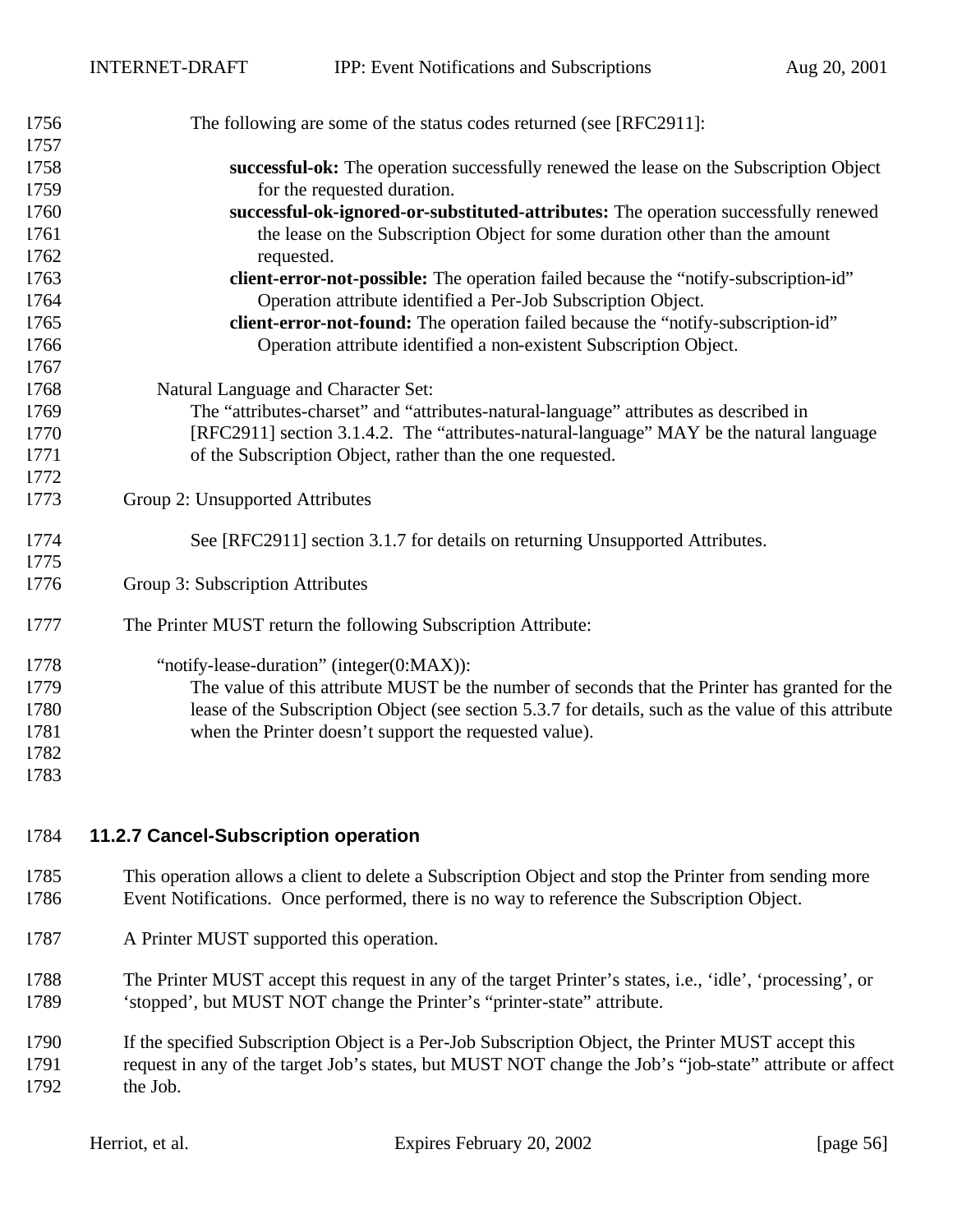*Access Rights*: The authenticated user (see [RFC2911] section 8.3) performing this operation MUST either be the owner of the Subscription Object or have Operator or Administrator access rights for the Printer (see [RFC2911] sections 1 and 8.5). Otherwise, the Printer MUST reject the operation and return: the 'client-error-forbidden', 'client-error-not-authenticated', or 'client-error-not-authorized' status code as appropriate.

 Note: There is no way to change any attributes on a Subscription Object, except the "notify-lease- duration" attribute (using the Renew-Subscription operation). In order to change other attributes, a client performs a Subscription Creation Operation and Cancel-Subscription operation on the old Subscription Object. If the client wants to avoid missing Event Notifications, it performs the Subscription Creation Operation first. If this order would create too many Subscription Objects on the Printer, the client reverses the order.

- **11.2.7.1 Cancel-Subscription Request**
- The following groups of attributes are part of the Cancel-Subscription Request: Group 1: Operation Attributes Natural Language and Character Set: The "attributes-charset" and "attributes-natural-language" attributes as described in 1809 [RFC2911] section 3.1.4.1. Target: The "printer-uri" attribute which defines the target for this operation as described in 1813 [RFC2911] section 3.1.5. "notify-subscription-id" (integer (1:MAX)): The client MUST supply this attribute. The Printer MUST support this attribute. This attribute specifies the Subscription Object that the Printer MUST cancel. If the client omits this attribute, the Printer MUST reject this request with the 'client-error-bad-request' status code. Requesting User Name:
- The "requesting-user-name" attribute SHOULD be supplied by the client as described in 1822 [RFC2911] section 8.3.
- 
- **11.2.7.2 Cancel-Subscription Response**
- The Printer returns the following sets of attributes as part of the Cancel-Subscription Response:
- Group 1: Operation Attributes

| 1827 | <b>Status Message:</b> |
|------|------------------------|
| 1828 | Same as [RFC2911].     |
| 1829 |                        |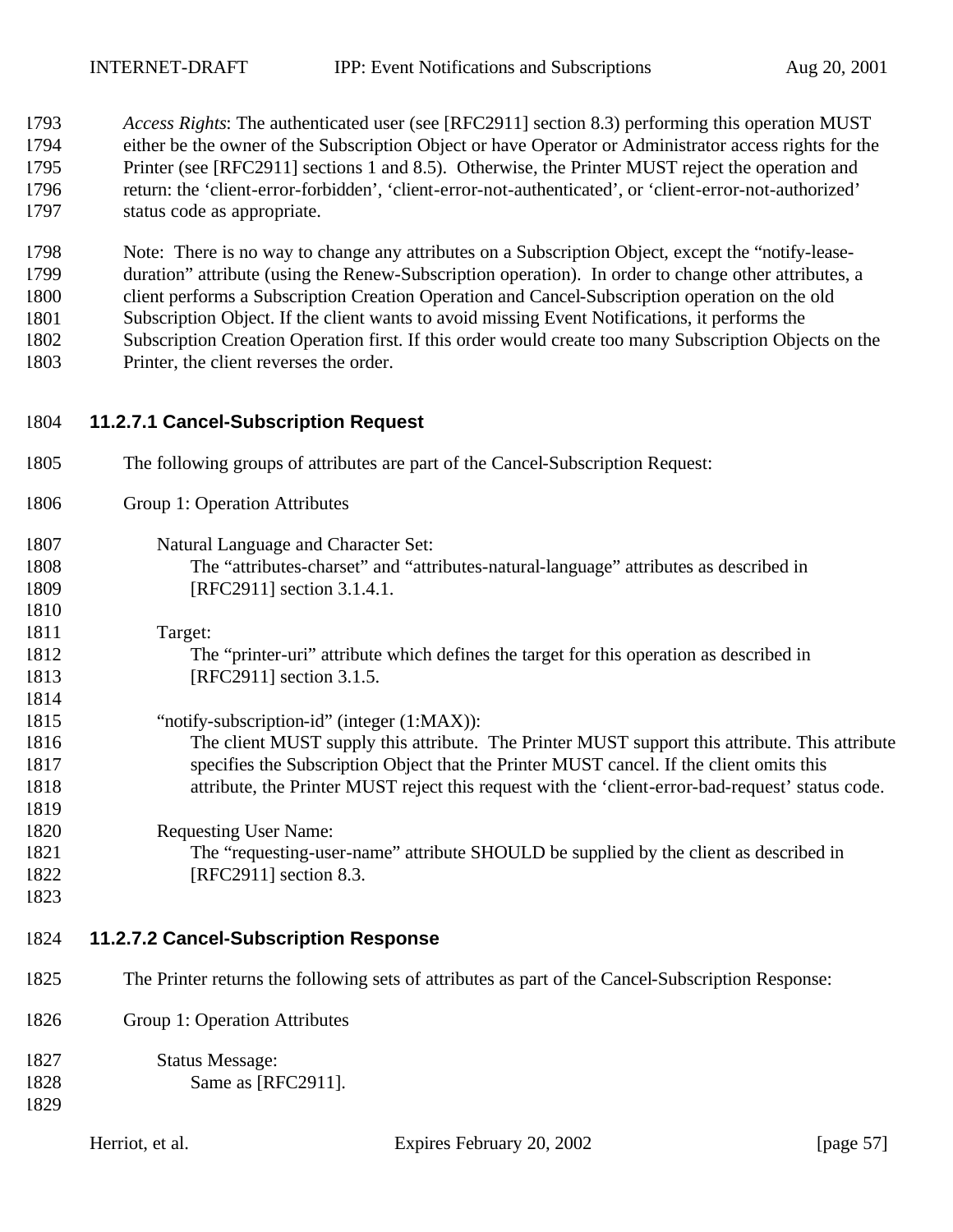| 1830 | The following are some of the status codes returned (see [RFC2911]:                             |  |  |  |
|------|-------------------------------------------------------------------------------------------------|--|--|--|
| 1831 |                                                                                                 |  |  |  |
| 1832 | successful-ok: The operation successfully canceled (deleted) the Subscription Object.           |  |  |  |
| 1833 | client-error-not-found: The operation failed because the "notify-subscription-id"               |  |  |  |
| 1834 | Operation attribute identified a non-existent Subscription Object.                              |  |  |  |
| 1835 |                                                                                                 |  |  |  |
| 1836 | Natural Language and Character Set:                                                             |  |  |  |
| 1837 | The "attributes-charset" and "attributes-natural-language" attributes as described in           |  |  |  |
| 1838 | [RFC2911] section 3.1.4.2. The "attributes-natural-language" MAY be the natural language        |  |  |  |
| 1839 | of the Subscription Object, rather than the one requested.                                      |  |  |  |
| 1840 |                                                                                                 |  |  |  |
| 1841 | Group 2: Unsupported Attributes                                                                 |  |  |  |
| 1842 | See [RFC2911] section 3.1.7 for details on returning Unsupported Attributes.                    |  |  |  |
| 1843 |                                                                                                 |  |  |  |
| 1844 | <b>12 Conformance Requirements</b>                                                              |  |  |  |
| 1845 | It is OPTIONAL for IPP clients and Printers to implement this Event Notification specification. |  |  |  |
| 1846 | If this Event Notification specification is implemented, Printers MUST:                         |  |  |  |
| 1847 | meet the Conformance Requirements detailed in section 5 of [RFC2911].                           |  |  |  |
| 1848 | support the Subscription Template Attributes Group in requests and the Subscription             |  |  |  |
| 1849 | Attributes Group in responses.                                                                  |  |  |  |
| 1850 | support all of the following attributes:                                                        |  |  |  |
| 1851 | REQUIRED Subscription Object attributes in section 5.<br>a.                                     |  |  |  |
| 1852 | REQUIRED Printer Description object attributes in section 6.<br>b.                              |  |  |  |
| 1853 | REQUIRED attributes in Event Notification content in section 8.<br>c.                           |  |  |  |
| 1854 | send Event Notifications that conform to the requirements of section 9 and the requirements of  |  |  |  |
| 1855 | the Delivery Method Document for each supported Delivery Method (the conformance                |  |  |  |
| 1856 | requirements for Delivery Method Documents is specified in section 10).                         |  |  |  |
| 1857 | for all of the Job Creation Operations that the Printer supports, MUST support the              |  |  |  |
| 1858 | REQUIRED extensions for notification defined in section 11.1.3.                                 |  |  |  |
| 1859 | meet the conformance requirements for operations as described in Table 16 and meet the          |  |  |  |
| 1860 | requirements for Printers as specified in the indicated sub-sections of section 11:             |  |  |  |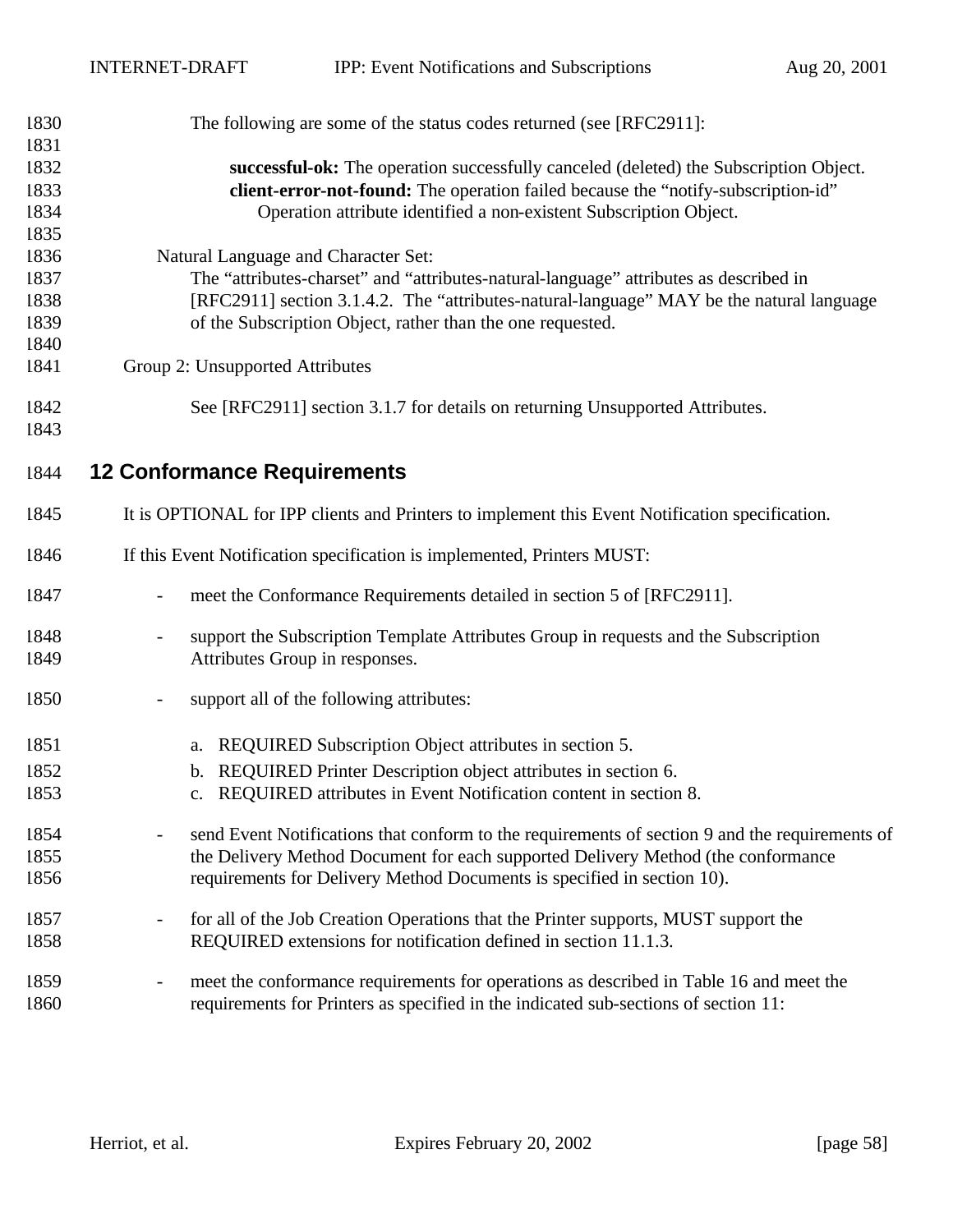| 1861 | <b>Table 16 – Printer Conformance Requirements for Operations</b> |  |  |
|------|-------------------------------------------------------------------|--|--|
|      |                                                                   |  |  |

| Operation                                     | <b>Printer Conformance</b> |
|-----------------------------------------------|----------------------------|
|                                               | Requirements               |
|                                               |                            |
| Create-Printer-Subscriptions (section 11.1.2) | <b>REQUIRED</b>            |
| Create-Job-Subscriptions (section 11.1.1)     | <b>OPTIONAL</b>            |
| Get-Subscription-Attributes (section 11.2.3)  | <b>REQUIRED</b>            |
| Get-Subscriptions (section 11.2.5)            | <b>REQUIRED</b>            |
| Renew-Subscription (section 11.2.6)           | <b>REQUIRED</b>            |
| Cancel-Subscription (section 11.2.7)          | <b>REQUIRED</b>            |

1862

# 1863 **13 IANA Considerations**

 This section contains the registration information for IANA to add to the various IPP Registries according to the procedures defined in RFC 2911 [RFC2911] section 6 to cover the definitions in this document. In addition, this section defines how Events and Delivery Methods will be registered when 1867 they are defined in other documents.

1868 *Note to RFC Editors: Replace RFC NNNN below with the RFC number for this document, so that it*  1869 *accurately reflects the content of the information for the IANA Registry.*

### 1870 **13.1 Attribute Registrations**

1871 The following table lists all the attributes defined in this document. These are to be registered 1872 according to the procedures in RFC 2911 [RFC2911] section 6.2.

| 1873 | Subscription Template attributes:                   | Ref.      | Section: |
|------|-----------------------------------------------------|-----------|----------|
| 1874 | notify-recipient-uri (uri)                          | RFC NNNN  | 5.3.1    |
| 1875 | notify-schemes-supported (1setOf uriScheme)         | RFC NNNN  | 5.3.1    |
| 1876 | notify-events (1setOf type2 keyword)                | RFC NNNN  | 5.3.2    |
| 1877 | notify-events-default (1set of type2 keyword)       | RFC NNNN  | 5.3.2    |
| 1878 | notify-events-supported (1set0f type2 keyword)      | RFC NNNN  | 5.3.2    |
| 1879 | notify-max-events-supported (integer(2:MAX))        | RFC NNNN  | 5.3.2    |
| 1880 | notify-attributes (1setOf type2 keyword)            | RFC NNNN  | 5.3.3    |
| 1881 | notify-attributes-supported (1setOf type2 keyword)  |           |          |
| 1882 |                                                     | RFC NNNN  | 5.3.3    |
| 1883 | notify-user-data (octetString(63))                  | RFC NNNN  | 5.3.4    |
| 1884 | notify-charset (charset)                            | RFC NNNN  | 5.3.5    |
| 1885 | notify-natural-language (naturalLanguage)           | RFC NNNN  | 5.3.6    |
| 1886 | notify-lease-duration (integer(0:67108863))         | RFC NNNN  | 5.3.7    |
| 1887 | notify-lease-duration-default (integer(0:67108863)) |           |          |
| 1888 |                                                     | RFC NNNN  | 5.3.7    |
| 1889 | notify-lease-duration-supported (1setOf (integer(0: | 67108863) |          |
| 1890 | rangeOfInteger(0:67108863))                         | RFC NNNN  | 5.3.7    |
| 1891 | notify-time-interval (integer(0:MAX))               | RFC NNNN  | 5.3.8    |
| 1892 |                                                     |           |          |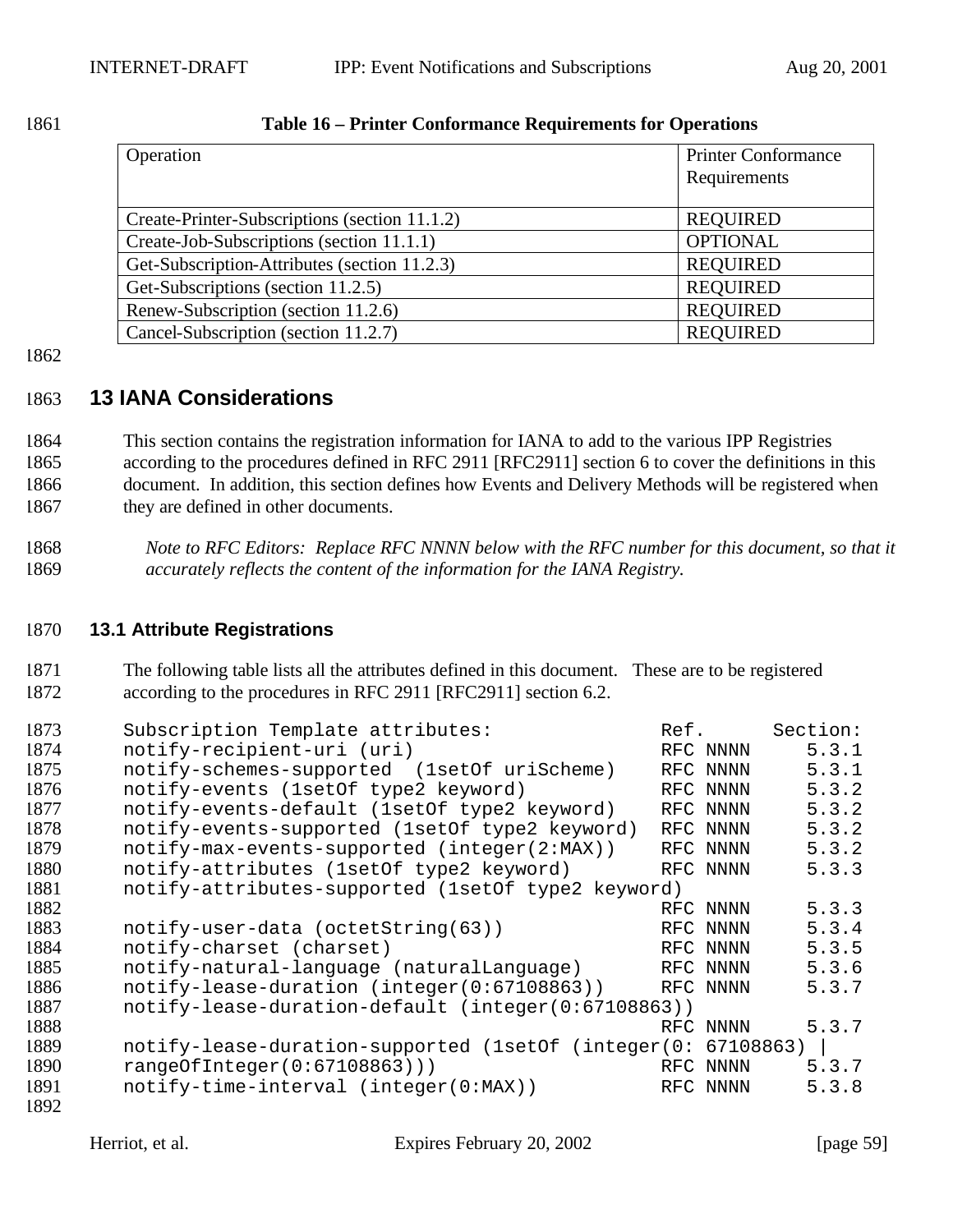| 1893 | Subscription Description Attributes:                           |          |       |
|------|----------------------------------------------------------------|----------|-------|
| 1894 | notify-subscription-id (integer (1:MAX)))                      | RFC NNNN | 5.4.1 |
| 1895 | notify-sequence-number (integer (0:MAX)))                      | RFC NNNN | 5.4.2 |
| 1896 | notify-lease-expiration-time (integer(0:MAX)))                 | RFC NNNN | 5.4.3 |
| 1897 | notify-printer-up-time (integer(1:MAX)))                       | RFC NNNN | 5.4.4 |
| 1898 | notify-printer-uri (uri))                                      | RFC NNNN | 5.4.5 |
| 1899 | $notify-job-id (integer(1:MAX)))$                              | RFC NNNN | 5.4.6 |
| 1900 | notify-subscriber-user-name (name(MAX)))                       | RFC NNNN | 5.4.7 |
| 1901 |                                                                |          |       |
| 1902 | Printer Description Attributes:                                |          |       |
| 1903 | printer-state-change-time (integer(1:MAX)))                    | RFC NNNN | 6.1   |
| 1904 | printer-state-change-date-time (dateTime))                     | RFC NNNN | 6.2   |
| 1905 |                                                                |          |       |
| 1906 | Attributes Only in Event Notifications                         |          |       |
| 1907 | notify-subscribed-event (type2 keyword)                        | RFC NNNN | 8.1   |
| 1908 | notify-text (text(MAX))                                        | RFC NNNN | 8.2   |
| 1909 |                                                                |          |       |
| 1910 | The resulting attribute registrations will be published in the |          |       |
| 1911 | ftp://ftp.iana.org/in-notes/iana/assignments/ipp/attributes/   |          |       |
| 1912 | area.                                                          |          |       |
|      |                                                                |          |       |

#### **13.2 Additional Enum Attribute Value Registrations for the "operations-supported" Printer Attribute**

 The following table lists all the new enum attribute values defined in this document as additional type2 enum values for use with the "operations-supported" Printer Description attribute. These are to be registered according to the procedures in RFC 2911 [RFC2911] section 6.1.

| 1919 | type2 enum Attribute Values: | Value  | Ref.     | Section: |
|------|------------------------------|--------|----------|----------|
| 1920 | Create-Printer-Subscriptions | 0x0016 | RFC NNNN | 7.1      |
| 1921 | Create-Job-Subscriptions     | 0x0017 | RFC NNNN | 7.1      |
| 1922 | Get-Subscription-Attributes  | 0x0018 | RFC NNNN | 7.1      |
| 1923 | Get-Subscriptions            | 0x0019 | RFC NNNN | 7.1      |
| 1924 | Renew-Subscription           | 0x001A | RFC NNNN | 7.1      |
| 1925 | Cancel-Subscription          | 0x001B | RFC NNNN | 7.1      |
| 1926 |                              |        |          |          |

- The resulting enum attribute value registrations will be published in the
- ftp://ftp.iana.org/in-notes/iana/assignments/ipp/attribute-values/operations-supported/
- area.
- 

# **13.3 Operation Registrations**

 The following table lists all of the operations defined in this document. These are to be registered according to the procedures in RFC 2911 [RFC2911] section 6.4.

| 1934 | Operations:                        | Ref.     | Section: |
|------|------------------------------------|----------|----------|
| 1935 | Create-Job-Subscriptions Operation | RFC NNNN | 11.1.1   |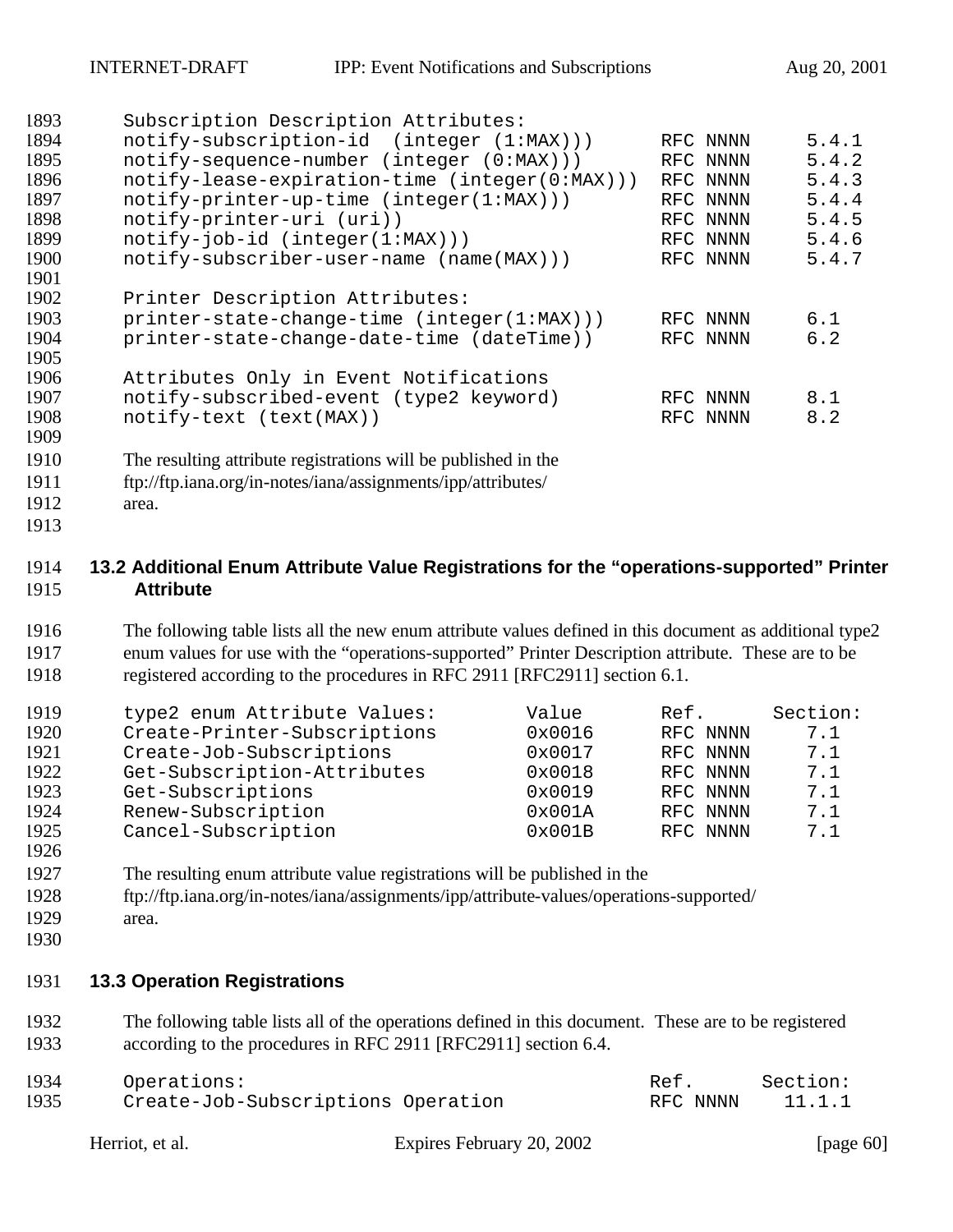| 1936 | Create-Printer-Subscriptions Operation | RFC NNNN | 11.1.2   |
|------|----------------------------------------|----------|----------|
| 1937 | Job Creation Operations - Extensions   | RFC NNNN | 11.1.3   |
| 1938 | Validate-Job Operation - Extensions    | RFC NNNN | $\Omega$ |
| 1939 | Get-Printer-Attributes - Extensions    | RFC NNNN | 11.2.3   |
| 1940 | Get-Subscription-Attributes Operation  | RFC NNNN | 11.2.4   |
| 1941 | Get-Subscriptions Operation            | RFC NNNN | 11.2.5   |
| 1942 | Renew-Subscription Operation           | RFC NNNN | 11.2.6   |
| 1943 | Cancel-Subscription Operation          | RFC NNNN | 11.2.7   |

- 
- The resulting operation registrations will be published in the
- ftp://ftp.iana.org/in-notes/iana/assignments/ipp/operations/
- area.
- 

#### **13.4 Status code Registrations**

 The following table lists all the status codes defined in this document. These are to be registered according to the procedures in RFC 2911 [RFC2911] section 6.6.

| 1952 | Status codes:                                                    | Ref.       | Section: |
|------|------------------------------------------------------------------|------------|----------|
| 1953 | successful-ok-ignored-subscriptions (0x0003)                     | RFC NNNN   | 16.1     |
| 1954 | client-error-ignored-all-subscriptions (0x0414)                  | RFC NNNN   | 16.2     |
| 1955 |                                                                  |            |          |
| 1956 | Status Codes in Subscription Attributes Groups:                  |            |          |
| 1957 | client-error-uri-scheme-not-supported (0x040C)                   | RFC NNNN   | 17.1     |
| 1958 | client-error-too-many-subscriptions (0x0415)                     | RFC NNNN   | 17.2     |
| 1959 | successful-ok-too-many-events (0x0005)                           | RFC NNNN   | 17.3     |
| 1960 | successful-ok-ignored-or-substituted-attributes                  | $0x0001$ ) |          |
| 1961 |                                                                  | RFC NNNN   | 17.4     |
| 1962 |                                                                  |            |          |
| 1963 | The resulting status code registrations will be published in the |            |          |
| 1964 | ftp://ftp.iana.org/in-notes/iana/assignments/ipp/status-codes/   |            |          |
| 1965 | area.                                                            |            |          |

#### **13.5 Attribute Group tag Registrations**

 The following table lists all the attribute group tags defined in this document. These are to be registered according to the procedures in RFC 2911 [RFC2911] section 6.5.

| 1970 | Attribute Group Tags:             | Taq Value: | Ref.     | Section: |
|------|-----------------------------------|------------|----------|----------|
| 1971 | subscription-attributes-tag       | 0x06       | RFC NNNN | 18       |
| 1972 | event-notification-attributes-tag | 0x07       | RFC NNNN | 18       |
| 1973 |                                   |            |          |          |

- The resulting attribute group tag registrations will be published in the
- ftp://ftp.iana.org/in-notes/iana/assignments/ipp/attribute-group-tags/
- area.
-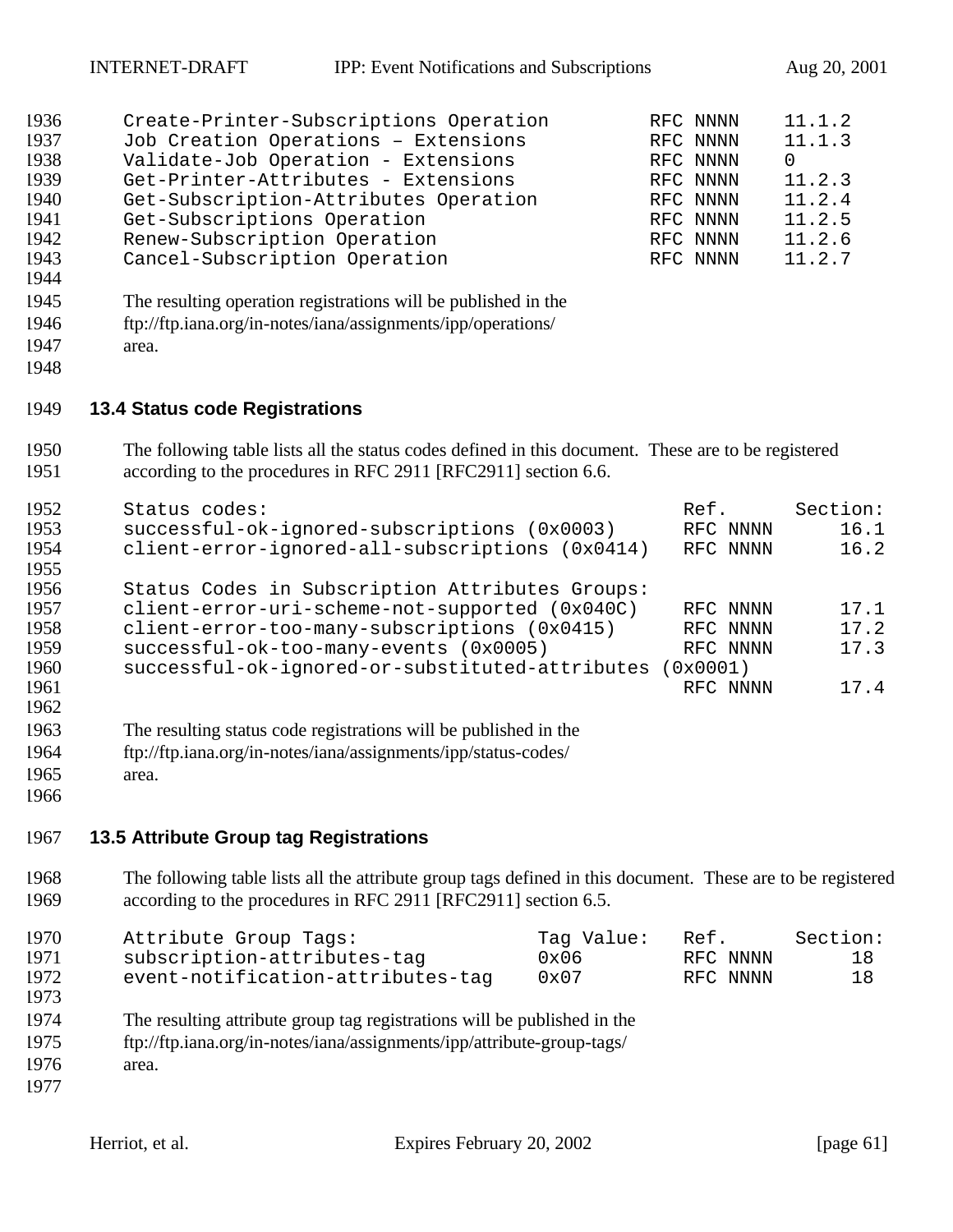#### **13.6 Registration of Events**

 When other document define additional type2 keywords to be used with the "notify-events" Subscription Template attribute (see section 5.3.2)), these event keywords will be registered according to the procedures of [RFC2911] section 7.1 as additional attribute values for use with the "notify- events" Subscription Template attribute, i.e., the "notify-events", "notify-events-default", and "notify-events-supported" attributes.

Therefore, the IPP Registry entry for an Event will be of the form:

| 1985 | type2 enum Attribute Values: | Ref.     | Section: |
|------|------------------------------|----------|----------|
| 1986 | <scheme name=""></scheme>    | RFC xxxx | m.n      |
| 1987 |                              |          |          |

The resulting type2 keyword attribute values will be published in the

 ftp://ftp.iana.org/in-notes/iana/assignments/ipp/attribute-values/notify-events/ area.

#### **13.7 Registration of Event Notification Delivery Methods**

 This section describes the requirements and procedures for registration and publication of Event Notification Delivery Methods and for the submission of such proposals.

#### **13.7.1 Requirements for Registration of Event Notification Delivery Methods**

 Registered IPP Event Notification Delivery Methods are expected to follow a number of requirements described below.

#### **13.7.1.1 Required Characteristics**

 A Delivery Method Document MUST either (1) contain all of the semantics of the Delivery Method or (2) contain the IPP Delivery Method registration requirements and a profile of some other protocol that in combination is the Delivery Method (e.g., mailto). In either case, the Delivery Method Document (and any documents it requires) MUST define a URL and be a standards track, informational, or experimental RFC that the meets the requirements of [RFC2717].

- IPP Event Notification Delivery Method Documents MUST meet the requirements of this document (see sections 9 and 10).
- In addition, a Delivery Method Document MUST contain the following information:
- Type of registration: IPP Event Notification Delivery Method
- Name of this delivery method:
- Proposed URL scheme name of this delivery method:
- Name of proposer: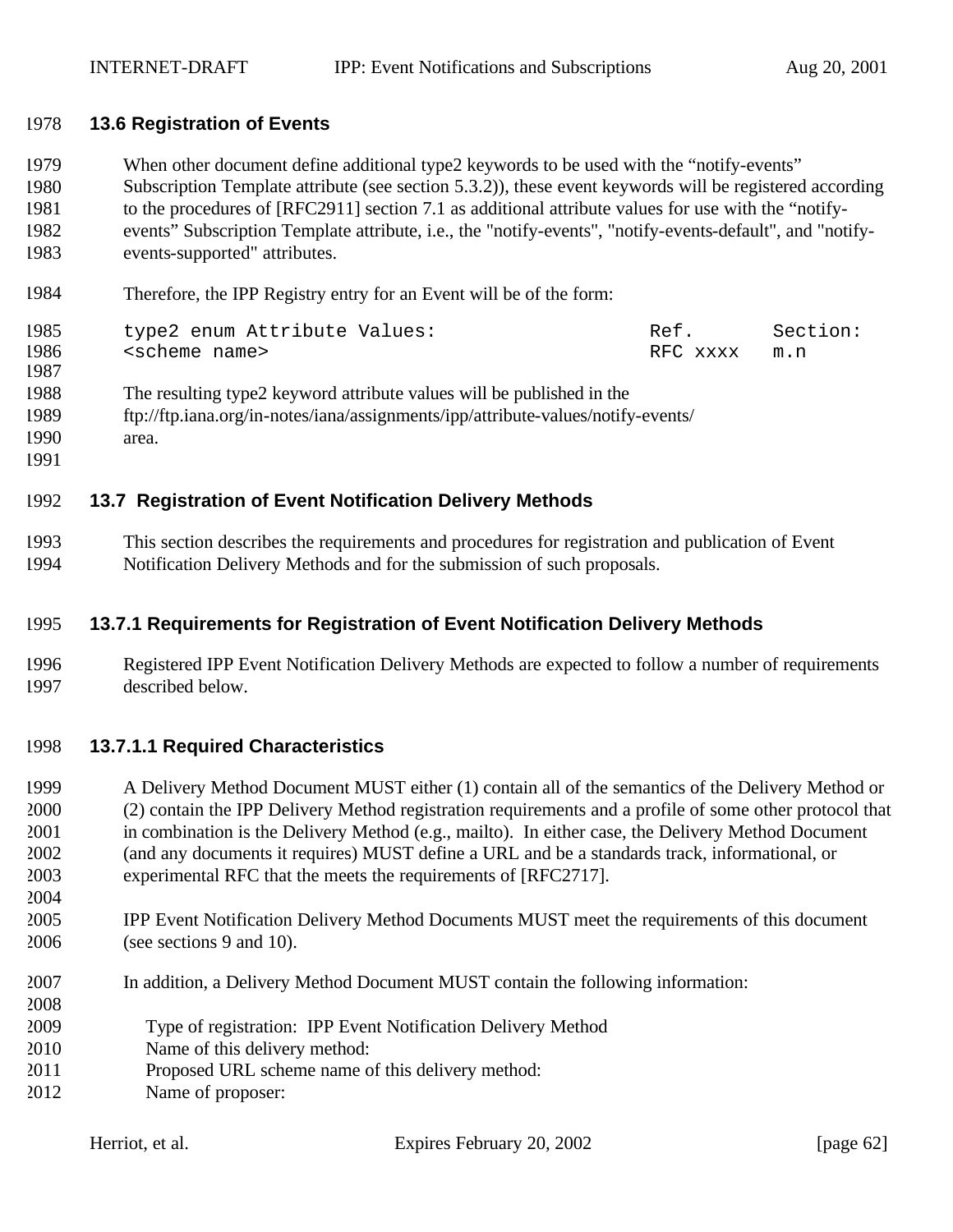- Address of proposer:
- Email address of proposer:
- Is this delivery method REQUIRED or OPTIONAL for conformance to the IPP Event Notification
- and Subscriptions document:
- Is this delivery method defining Machine Consumable and/or Human Consumable content:
- 

## **13.7.1.2 Naming Requirements**

- Exactly one name MUST be assigned to each Delivery Method.
- Each assigned name MUST uniquely identify a single Delivery Method. All Delivery Method names MUST conform to the rules for URL scheme names, according to [RFC2396] and [RFC2717] for
- schemes in the IETF tree.

### **13.7.1.3 Functionality Requirements**

 Delivery Methods MUST function as a protocol that is capable of delivering (push or pull) IPP Event Notifications to Notification Recipients.

#### **13.7.1.4 Usage and Implementation Requirements**

- Use of a large number of Delivery Methods may hamper interoperability. However, the use of a large number of undocumented and/or unlabelled Delivery Methods hampers interoperability even more.
- A Delivery Method should therefore be registered ONLY if it adds significant functionality that is
- valuable to a large community, OR if it documents existing practice in a large community. Note that Delivery Methods registered for the second reason should be explicitly marked as being of limited or
- specialized use and should only be used with prior bilateral agreement.

### **13.7.1.5 Publication Requirements**

 Delivery Method Documents MUST be published in a standards track, informational, or experimental RFCs.

### **13.7.2 Registration Procedure**

 The IPP WG is developing a small number of Delivery Methods which are intended to be published as standards track RFCs. However, some parties may wish to register additional Delivery Methods in the future. This section describes the procedures for these additional Delivery Methods.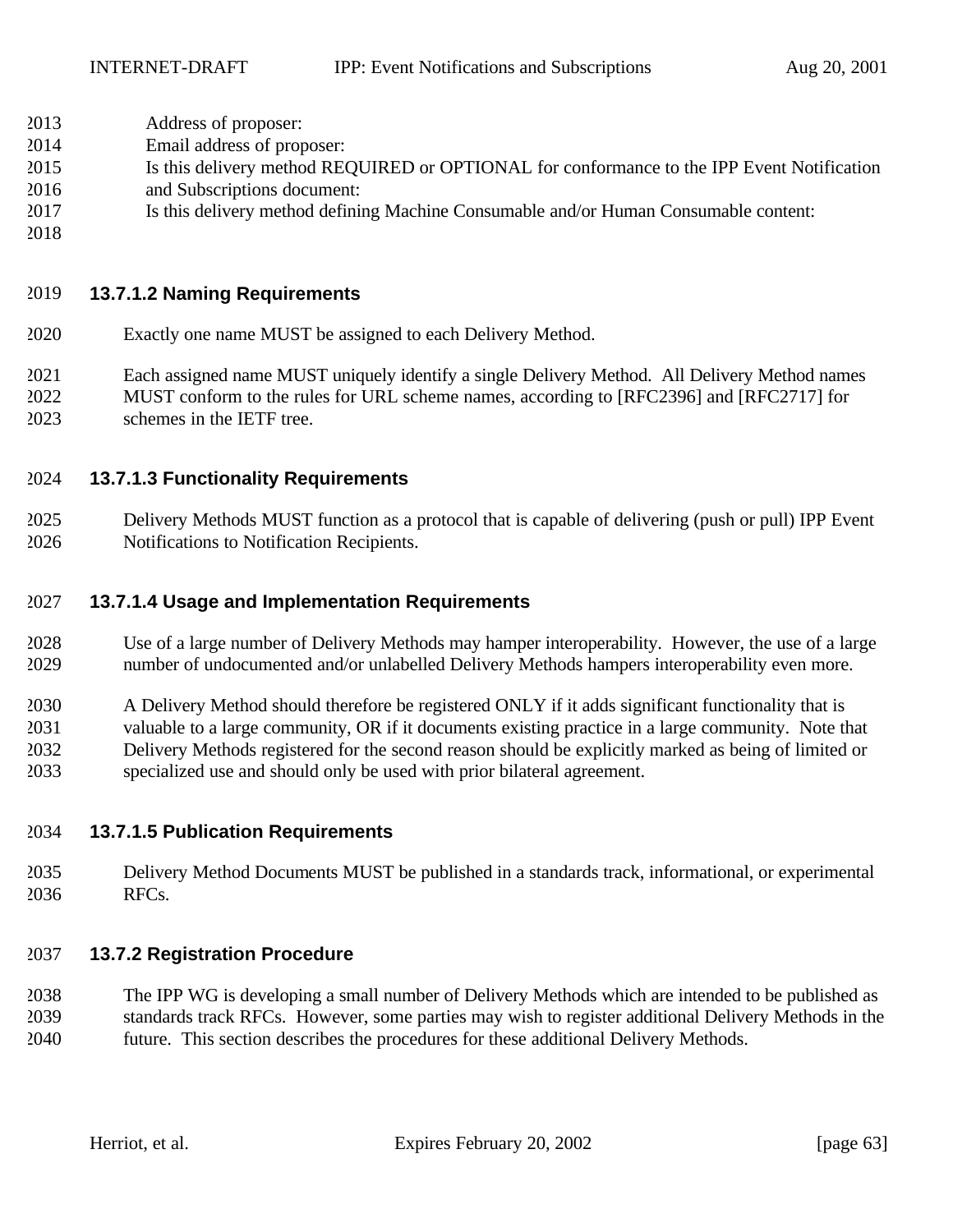#### **13.7.2.1 Present the proposal to the Community**

- First the Delivery Method Document MUST be an Internet-Draft with a target category of standards track, informational, or experimental. The same MUST be true for any documents that it references.
- Send the proposed Delivery Method Document proposal to the "ipp@pwg.org" mailing list. This mailing list has been established by [RFC2911] for reviewing proposed registrations and discussing other IPP matters. Proposed Delivery Method Documents are not formally registered and MUST NOT be used until approved.
- The intent of the public posting is to solicit comments and feedback on the definition and suitability of the Delivery Method and the name chosen for it over a four week period.

#### **13.7.2.2 Delivery Method Reviewer**

 The Delivery Method Reviewer is the same person who has been appointed by the IETF Application Area Director(s) as the IPP Designated Expert according to [RFC2911] and [IANA-CON]. When the four week period is over and the IPP Designated Expert is convinced that consensus has been achieved, the IPP Designated Expert either approves the request for registration or rejects it. Rejection may occur because of significant objections raised on the list or objections raised externally.

 Decisions made by the Reviewer must be posted to the ipp@pwg.org mailing list within 14 days. Decisions made by the Reviewer may be appealed to the IESG.

#### **13.7.2.3 IANA Registration**

 Provided that the Delivery Method registration proposal has either passed review or has been successfully appealed to the IESG, the IANA will register the Delivery Method and make it available to 2061 the community.

#### **13.7.3 Delivery Method Document Registrations**

 Each Delivery Method Document defines a URI scheme which is registered as an additional value of the "notify-schemes-supported" Printer attribute. These uriScheme values will be registered according to the procedures of [RFC2911] section 7.1 for additional attribute values. Therefore, the IPP Registry entry for a Delivery Method will be of the form:

| 2067 | uriScheme Attribute Values: | Ref.     | Section: |
|------|-----------------------------|----------|----------|
| 2068 | <scheme name=""></scheme>   | RFC xxxx | m.n      |
| 2069 |                             |          |          |

- The resulting Delivery Method URI schemes will be published in the
- ftp://ftp.iana.org/in-notes/iana/assignments/ipp/attribute-values/notify-schemes-supported/
- area.
-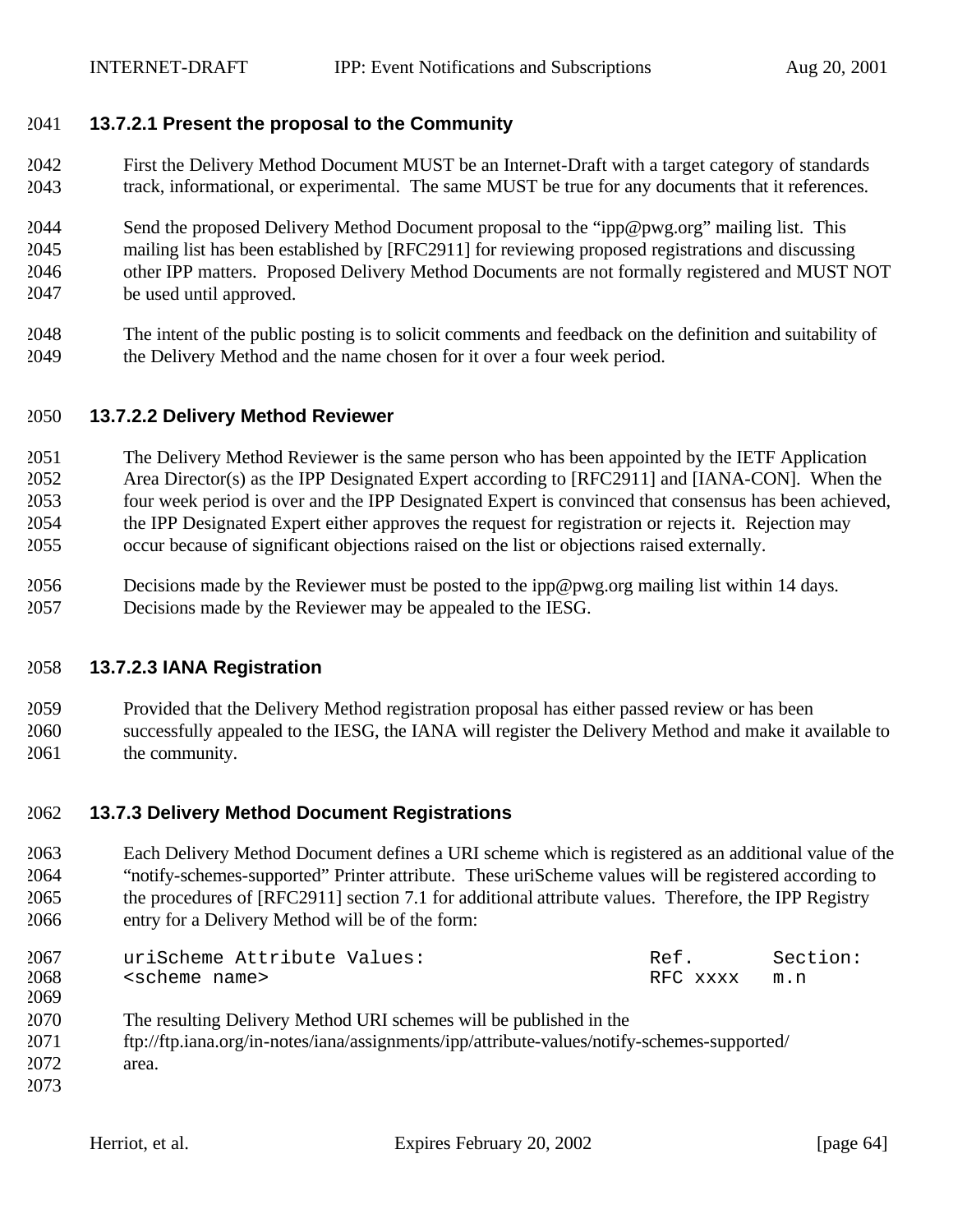#### **13.7.4 Registration Template**

| 2075 | To: $ipp@pwg.org$                                                                                   |
|------|-----------------------------------------------------------------------------------------------------|
| 2076 | Subject: Registration of a new Delivery Method                                                      |
| 2077 |                                                                                                     |
| 2078 | Delivery Method name:                                                                               |
| 2079 |                                                                                                     |
| 2080 | (All names must be suitable for use as the value of a URL scheme in the IETF tree)                  |
| 2081 |                                                                                                     |
| 2082 | Published specification(s):                                                                         |
| 2083 |                                                                                                     |
| 2084 | (A specification for the Delivery Method must be openly available that accurately describes what is |
| 2085 | being registered.)                                                                                  |
| 2086 |                                                                                                     |
| 2087 | Person & email address to contact for further information:                                          |

# **14 Internationalization Considerations**

 This IPP Notification specification continues support for the internationalization of [RFC2911] of attributes containing text strings and names. Allowing a Subscribing Client to specify a different natural language and charset for each Subscription Object increases the internationalization support.

 The Printer MUST be able to localize the content of Human Consumable Event Notifications and to localize the value of "notify-text" attribute in Machine Consumable Event Notifications that it sends to Notification Recipients. For localization, the Printer MUST use the value of the "notify-charset" attribute and the "notify-natural-language" attribute in the Subscription Object supplied by the Subscribing Client.

# **15 Security Considerations**

 By far the biggest security concern is the abuse of notification: sending unwanted Event Notifications to third parties (i.e., spam). The problem is made worse by notification addresses that may be redistributed to multiple parties (e.g., mailing lists). There exist scenarios where third party notification is required (see Scenario #2 and #3 in [ipp-not-req]). The fully secure solution would require active agreement of all recipients before sending out anything. However, requirement #9 in [ipp-req] ("There is no requirement for IPP Printer receiving the print request to validate the identity of an Event recipient") argues against this. Certain systems may decide to disallow third party Event Notifications (a traditional fax model).

 Clients submitting Notification requests to the IPP Printer have the same security issues as submitting an IPP/1.1 print job request. The same mechanisms used by IPP/1.1 can therefore be used by the client Notification submission. Operations that require authentication can use the HTTP authentication. Operations that require privacy can use the HTTP/TLS privacy. As with IPP/1.1 Print Jobs, if there is no security on Subscription Objects, sequential assignment of subscription-ids exposes the system to a

passive traffic monitoring threat.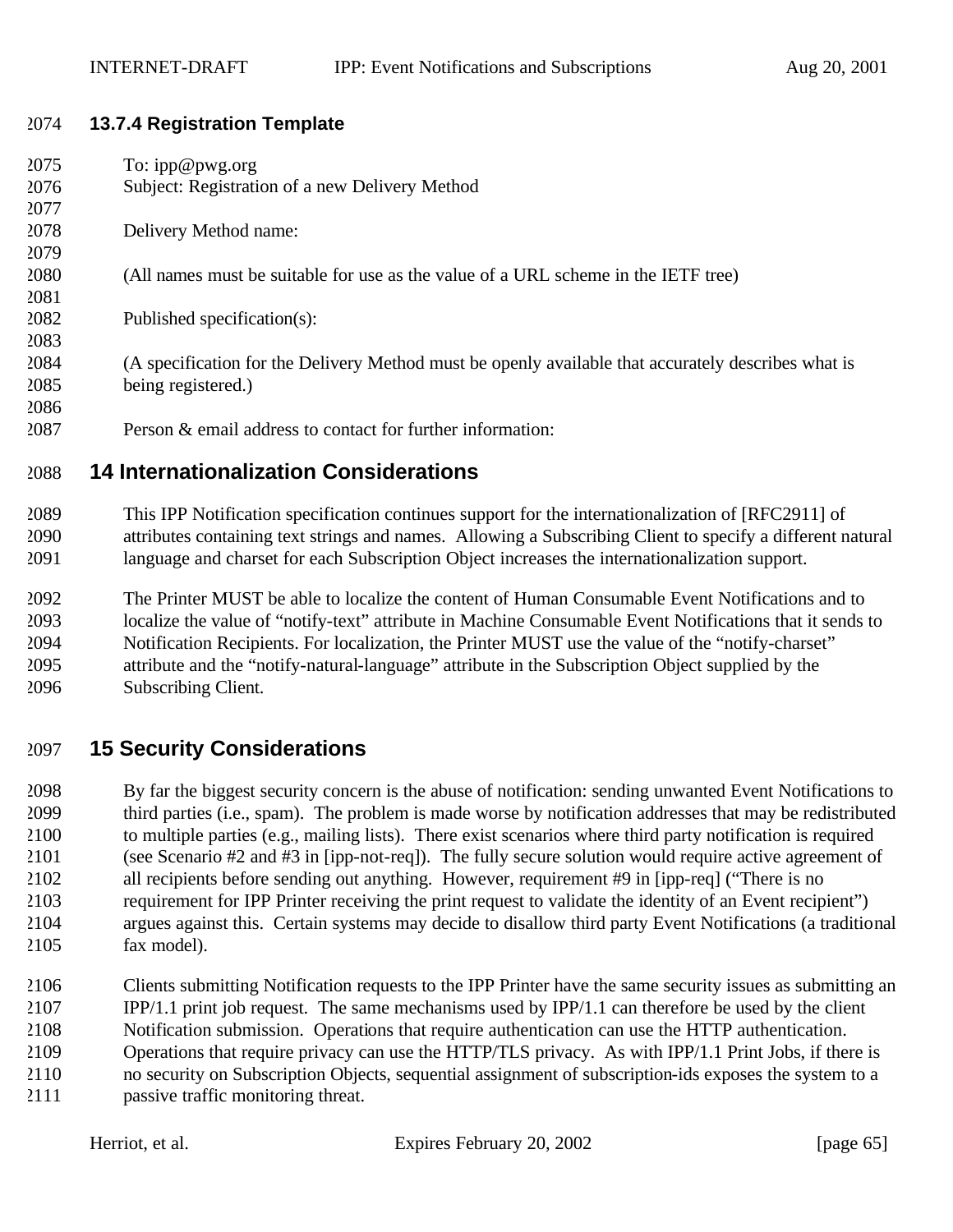- The Notification access control model should be similar to the IPP access control model for Jobs.
- Creating a Per-Printer Subscription Object is associated with a user. Only the creator or an Operator
- can cancel the Subscription Object. The system may limit the listing of items to only those items owned
- by the user. Some Subscription Objects (e.g., those that have a lifetime longer than a job) can be done
- only by privileged users (users having Operator and/or Administrator access rights), if that is the authorization policy.
- The standard security concerns (delivery to the right user, privacy of content, tamper proof content) apply to the Delivery Method. IPP should use the security mechanism of the Delivery Method used. Some delivery mechanisms are more secure than others. Therefore, sensitive Event Notifications should
- use the Delivery Method that has the strongest security.

# **16 Status Codes**

- The following status codes are defined as extensions for Notification and are returned as the value of the "status-code" parameter in the Operation Attributes Group of a response (see [RFC2911] section
- 3.1.6.1). Operations in this document can also return the status codes defined in section 13 of
- [RFC2911]. The 'successful-ok' status code is an example of such a status code.

### **16.1 successful-ok-ignored-subscriptions (0x0003)**

- The Subscription Creation Operation was unable to create all requested Subscription Objects.
- For a Create-Job-Subscriptions or Create-Printer-Subscriptions operation, this status code means that the Printer created one or more Subscription Objects, but not all requested Subscription Objects.
- For a Job Creation operation, this status code means that the Printer created the Job along with zero or
- more Subscription Objects. The Printer returns this status code even if other job attributes are unsupported or in conflict. That is, if an IPP Printer finds a warning that would allow it to return
- 'successful-ok-ignored-subscriptions' and either 'successful-ok-ignored-or-substituted-attributes'
- and/or 'successful-ok-conflicting-attributes', it MUST return 'successful-ok-ignored-subscriptions'.

### **16.2 client-error-ignored-all-subscriptions (0x0414)**

- This status code is the same as 'successful-ok-ignored-subscriptions' except that only the Create-Job-
- Subscriptions and Create-Printer-Subscriptions operation return it. They return this status code only
- when the Printer creates zero Subscription Objects.

# **17 Status Codes in Subscription Attributes Groups**

 This section contains values of the "notify-status-code" (type2 enum) attribute that the Printer returns in a Subscription Attributes Group in a response when the corresponding Subscription Object: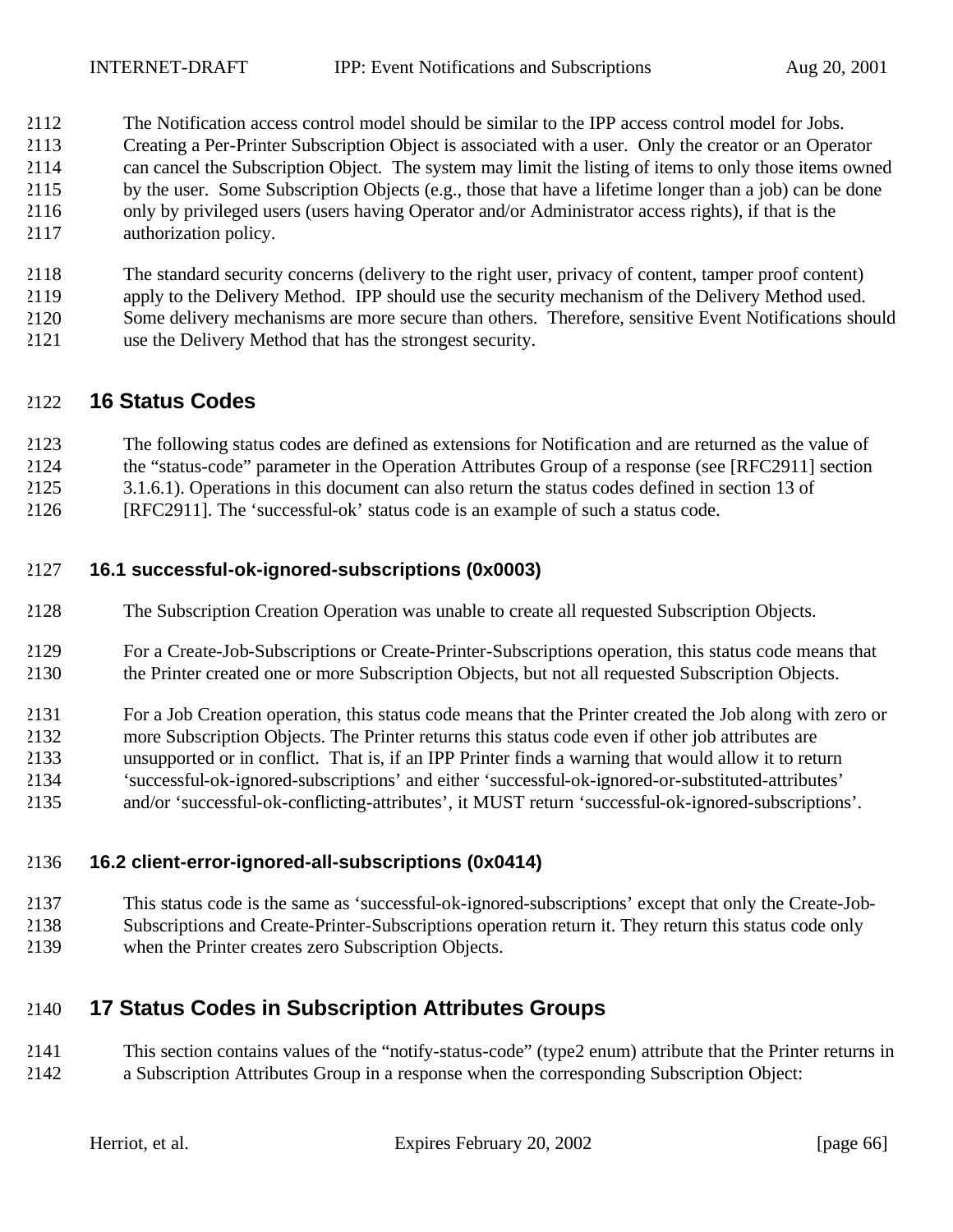- 2143 1. is not created or
- 2. is created and some of the client-supplied attributes are not supported.
- The following sections are ordered in decreasing order of importance of the status-codes.

#### **17.1 client-error-uri-scheme-not-supported (0x040C)**

- This status code is defined in [RFC2911]. This document extends its meaning and allows it to be in a Subscription Attributes Group of a response.
- The scheme of the client-supplied URI in a "notify-recipient-uri" Subscription Template Attribute in a Subscription Creation Operation is not supported. See section 5.3.1.

#### **17.2 client-error-too-many-subscriptions (0x0415)**

 The number of Subscription Objects supported by the Printer would be exceeded if this Subscription Object were created (see section 5.2).

#### **17.3 successful-ok-too-many-events (0x0005)**

- The client supplied more Events in the "notify-events" operation attribute of a Subscription Creation
- Operation than the Printer supports, as indicated in its "notify-max-events-supported" Printer attribute (see section 5.3.2).

# **17.4 successful-ok-ignored-or-substituted-attributes (0x0001)**

 This status code is defined in [RFC2911]. This document extends its meaning to include unsupported Subscription Template Attributes and it can appear in a Subscription Attributes Group.

# **18 Encodings of Additional Attribute Tags**

- This section assigns values to two attributes tags as extensions to the encoding defined in [RFC2910]).
- The "subscription-attributes-tag" delimits Subscription Template Attributes Groups in requests and Subscription Attributes Groups in responses.
- The "event-notification-attributes-tag" delimits Event Notifications in Delivery Methods that use an IPP-like encoding.
- The following table specifies the values for the delimiter tags: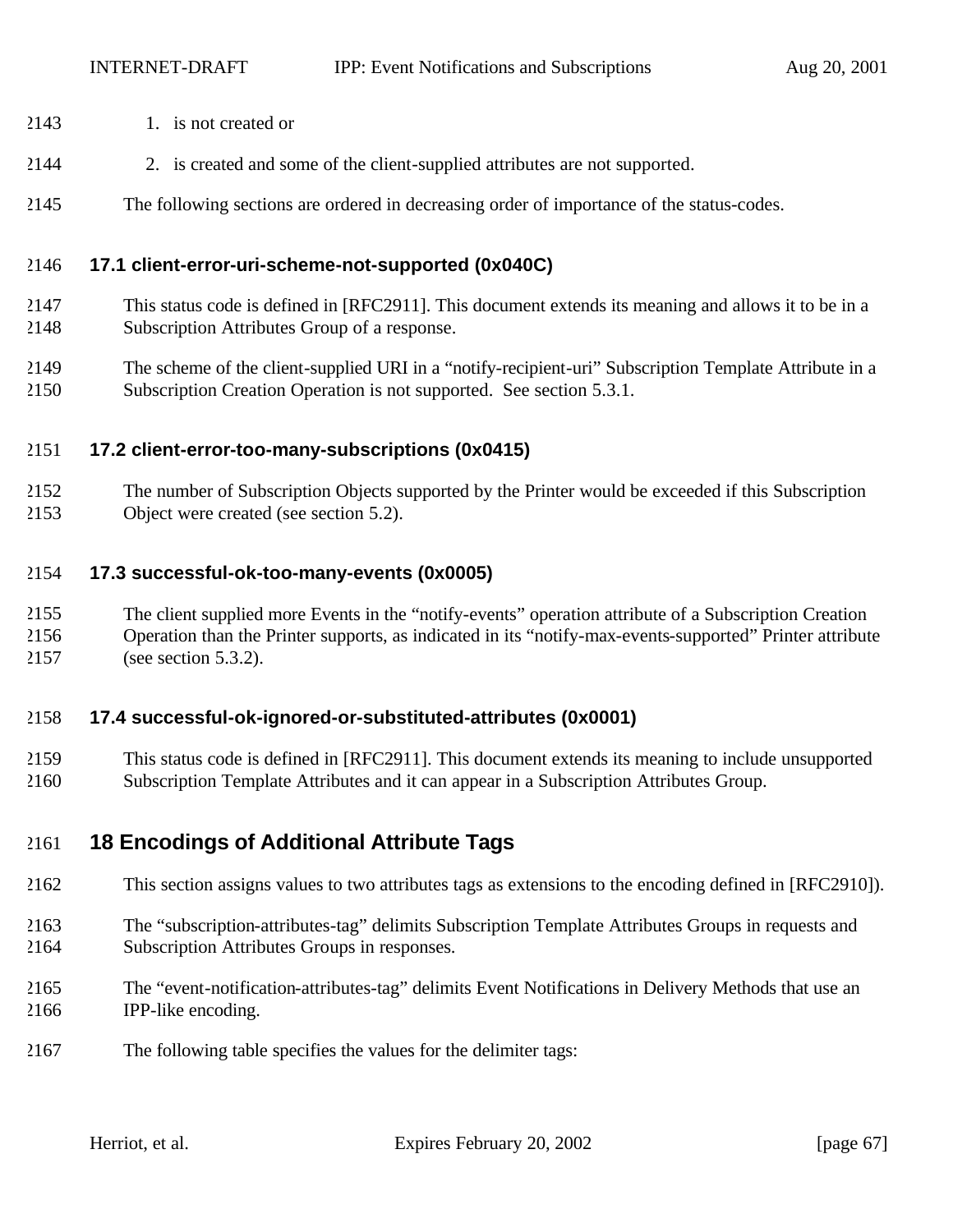| Tag Value (Hex) | Meaning                             |
|-----------------|-------------------------------------|
| 0x06            | "subscription-attributes-tag"       |
| 0x07            | "event-notification-attributes-tag" |

# **19 References**

| 2169 | [IANA-CON]                                                                                                                             |
|------|----------------------------------------------------------------------------------------------------------------------------------------|
| 2170 | Narte, T. and Alvestrand, H.T.: Guidelines for Writing an IANA Considerations Section in RFCs,                                         |
| 2171 | BCP 26, RFC 2434, October 1998.                                                                                                        |
| 2172 | [ipp-not-req]                                                                                                                          |
| 2173 | deBry, R., Lewis, H., Hastings, T., "Internet Printing Protocol/1.1: Requirements for IPP                                              |
| 2174 | Notifications", <draft-ietf-ipp-not-06.txt>, work in progress, July 17, 2001.</draft-ietf-ipp-not-06.txt>                              |
| 2175 | [ipp-prog]                                                                                                                             |
| 2176 | Hastings, T., Bergman, R., Lewis, H., "IPP: Job Progress Attributes", <draft-ietf-ipp-job-prog-< td=""></draft-ietf-ipp-job-prog-<>    |
| 2177 | $03.txt$ work in progress, July 17, 2001.                                                                                              |
| 2178 | [ipp-set]                                                                                                                              |
| 2179 | Kugler, C., Hastings, T., Herriot, R., Lewis, H. "Internet Printing Protocol (IPP): Job and Printer Set                                |
| 2180 | Operations", <draft-ietf-ipp-job-printer-set-ops-04.txt>, work in progress, July 17, 2001.</draft-ietf-ipp-job-printer-set-ops-04.txt> |
| 2181 | [RFC2026]                                                                                                                              |
| 2182 | S. Bradner, "The Internet Standards Process -- Revision 3", RFC 2026, October 1996.                                                    |
| 2183 | [RFC2119]                                                                                                                              |
| 2184 | S. Bradner, "Key words for use in RFCs to Indicate Requirement Levels", RFC 2119, March 1997                                           |
| 2185 | [RFC2396]                                                                                                                              |
| 2186 | Berners-Lee, T., Fielding, R., Masinter, L., "Uniform Resource Identifiers (URI): Generic Syntax",                                     |
| 2187 | RFC 2396, August 1998.                                                                                                                 |
| 2188 | $[RFC2565]$                                                                                                                            |
| 2189 | Herriot, R., Butler, S., Moore, P., and R. Turner, "Internet Printing Protocol/1.0: Encoding and                                       |
| 2190 | Transport", RFC 2565, April 1999.                                                                                                      |
| 2191 | [RFC2566]                                                                                                                              |
| 2192 | deBry, R., , Hastings, T., Herriot, R., Isaacson, S., Powell, P., "Internet Printing Protocol/1.0:                                     |
| 2193 | Model and Semantics", RFC 2566, April 1999.                                                                                            |
| 2194 | $[RFC2567]$                                                                                                                            |
| 2195 | Wright, D., "Design Goals for an Internet Printing Protocol", RFC 2567, April 1999.                                                    |
| 2196 | [RFC2568]                                                                                                                              |
| 2197 | Zilles, S., "Rationale for the Structure and Model and Protocol for the Internet Printing Protocol",                                   |
| 2198 | RFC 2568, April 1999.                                                                                                                  |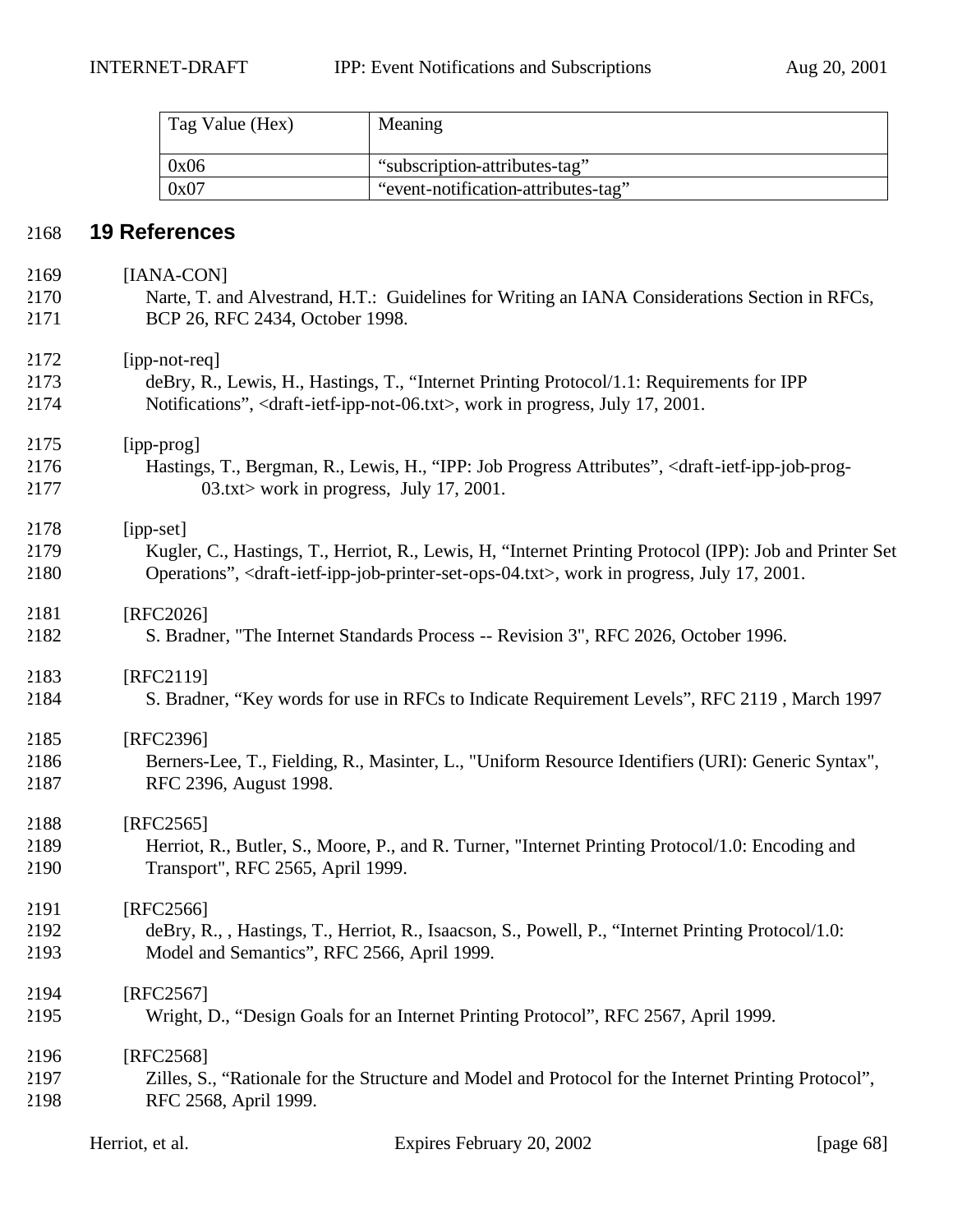| 2199 | [RFC2569]                                                                                          |
|------|----------------------------------------------------------------------------------------------------|
| 2200 | Herriot, R., Hastings, T., Jacobs, N., Martin, J., "Mapping between LPD and IPP Protocols", RFC    |
| 2201 | 2569, April 1999.                                                                                  |
| 2202 | [RFC2717]                                                                                          |
| 2203 | R. Petke and I. King, "Registration Procedures for URL Scheme Names", RFC 2717, November           |
| 2204 | 1999.                                                                                              |
| 2205 | [RFC2910]                                                                                          |
| 2206 | Herriot, R., Butler, S., Moore, P., Turner, R., "Internet Printing Protocol/1.1: Encoding and      |
| 2207 | Transport", RFC 2910, September 2000.                                                              |
| 2208 | [RFC2911]                                                                                          |
| 2209 | deBry, R., , Hastings, T., Herriot, R., Isaacson, S., Powell, P., "Internet Printing Protocol/1.1: |
| 2210 | Model and Semantics", RFC 2911, September 2000.                                                    |

# **20 Author's Addresses**

| 2212 | Robert Herriot           |
|------|--------------------------|
| 2213 | <b>Xerox Corporation</b> |

- 3400 Hillview Ave., Bldg #1
- Palo Alto, CA 94304
- Phone: 650-813-7696
- Fax: 650-813-6860
- Email: robert.herriot@pahv.xerox.com
- Tom Hastings
- Xerox Corporation
- 737 Hawaii St. ESAE 231
- El Segundo, CA 90245
- Phone: 310-333-6413
- Fax: 310-333-5514
- e-mail: hastings@cp10.es.xerox.com
- Scott A. Isaacson Novell, Inc. 122 E 1700 S Provo, UT 84606 Phone: 801-861-7366 Fax: 801-861-2517 e-mail: sisaacson@novell.com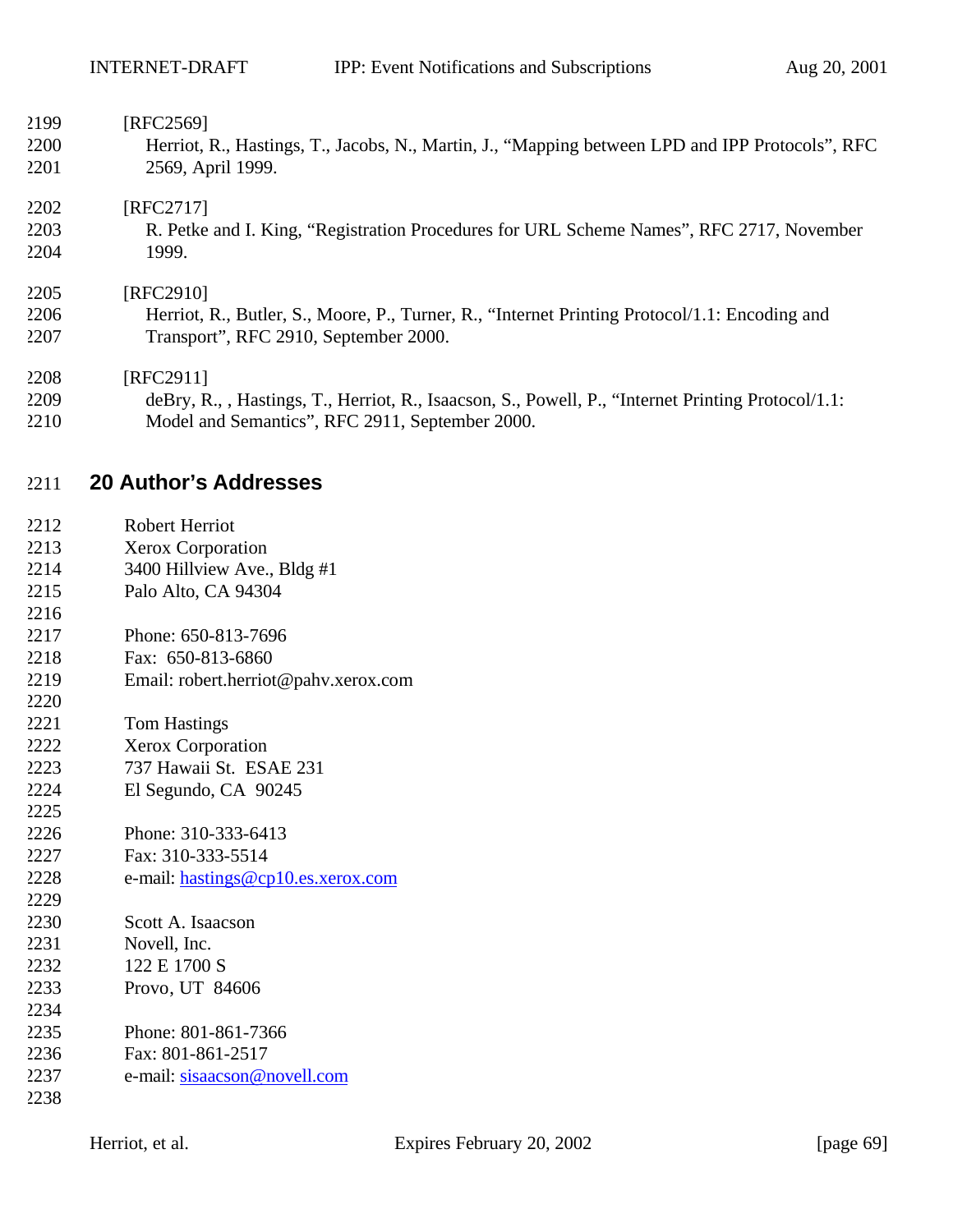| 2239 | Roger deBry                                                                                                |
|------|------------------------------------------------------------------------------------------------------------|
| 2240 | <b>Utah Valley State College</b>                                                                           |
| 2241 | Orem, UT 84058                                                                                             |
| 2242 |                                                                                                            |
| 2243 | Phone: (801) 222-8000                                                                                      |
| 2244 | EMail: debryro@uvsc.edu                                                                                    |
| 2245 |                                                                                                            |
| 2246 | <b>Jay Martin</b>                                                                                          |
| 2247 | Underscore Inc.                                                                                            |
| 2248 | 9 Jacqueline St.                                                                                           |
| 2249 | Hudson, NH 03051-5308                                                                                      |
| 2250 | 603-889-7000                                                                                               |
| 2251 | fax: 775-414-0245                                                                                          |
| 2252 | e-mail: jkm@underscore.com                                                                                 |
| 2253 |                                                                                                            |
| 2254 | Michael Shepherd                                                                                           |
| 2255 | Xerox Corporation                                                                                          |
| 2256 | 800 Phillips Road MS 128-51E                                                                               |
| 2257 | Webster, NY 14450                                                                                          |
| 2258 |                                                                                                            |
| 2259 | Phone: 716-422-2338                                                                                        |
| 2260 | Fax: 716-265-8871                                                                                          |
| 2261 | e-mail: mshepherd@crt.xerox.com                                                                            |
| 2262 |                                                                                                            |
| 2263 | Ron Bergman                                                                                                |
| 2264 | Hitachi Koki Imaging Solutions                                                                             |
| 2265 | 1757 Tapo Canyon Road                                                                                      |
| 2266 | Simi Valley, CA 93063-3394                                                                                 |
| 2267 |                                                                                                            |
| 2268 | Phone: 805-578-4421                                                                                        |
| 2269 | Fax: 805-578-4001                                                                                          |
| 2270 | Email: rbergma@hitachi-hkis.com                                                                            |
| 2271 |                                                                                                            |
| 2272 | IPP Web Page: http://www.pwg.org/ipp/                                                                      |
| 2273 | IPP Mailing List: ipp@pwg.org                                                                              |
| 2274 |                                                                                                            |
| 2275 | To subscribe to the ipp mailing list, send the following email:                                            |
| 2276 | 1) send it to majordomo@pwg.org                                                                            |
| 2277 | 2) leave the subject line blank                                                                            |
| 2278 | 3) put the following two lines in the message body:                                                        |
| 2279 | subscribe ipp                                                                                              |
| 2280 | end                                                                                                        |
| 2281 |                                                                                                            |
| 2282 | Implementers of this specification document are encouraged to join the IPP Mailing List in order to        |
| 2283 | participate in any discussions of clarification issues and review of registration proposals for additional |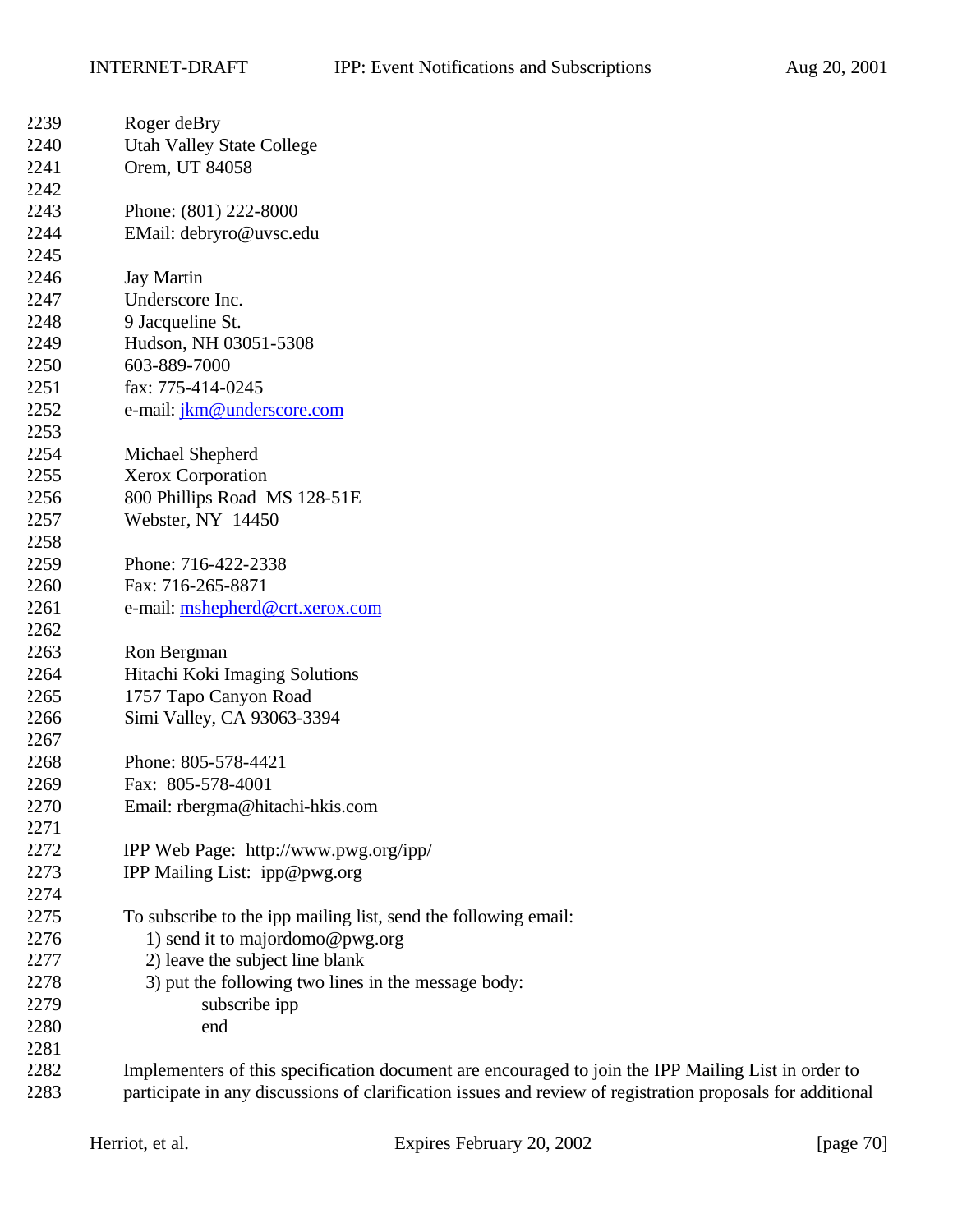attributes and values. In order to reduce spam the mailing list rejects mail from non-subscribers, so you must subscribe to the mailing list in order to send a question or comment to the mailing list.

# **A. Appendix - Model for Notification with Cascading Printers**

- With this model (see Figure 2), there is an intervening Print server between the human user and the output-device. So the system effectively has two Printers. There are two cases to consider.
- 1. When the Printer 1 (in the server) generates Events, the system behaves like the client and Printer in Figure 1. In this case, Printer 1 sends Event Notifications that are shown as Event Notifications (A) of Figure 2,.
- 2292 2. When the Printer 2 (in the output-device) generates Events, there are two possible system configurations:
- a) Printer 1 forwards the client-supplied Subscription Creation Operations to the downstream Printer 2 and lets Printer 2 send the Event Notifications directly to the Notification Recipients supplied by the Client (Event Notifications (C) in the diagram).
- b) Printer 1 performs the client-supplied Subscription Creation Operations and also forwards the Subscription Creation Operations to Printer 2 with the Notification Recipient changed to be the Printer 1. When an Event occurs in Printer 2, Printer 2 sends the Event Notification (B) to Notification Recipient of Printer 1, which relays the received Event Notification (B) to the client- supplied Notification Recipient (as Event Notifications(A) in the diagram). Note, when a client performs a Subscription Creation Operation, Printer 1 need not forward the Subscription Creation Operation to Printer 2 if it would create a duplicate Subscription Object on Printer 2.
- Note: when Printer 1 is forwarding Subscription Creation Operations to Printer 2, it may request Printer 2 to create additional Subscription Objects (called "piggy-backing"). Piggy-backing is useful when:
- Device A is configured to accept (IPP or non-IPP) requests from other servers.
- Server S wants to receive Job Events that the client didn't request and Server S wants these Events for jobs it submits and not for other jobs.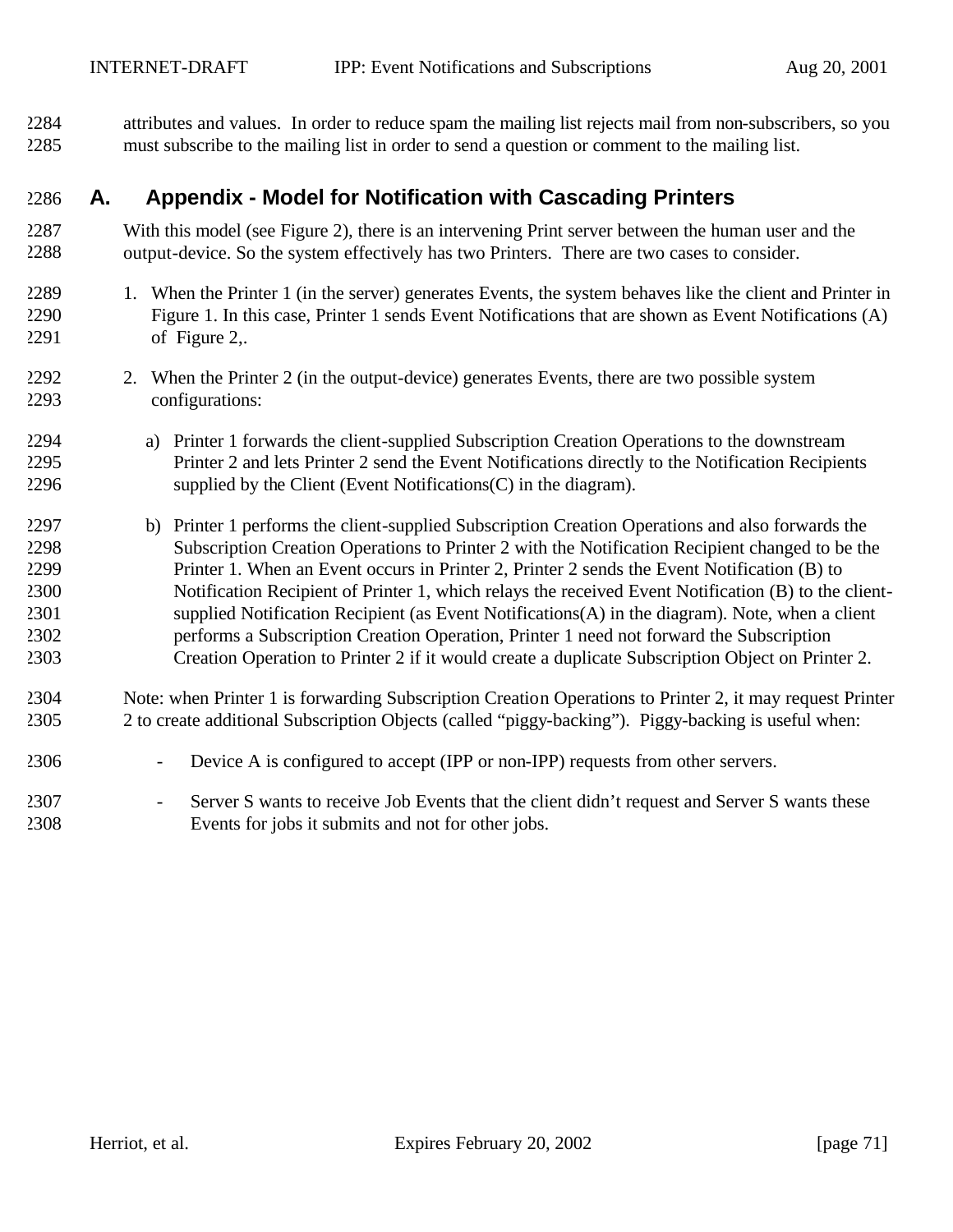

#### **Figure 2 – Model for Notification with Cascading Printers**

# **B. Appendix - Distributed Model for Notification**

 A Printer implementation could use some other remote notification service to provide some or most of the service. For example, the remote notification service could send Event Notifications using Delivery Methods that are not directly supported by the output device or server. Or, the remote notification service could store Subscription Objects (passed to it from the output device in response to Subscription Creation requests), accept Events, format the Event Notification in the natural language of the Notification Recipient, and send the Event Notifications to the Notification Recipient(s).

 Figure 3 shows this partitioning. The interface between the output device (or server) and the remote notification service is outside the scope of this document and is intended to be transparent to the client and this document. The combination of the output device (or server) and the notification service

together constitute an IPP Printer conforming to this Notification document.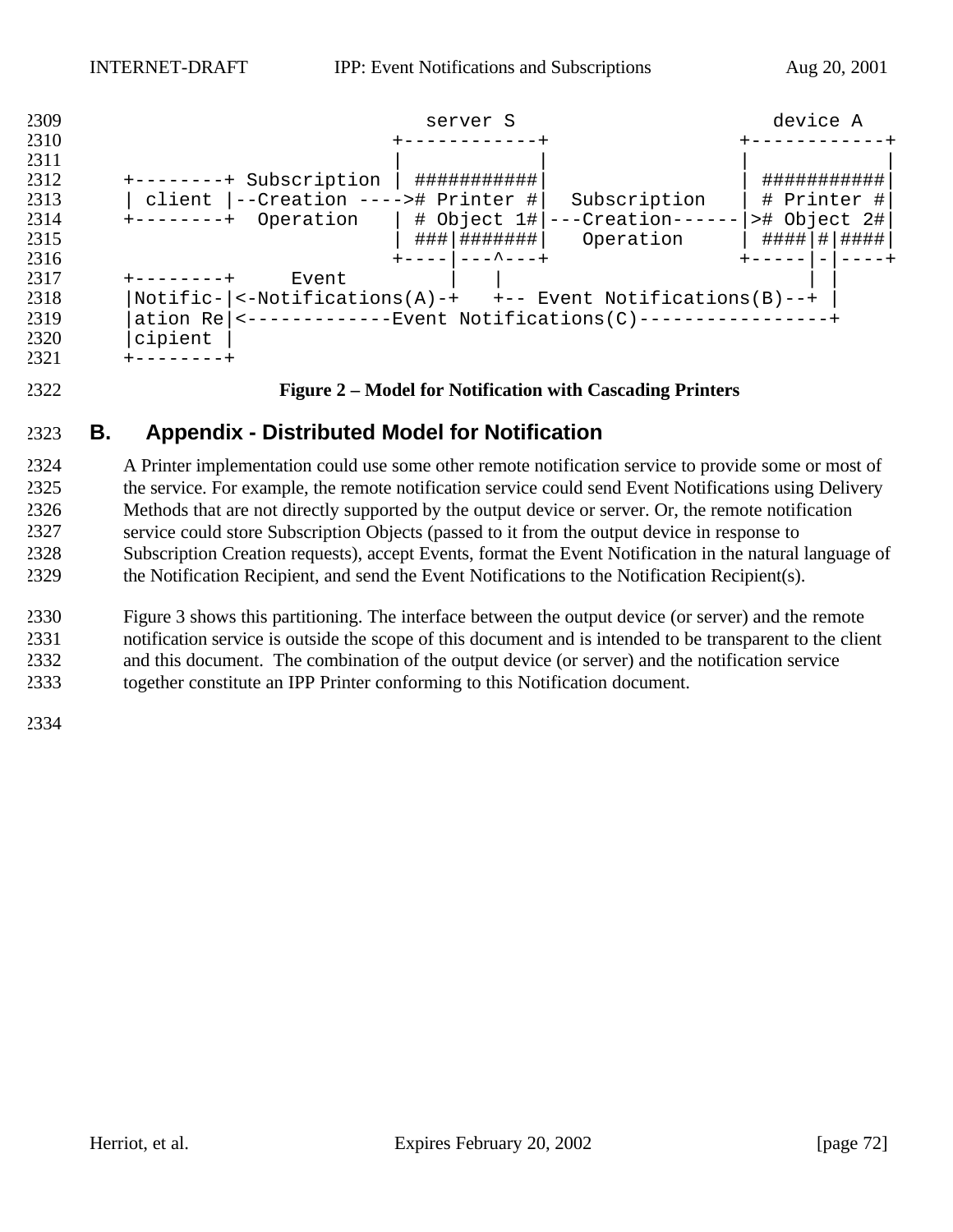```
2335<br>2335<br>*2336 * 
2337 * Printer (including * 1995)<br>2338 * the distributed
2338 * the distributed * the distributed * Motification Sem
                           * Notification Service)
2340 *
2341 * output device or server
2342 * +---------------+
2343 PDA, desktop, or server * + ############ +<br>2344 +--------+ * | # partial # |
2344 +--------+ * | # partial # |
         2345 | client |---IPP Subscription--------># Printer # |
2346 +--------+ Creation operation<br>2347* | #####|######
2348 * +-------|-------+
^{2349} Subscriptions ^{*} Subscriptions ^{*} Subscriptions ^{*}2350 * | OR Event
2351 +------------+ * | Notifications
2352 |Notification| IPP-defined * +------v--------+
2353 |Recipient |<--Event Notifications---| Notification |
2354 +------------+ * | Service |
2355 * +---------------+
2356 *
2357 *************************
2358 *** = Implementation configuration opaque boundary
```
**Figure 3 – Opaque Use of a Notification Service Transparent to the Client**

## **C. Appendix - Extended Notification Recipient**

 The model allows for an extended Notification Recipient that is itself a notification service that forwards each Event Notification to another recipient (called the Ultimate Notification Recipient in this section). The Delivery Method to the Ultimate Recipient is probably different from the Delivery Method used by the Printer to the extended Notification Recipient.

This extended Notification Recipient is transparent to the Printer but not to the client.

 When a client performs a Subscription Creation Operation, it specifies the extended Notification Recipient as it would any Notification Recipient. In addition, the client specifies the Ultimate Notification Recipient in the Subscription Creation Operation in a manner specified by the extended Notification Recipient. Typically, it is either some bytes in the value of "notify-user-data" or some additional parameter in the value of "notify-recipient-uri". The client also subscribes directly with the extended Notification Recipient (by means outside this document), since it is a notification service in its own right.

- The IPP Printer treats the extended Notification Recipient like any other Notification Recipient and the IPP Printer is not aware of the forwarding. The Delivery Method that the extended Notification Recipient uses for delivering the Event Notification to the Ultimate Notification Recipient is beyond the
- scope of this document and is transparent to the IPP Printer.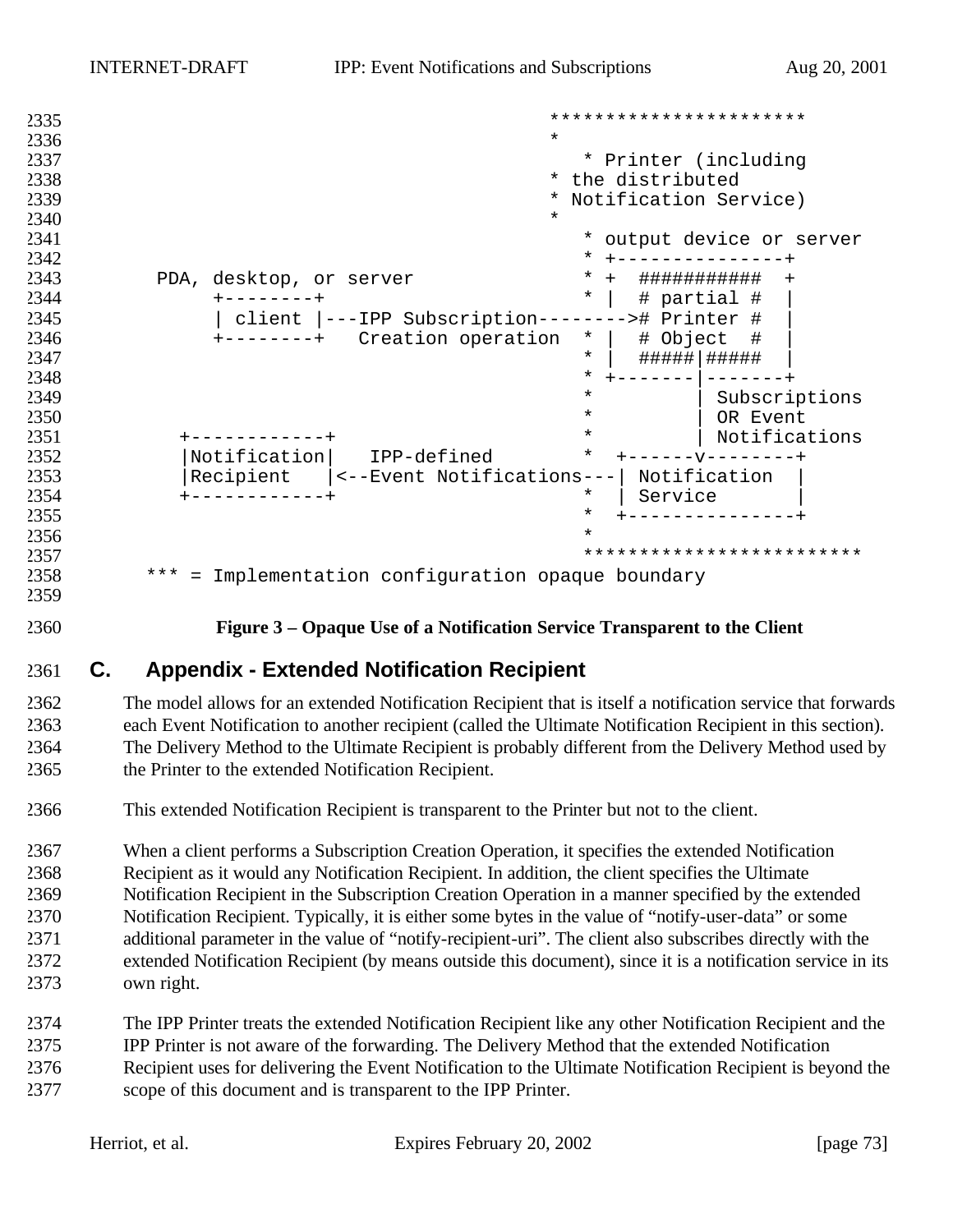Examples of this extended Notification Recipient are paging, immediate messaging services, general notification services, and NOS vendors' infrastructure. Figure 4 shows this approach.

| 2380 |                                                          |                        |                                          |                         |
|------|----------------------------------------------------------|------------------------|------------------------------------------|-------------------------|
| 2381 | PDA, desktop, or server                                  |                        |                                          | server or output device |
| 2382 |                                                          |                        |                                          |                         |
| 2383 | -------+                                                 |                        |                                          | ###########             |
| 2384 | client  ---Subscription Creation -----------># Printer # |                        |                                          |                         |
| 2385 | Operation<br>$+ - - - - - - - +$                         |                        | # Object<br>- #                          |                         |
| 2386 |                                                          |                        |                                          | #####   #####           |
| 2387 |                                                          | -----------+           | IPP-defined                              |                         |
| 2388 | Ultimate                                                 | any l                  | Notification <--Event Notifications----+ |                         |
| 2389 | $Notification$   <----                                   | Recipient              |                                          |                         |
| 2390 | Recipient                                                |                        |                                          |                         |
| 2391 |                                                          | (Notification Service) |                                          |                         |

#### **Figure 4 – Use of an Extended Notification Recipient transparent to the Printer**

## **D. Appendix - Details about Conformance Terminology**

- The following paragraphs provide more details about conformance terminology.
- **REQUIRED**  an adjective used to indicate that a conforming IPP Printer implementation MUST support the indicated operation, object, attribute, attribute value, status code, or out-of-band value in requests and responses. See [RFC2911] "Appendix A - Terminology for a definition of "support". *Since support of this entire Notification specification is OPTIONAL for conformance to IPP/1.0 or IPP/1.1, the use of the term REQUIRED in this document means "REQUIRED if this OPTIONAL Notification specification is implemented".*
- **RECOMMENDED**  an adjective used to indicate that a conforming IPP Printer implementation is recommended to support the indicated operation, object, attribute, attribute value, status code, or out-of-band value in requests and responses. *Since support of this entire Notification specification is OPTIONAL for conformance to IPP/1.0 or IPP/1.1, the use of the term RECOMMENDED in this document means "RECOMMENDED if this OPTIONAL Notification specification is implemented".*
- **OPTIONAL**  an adjective used to indicate that a conforming IPP Printer implementation MAY, but is NOT REQUIRED to, support the indicated operation, object, attribute, attribute value, status code, or out-of-band value in requests and responses.

# **E. Appendix - Object Model for Notification**

 This section describes the Notification object model that adds a Subscription Object which together with the Job and Printer object provide the complete Notification semantics.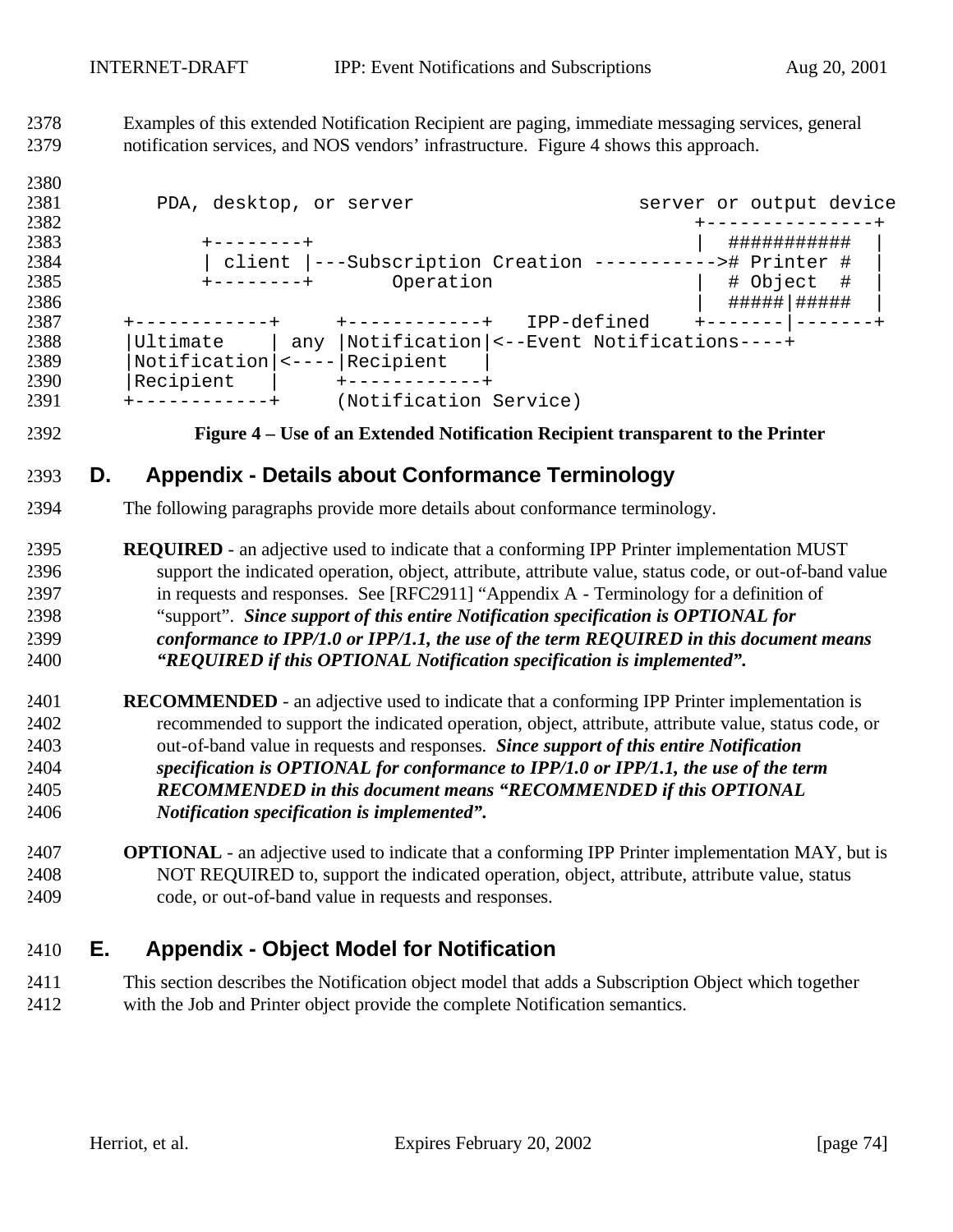

 example. Whether Per-Printer Subscription Objects are actually contained in a Printer object or are just bi-directionally associated with them in some way is IMPLEMENTATION DEPENDENT and is transparent to the client. Similarly, whether Per-Job Subscription Objects are actually contained in a Job object or are just bi-directionally associated with them in some way is IMPLEMENTATION DEPENDENT and is transparent to the client. The object relationships are defined as follows:

### **E.2 Printer Object and Per-Printer Subscription Objects**

 1. The Printer object contains (is associated with) zero or more Per-Printer Subscription Objects (p1 contains s1-s3 Per-Printer Subscription Objects).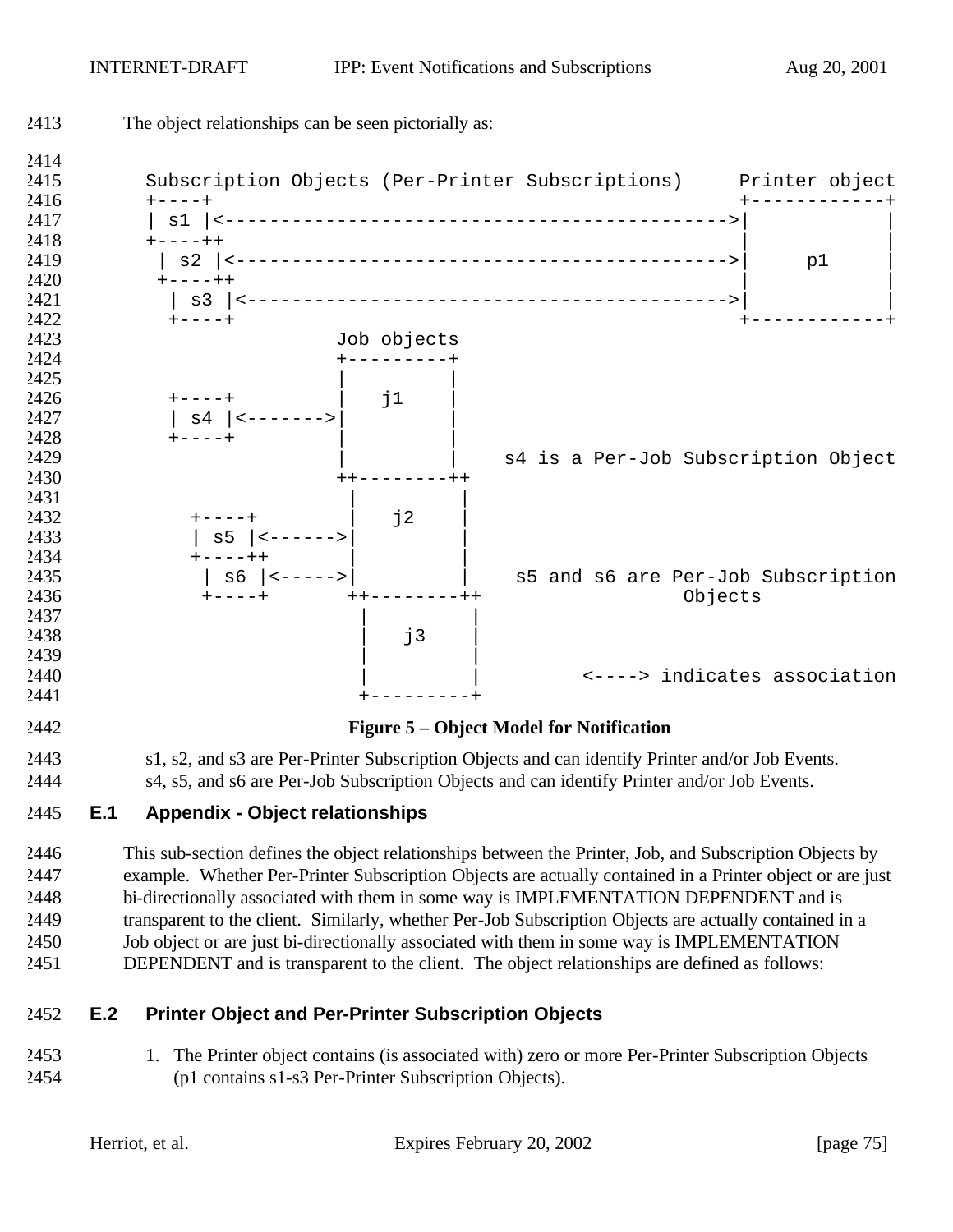2. Each Per-Printer Subscription Object (s1, s2, and s3) is contained in (or is associated with) exactly one Printer object (p1).

#### **E.3 Job Object and Per-Job Subscription Objects**

- 1. A Job object (j1, j2, j3) is associated with zero or more Per-Job Subscription Objects (s4-s6). Job j1 is associated with Per-Job Subscription Object s4, Job j2 is associated with Per-Job Subscription Objects s5 and s6, and Job j3 is not associated with any Per-Job Subscription Object.
- 2. Each Per-Job Subscription Object is associated with exactly one Job object.

## **F. Appendix - Per-Job versus Per-Printer Subscription Objects**

 Per-Job and Per-Printer Subscription Objects are quite similar. Either type of Subscription Object can subscribe to Job Events, Printer Events, or both. Both types of Subscription Objects can be queried using the Get-Subscriptions and Get-Subscription-Attributes operations and canceled using the Cancel- Subscription operation. Both types of Subscription Objects create Subscription Objects which have the same Subscription Object attributes defined. However, there are some semantic differences between Per-Job Subscription Objects and Per-Printer Subscription Objects. A Per-Job Subscription Object is established by the client when submitting a job and after creating the job using the Create-Job- Subscriptions operation by specifying the "job-id" of the Job with the "notify-job-id" attribute. A Per- Printer Subscription Object is established between a client and a Printer using the Create-Printer-Subscriptions operation. Some specific differences are:

- 1. A client usually creates one or more Per-Job Subscription Objects as part of the Job Creation operations (Create-Job, Print-Job, and Print-URI), rather than using the OPTIONAL Create-Job- Subscriptions operation, especially since Printer implementations NEED NOT support the Create-Job-Subscriptions operation, since it is OPTIONAL.
- 2. For Per-Job Subscription Objects, the Subscription Object is only valid while the job is "not- complete" (see sections 5.4.3) while for the Per-Printer Subscription Objects, the Subscription Object is valid until the time (in seconds) that the Printer returned in the "notify-lease-expiration-2481 time" operation attribute.
- 3. Job Events in a Per-Job Subscription Object apply only to "one job" (the Job created by the Job Creation operation or references by the Create-Job-Subscriptions operation) while Job Events in a Per-Printer Subscription Object apply to ALL jobs contained in the IPP Printer.

## **G. Appendix - Description of the base IPP documents**

The base set of IPP documents includes: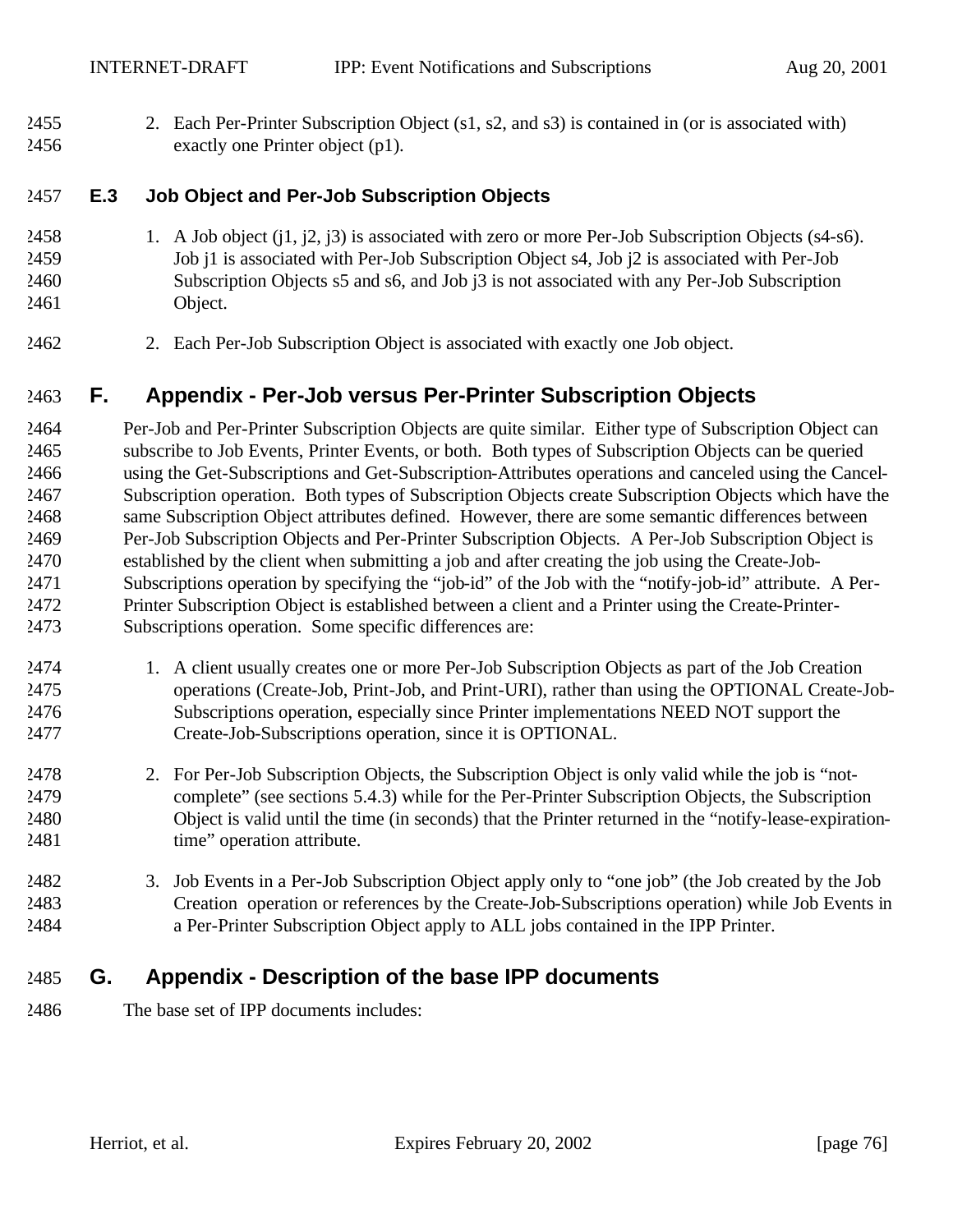- Design Goals for an Internet Printing Protocol [RFC2567]
- Rationale for the Structure and Model and Protocol for the Internet Printing Protocol [RFC2568]
- Internet Printing Protocol/1.1: Model and Semantics [RFC2911]
- Internet Printing Protocol/1.1: Encoding and Transport [RFC2910]
- Internet Printing Protocol/1.1: Implementer's Guide [IPP-IIG]
- Mapping between LPD and IPP Protocols [RFC2569]
- The "Design Goals for an Internet Printing Protocol" document takes a broad look at distributed printing functionality, and it enumerates real-life scenarios that help to clarify the features that need to be included in a printing protocol for the Internet. It identifies requirements for three types of users: end users, operators, and administrators. It calls out a subset of end user requirements that are satisfied in IPP/1.0 [RFC2566, RFC2565]. A few OPTIONAL operator operations have been added to IPP/1.1 [RFC2911, RFC2910].
- The "Rationale for the Structure and Model and Protocol for the Internet Printing Protocol" document describes IPP from a high level view, defines a roadmap for the various documents that form the suite of IPP specification documents, and gives background and rationale for the IETF IPP working group's major decisions.
- The "Internet Printing Protocol/1.1: Model and Semantics" document describes a simplified model with abstract objects, their attributes, and their operations. The model introduces a Printer and a Job. The Job supports multiple documents per Job. The model document also addresses how security, internationalization, and directory issues are addressed.
- The "Internet Printing Protocol/1.1: Encoding and Transport" document is a formal mapping of the abstract operations and attributes defined in the model document onto HTTP/1.1 [RFC2616]. It also defines the encoding rules for a new Internet MIME media type called "application/ipp". This document also defines the rules for transporting over HTTP a message body whose Content-Type is "application/ipp". This document defines the 'ipp' scheme for identifying IPP printers and jobs.
- The "Internet Printing Protocol/1.1: Implementer's Guide" document gives insight and advice to implementers of IPP clients and IPP objects. It is intended to help them understand IPP/1.1 and some of the considerations that may assist them in the design of their client and/or IPP object
- implementations. For example, a typical order of processing requests is given, including error checking. Motivation for some of the specification decisions is also included.
- The "Mapping between LPD and IPP Protocols" document gives some advice to implementers of gateways between IPP and LPD (Line Printer Daemon) implementations.

# **H. Appendix - Full Copyright Statement**

Copyright (C) The Internet Society (1998,1999,2000,2001). All Rights Reserved

 This document and translations of it may be copied and furnished to others, and derivative works that comment on or otherwise explain it or assist in its implementation may be prepared, copied, published and distributed, in whole or in part, without restriction of any kind, provided that the above copyright